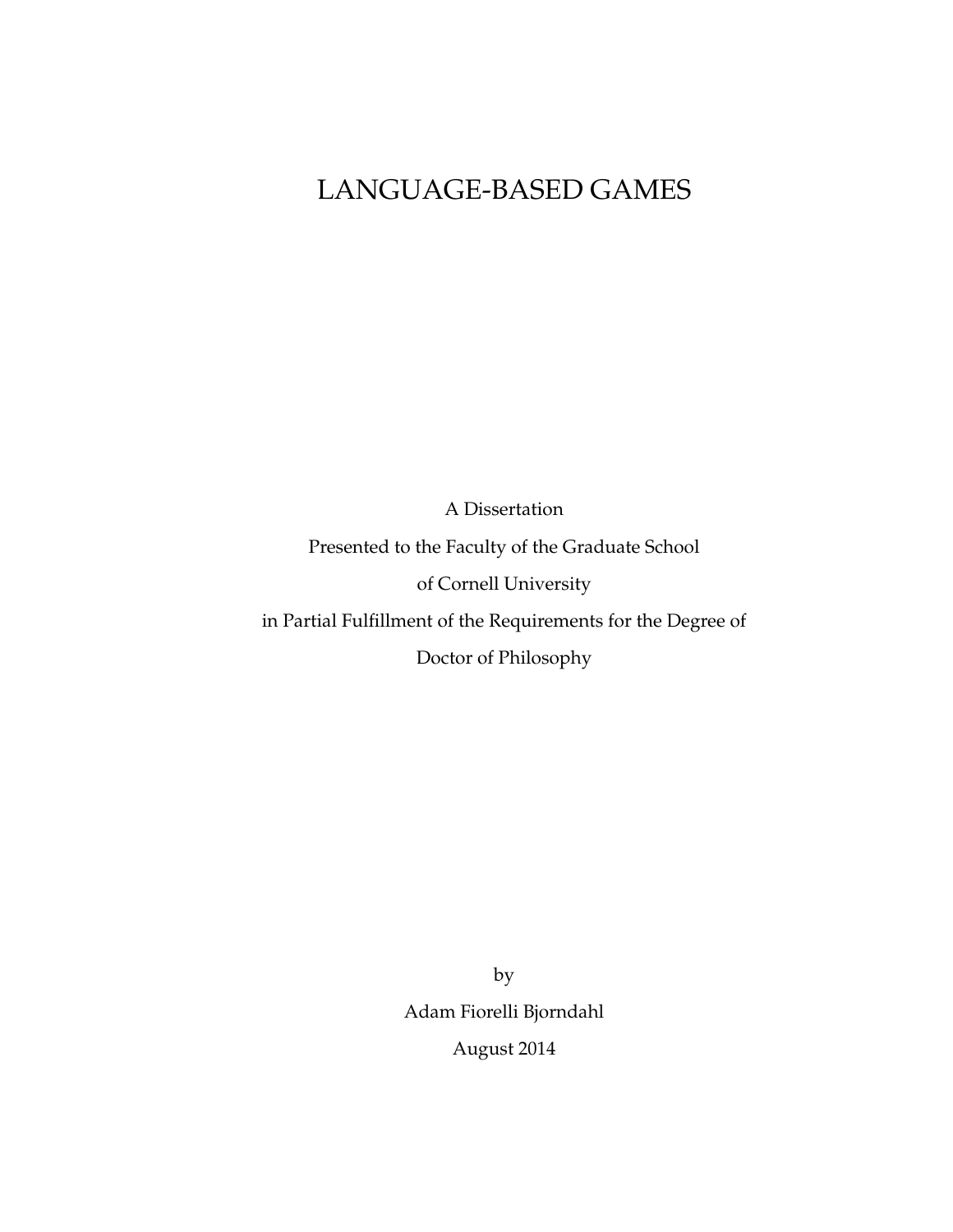© 2014 Adam Fiorelli Bjorndahl ALL RIGHTS RESERVED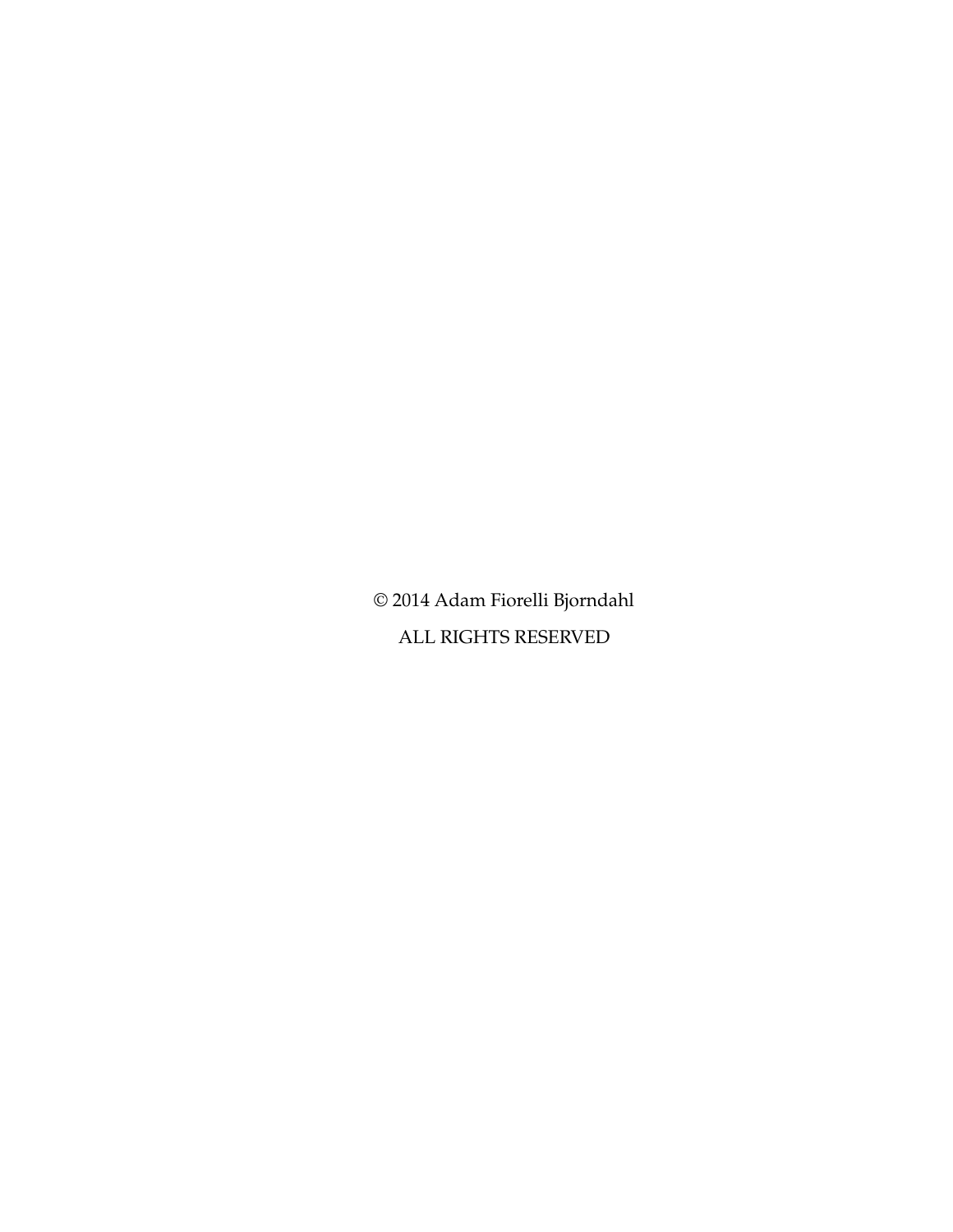## LANGUAGE-BASED GAMES Adam Fiorelli Bjorndahl, Ph.D. Cornell University 2014

We introduce language-based games, in which utility is defined over descriptions in a given language. By choosing the right language, we can capture psychological games [9] and reference-dependent preference [15]. Of special interest are languages that can express only coarse beliefs (e.g., the probability of an event is "high" or "low", rather than "the probability is .628"): by assuming that a player's preferences depend only on what is true in a coarse language, we can resolve a number of well-known paradoxes in the literature, including the Allais paradox. Despite the expressive power of this approach, we show that it can describe games in a simple, natural way. Nash equilibrium and rationalizability are generalized to this setting; Nash equilibrium is shown not to exist in general, while the existence of rationalizable strategies is proved under mild conditions on the language.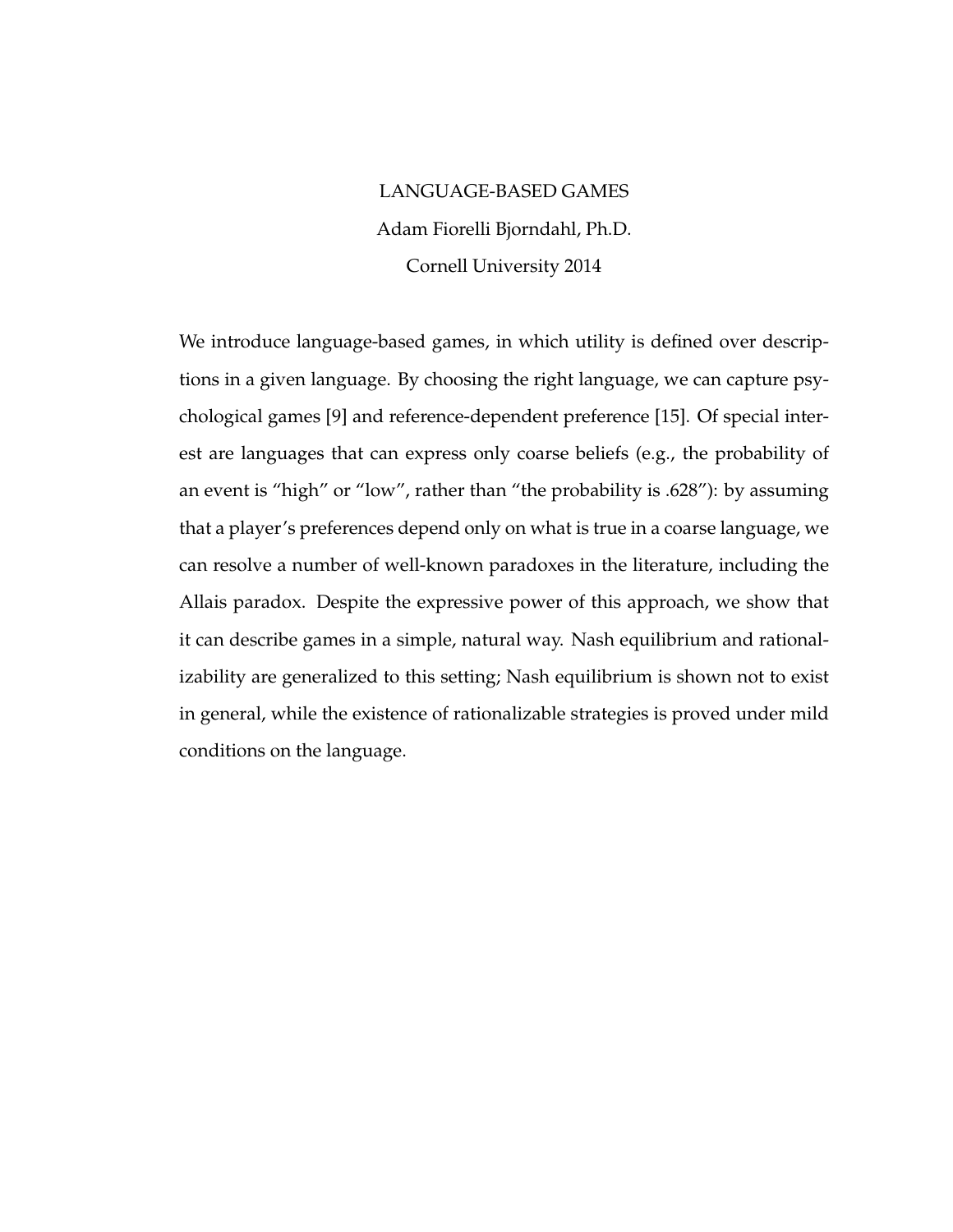#### **BIOGRAPHICAL SKETCH**

Adam was born in Ontario, Canada on June 4th, 1985. He graduated from the University of Toronto in 2007 with a Bachelor of Science double specialist in Mathematics and Philosophy. In 2007 he obtained a Master of Science in Mathematics, also from the University of Toronto. In 2014 he completed his Ph.D. in Mathematics (with a Special Master's in Computer Science) at Cornell Univeristy with this thesis. Adam has accepted a position as Assistant Professor in the Philosophy Department at Carnegie Mellon University in Pittsburgh, PA.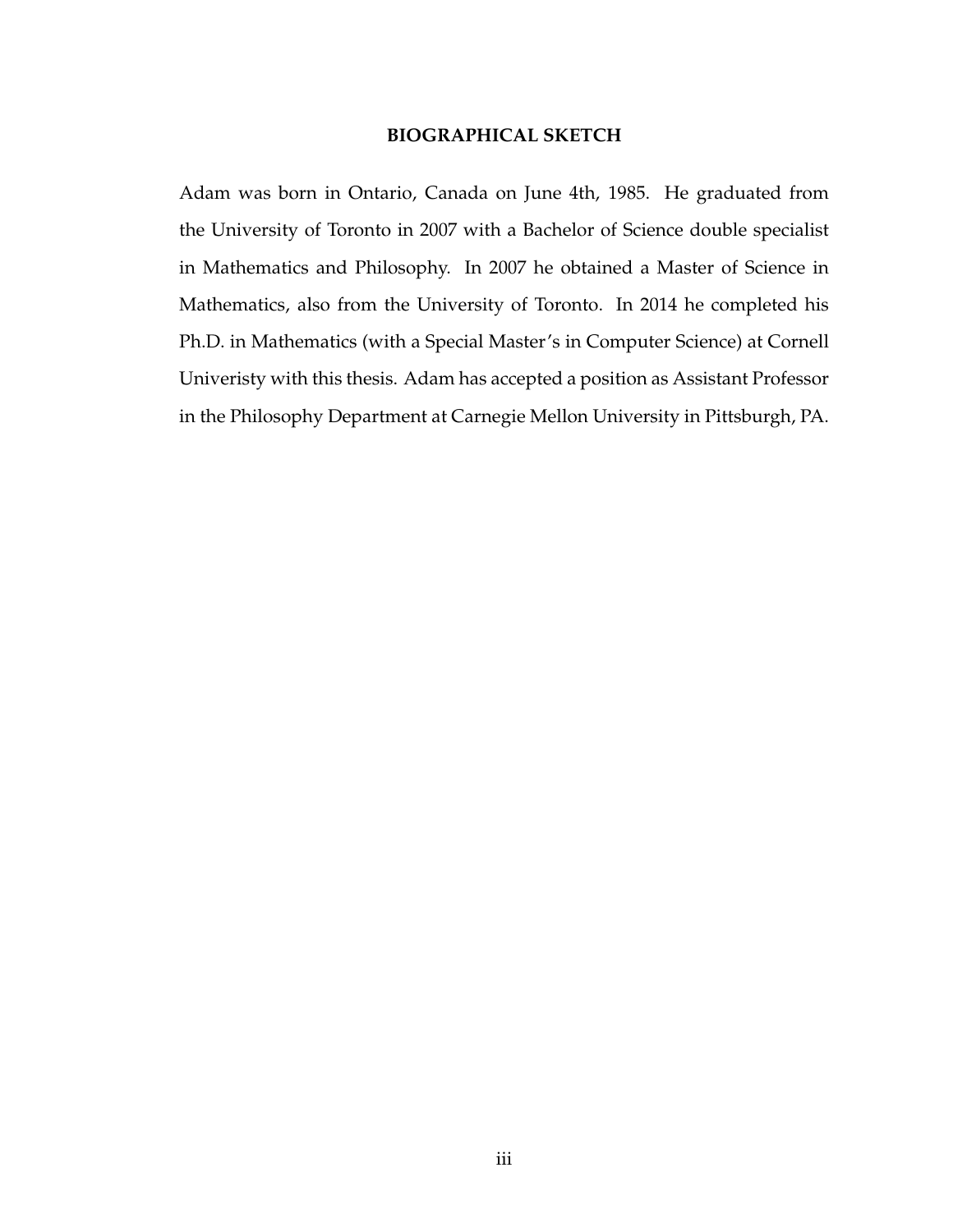To my wife and son.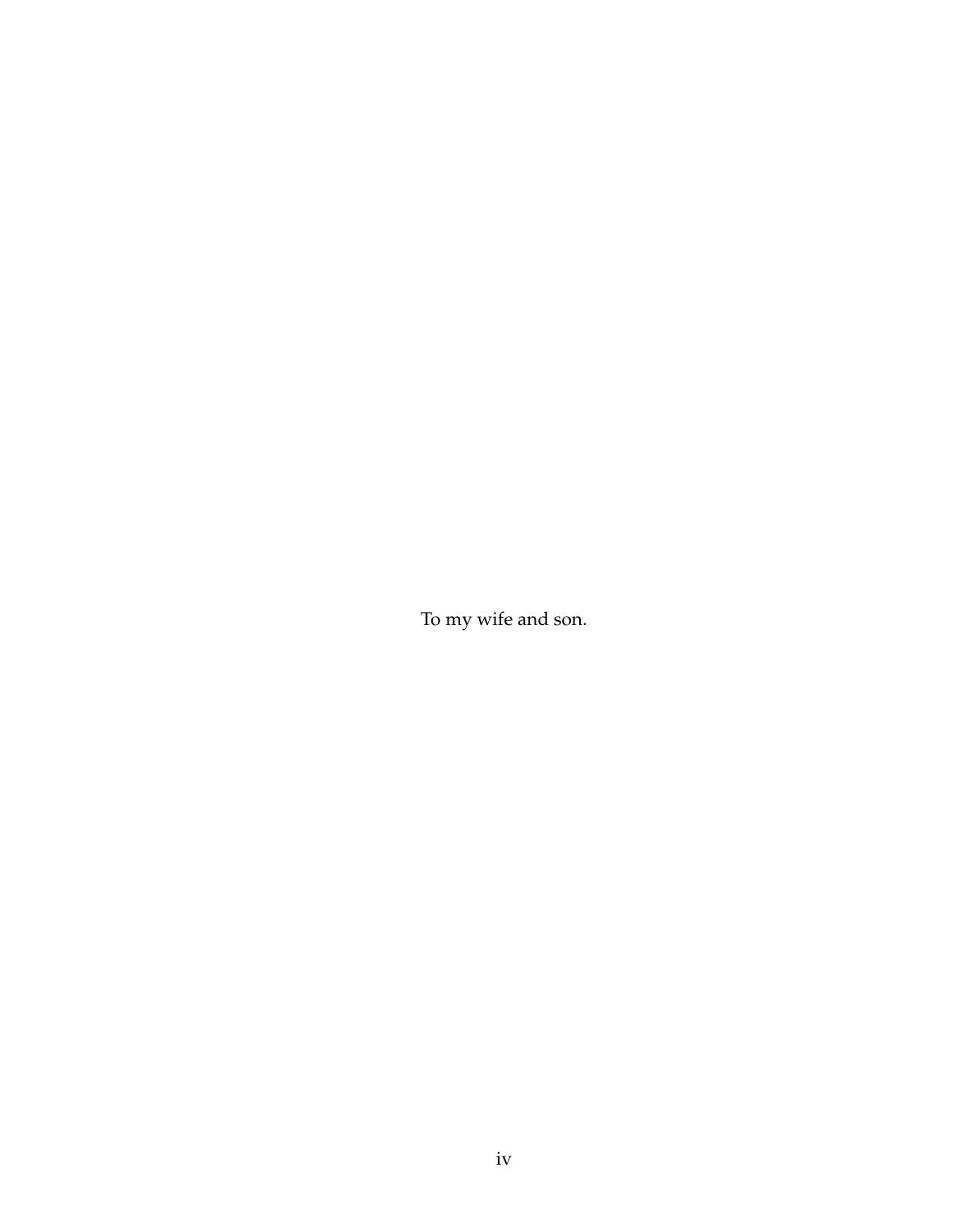#### **ACKNOWLEDGEMENTS**

When I visited Cornell as a prospective student I met with Anil Nerode, and though I can't recall most of the details of our discussion, one thing remains clear in my memory: he told me that the graduate students in the math department were *happy*. He was right, and I turned out to be no exception.

My years at Cornell have been marked by the constant support of my advisors and buoyed by the friendship of my fellow students. Anil became one of the chairs of my committee, and I cannot begin to count the hours we spent in his office, talking about mathematics, philosophy, academia, and the wider world. He was always willing to listen to whatever held my interest at the time, always had insight to add, and was ever ready to nudge me back to reality when my thinking became too abstract or detached (as it often did). Under his guidance I grew from a student into a researcher; that I was able to do so while staying true to my original passion for the subject is due in no small part to him.

I met Joseph Halpern midway through my degree, at the stage when coursework is wrapping up and real research should be beginning. The shape of my dissertation—and the success that I have had with it—stems from his influence. I could not have asked for or imagined a better advisor, co-author, or mentor. It's because of him that my initiation to the academic world of papers, collaboration, and conferences has felt so seamless and been so enjoyable. I know that I will strive to be like him when I begin working with my first students.

I must also thank Rafael Pass for the countless hours of meetings and fruitful discussions, Richard Shore and Justin Moore for their support and guidance over the years, and the faculty and students who comprised the logic seminar, which was without a doubt one of the most valuable aspects of my degree. I am indebted to the math department staff who made day-to-day life in Malott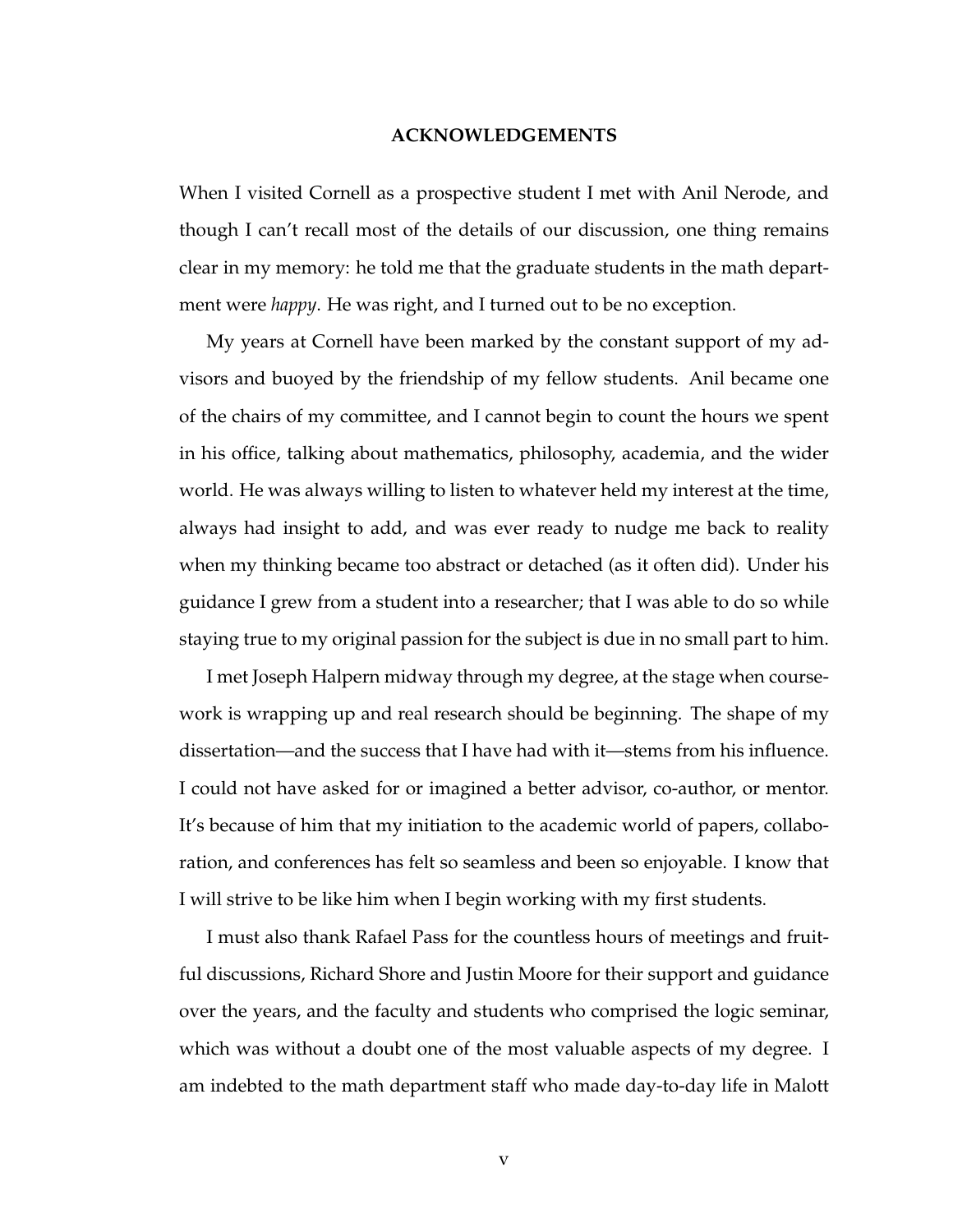Hall flow smoothly and whose help in navigating administrative tasks I could not have done without. I would also like to express my gratitude to Will Starr, Sarah Murray, and the faculty and students who comprised the semantics reading group—it's because of them that I was able to pursue my fledgling interests in linguistics and keep in touch with my philosophical background despite the obstacles inherent in interdisciplinary work. Finally, I can't forget to mention the many friends I made at Cornell who have made life better in so many ways: from talking politics to playing board games, from jogging to soccer, from grabbing coffee to taking Greek lessons.

None of these good things would have been possible without the love and ever present support of family. In this regard I must first thank my parents, Brad Bjorndahl and Sylvia Fiorelli. From as early as I can remember they have nurtured my love of learning, instilling in me a respect and a craving for knowledge. They helped me with my homework and read to me before bed. They answered all my many questions, and engaged me with a thousand more every evening over dinner. They gave me everything I needed to get where I am today; my good fortune is because of them. Thank you, Mom and Dad.

In the summer of 2008 I married my best friend, Christina. Her family welcomed me like a son and supported us unfailingly, for which I continue to be grateful each day. We came to Ithaca together, both starting graduate school, both leaving friends and family behind. I didn't know what to expect being a husband, but I know now that marrying her was the best decision of my life. Through stress and happiness, uncertainty and celebration, she has been there for me. We've shared our fears and our hopes; she's cooked for me when I had to stay up late to finish a presentation; she's edited my work even when I was submitting it at the last minute; we've had countless conversations on every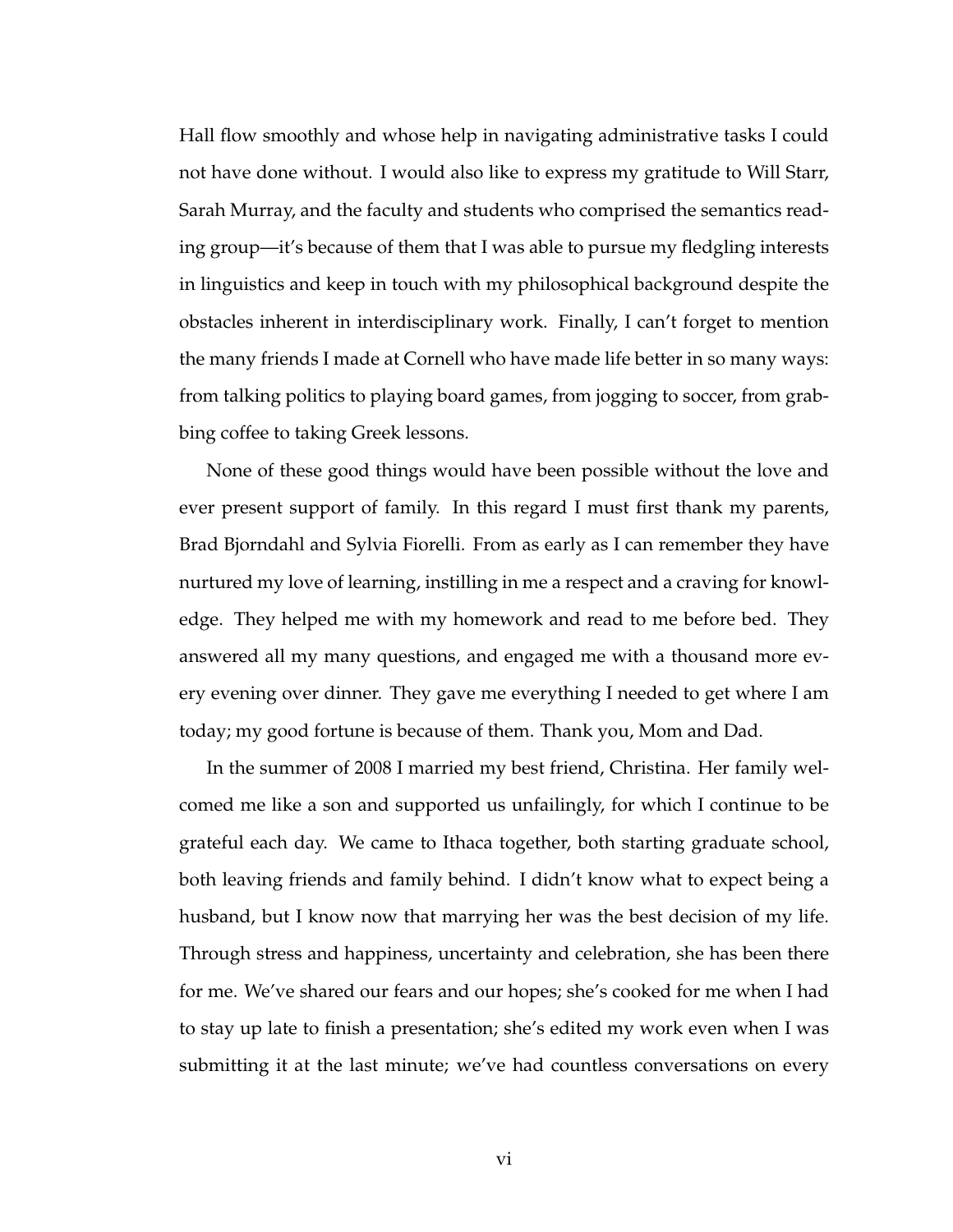aspect of my research and hers. She is a true companion in every sense of the word, and my life is indescribably richer for having her in it. In 2012 my life became richer still when our son Anagnostis was born. He won't remember this time, but I'll always be thankful that he was a part of my life during it, grounding me and reminding me of what's truly important. I love you both. This is for you.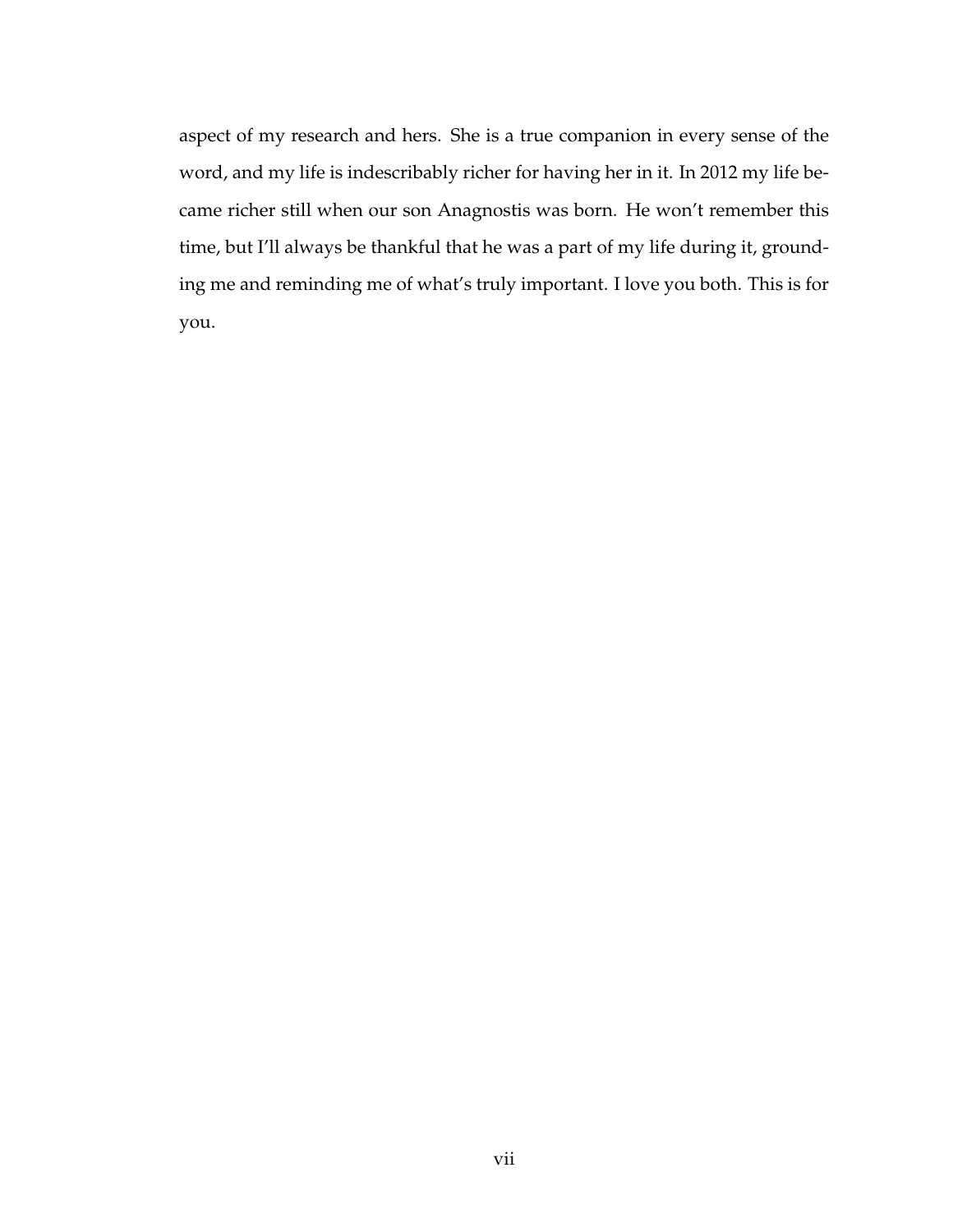|                |                                                                                         | iii                 |  |  |  |  |  |  |
|----------------|-----------------------------------------------------------------------------------------|---------------------|--|--|--|--|--|--|
|                |                                                                                         | iv                  |  |  |  |  |  |  |
|                |                                                                                         |                     |  |  |  |  |  |  |
|                |                                                                                         | viii                |  |  |  |  |  |  |
|                |                                                                                         | ix                  |  |  |  |  |  |  |
|                | List of Figures $\ldots \ldots \ldots \ldots \ldots \ldots \ldots \ldots \ldots \ldots$ | $\boldsymbol{\chi}$ |  |  |  |  |  |  |
| $\mathbf{1}$   | Introduction                                                                            | $\mathbf{1}$        |  |  |  |  |  |  |
| $\overline{2}$ | <b>Foundations</b>                                                                      | 8                   |  |  |  |  |  |  |
|                | 2.1                                                                                     | 8                   |  |  |  |  |  |  |
|                | 2.2                                                                                     | 10                  |  |  |  |  |  |  |
| 3              | Examples                                                                                | 15                  |  |  |  |  |  |  |
| 4              | <b>Solution Concepts</b>                                                                | 37                  |  |  |  |  |  |  |
|                | 4.1                                                                                     | 37                  |  |  |  |  |  |  |
|                | 4.2                                                                                     | 41                  |  |  |  |  |  |  |
|                | 4.3                                                                                     | 45                  |  |  |  |  |  |  |
| 5              | <b>Case Study: Shopping for Shoes</b>                                                   | 52                  |  |  |  |  |  |  |
|                | 5.1                                                                                     | 52                  |  |  |  |  |  |  |
|                | 5.2                                                                                     | 57                  |  |  |  |  |  |  |
|                | 5.3                                                                                     | 60                  |  |  |  |  |  |  |
| 6              | <b>Bayesian games</b>                                                                   | 64                  |  |  |  |  |  |  |
|                | 6.1                                                                                     | 65                  |  |  |  |  |  |  |
|                | 6.2                                                                                     | 68                  |  |  |  |  |  |  |
|                | 6.3                                                                                     | 70                  |  |  |  |  |  |  |
| 7              | Conclusion                                                                              | 73                  |  |  |  |  |  |  |
|                | A Proofs                                                                                | 75                  |  |  |  |  |  |  |
|                | Bibliography                                                                            | 85                  |  |  |  |  |  |  |
|                |                                                                                         |                     |  |  |  |  |  |  |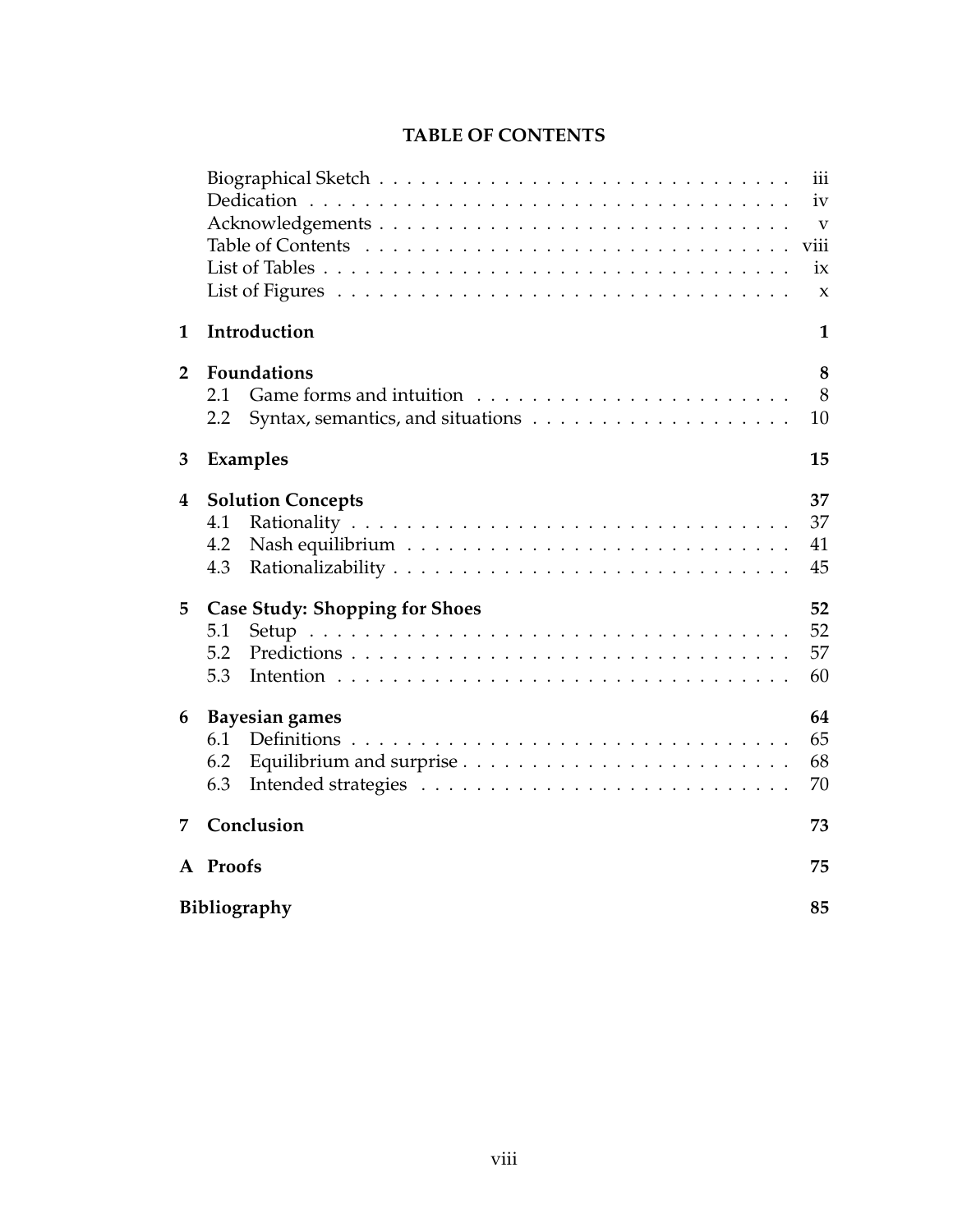### **LIST OF TABLES**

| 1.1 The surprise proposal. $\ldots \ldots \ldots \ldots \ldots \ldots \ldots \ldots$       |  |
|--------------------------------------------------------------------------------------------|--|
| 3.1 The Allais paradox $\ldots \ldots \ldots \ldots \ldots \ldots \ldots \ldots \ldots 20$ |  |
| 3.2 Coarse likelihood approximations 20                                                    |  |
| 3.3 The Allais pardox, coarsely described 21                                               |  |
| 3.4 The Allais paradox, coarsely approximated 21                                           |  |
|                                                                                            |  |
|                                                                                            |  |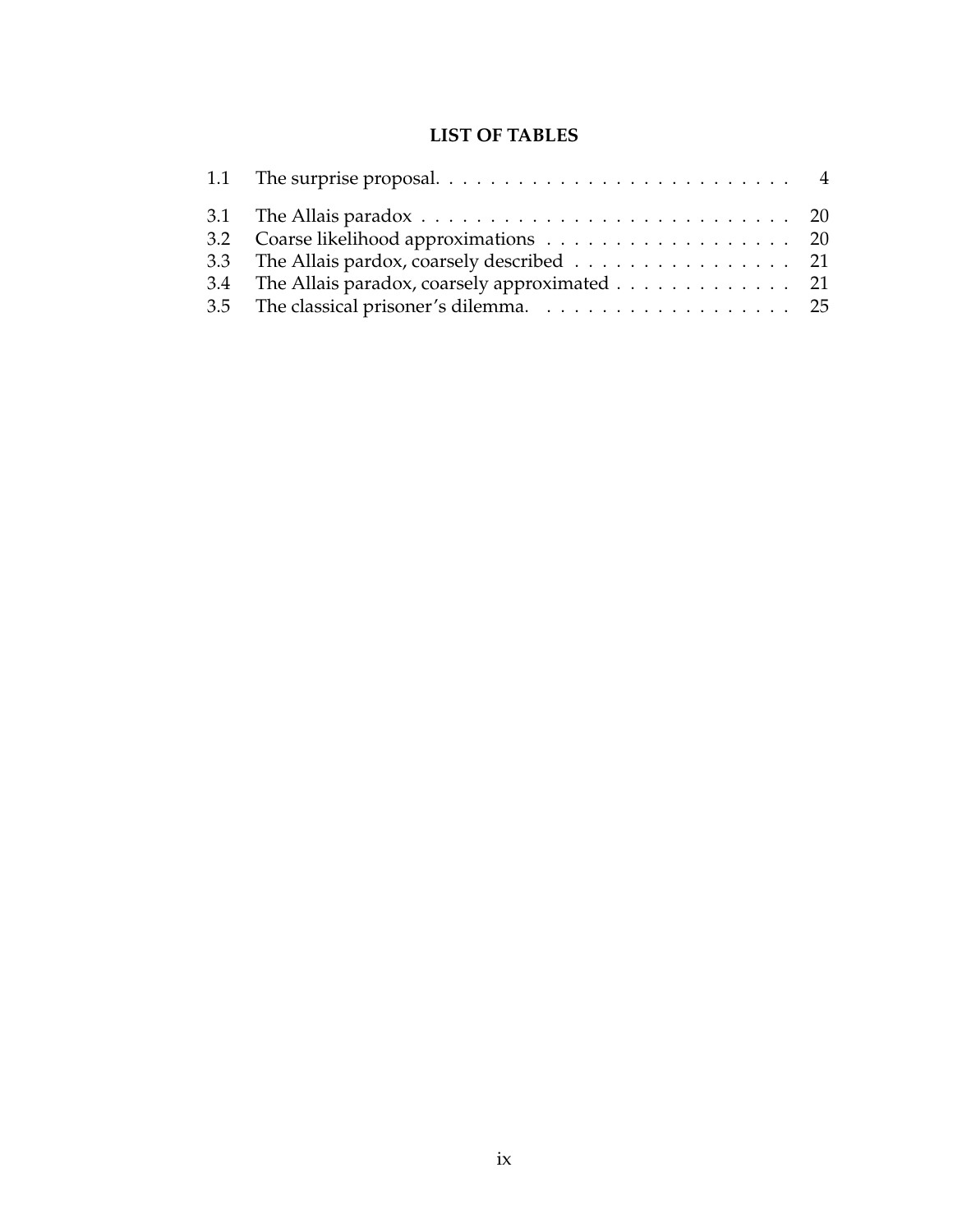### **LIST OF FIGURES**

| 4.1 A $\Gamma$ -structure for indignant altruism. 47 |  |  |  |  |  |  |  |  |  |
|------------------------------------------------------|--|--|--|--|--|--|--|--|--|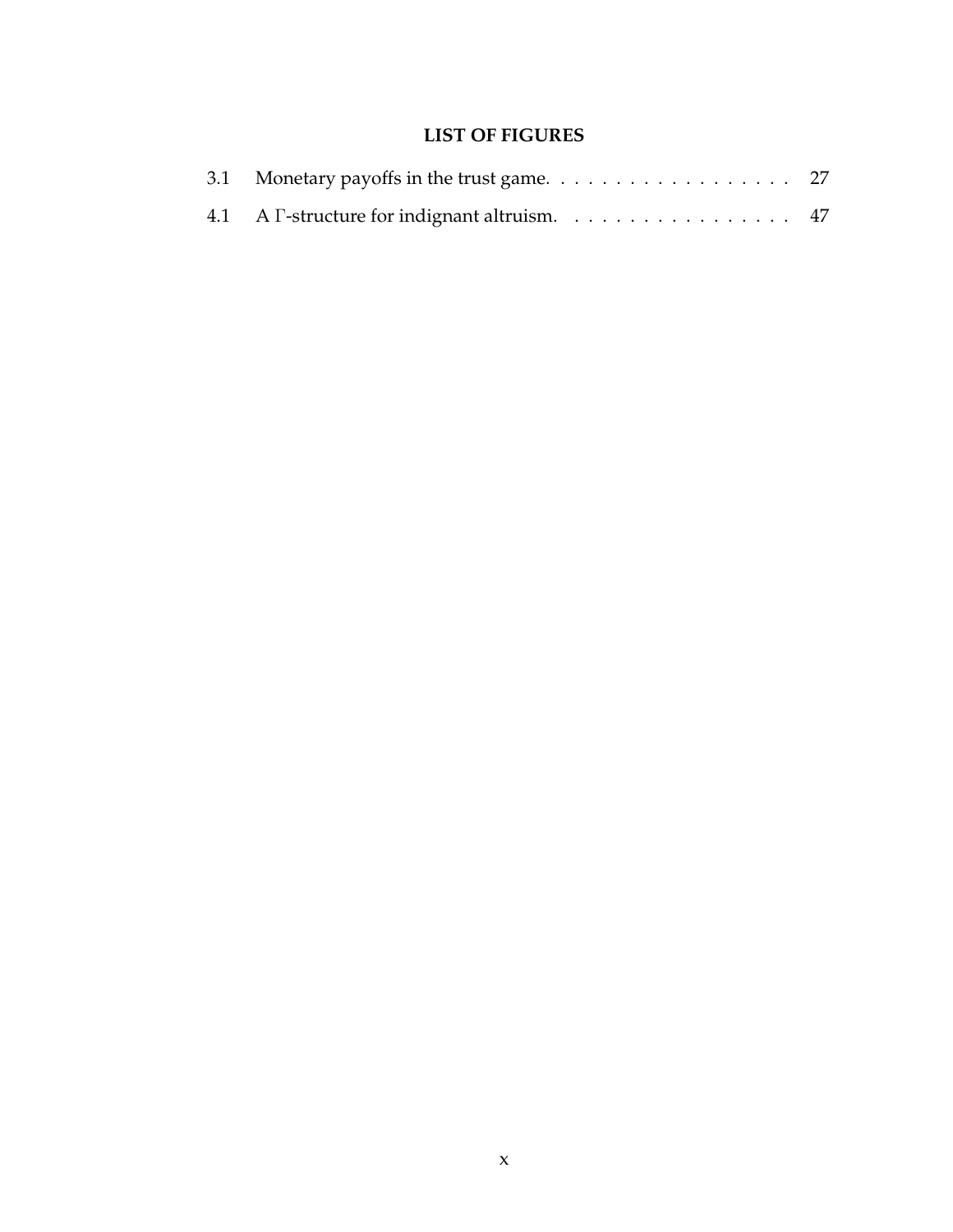## CHAPTER 1 **INTRODUCTION**

In a classical, normal-form game, an *outcome* is a tuple of strategies, one for each player, and players' preferences are formalized by utility functions defined on the set of all such outcomes. This framework thereby hard-codes a single conception of how players represent the world insofar as their preferences are concerned.

The motivating idea of the present work is to relax this rigidity in a systematic way by using *language* as the foundation of preference. Roughly speaking, we assume that what the players care about is captured by some *underlying language*, with utility defined on *descriptions* in that language. Classical game theory can be viewed as the special case where the underlying language can talk only about outcomes. In general, however, the language can be as rich or poor as desired.

In the colloquial sense of the word, the role of "language" in decision making and preference formation can hardly be overstated. It is well known, for example, that presenting alternative medical treatments in terms of survival rates versus mortality rates can produce a marked difference in how those treatments are evaluated, even by experienced physicians [18]. More generally, one of the core insights of *prospect theory* [14]—that subjective value depends not (only) on facts about the world but on how those facts are *presented* (as gains or losses, dominated or undominated options, etc.)—can be viewed as a kind of language-sensitivity. We celebrate 10th and 100th anniversaries specially, and make a big deal when the Dow Jones Industrial Average crosses a multiple of 1,000, all because we happen to work in a base 10 number system (i.e., our lan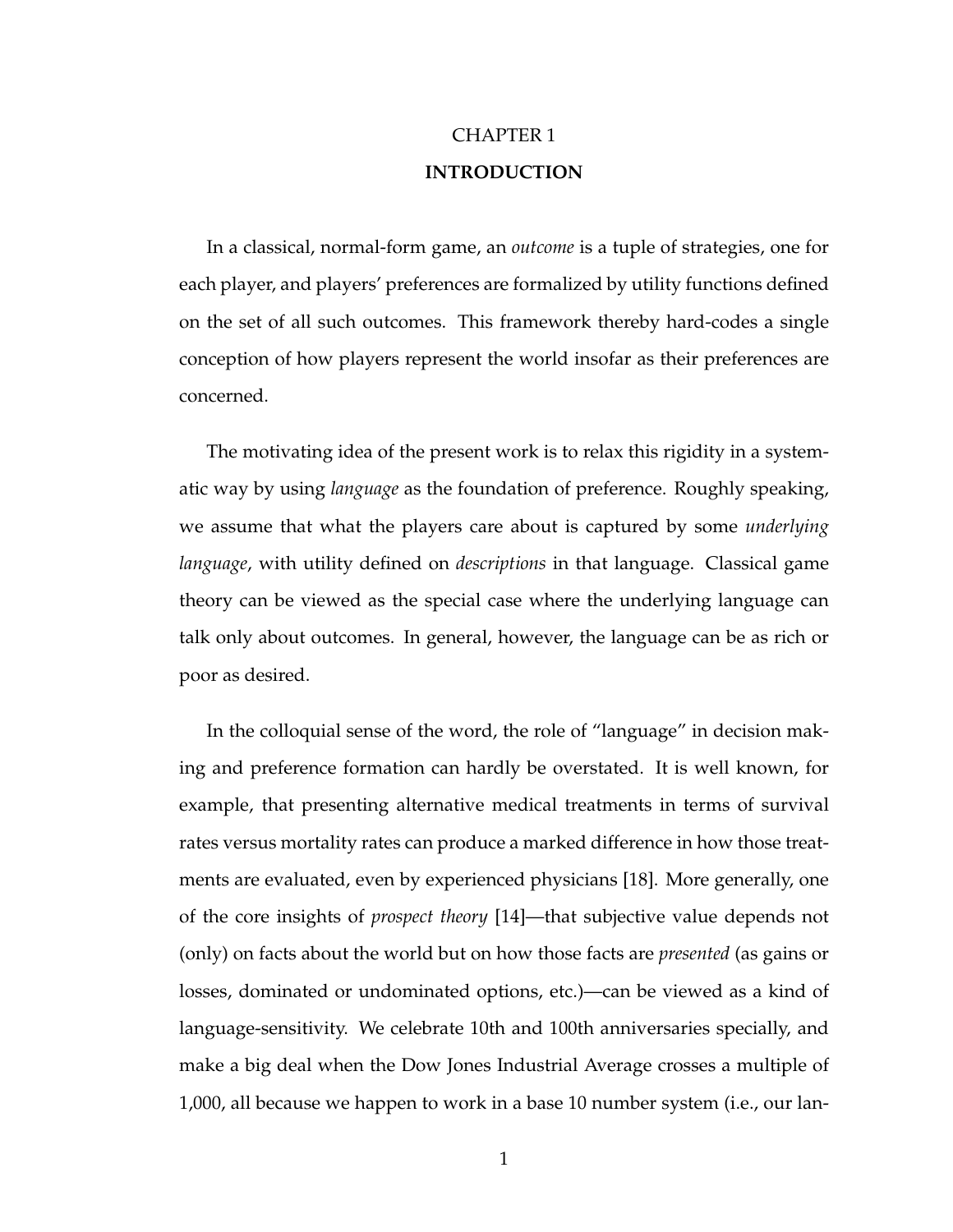guage puts special emphasis on multiples of 10 that would be absent, for example, in a hexadecimal system). Furthermore, we often assess likelihoods using words like "probable", "unlikely", or "negligible", rather than numeric representations, and when numbers are used, we tend to round them [17]. Much of the motivation and conceptual appeal of our approach stems from observations like these: defining preferences in terms of language provides a direct avenue for formalizing such intuitions about how people think.

Of special interest is the general phenomenon of *coarseness* or *categoricity*. Theories of rational decision making are often couched in the formalism of continuous mathematics, but the world is not always a continuous place, at least as far as preferences are concerned. Consumers tend to ignore, for example, the difference in price between \$3.98 and \$3.99, but take seriously (or even exaggerate) the difference between \$3.99 and \$4.00 (cf. Example 3.0.1). Similarly, although degrees of belief are often formalized using probability measures, a coarser representation can be more appropriate for reasoning about human choice and inference (see [19], [21], [17]). We show, for instance, that the Allais paradox [1] can be resolved simply and intuitively when belief is represented discretely, rather than on a continuum (Example 3.0.2).

Coarseness in the underlying language—cases where there are fewer descriptions than there are actual differences to describe—provides a natural and powerful way of capturing such phenomena, offering insight into a variety of puzzles and paradoxes of human decision making. Moreover, it allows for a unified analysis of coarseness as it pertains both to preferences and to beliefs, traditionally distinct domains of decision making. This is accomplished using languages expressive enough to talk about beliefs, a technique that is of interest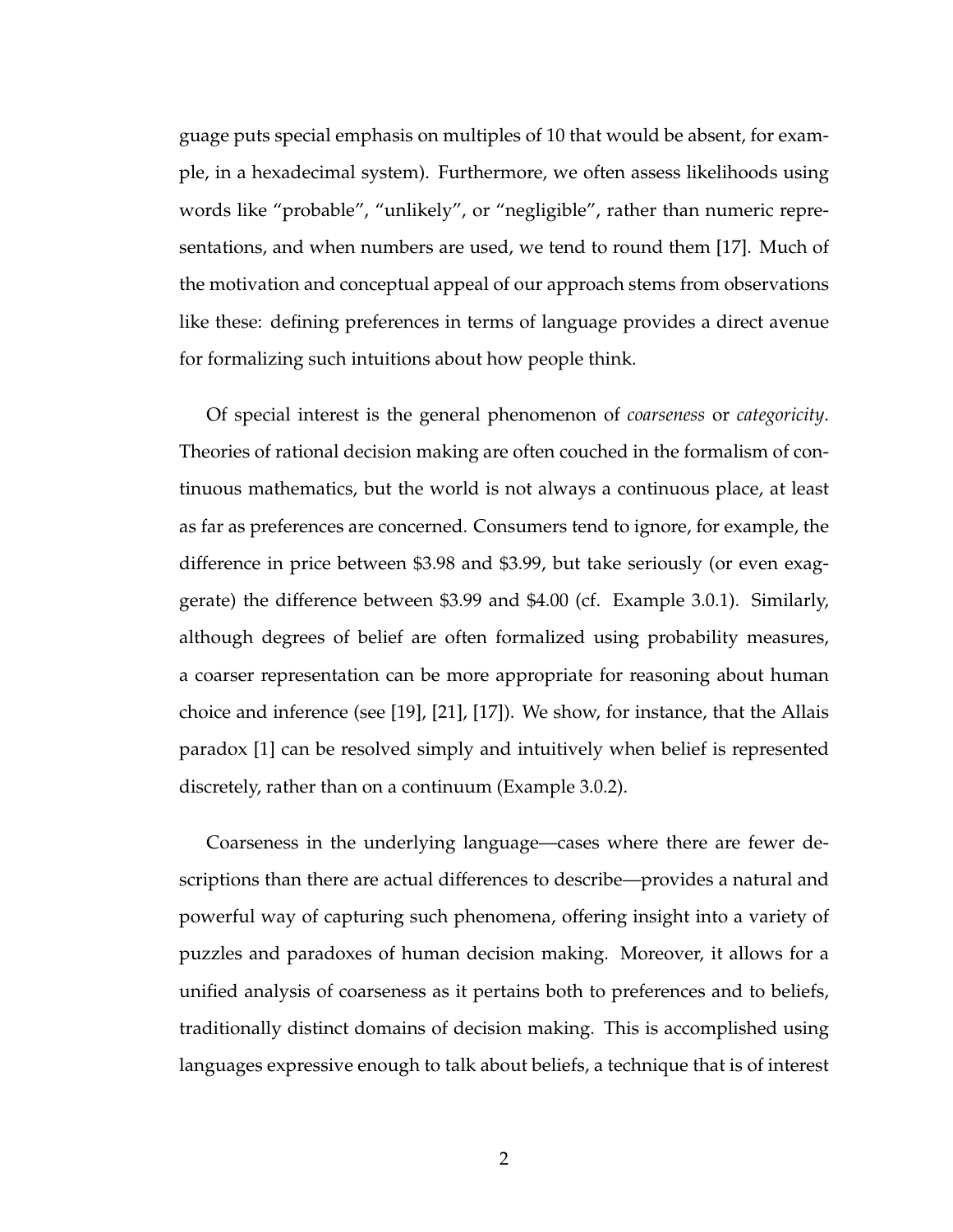in its own right.

Classically, beliefs are relevant to decision making insofar as they determine *expected utility*. But beliefs can also themselves be considered as objects of preference: one might wish to model players who feel guilt, wish to surprise their opponents, or are motivated by a desire to live up to what is expected of them. *Psychological game theory*, beginning with the work of Geanakoplos, Pearce, and Stachetti [9] and expanded by Battigalli and Duwfenberg [4], is an enrichment of the classical setting meant to capture such preferences and motivations. In a similar vein, the notion of *reference-dependent preferences* developed by Köszegi and Rabin [15], building on prospect theory, formalizes phenomena such as lossaversion by augmenting players' preferences with an additional sense of gain or loss derived by comparing the actual outcome to what was expected.

With the appropriate choice of language, our approach subsumes these: an underlying language that includes beliefs allows us to capture psychological games, while a language that distinguishes expected from actual outcomes allows us to represent reference-dependent preferences. Moreover, in each of these frameworks, modeling coarse beliefs provides insight and opportunities lacking in the continuous setting. Much of this paper is an elaboration and justification of this point.

As a preliminary illustration of some of these ideas, consider the following simple example.

**Example 1.0.1:** *A surprise proposal.* Alice and Bob have been dating for a while now, and Bob has decided that the time is right to pop the big question. Though he is not one for fancy proposals, he does want it to be a surprise. In fact, if Alice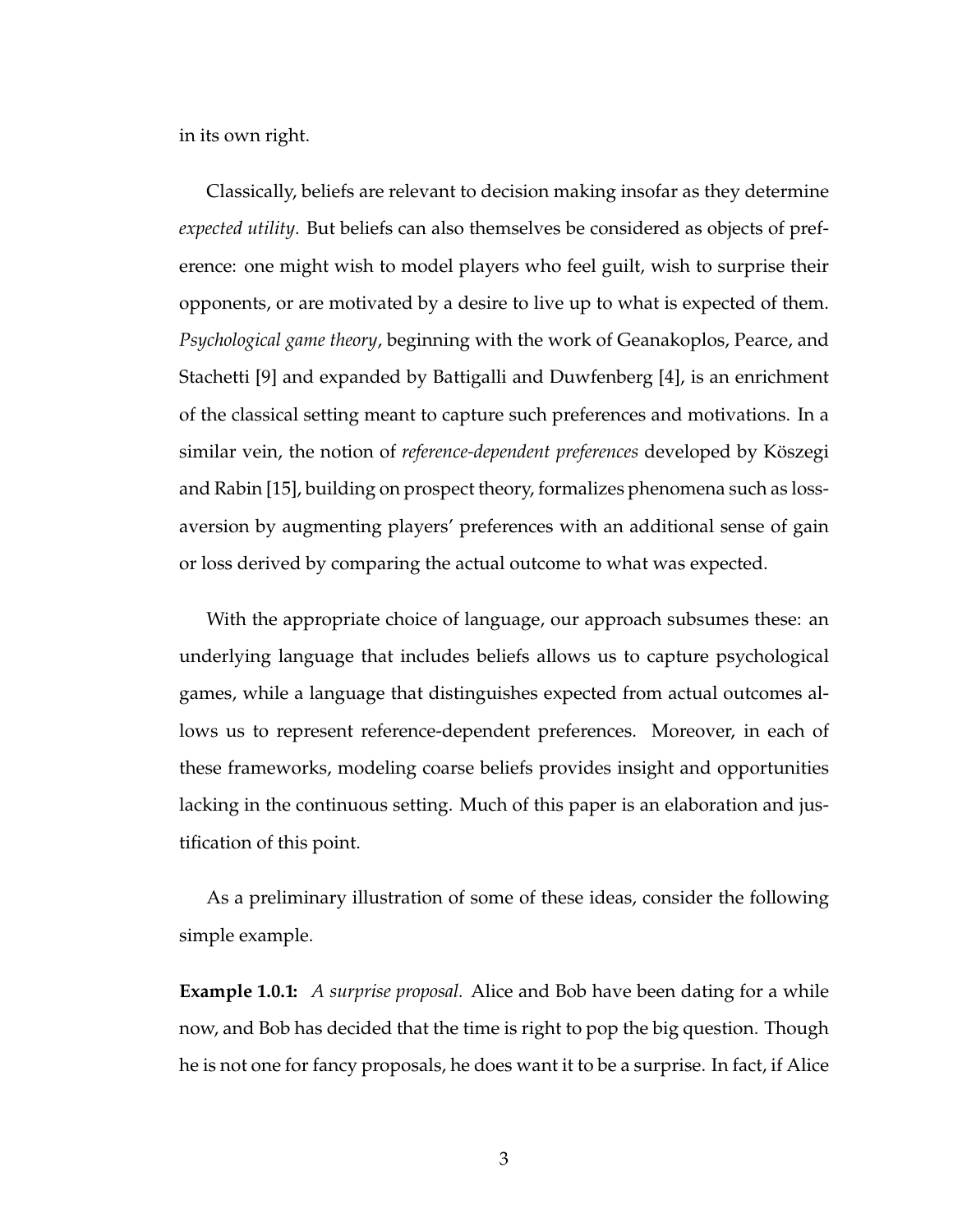expects the proposal, Bob would prefer to postpone it entirely until such time as it might be a surprise. Otherwise, if Alice is not expecting it, Bob's preference is to take the opportunity.

We might summarize this scenario by the following table of payoffs for Bob:

|              | Ŋ | ۱D |
|--------------|---|----|
| $B_A p$      |   |    |
| $\neg B_A p$ |   |    |

Table 1.1: The surprise proposal.

In this table, we denote Bob's two strategies, proposing and not proposing, by p and  $\neg p$ , respectively, and use  $B_{AP}$  (respectively,  $\neg B_{AP}$ ) to denote that Alice is expecting (respectively, not expecting) the proposal. Of course, whether or not Alice expects a proposal may be more than a binary affair: she may, for example, consider a proposal unlikely, somewhat likely, very likely, or certain. But as we have discussed, there is good reason to think that an accurate model of her expectations involves only a small number  $k$  of distinct "levels" of belief, rather than a continuum. Table 1.1, for simplicity, assumes that  $k = 2$ , though this is easily generalized to larger values.

Note that although Alice does not have a choice to make (formally, her strategy set is a singleton), she does have beliefs about which strategy Bob will choose. To represent Bob's preference for a surprise proposal, we must incorporate Alice's beliefs about Bob's choice of strategy into Bob's utility function. In psychological game theory, this is accomplished by letting  $\alpha \in [0, 1]$  be the probability that Alice assigns to Bob proposing, and defining Bob's utility function  $u_B$  in some simple way so that it is decreasing in  $\alpha$  if Bob chooses to propose,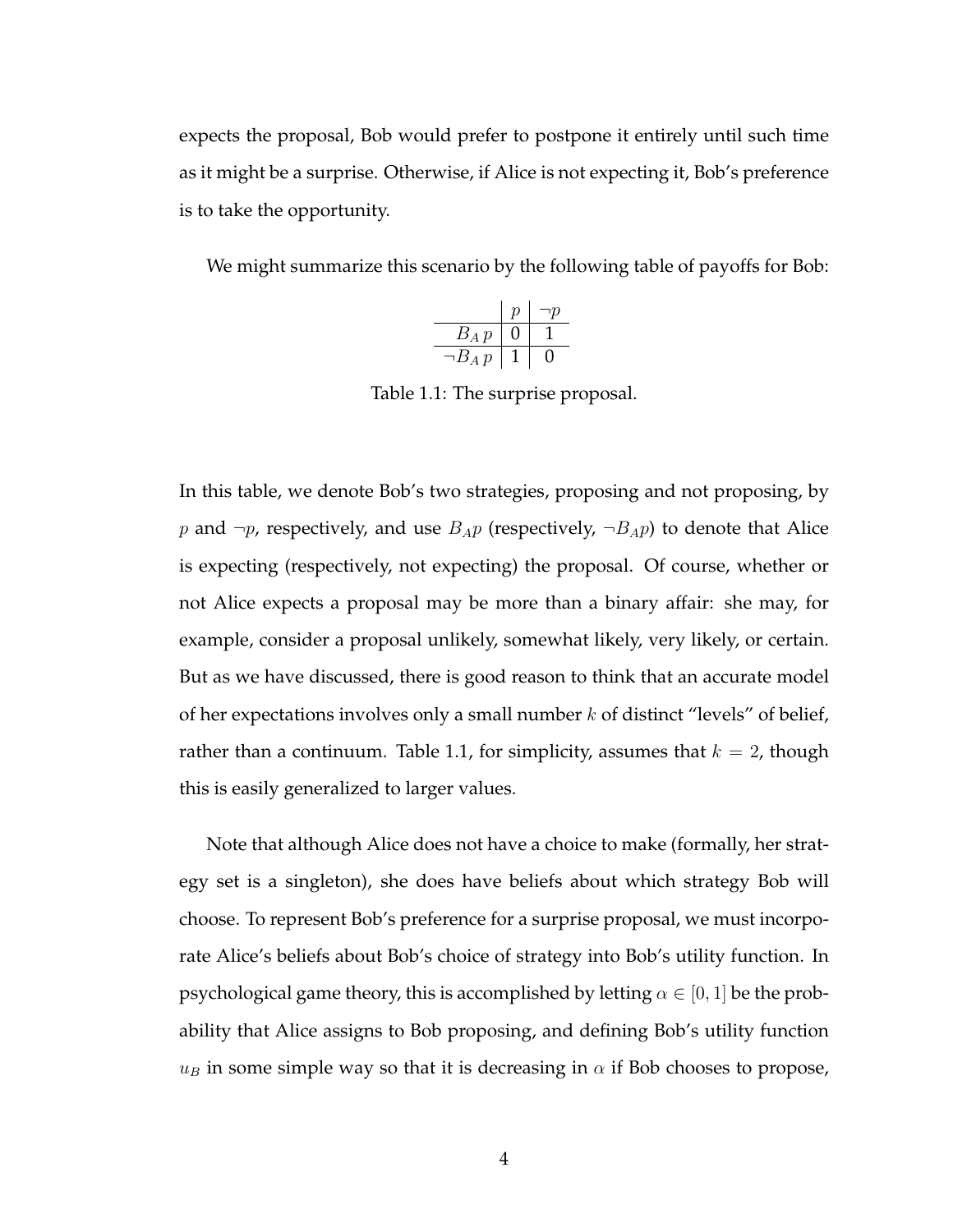and increasing in  $\alpha$  otherwise,<sup>1</sup> as for instance in the following:

$$
u_B(x, \alpha) = \begin{cases} 1 - \alpha & \text{if } x = p \\ \alpha & \text{if } x = \neg p. \end{cases}
$$

The function  $u_B$  agrees with Table 1.1 at its extreme points if we identify  $B_A p$ with  $\alpha = 1$  and  $\neg B_A p$  with  $\alpha = 0$ . Otherwise, for the continuum of other values that  $\alpha$  may take between 0 and 1,  $u_B$  yields a linear combination of the corresponding extreme points. Thus, in a sense,  $u_B$  is a continuous approximation to a scenario that is essentially discrete.

By contrast, we view Table 1.1 as *defining* Bob's utility. To coax an actual *function* from this table, let the variable S denote a *situation*, which for the time being we can conceptualize as a collection of statements about the game; in this case, S includes whether or not Bob is proposing, and whether or not Alice believes he is proposing. We then define

$$
u_B(S) = \begin{cases} 0 & \text{if } p \in S \text{ and } B_A p \in S \\ 1 & \text{if } p \in S \text{ and } \neg B_A p \in S \\ 1 & \text{if } \neg p \in S \text{ and } B_A p \in S \\ 0 & \text{if } \neg p \in S \text{ and } \neg B_A p \in S. \end{cases}
$$

In other words, Bob's utility is a function not merely of the outcome of the game (p or  $\neg p$ ), but of a more general object we call a "situation"; his utility in a given situation S depends on his own actions combined with Alice's beliefs in exactly the manner prescribed by Table 1.1. As noted above, we may very well wish to refine our representation of Alice's state of surprise using more than two categories of likelihood; we could even allow a representation that permits

<sup>&</sup>lt;sup>1</sup> Technically, Geanakoplos et al. [9] allow Bob's utility to be a function of only his own beliefs; this is generalized by Battigalli and Duwfenberg [4] in the context of extensive-form games, but their approach is applicable to normal-form games as well.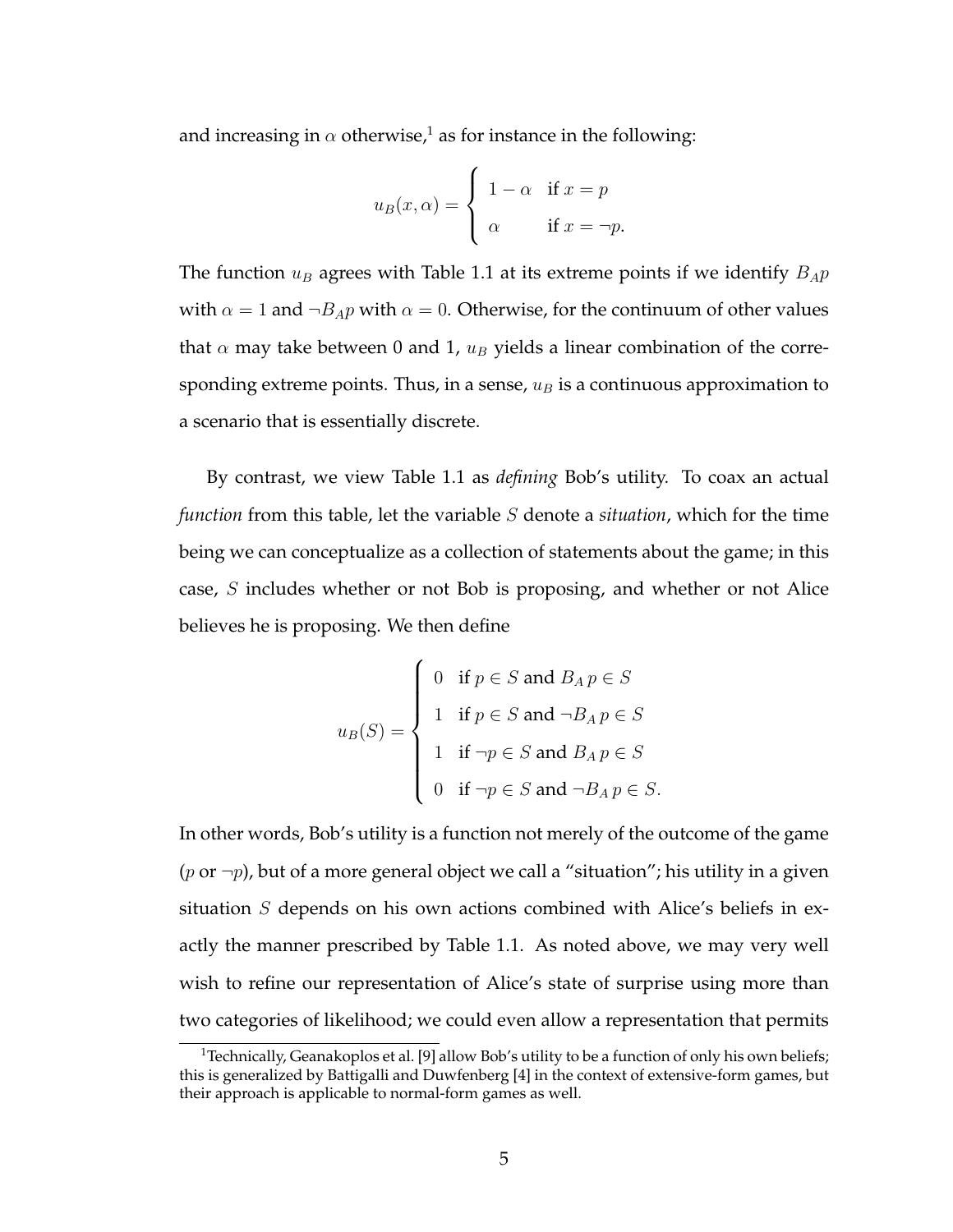continuous probabilities, as has been done in the literature. We spell out these straightforward generalizations in Example 3.0.5.

The central concept we develop in this paper is that of a *language-based game*, where utility is defined not on outcomes but on *situations*. As noted, a situation can be conceptualized as a collection of statements about the game; intuitively, each statement is a description of something that might be relevant to a player's preferences, such as whether or not Alice believes that Bob will play a certain strategy. Of course, this notion crucially depends on just what counts as an admissible description. The set of all admissible descriptions—what we refer to as the *underlying language* of the game—is a key component of our model. Since utility is defined on situations, and situations are sets of descriptions taken from the underlying language, a player's preferences can depend, in principle, on anything expressible in this language, but nothing more. Succintly: players can prefer one state of the world to another if and only if they can *describe* the difference between the two in the underlying language.

From a technical standpoint, this paper makes three major contributions. First, we define a generalization of classical game theory and demonstrate its versatility in modeling a wide variety of strategic scenarios, focusing in particular on psychological and reference-dependent effects. Second, we provide a formal representation of coarse beliefs in a game-theoretic context. This exposes an important insight: a discrete representation of belief, often conceptually and technically easier to work with than its continuous counterpart, is sufficient to capture psychological phenomena that have heretofore been modeled only in a continuous framework. Moreover, as we show by example, utilities defined over coarse beliefs provide a natural way of capturing some otherwise puz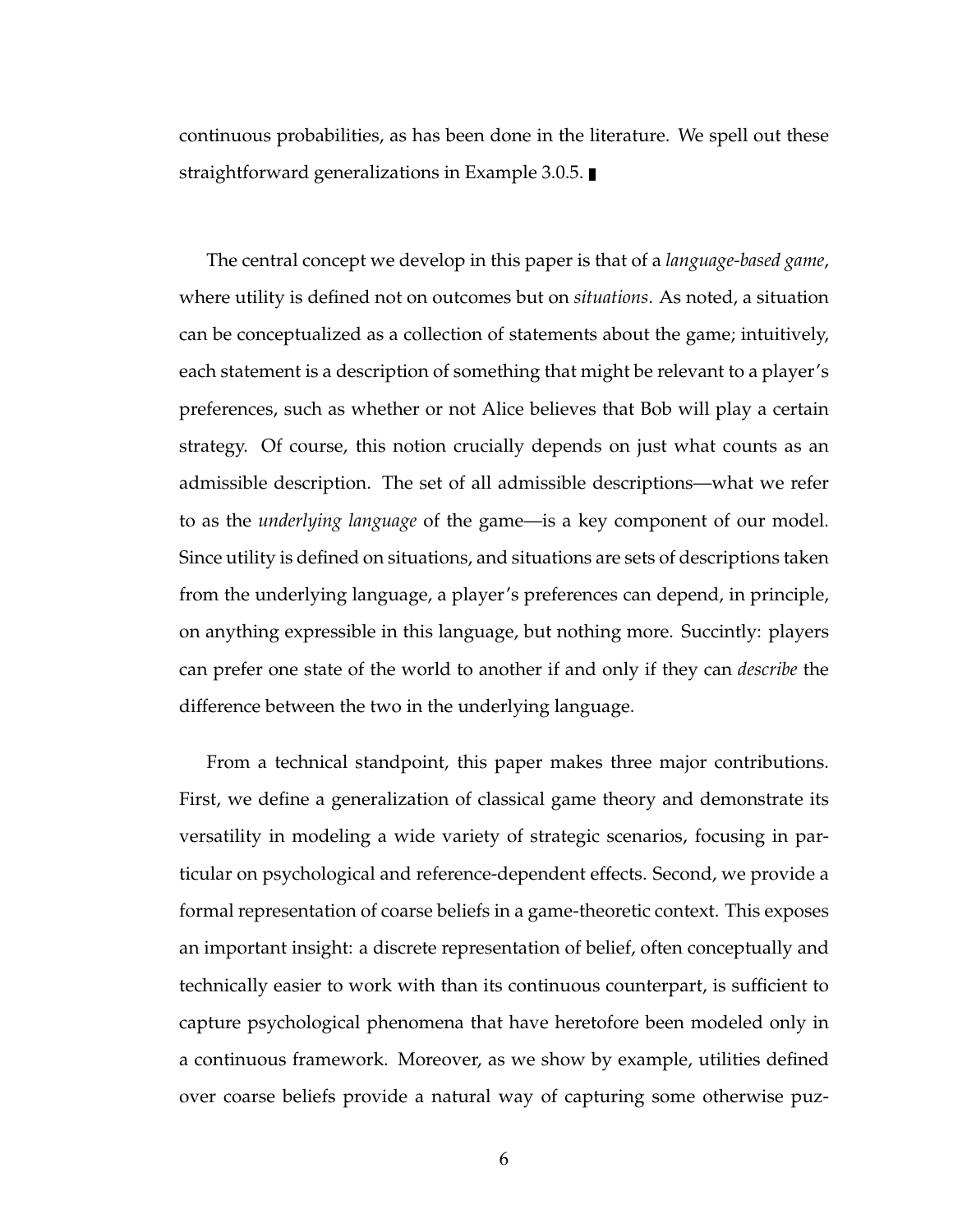zling behavior. Third, we provide novel equilibrium analyses for a broad class of language-based games that do not depend on continuity assumptions as do those of, for example, Geanakoplos et al. [9]. In particular, our main theorem demonstrates that if the underlying language satisfies certain natural "compactness" assumptions, then every game over this language admits rationalizable strategies. By contrast, even under such compactness assumptions, not every game admits a Nash equilibrium (see Example 3.0.4).

The rest of the paper is organized as follows. In Chapter 2, we develop the basic apparatus needed to describe our approach. Chapter 3 presents a collection of examples intended to guide intuition and showcase the system. In Chapter 4, we show that there is a natural route by which solution concepts such as Nash equilibrium and rationalizability can be defined in our setting, and we address the question of existence. Chapter 5 is an in-depth analysis of an example studied by Köszegi and Rabin [15], interpreted as a langugage-based game. Chapter 6 discusses the relationship between Bayesian games and the framework presented here. Appendix A collects the proofs that are omitted from the main body.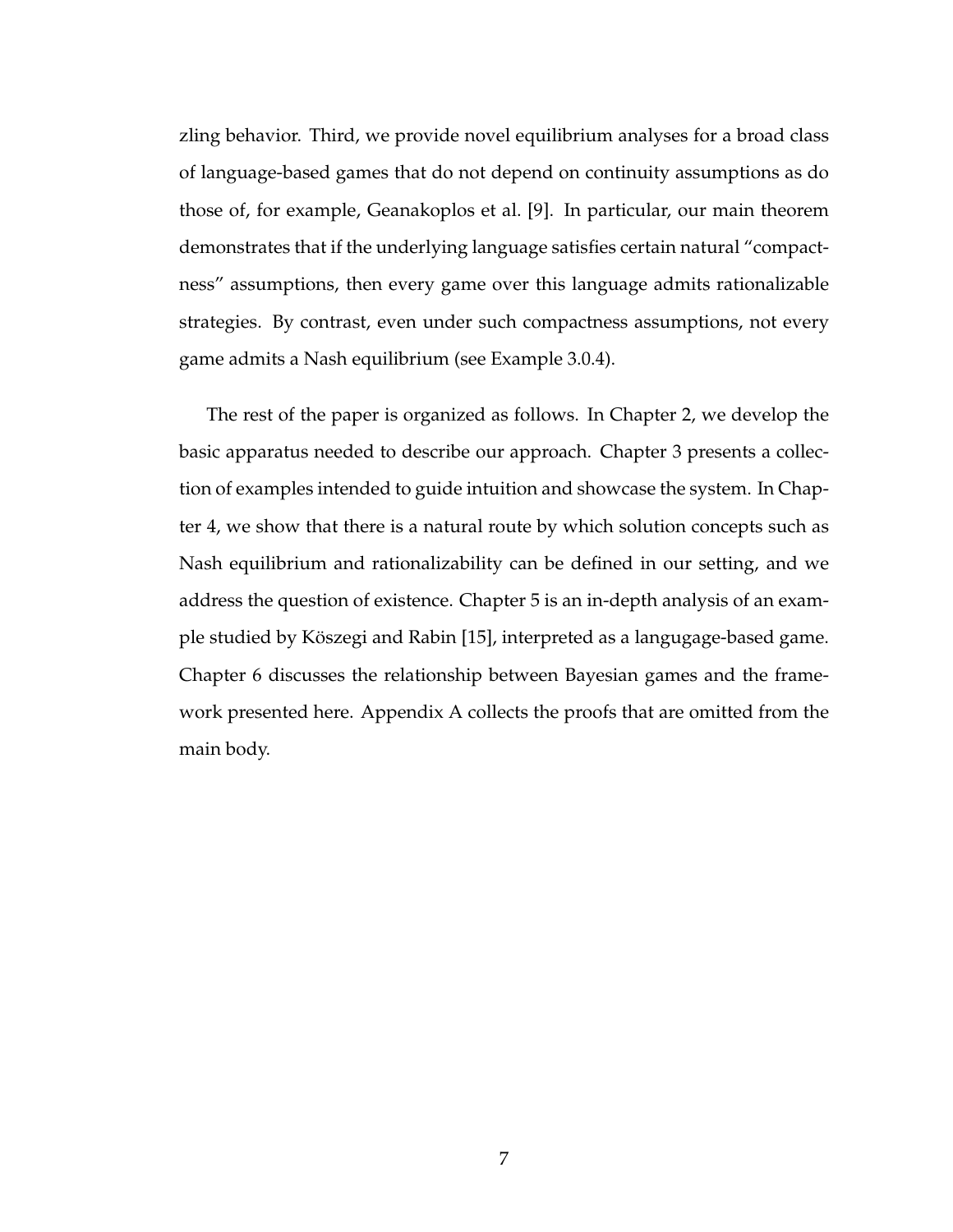## CHAPTER 2 **FOUNDATIONS**

#### **2.1 Game forms and intuition**

Much of the familiar apparatus of classical game theory is left untouched. A **game form** is a tuple  $\Gamma = (N, (\Sigma_i)_{i \in N})$  where N is a finite set of *players*, which for convenience we take to be the set  $\{1,\ldots,n\}$ , and  $\Sigma_i$  is the set of *strategies available to player* i. Following standard notation, we set

$$
\Sigma := \prod_{i \in N} \Sigma_i \quad \text{ and } \quad \Sigma_{-i} := \prod_{j \neq i} \Sigma_j.
$$

Elements of  $\Sigma$  are called *outcomes* or *strategy profiles*; given  $\sigma \in \Sigma$ , we denote by σ<sub>i</sub> the *i*th component of the tuple σ, and by  $\sigma_{-i}$  the element of  $\Sigma_{-i}$  consisting of all but the *i*th component of  $\sigma$ .

Note that a game form does not come equipped with utility functions specifying the preferences of players over outcomes  $\Sigma$ . The utility functions that we employ are defined on situations, which in turn are determined by the underlying language, so, before defining utility, we must first formalize these notions.

Informally, a *situation* is an exhaustive characterization of a given state of affairs using descriptions drawn from the underlying language. Assuming for the moment that we have access to a fixed "language", we might imagine a situation as being generated by simply listing all statements from that language that happen to be true of the world. Even at this intuitive level, it should be evident that the informational content of a situation is completely dependent on the expressiveness of the language. If, for example, the underlying language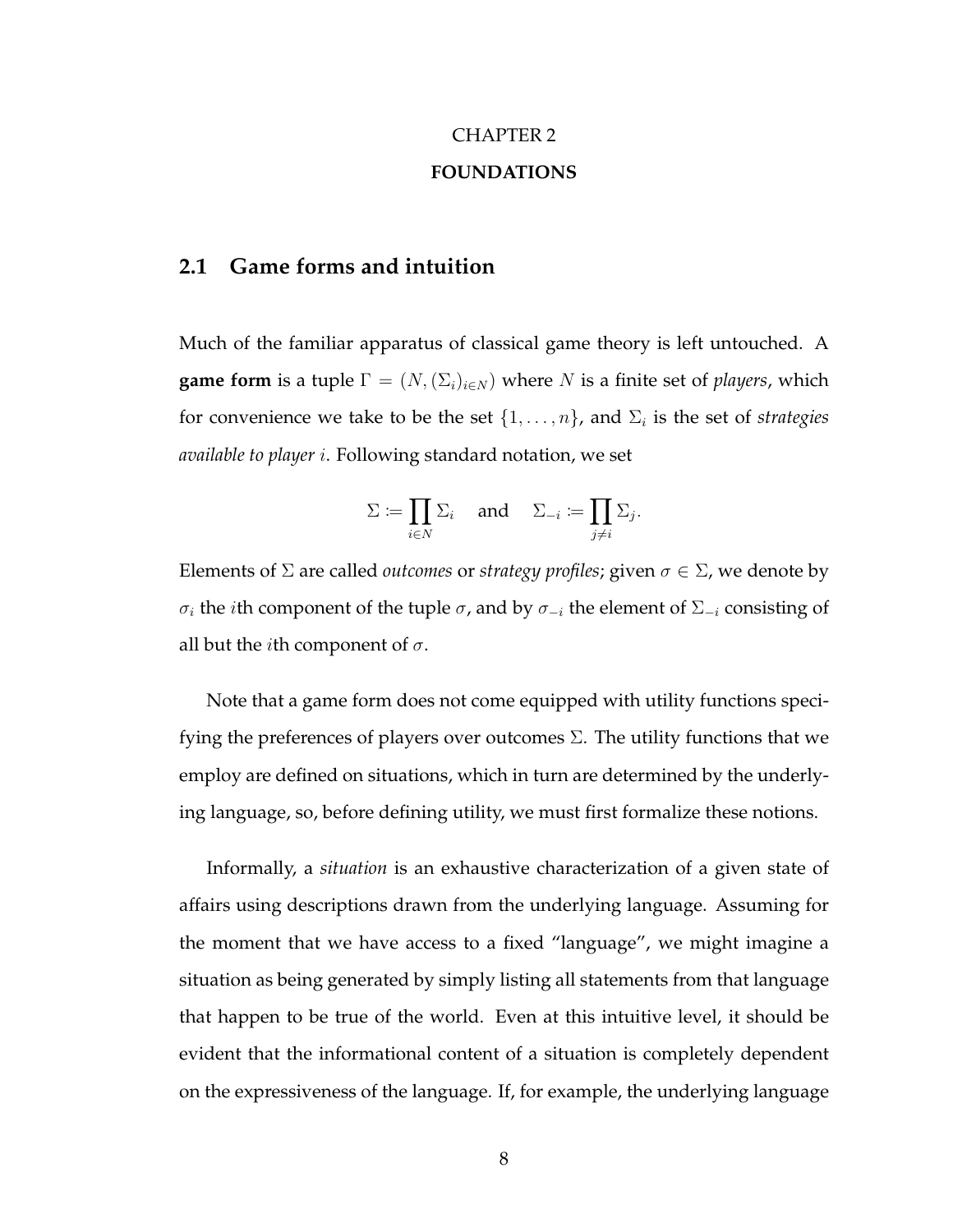consists of exactly two descriptions, "It's raining" and "It's not raining", then there are only two situations:

$$
{\text{``It's raining''}}\quad\text{and}\quad{\text{``It's not raining''}}.
$$

More formally, a situation  $S$  is a set of formulas drawn from a larger pool of well-formed formulas, the underlying language. We require that  $S$  include as many formulas as possible without being contradictory; this is made precise below.

The present formulation, informal though it is, is sufficient to allow us to capture a claim made in the introduction: any classical game can be recovered in our framework with the appropriate choice of underlying language. Specifically, let the underlying language be  $\Sigma$ , the set of all strategy profiles. Situations, in this case, are simply singleton subsets of  $\Sigma$ , as any larger set would contain distinct and thus intuitively contradictory descriptions of the outcome of the game. The set of situations can thus be identified with the set of outcomes, so a utility function defined on outcomes is readily identified with one defined on situations.

In this instance the underlying language, consisting solely of atomic, mutually incompatible formulas, is essentially structureless; one might wonder why call it a "language" at all, rather than merely a "set". Although, in principle, there are no restrictions on the kinds of objects we might consider as languages, it can be very useful to focus on those with some internal structure. This structure has two aspects: syntactic and semantic.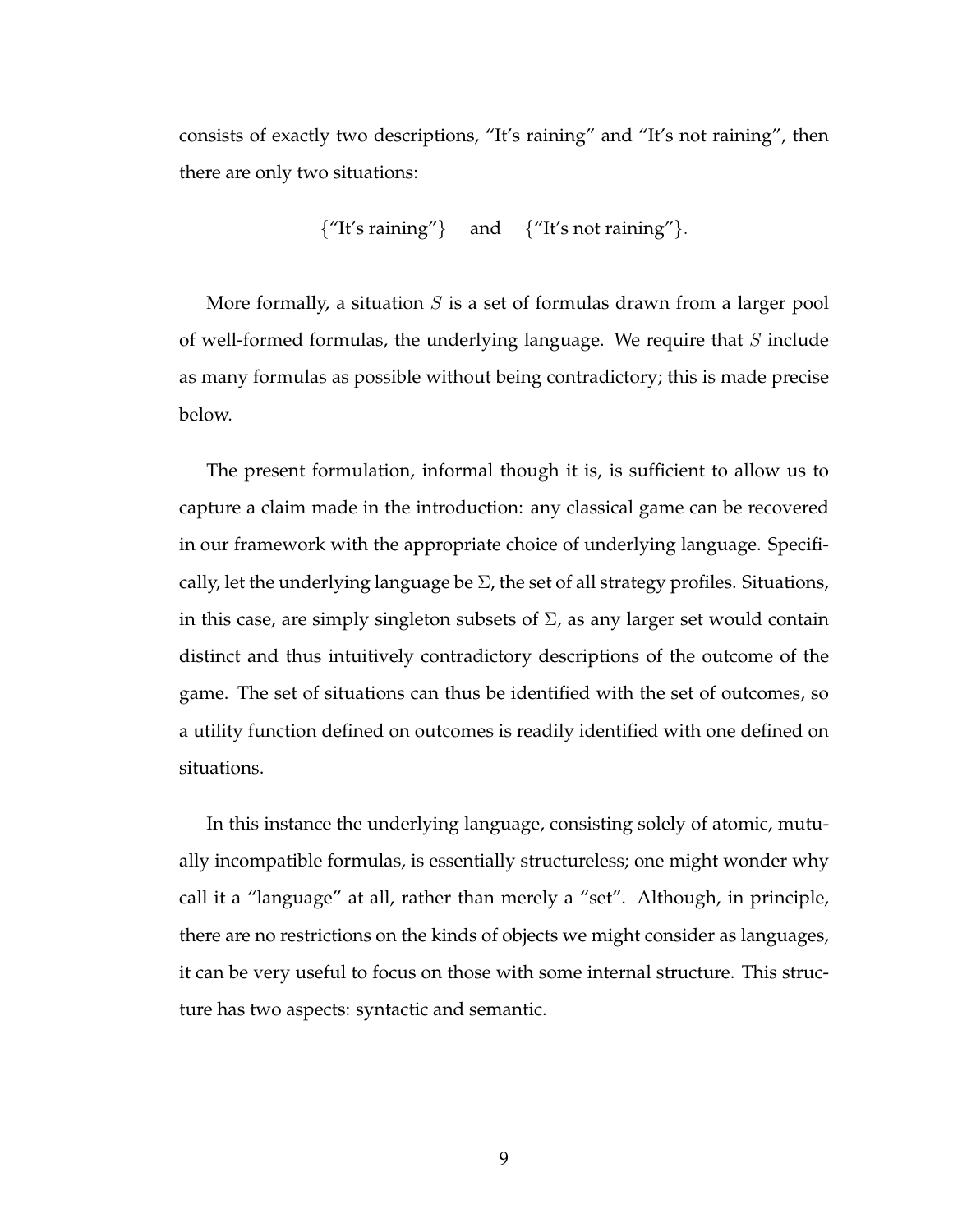#### **2.2 Syntax, semantics, and situations**

A formal language is typically generated from a set of atomic formulas using some rules. For example, given a set  $\Phi$  of *primitive propositions*, let  $\mathcal{L}(\Phi)$  denote the language generated by starting with the formulas in  $\Phi$ , and then closing off under conjunction (∧) and negation (¬). (We can define  $\vee$  and  $\rightarrow$  from  $\neg$  and  $\wedge$ as usual.)  $\mathcal{L}(\Phi)$  is a language for reasoning about Boolean combinations of the propositions in Φ. This is easily specialized to a game-theoretic setting. Given a game form  $\Gamma = (N, (\Sigma_i)_{i \in N})$ , let

$$
\Phi_{\Gamma} = \{ \text{play}_i(\sigma_i) \; : \; i \in N, \, \sigma_i \in \Sigma_i \},
$$

where we read  $play_i(\sigma_i)$  as "player  $i$  is playing strategy  $\sigma_i$ ". Then  $\mathcal{L}(\Phi_{\Gamma})$  is a language appropriate for reasoning about the strategies chosen by the players in Γ. We sometimes write  $play(σ)$  as an abbreviation for  $play_1(σ_1) ∧ · · · ∧ play_n(σ_n)$ .

*Semantics* provides a notion of truth. Recall that the semantics of classical propositional logic is given by *valuations*  $v : \Phi \to \{true, false\}$ . Valuations are extended to all formulas via the familiar truth tables for the logical connectives. Each valuation v thereby generates a *model*, determining the truth values of every formula in  $\mathcal{L}(\Phi)$ . In the case of the language  $\mathcal{L}(\Phi_{\Gamma})$ , we restrict this class of models to those corresponding to an outcome  $\sigma \in \Sigma$ ; that is, we consider only valuations  $v_{\sigma}$  defined by

$$
v_{\sigma}(\textit{play}_i(\sigma'_i)) = \text{true iff } \sigma'_i = \sigma_i,
$$

so that, intuitively, each player chooses exactly one strategy. Denote this restricted class of models by  $\mathcal{M}(\Gamma)$ .

Given a language  $\mathcal L$  and a class  $\mathcal M$  of models for  $\mathcal L$ , a set  $F$  of formulas in  $\mathcal L$ is said to be **satisfiable in** M there is some model in M in which every formula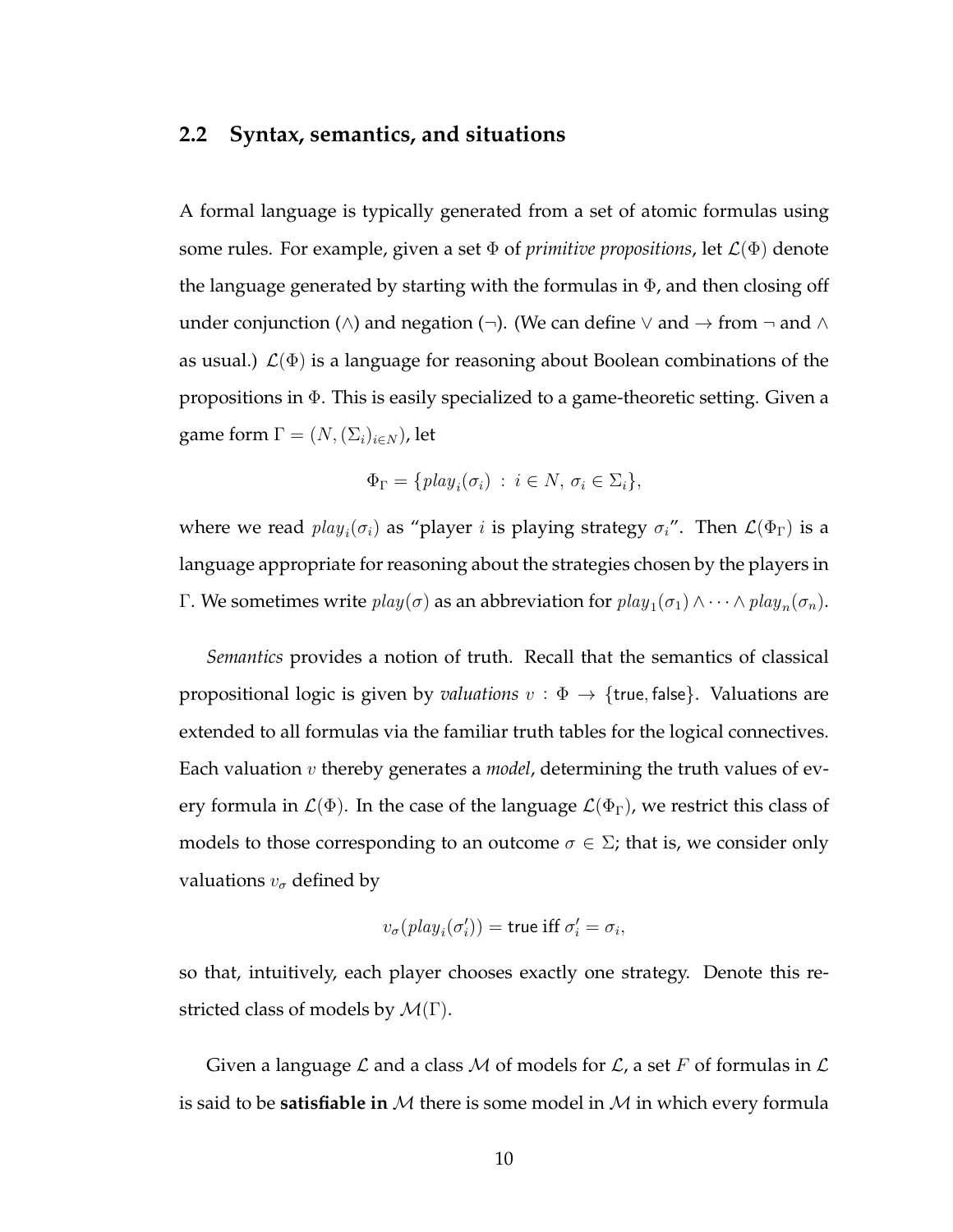of F is true. An  $(L, M)$ -situation is then defined to be a maximal set of formulas in  $\mathcal L$  that is satisfiable in  $\mathcal M$ ; that is, a satisfiable set with no proper superset that is also satisfiable. In the game-theoretic setting, as we have seen, each model in  $\mathcal{M}(\Gamma)$  makes exactly one of the formulas  $play_i(\sigma_i)$  true for each player  $i$ , so an  $(\mathcal{L}(\Phi_{\Gamma}), \mathcal{M}(\Gamma))$ -situation can be identified with a strategy profile. We denote by  $S(\mathcal{L},\mathcal{M})$  the set of  $(\mathcal{L},\mathcal{M})$ -situations. A game form  $\Gamma$  is extended to an  $(\mathcal{L},\mathcal{M})$ **game** by adding utility functions  $u_i : \mathcal{S}(\mathcal{L}, \mathcal{M}) \to \mathbb{R}$ , one for each player  $i \in N$ .  $\mathcal L$  is called the **underlying language (of the game)**. We omit  $\mathcal L$  and/or M when talking about situations or games whenever it is safe to do so.

In an  $(\mathcal{L}(\Phi_{\Gamma}), \mathcal{M}(\Gamma))$ -game, as observed above, the players' utility functions are essentially defined on  $\Sigma$ , so an  $(\mathcal{L}(\Phi_{\Gamma}), \mathcal{M}(\Gamma))$ -game is really just a standard normal-form game based on Γ. As we saw in Chapter 2.1, this class of games can also be represented with the completely structureless language  $\Sigma$ . This may well be sufficient for certain purposes, especially in cases where all we care about are two or three formulas. However, the structure of an underlying language  $\mathcal L$  can be a powerful tool for studying the corresponding class of  $\mathcal L$ -games; in particular, a highly structured underlying language makes it easier to analyze the much broader class of psychological games.

A psychological game is an extension of a standard normal-form game except that players' preferences can depend not only on what strategies are played, but also on what beliefs are held. While  $\mathcal{L}(\Phi_{\Gamma})$  is appropriate for reasoning about strategies, it cannot express anything about beliefs. For this, we use a standard modal logic of belief [8].

Fix a game form  $\Gamma = (N, (\Sigma_i)_{i \in N})$ . Let  $\mathcal{L}_B(\Phi_{\Gamma})$  be the language obtained by starting with the formulas in  $\Phi$ , then closing off under  $\wedge$ ,  $\neg$ , and the unary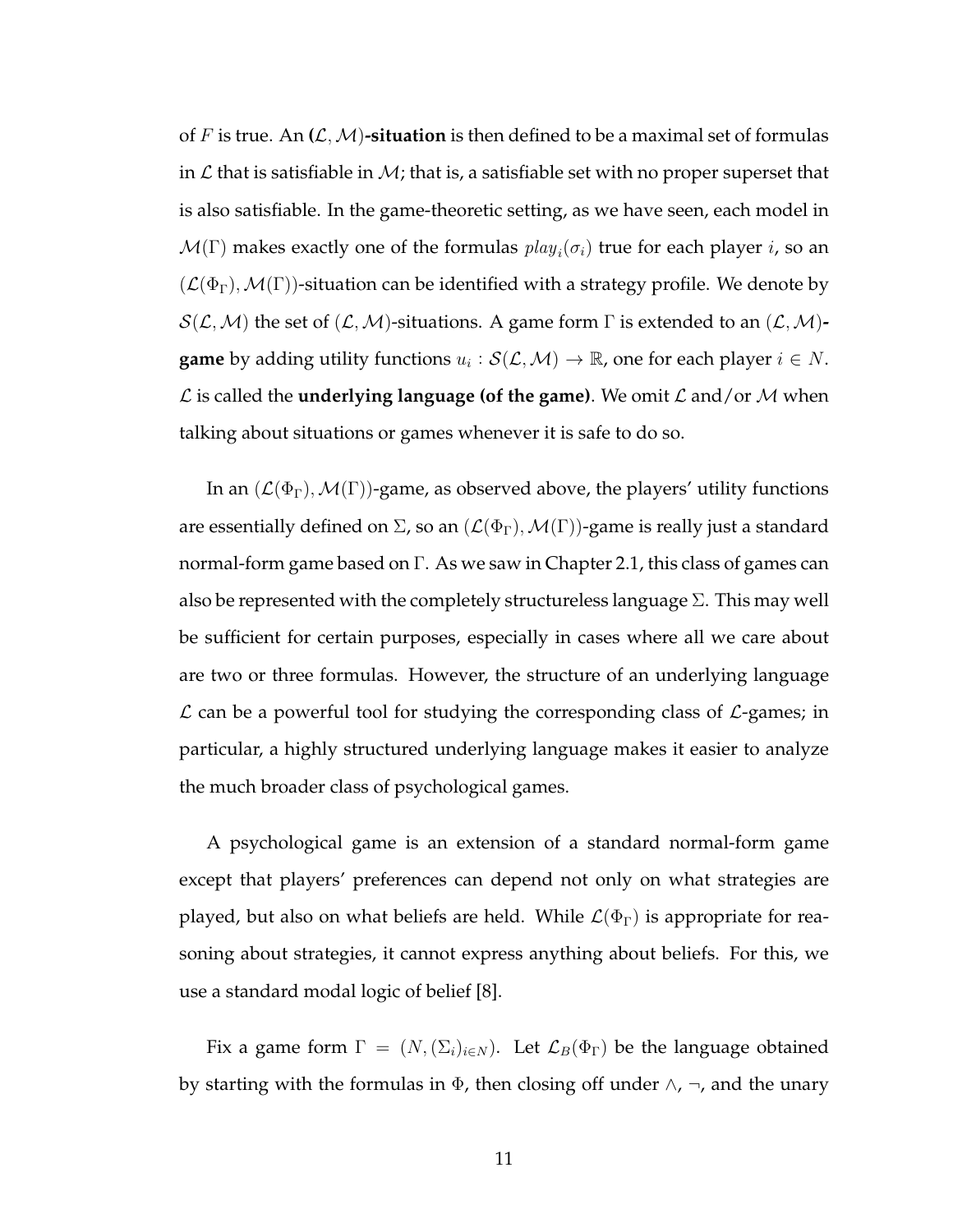operators  $B_i$  for  $i = 1, \ldots, n$ , so that if  $\varphi$  is a formula, so is  $B_i\varphi$ . We read  $B_i\varphi$ as "player *i* believes  $\varphi$ ". We also make use of the abbreviation  $\widehat{B}_i$  for  $\neg B_i\neg$ , and read  $\widehat{B}_i\varphi$  as "player i considers  $\varphi$  to be possible". Intuitively,  $\mathcal{L}_B(\Phi_{\Gamma})$  is a language for reasoning about the beliefs of the players and the strategies being played.

We give semantics to  $\mathcal{L}_B(\Phi_{\Gamma})$  using a standard modal logic construction [10]; for many applications of interest, understanding the (completely standard, although somewhat technical) details is not necessary. Example 1.0.1 was ultimately analyzed as an  $\mathcal{L}_B(\Phi_{\Gamma})$ -game, despite the fact that we had not even defined the syntax of this language at the time, let alone its semantics. Chapter 3 provides more illustrations of this point.

A Γ**-structure** is a tuple  $M = (\Omega, (s_i)_{i \in N}, (\mathcal{PR}_i)_{i \in N})$  satisfying the following conditions:

- (P1)  $\Omega$  is a nonempty measurable space;
- (P2)  $\ \mathcal{PR}_i:\Omega\rightarrow \Delta(\Omega)$  is measurable;
- (P3)  $\{\omega' \; : \; \mathcal{PR}_i(\omega') = \mathcal{PR}_i(\omega)\}\$  is measurable and  $\mathcal{PR}_i(\omega)(\{\omega' \; : \; \mathcal{PR}_i(\omega') = \mathcal{PR}_i(\omega')\})$  $PR_i(\omega)$ }) = 1;
- (P4)  $s_i$  :  $\Omega \to \Sigma_i$  is such that  $\{\omega' : s_i(\omega') = s_i(\omega)\}\$  is measurable and  $PR_i(\omega)(\{\omega' \,:\, s_i(\omega') = s_i(\omega)\}) = 1.$

The set  $\Omega$  is called the **state space**;  $\Delta(\Omega)$  denotes the measurable space of all probability measures on  $\Omega$  equipped with the  $\sigma$ -algebra generated by all sets of the form  $\{\mu : \mu(E) = 1\}$ , for  $E \subseteq \Omega$  measurable. Conditions (P1) and (P2) set the stage to represent player i's beliefs at state  $\omega \in \Omega$  using the probability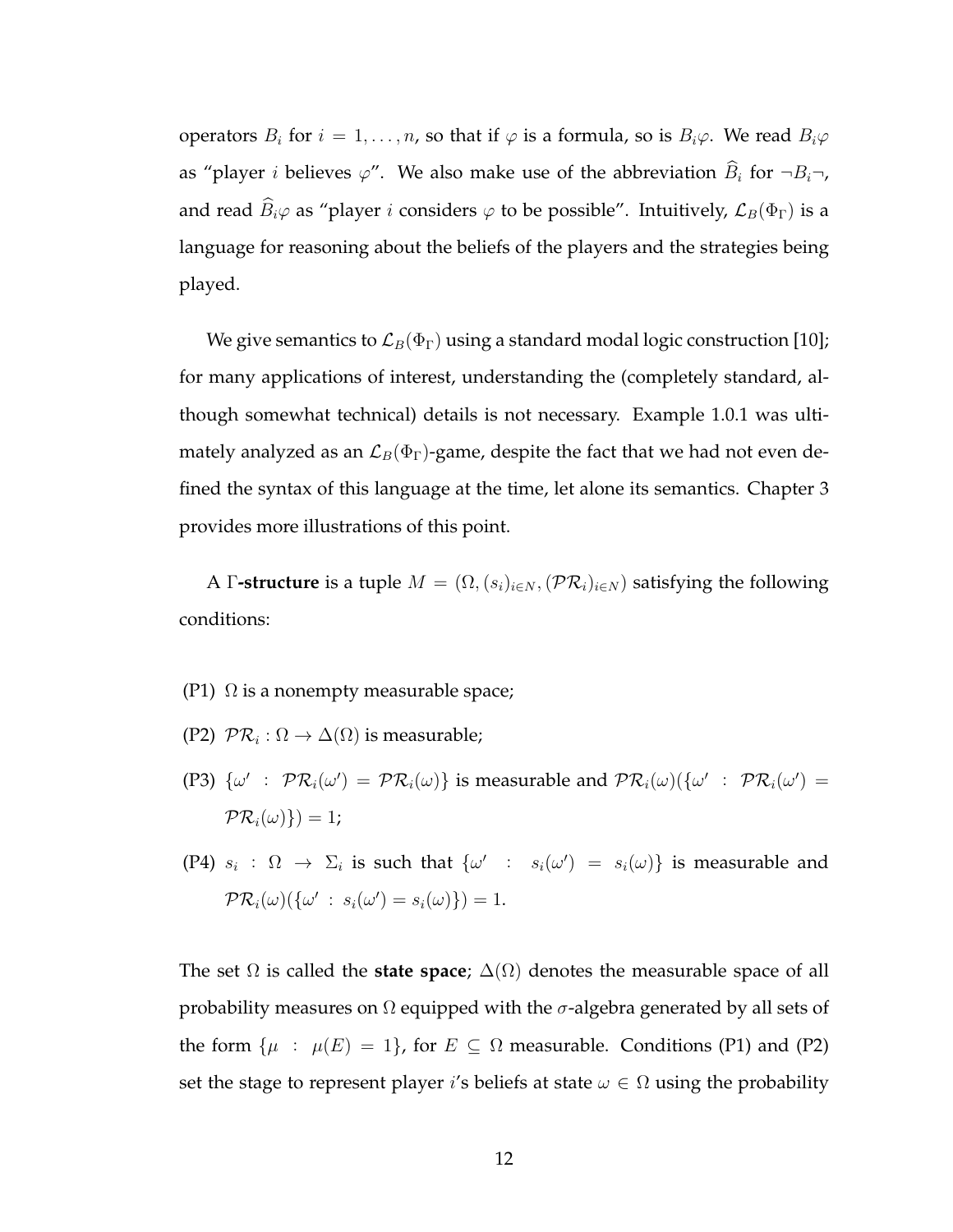measure  $PR_i(\omega)$  over the state space itself. Condition (P3) says essentially that players are sure of their own beliefs. The functions  $s_i$  are called the **strategy functions**, assigning to each state a strategy that we think of as what player i is playing at that state. Condition (P4) thus asserts that each player is sure of his own strategy. These assumptions are standard when representing belief in a game-theoretic setting [2].

The language  $\mathcal{L}_B(\Phi_{\Gamma})$  can be interpreted in any Γ-structure M via the strategy functions, which induce a valuation  $\llbracket \cdot \rrbracket_M : \mathcal{L}_B(\Phi_\Gamma) \to 2^\Omega$  defined recursively by:

$$
[play_i(\sigma_i)]_M := \{ \omega \in \Omega : s_i(\omega) = \sigma_i \}
$$
  

$$
[\neg \varphi]_M := \Omega \setminus [\varphi]_M
$$
  

$$
[\varphi \wedge \psi]_M := [\varphi]_M \cap [\psi]_M
$$
  

$$
[B_i \varphi]_M := \{ \omega \in \Omega : \mathcal{PR}_i(\omega)([\varphi]_M) = 1 \}.
$$

Thus, the Boolean connectives are interpreted classically, and  $B_i\varphi$  holds at state  $\omega$  just in case  $\varphi$  corresponds to a probability 1 event according to the measure  $\mathcal{PR}_i(\omega)$ . It is easy to show (by induction on the structure of  $\varphi$ ) that each set  $\llbracket \varphi \rrbracket_M$ is measurable, so in particular the definition of  $[[B_i\varphi]]_M$  makes sense.

Let  $\mathcal{M}_B(\Gamma)$  consist of all pairs of the form  $(M, \omega)$ , where  $M = (\Omega, \vec{s}, \vec{PR})$  is a Γ-structure and  $\omega \in \Omega$ . Given  $\varphi \in \mathcal{L}_B(\Phi_{\Gamma})$ , we sometimes write  $(M, \omega) \models \varphi$ instead of  $\omega \in [\![\varphi]\!]_M$ , and say that  $\omega$  **satisfies**  $\varphi$  or  $\varphi$  is **true at**  $\omega$ ; we write  $M \models \varphi$ and say that  $\varphi$  is **valid in** M if  $[\varphi]_M = \Omega$ . Given  $F \subseteq \mathcal{L}_B(\Phi_\Gamma)$ , we write  $(M, \omega) \models$ F if for all  $\varphi \in F$ ,  $(M, \omega) \models \varphi$ .

It is not hard to see that when there is more than one player,  $\mathcal{S}(\mathcal{L}_B(\Phi_\Gamma),\mathcal{M}_B(\Gamma))$  is infinite. A utility function  $u_i:\mathcal{S}(\mathcal{L}_B(\Phi_\Gamma),\mathcal{M}_B(\Gamma))\to\mathbb{R}$  can therefore be quite complicated. We will frequently be interested in representing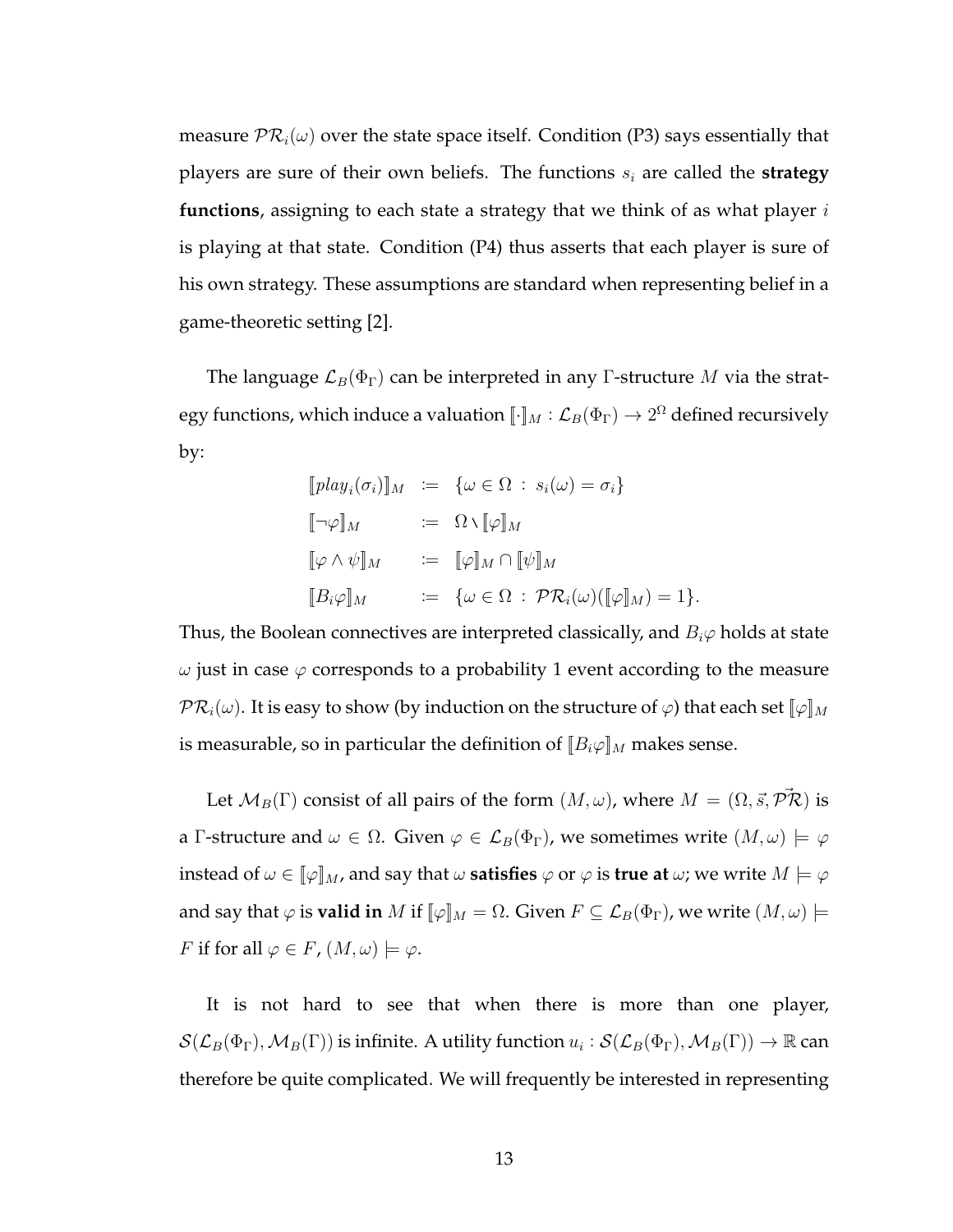preferences that are much simpler. For instance, though the surprise proposal scenario presented in Example 1.0.1 can be viewed as an  $(\mathcal{L}_B(\Phi_{\Gamma}), \mathcal{M}_B(\Gamma))$ game, Bob's utility  $u_B$  does not depend on any situation as a whole, but rather is determined a small set of formulas. This motivates the following general definition, identifying a particularly easy to understand and well-behaved subclass of games.

Fix a language L and a class of models M for L. A function  $u : S(L, M) \rightarrow$  $\mathbb R$  is called **finitely specified** if there is a finite<sup>1</sup> set of formulas  $F \subset \mathcal L$  and a function  $f : F \to \mathbb{R}$  such that every situation  $S \in \mathcal{S}(\mathcal{L}, \mathcal{M})$  contains exactly one formula from F, and whenever  $\varphi \in S \cap F$ ,  $u(S) = f(\varphi)$ . In other words, the value of  $u$  depends only on the formulas in  $F$ . Thus,  $u$  is finitely specified if and only if it can be written in the form

$$
u(S) = \begin{cases} a_1 & \text{if } \varphi_1 \in S \\ \vdots & \vdots \\ a_k & \text{if } \varphi_k \in S, \end{cases}
$$

for some  $a_1, \ldots, a_k \in \mathbb{R}$  and  $\varphi_1, \ldots, \varphi_k \in \mathcal{L}$ .

A language-based game is called finitely specified if each player's utility function is. Many games of interest are finitely specified. In a finitely specified game, we can think of a player's utility as being a function of the finite set  $F$ ; indeed, we can think of the underlying language as being the structureless "language"  $F$  rather than  $\mathcal{L}$ .

<sup>&</sup>lt;sup>1</sup>If  $(L, M)$  is *compact* (see Chapter 4.3) then this finiteness condition on F is redundant. In particular, this holds for  $(\mathcal{L}_B(\Phi_{\Gamma}), \mathcal{M}_B(\Gamma)).$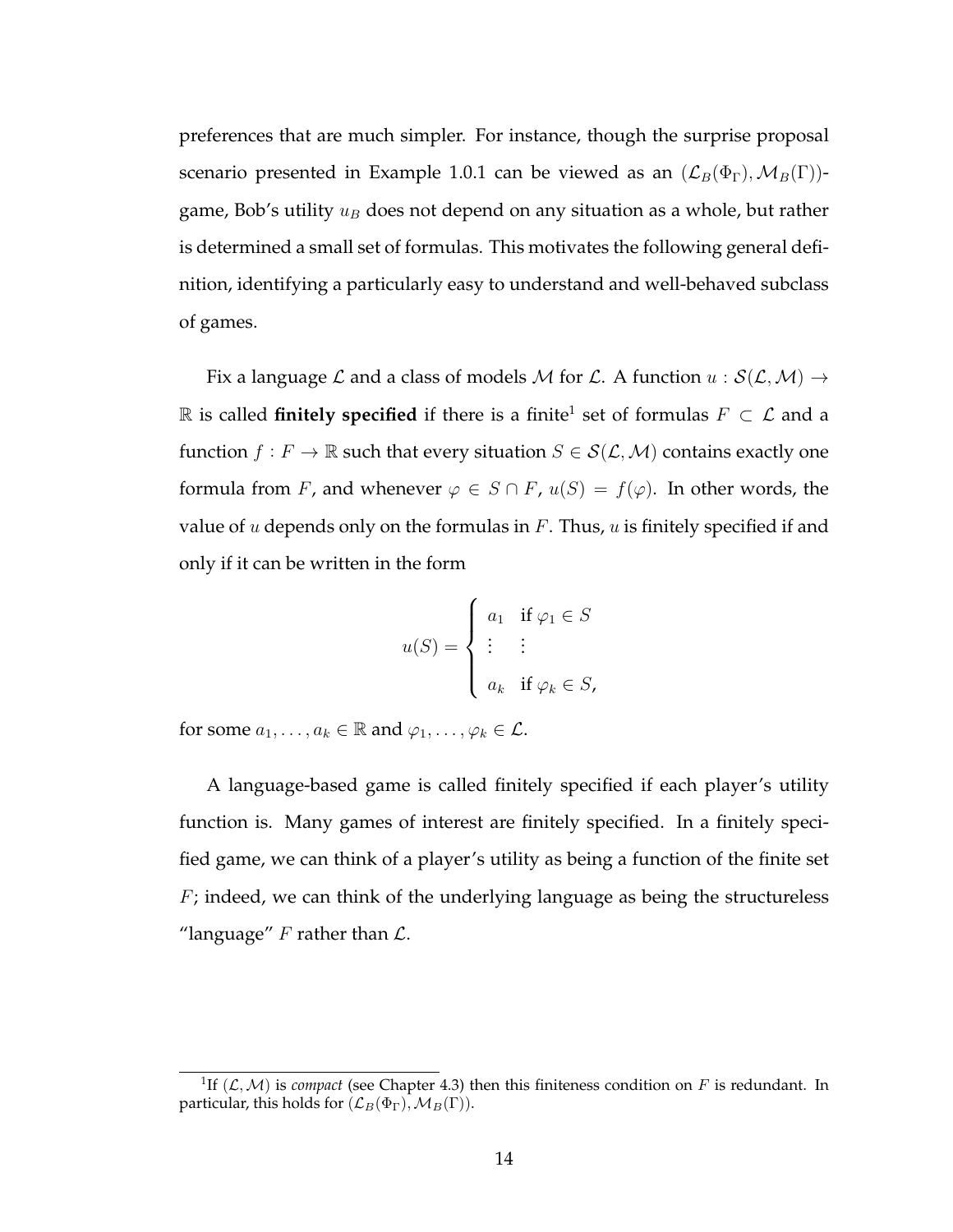### CHAPTER 3 **EXAMPLES**

We now provide a range of examples to exhibit both the simplicity and the expressive power of the language-based approach. Since we focus on the language  $\mathcal{L}_B(\Phi_{\Gamma})$  and the corresponding class of models  $\mathcal{M}_B(\Gamma)$ , we write S to abbreviate  $\mathcal{S}(\mathcal{L}_B(\Phi_{\Gamma}), \mathcal{M}_B(\Gamma)).$ 

For each  $S \in \mathcal{S}$  and each  $i \in N$ , note that there is a unique  $\sigma_i \in \Sigma_i$  such that  $play_i(\sigma_i) \in S$ ; we can think of  $\sigma_i$  as the strategy that player  $i$  is playing in the situation  $S$ . As such, when describing the utility of a situation, it is often useful to extract this strategy; therefore, we define  $\rho_i : \mathcal{S} \to \Sigma_i$  implicitly by the requirement  $play_i(\rho_i(S)) \in S$ . It is easy to check that  $\rho_i$  is well-defined.

**Example 3.0.1:** *Preparing for a roadtrip.* Alice has two tasks to accomplish before embarking on a cross-country roadtrip: she needs to buy a suitcase, and she needs to buy a car.

Here we sketch a simple decision-theoretic scenario in a language-based framework to illustrate the power of coarseness. In particular, we choose the underlying language in such a way as to capture two well-known "irrationalities" of consumers. First, consumers often evaluate prices in a discontinuous way, behaving, for instance, as if the difference between \$299 and \$300 is more substantive than the difference between \$300 and \$301. Second, consumers who are willing to put themselves out (for example, drive an extra 5 kilometers) to save \$50 on a \$300 purchase are often not willing to make the same sacrifice for the same savings on a \$20,000 purchase (see [27]).

Both of the irrationalities described above can be captured by assuming a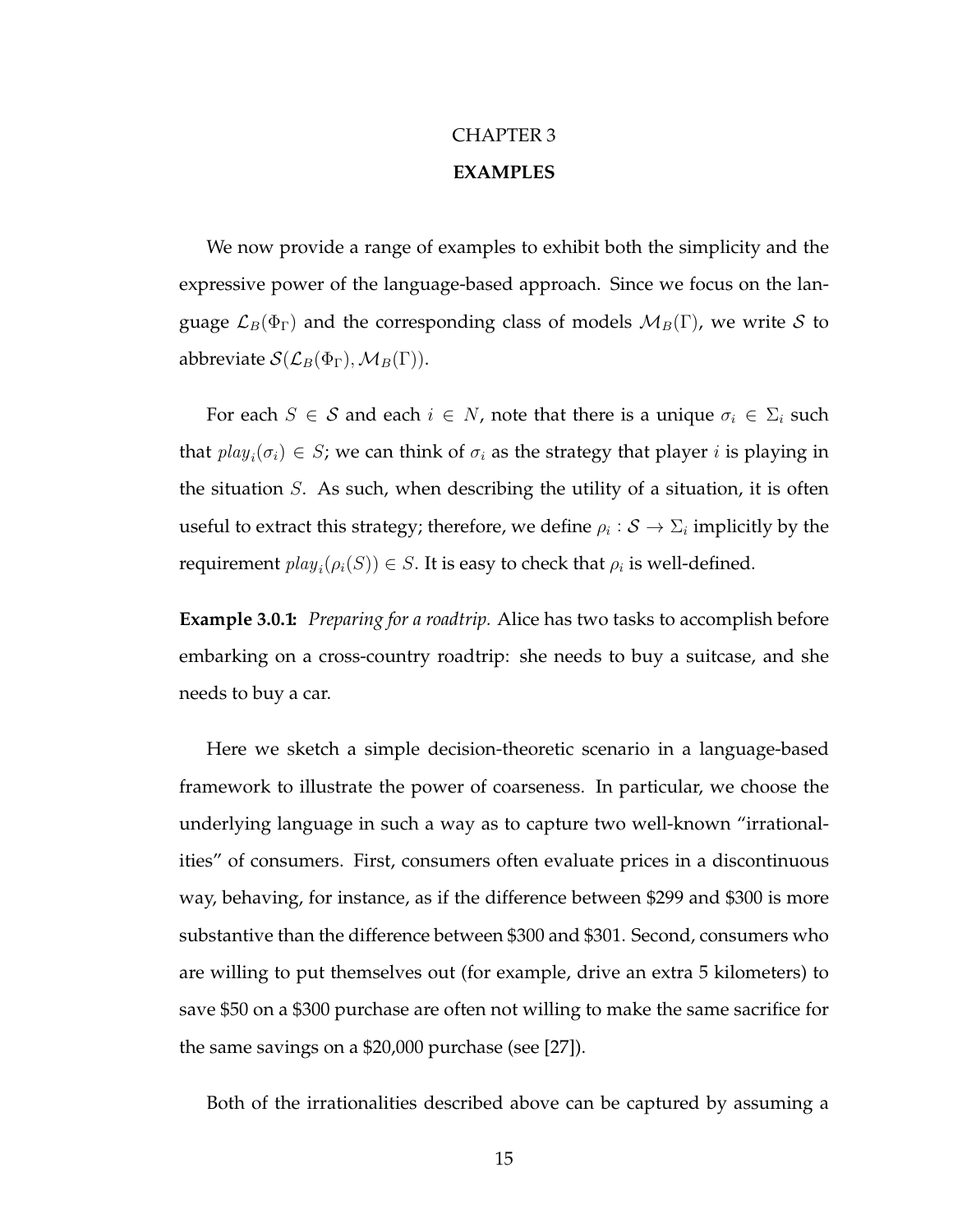certain kind of coarseness, specifically, that the language over which Alice forms preferences does not describe prices with infinite precision. Consider a language with primitive propositions of the form  $p_c$ , roughly interpreted as "the price is about  $c''$ , equipped with semantics mapping these propositions to certain intervals of the real line. For instance, the language might consist of the propositions  $p_{280}$ ,  $p_{290}$ , and  $p_{300}$ , interpreted respectively as the price ranges [\$280, \$290), [\$290, \$300), and [\$300, \$310). Any utility function defined over such a language cannot distinguish prices that fall into the same interval. Thus, in the example above, Alice would consider the prices \$300 and \$301 to be effectively the same as far as her preferences are concerned. At the borderline between intervals, however, there is the potential for a "jump": we might reasonably model Alice as prefering a situation described by  $p_{290}$  rather than by  $p_{300}$ —in other words, prefering to spend "about \$290" rather than "about \$300".

In this context, a smart retailer would set the price of her product to be at the upper end of an interval; of course, this assumes that the retailer has an understanding of the language over which their consumer base forms preferences (and moreover that each consumer makes use of roughly the same language). While there is some intuitive reason to think that certain cultural facts (like the use of a base 10 number system) have an influence in this regard, clearly these are major assumptions. Extending the language-based framework so as to capture players who can reason about the language of their opponents is therefore a promising direction for future research.

The second irrationality discussed above can be captured by assuming that the underlying language is not only coarse, but is *coarser* at higher prices. For example, around the \$20,000 mark, we might suppose that the language con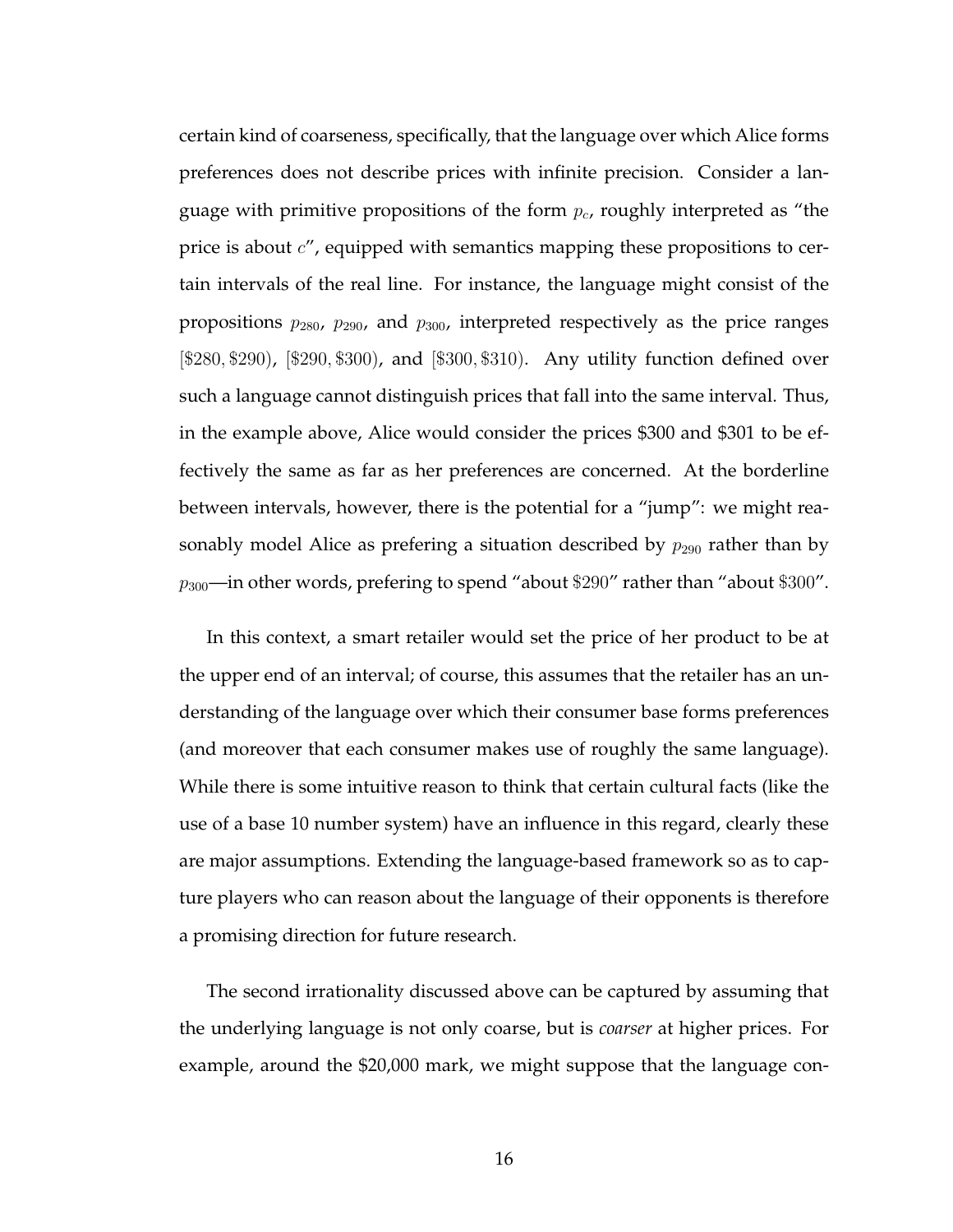tains only the propositions  $p_{19000}$ ,  $p_{19500}$ , and  $p_{20000}$ , interpreted respectively as the price ranges [\$19000, \$19500), [\$19500, \$20000), and [\$20000, \$20500). In this case, while Alice may prefer a price of \$300 to a price of \$350, she cannot prefer a price of \$20,000 to a price of \$20,050, because that difference cannot be described in the underlying language.

This kind of analysis has a certain intuitive appeal: the larger the number (or, more generally, the further removed something is, in space or time or abstraction), the more you "ballpark" it—the less precise your language is in describing it. Indeed, psychological experiments have demonstrated that Weber's law $^{\rm l}$ , traditionally applied to physical stimuli, also finds purchase in the realm of numerical perception: larger numbers are subjectively harder to discriminate from one another [20, 23]. This type of example, as well as the observation that it can be understood as an instance of Weber's law, is due to Thaler [27]. Our choice of underlying language represents the phenomenon simply, while exhibiting its explanatory power.

But is it appropriate to model Alice using the coarse language described above? Surely she has mastered the basics of the Arabic numeral system, and can perfectly well describe the difference between 300 and 301, or between 20,000 and 20,050. How can this be reconciled with the use of coarseness? Intuitively, we think of Alice as using *two* languages: there is the (typically quite rich) language used to describe the world in general, and the (typically much coarser) language over which utility is defined—the underlying language. In general, these two languages may be quite different. There may be, for example, English words or mathematical expressions that have no correlate in Al-

<sup>&</sup>lt;sup>1</sup>Weber's law asserts that the minimum difference between two stimuli necessary for a subject to discriminate between them is proportional to the magnitude of the stimuli; thus, larger stimuli require larger differences between them to be perceived.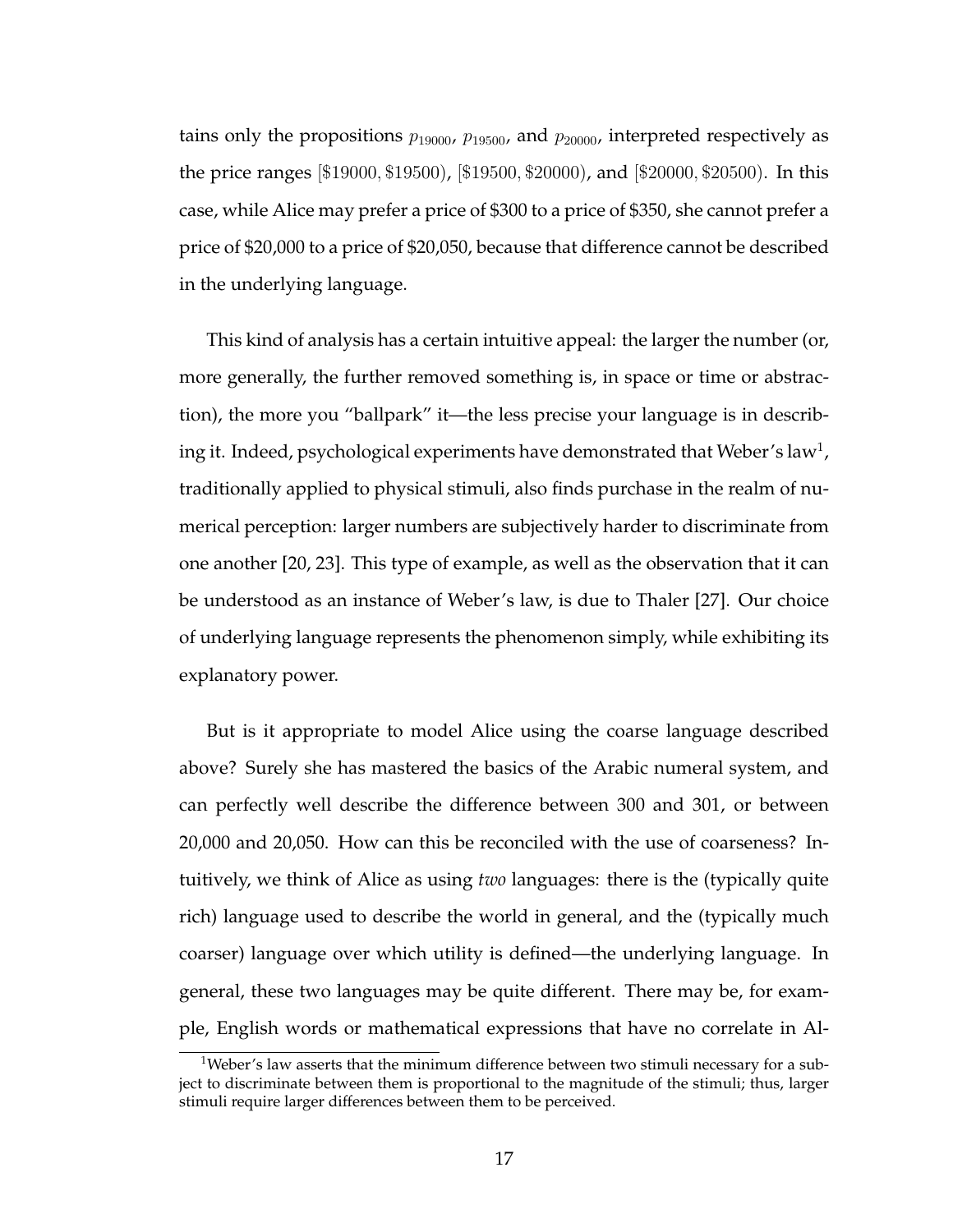ice's underlying language—there is a mathematical expression for each of the infinitely-many natural numbers, but this should not entail that every such distinction is faithfully rendered in the representation of the world that Alice uses when she makes decisions.<sup>2</sup>

The underlying language provides the model of the world that Alice uses when she has to make a decision and evaluate her preferences; it describes the features that are salient to her in a decision-making context. Of course, which features are salient may be context-dependent, and how one identifies the appropriate language (and semantics) for modeling a given scenario is an interesting and important question. In the analysis above, for example, where did the intervals come from? This is far from an idle concern, as the choice of boundaries can have nontrivial implications. In Alice's case, although she cannot prefer a price of \$20,000 to a price of \$20,050, she *can* prefer a price of \$19,950 to a price of \$20,000. Some might deny that this is a reasonable assumption, arguing perhaps that the interval corresponding to  $p_{20000}$  should be centered on \$20,000 instead, or denying the existence of sharp boundaries altogether. But even if sharp boundaries are accommodated, the question of their origin is critical, if for no other reason than their obvious potential for exploitation.

One natural way of modeling the context-dependence of the underlying language is to assume that, while the syntax is fixed, the meanings of words can depend on context. For example, we might think of a typical consumer as reasoning about prices with a fixed collection of categories (e.g. "free", "cheap", "good deal", "fair price", "a bit much", "expensive", and "prohibitive"), but

<sup>&</sup>lt;sup>2</sup>Conversely, there may be descriptions in the underlying language that don't correspond to anything in, say, English. In a blind taste test, Bob might say that he prefers one type of ice cream to others, without being able to express verbally what it is about the taste experience that leads to the preference.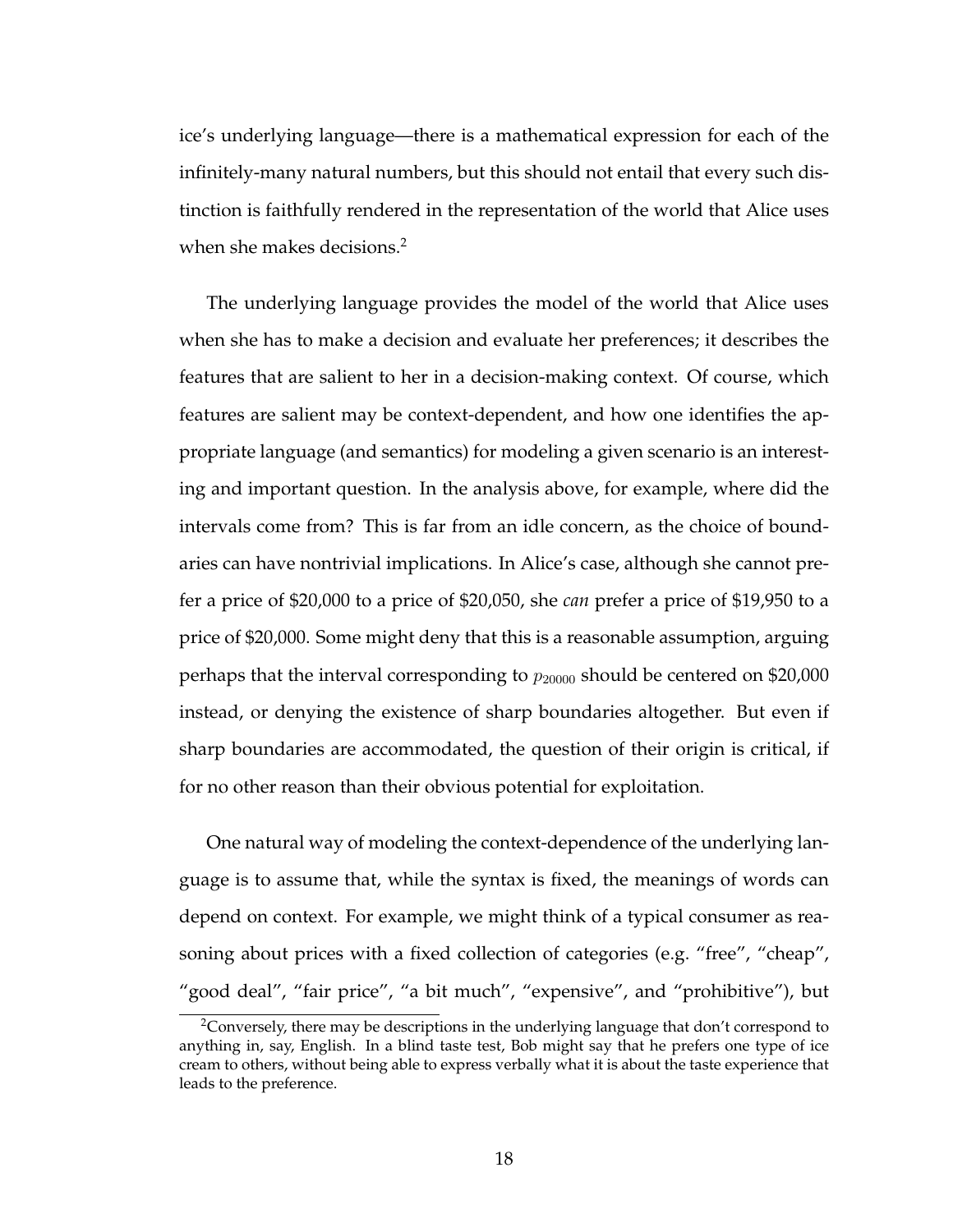the mapping from these terms in the underlying language to real cost varies depending on the shopping context. When buying a car, "cheap" might include prices of several hundred or even several thousand dollars, but when dining out similar prices for the entrées could well be considered "prohibitive". Another familiar case that seems to typify this pattern is found in the end-of-year assignment of letter grades to students in a class. Once again the syntax is fixed  $(A+, A, A-, B+, etc.),$  but what exactly counts as an  $A+$  is not. In many cases this is determined on the fly, with instructors essentially eyeballing boundaries between categories in such a way as to coincide with gaps in the raw scores, precisely so as to avoid sharp discontinuities in grades. Cases like these are especially interesting because they give some insight into the mechanics that govern the determination of the mapping from language to the world. Such a context-dependent semantics might also help explain the well-known *anchoring* effect [28]: the first price an agent is exposed to might tend to be classified as "reasonable" or "fair", with all other categories being determined relative to that initial calibration. Integrating this conception of a variable semantics into the language-based framework is clearly an important direction for future research.  $\blacksquare$ 

**Example 3.0.2:** *The Allais paradox [1].* Consider the two pairs of gambles described in Table 3.1. The first pair is a choice between (1a) \$1 million for sure, versus (1b) a .89 chance of \$1 million, a .1 chance of \$5 million, and a .01 chance of nothing. The second is a choice between (2a) a .89 chance of nothing and a .11 chance of \$1 million, versus (2b) a .9 chance of nothing and a .1 chance of \$5 million. The "paradox" arises from the fact that most people choose (1a) over (1b), and most people choose (2b) over (2a) [1], but these preferences are not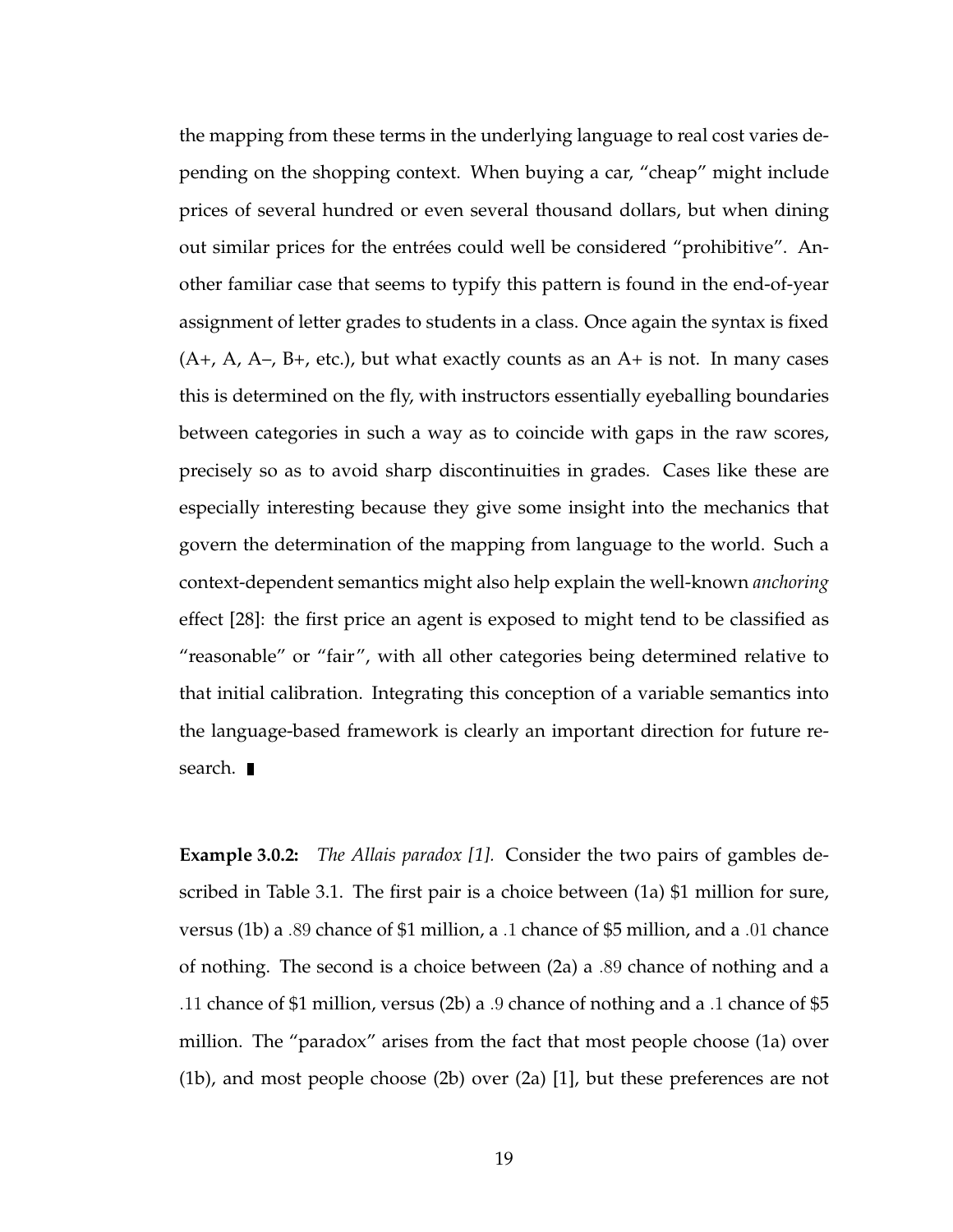|     | Gamble 1a                          |    | Gamble 1b                   |
|-----|------------------------------------|----|-----------------------------|
|     | \$1 million                        |    | $\vert$ .89 \$1 million     |
|     |                                    |    |                             |
|     |                                    |    | .1 $$5$ million<br>.01 $$0$ |
|     |                                    |    |                             |
|     | Gamble 2a                          |    | Gamble 2b                   |
| .89 |                                    | .9 |                             |
| .11 | \$1 million $\vert .1$ \$5 million |    |                             |

Table 3.1: The Allais paradox

simultaneously compatible with expected utility maximization.

Coarseness in the language of preference offers a simple and intuitive explanation of this phenomenon, and by essentially the same mechanism at play in Example 3.0.1. Let us assume that probability judgements such as "there is a .11 chance of getting \$1 million" are represented in a language with only finitelymany "levels" of likelihood. In particular, suppose the language has only the descriptions "no chance", "slight chance", "unlikely", and their respective opposites, "certain", "near certain", and "likely", interpreted as in Table 3.2. Suppose

| True likelihood | Description   | Approximation |
|-----------------|---------------|---------------|
|                 | certain       |               |
| (.95,1)         | near certain  | .975          |
| (.85, .95)      | likely        | .9            |
| (.05, .15]      | unlikely      | $\cdot$ 1     |
| (0, .05]        | slight chance | .025          |
|                 | no chance     |               |

Table 3.2: Coarse likelihood approximations

further that for the purposes of utility, "expected" values are calculated using approximations obtained by identifying each "level" of likelihood with its midpoint; thus, a "slight chance" is approximated as a .025 chance, a "likely" event as a .9 probability, and so on.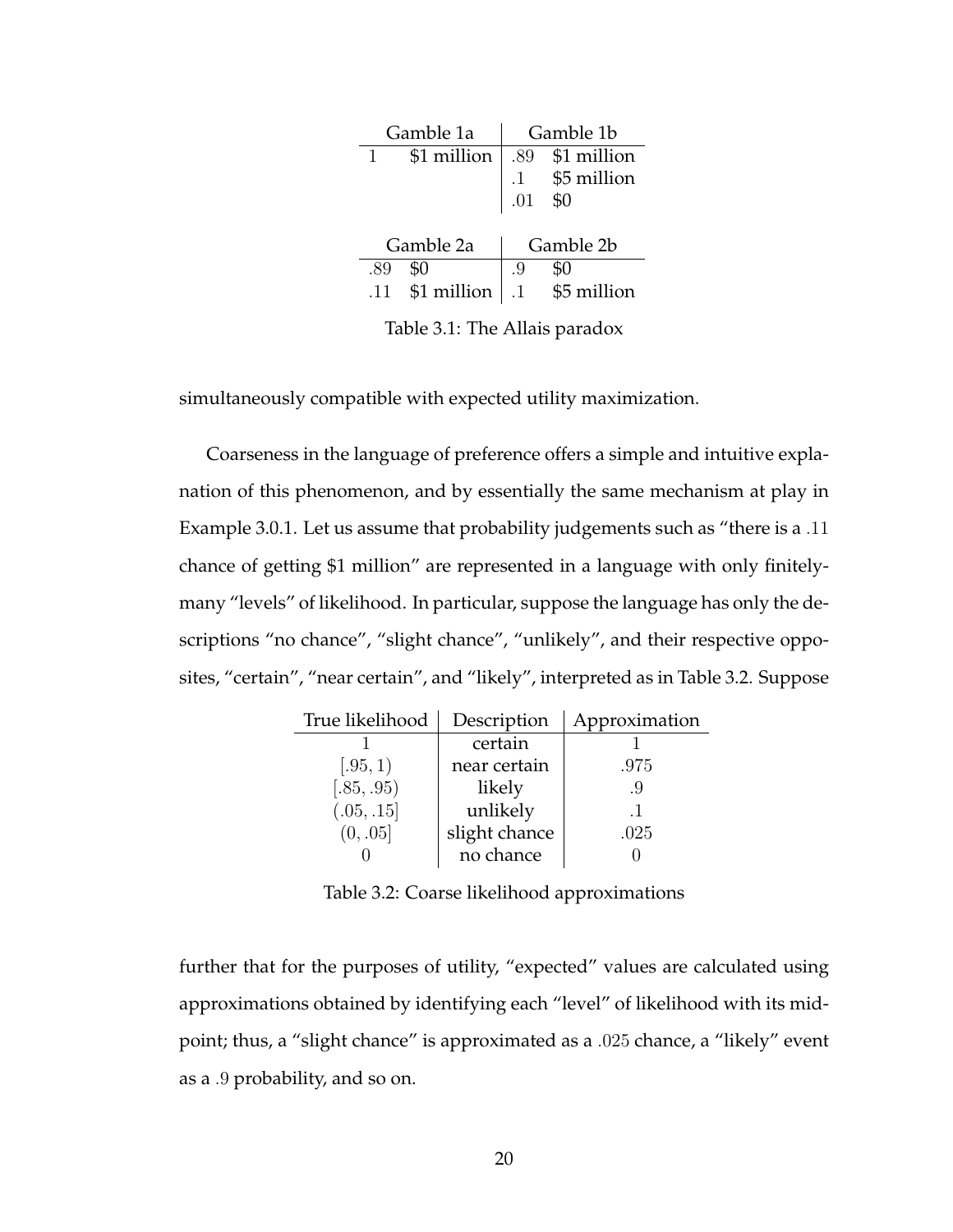Revisting the gambles associated with the Allais paradox, we see that the rounding errors introduced by coarseness change Alice's evaluation of the gambles significantly (Table 3.3). For one thing, probabilities of .89 and .9 are not

|        | Gamble 1a            | Gamble 1b     |                      |
|--------|----------------------|---------------|----------------------|
|        | certain \$1 million  |               | likely \$1 million   |
|        |                      |               | unlikely \$5 million |
|        |                      | slight chance | \$0                  |
|        |                      |               |                      |
|        | Gamble 2a            | Gamble 2b     |                      |
| likely | \$0                  | likely        | \$0                  |
|        | unlikely \$1 million |               | unlikely \$5 million |
|        |                      |               |                      |

Table 3.3: The Allais pardox, coarsely described

distinguished at all (nor are .1 and .11), which immediately implies that (2b) is preferred to (2a), provided  $u_A(\$5$  million) >  $u_A(\$1$  million). On the other hand, likelihoods of 0 and .01 are not only distinguished by this language, but their difference is effectively exaggerated. Table 3.4 shows the result of substituting the approximations from Table 3.2 in for the descriptions of Table 3.3. We can

| Gamble 1a   | Gamble 1b                                                             |
|-------------|-----------------------------------------------------------------------|
| \$1 million | \$1 million<br>.9                                                     |
|             |                                                                       |
|             | $\begin{tabular}{ll} -1 & $\$5$ million \\ 025 & $0 \\ \end{tabular}$ |
|             |                                                                       |
| Gamble 2a   | Gamble 2b                                                             |
| \$0<br>.9   | .9                                                                    |
| \$1 million | \$5 million                                                           |

Table 3.4: The Allais paradox, coarsely approximated

calculate the revised utility of (1b) to be

.9 ·  $u_A(\$1 \text{ million}) + .1 \cdot u_A(\$5 \text{ million}) + .025 \cdot u_A(\$0),$ 

and this quantity may well be less than  $u_A(\$1\text{ million})$ , depending on the utility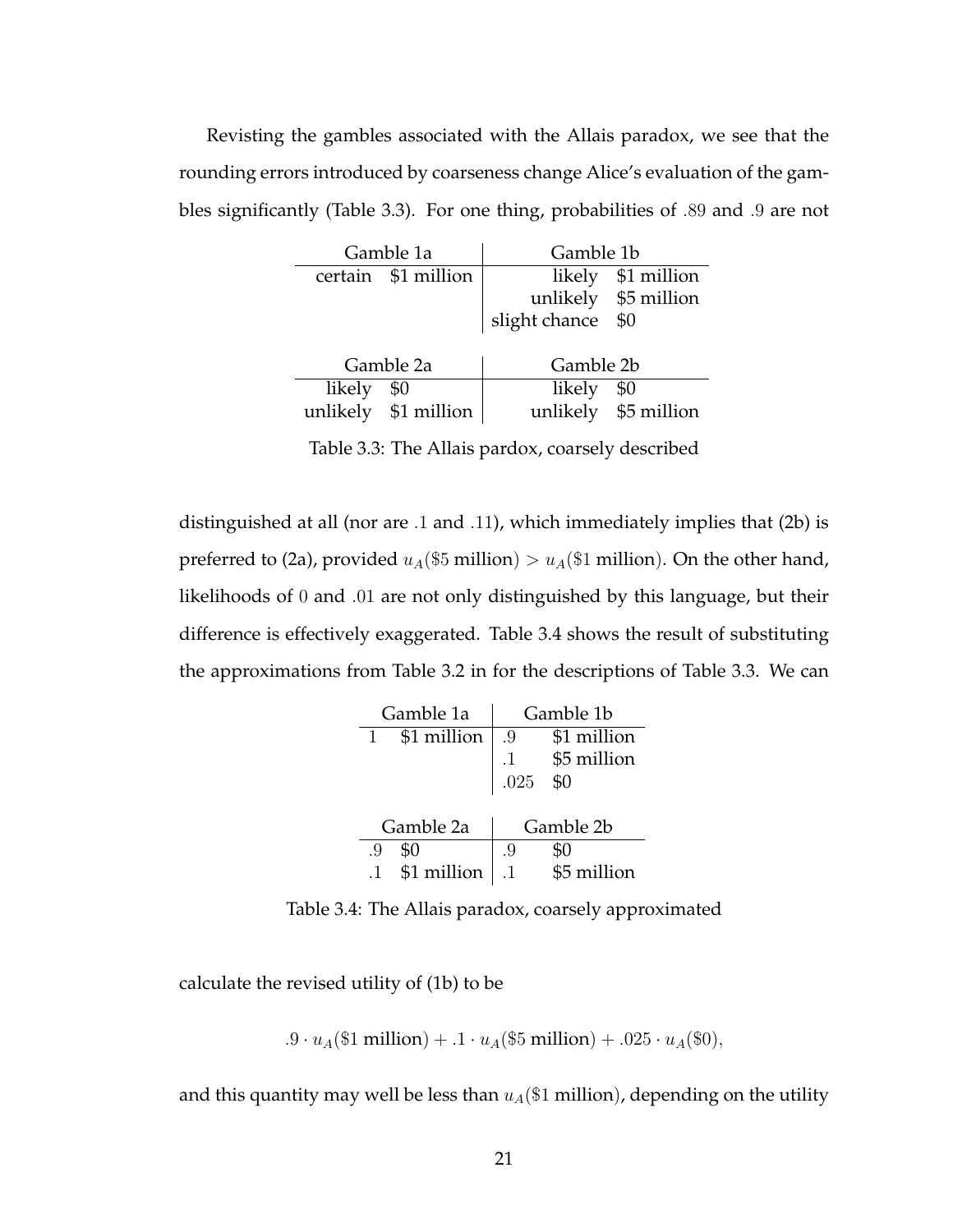function  $u_A$ . For example, if

$$
u_A(\$1 \text{ million}) = 1
$$
  

$$
u_A(\$5 \text{ million}) = 3
$$
  

$$
u_A(\$0) = -10,
$$

then the utility of gamble (1b) evaluates to .95. In this case, Alice prefers (2b) to (2a) but also prefers (1a) to (1b).

Rubinstein [24] has offered a closely related analysis of the kind of reasoning that guides decision making in Allais-type environments. He suggests that agents may simplify some choice problems by "canceling" certain parameters that are judged to be sufficiently similar; for instance, the similarity between 0.1 and 0.11 might lead one to view gamble 2 as essentially a choice between \$1 million and \$5 million. Clearly this is very much in the same spirit as our analysis; indeed, Rubinstein goes on to observe that the same lottery may be subject to different similarity judgements depending on how it is presented. Thus, while he does not explicitly or formally invoke language as the object of preference (instead he develops a theory based on *similarity relations*), certainly much of the insight inherent in the use of language for the purpose of capturing coarseness effects is anticipated in his work.

It is worth taking a closer look at the particular type of coarseness we have employed here. With the exception of giving 0 its own category, the other boundaries appear rather arbitrary. Why should the probabilities 0.1 and 0.11 fall into the same category? A different partition could have separated them; indeed, it seems plausible that if Alice had instead been presented with gambles involving the probabilities 0.1, 0.101, 0.109, 0.11, and 0.111, then she may well have categorized 0.1 separately from 0.11. This is reminiscent of the case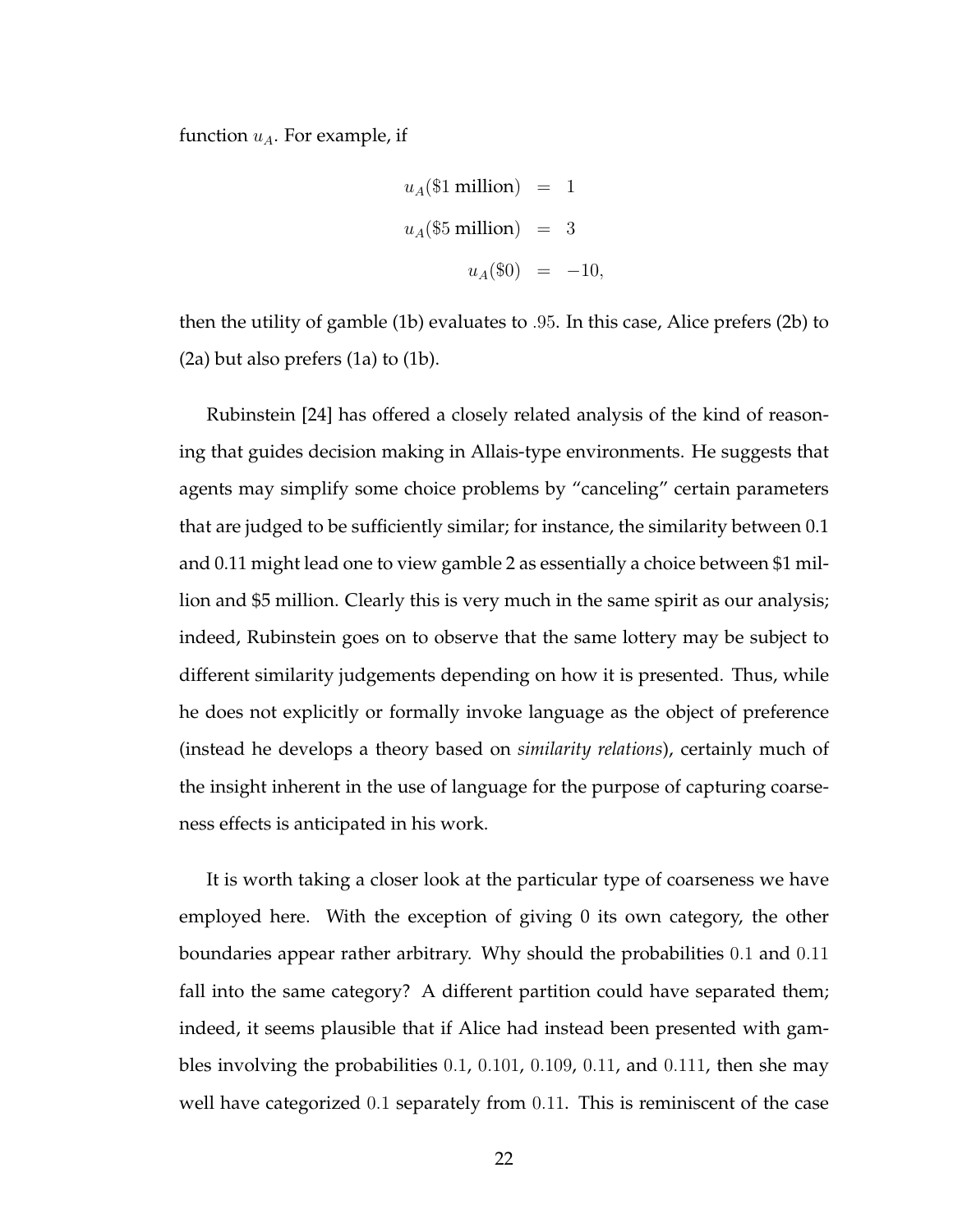of the instructor assigning letter-grades considered in Example 3.0.1, and once again brings to attention the importance of understanding how categories are chosen—or, in our terms, how expressions in a given syntax are given semantics.

The fact that coarseness plays the pivotal role both in our analysis of the Allais paradox and also in understanding the behaviours discussed in Example 3.0.1 is notable because the domain of coarseness is quite different in these two cases. In Example 3.0.1, it is prices that are subject to conflation, whereas in this example it is degrees of belief. A unified analysis of these two cases is possible in our framework precisely because the underlying language can be rich enough to talk about not only traditional objects of preference, like prices, but also other relevant characteristics, like beliefs.

**Example 3.0.3:** *Playing the lottery.* Alice buys a lottery ticket, despite the fact that the purchase is, technically, an expected loss. Moreover, she buys only 1 ticket, not two, and not as many as she can afford.

One possible explanation for why people buy lottery tickets is that they are just *wrong* about the odds—they think the chance of winning such a large sum of money overcomes the cost of the ticket, rendering the transaction an expected gain. While it is reasonable that with such large and small numbers involved mistakes might be made, this is on the whole not a convincing account of the rationale behind playing the lottery. The flaw is very basic: if buying one ticket were evaluated as an expected gain, then buying two or ten thousand tickets should be viewed as even better.

In Example 3.0.2, we saw that coarseness in the underlying language can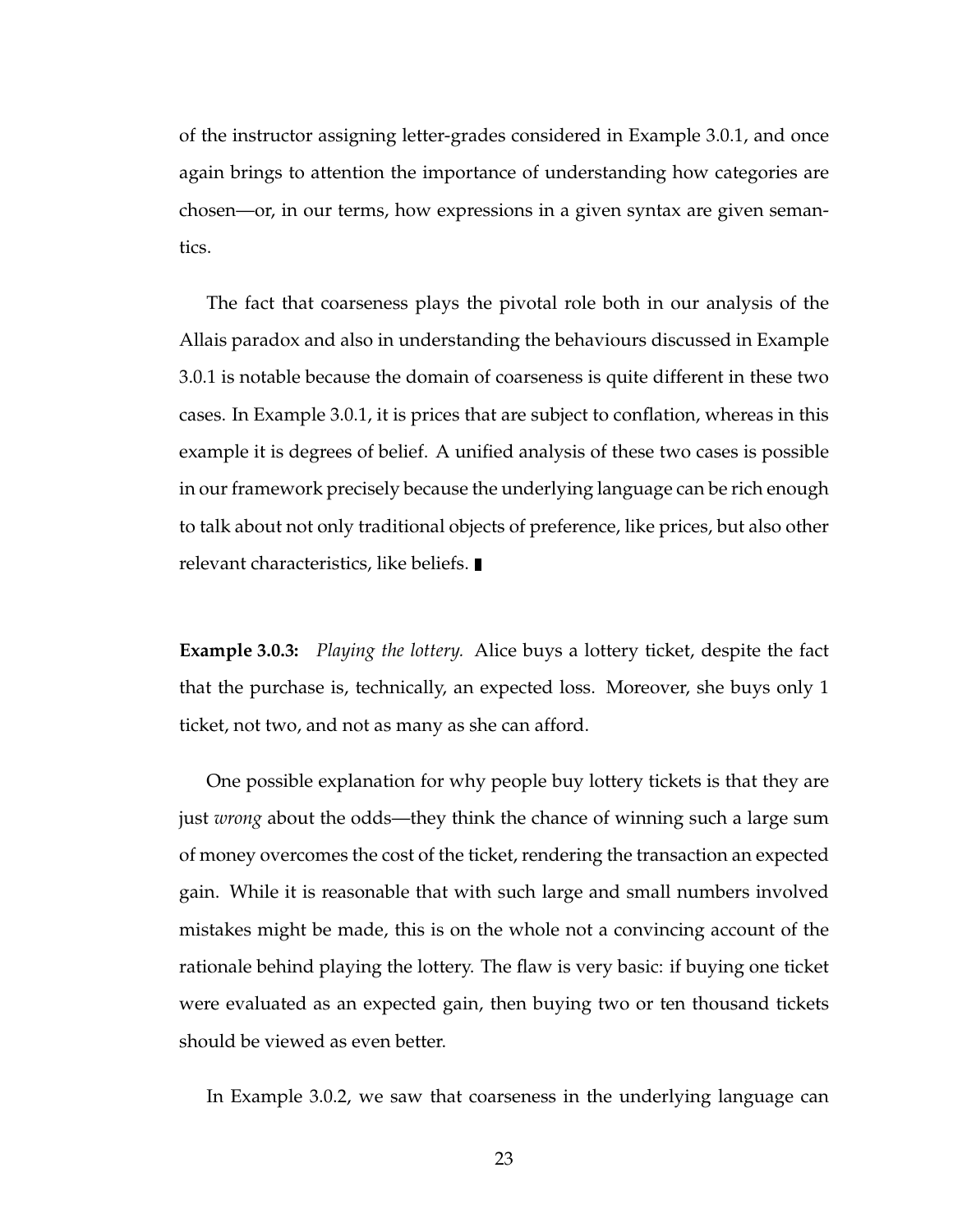result in some differences of likelihood being collapsed, and others exaggerated. These types of rounding errors can also be employed to explain the allure of playing the lottery.

Consider a simple lottery in which each ticket costs \$1 and provides a 0.00005% chance to win \$1 million, so each ticket in fact yields an expected loss of 50¢. But suppose also that the lowest non-zero level of likelihood expressible in Alice's language of preference, the "slight chance" description, subsumes anything up to a  $0.01\%$  probability, and is evaluated for the purposes of utility calculations as a 0.005% probability. In this case, the expected value of purchasing a lottery ticket, which costs \$1 and provides a "slight chance" of winning \$1 million, jumps up to a gain of \$49. Perhaps more striking, the expected value of purchasing *two* lottery tickets, which costs \$2 but still provides, as far as the language is concerned, a "slight chance" of winning \$1 million, is only a gain of \$48! Thus, Alice prefers to buy one ticket rather than none—and rather than two.

Note that this analysis assumes that Alice conceptualizes purchases of more than one lottery ticket as a single transaction; that is, she considers buying two tickets to be an act of paying \$2 for a 0.0001% chance to win, which, as noted, is still just a "slight chance" as far as her language of preference is concerned. One argument for making this assumption is that it allows us to explain with a simple mechanism widely attested behaviour. But in identifying it as an assumption, we can also ask when it does not hold.

The answer to this question has economic implications. If Alice buys a lottery ticket every weekend, we might reasonably assume that she does not lump these purchases together into one cumulative chance of winning. Rather, she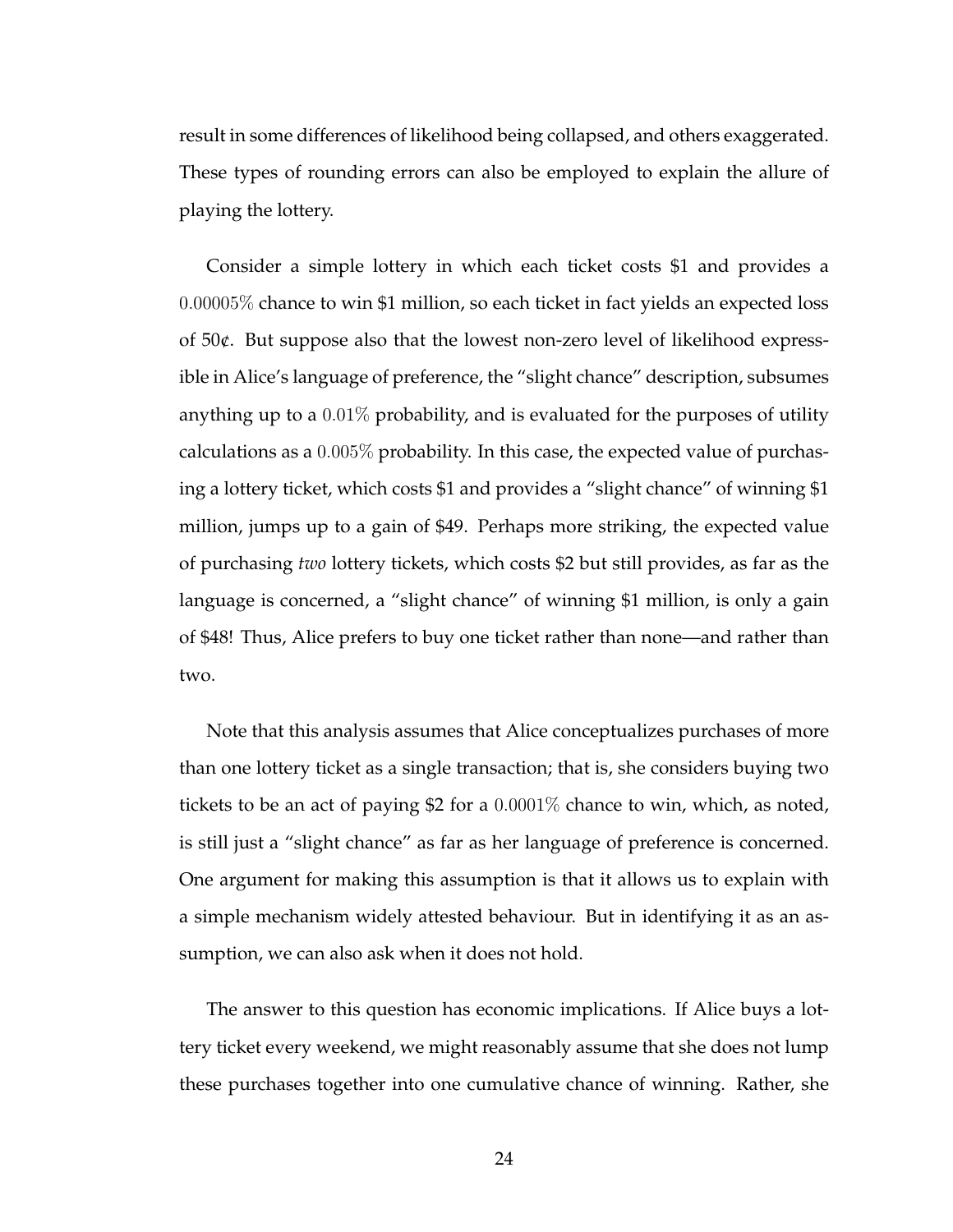considers her purchase of a lottery ticket one week to be distinct from her purchase the previous week. If this conceptual separation of the two purchases were induced by other means, without the time delay, it could be exploited to get people to buy more than one lottery ticket at once. Indeed, this tactic is arguably already in widespread use; for example, the Canadian lottery "Lotto 6/49" offers an option called "Encore" which, for a small additional fee, allow the purchaser to essentially play a second, smaller lottery.

**Example 3.0.4:** *Indignant altruism.* Alice and Bob sit down to play a classic game of prisoner's dilemma, with one twist: neither wishes to live up to low expectations. Specifically, if Bob expects the worst of Alice (i.e. expects her to defect), then Alice, indignant at Bob's opinion of her, prefers to cooperate. Likewise for Bob. On the other hand, in the absense of such low expectations from their opponent, each will revert to their classical preferences.

The standard prisoner's dilemma is summarized in Table 3.5:

|   | C.    | n     |
|---|-------|-------|
| С | (3.3) | (d.U) |
|   | (5.0) |       |

Table 3.5: The classical prisoner's dilemma.

Let  $u_A$ ,  $u_B$  denote the two players' utility functions according to this table, and let  $\Gamma$  denote the game form obtained by throwing away these functions:  $\Gamma =$  $({A, B}, \Sigma_A, \Sigma_B)$ , where  $\Sigma_A = \Sigma_B = {\bf{c, d}}$ . We wish to define an  $\mathcal{L}_B(\Phi_\Gamma)$ -game that captures the given scenario; to do so we must define new utility functions on S. Informally, if Bob is sure that Alice will defect, then Alice's utility for defecting is −1, regardless of what Bob does, and likewise reversing the roles of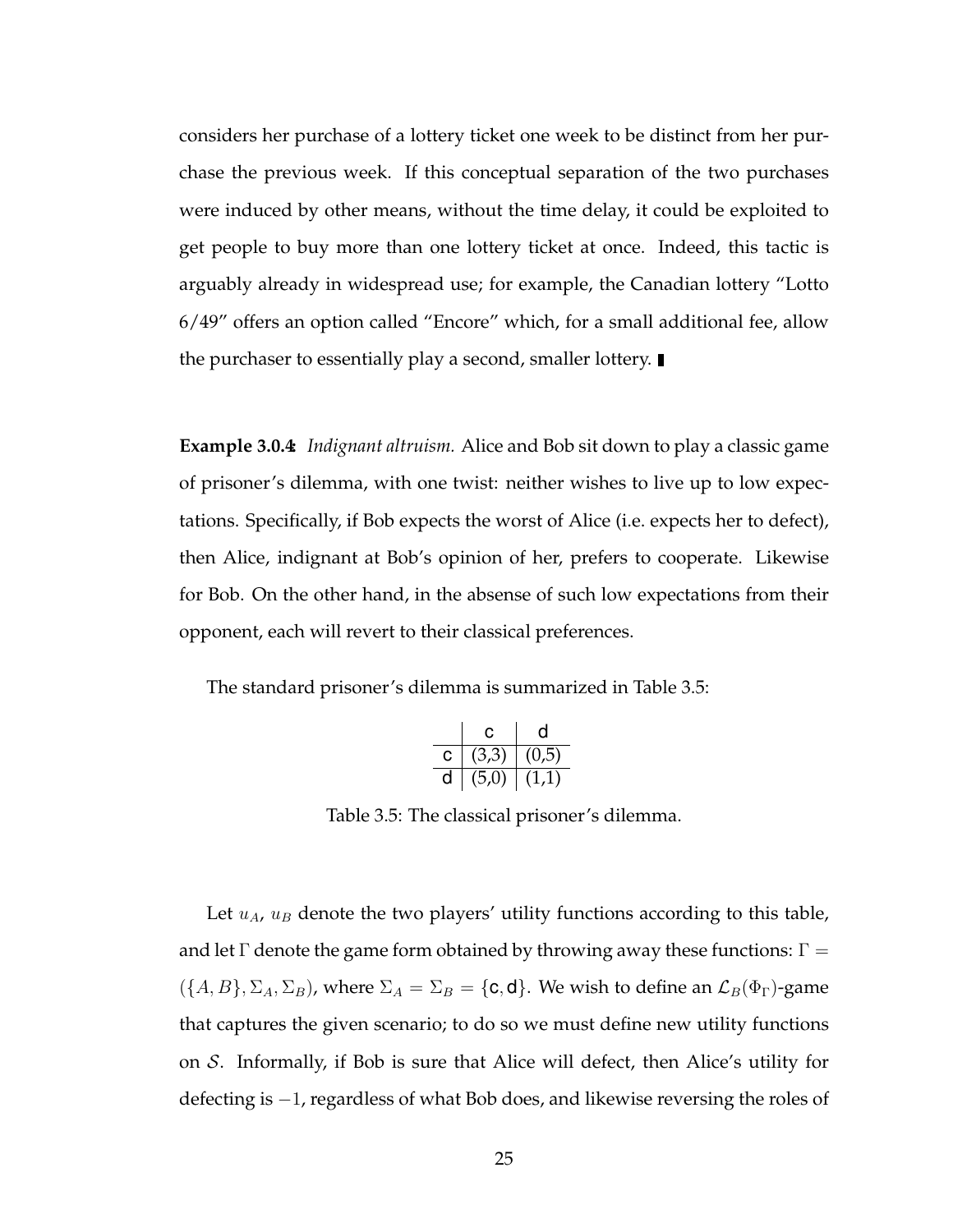Alice and Bob; otherwise, utility is determined exactly as it is classically.

Formally, we simply define  $u'_A : \mathcal{S} \to \mathbb{R}$  by

$$
u'_{A}(S) = \begin{cases}\n-1 & \text{if } play_{A}(\mathbf{d}) \in S \text{ and} \\
B_B \, play_{A}(\mathbf{d}) \in S \\
u_{A}(\rho_{A}(S), \rho_{B}(S)) & \text{otherwise,} \n\end{cases}
$$

and similarly for  $u'_B$ .

Intuitively, cooperating is rational for Alice if she thinks that Bob is sure she will defect, since cooperating in this case would yield a minimum utility of 0, whereas defecting would result in a utility of  $-1$ . On the other hand, if Alice thinks that Bob is *not* sure that she will defect, then since her utility in this case is determined classically, it is rational for her to defect, as usual.

This game has much in common with the surprise proposal of Example 1.0.1: in both games, the essential element is the desire to surprise another player. Perhaps unsurprisingly, when players wish to surprise their opponents, *Nash equilibria* fail to exist—even mixed strategy equilibria. Although we have not yet defined Nash equilibrium in our setting, the classical intuition is wholly applicable: a Nash equilibrium is a state of play where players are happy with their choice of strategies *given accurate beliefs about what their opponents will choose*. But there is a fundamental tension between a state of play where everyone has accurate beliefs, and one where some player successfully surprises another.

We show formally in Chapter 4.2 that this game has no Nash equilibrium (Proposition 4.2.1). On the other hand, players can certainly best-respond to their beliefs. In Chapter 4.3 we provide a natural definition of *rationalizability* in our framework, and show that every strategy for the indignant altruist is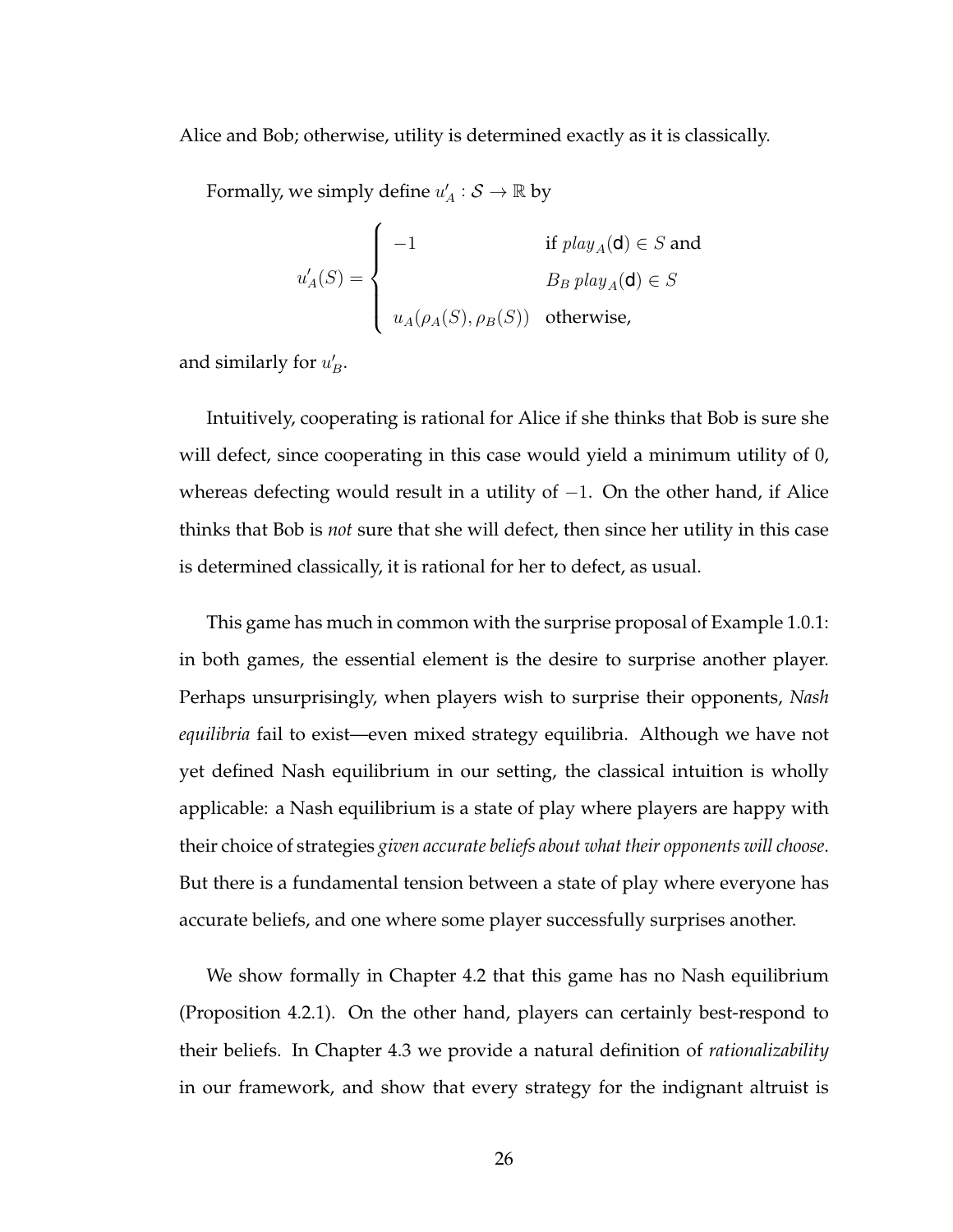rationalizable (Proposition 4.3.1).

**Example 3.0.5:** *The trust game.* Alice is handed \$2 and given a choice: either split the money with Bob, or hand him all of it. If she splits the money, the game is over and they each walk away with \$1. If she hands the money to Bob, it is doubled to \$4, and Bob is offered a choice: either share the money equally with Alice, or keep it all for himself. However, if Bob chooses to keep the money for himself, then he suffers from guilt to the extent that he let Alice down.

This is a paraphrasing of the "psychological trust game" [4]; we consider it here as a normal-form game. The monetary payoffs are summarized in Figure 3.1:



Figure 3.1: Monetary payoffs in the trust game.

Let  $m_A$  and  $m_B$  denote the monetary utility functions corresponding to Figure 3.1, and let  $\Gamma = (\{A, B\}, \{\text{split}, \text{hand}\}, \{\text{keep}, \text{share}\}).$  To capture Bob's guilt aversion using  $\mathcal{L}_B(\Phi_{\Gamma})$ -situations, let

$$
u_B(S) = \begin{cases}\n-1 & \text{if } play(\text{hand, keep}) \in S \\
& \text{and } B_A \, play_B(\text{share}) \in S \\
& m_B(\rho_A(S), \rho_B(S)) & \text{otherwise};\n\end{cases}
$$

Alice's preferences are simply given by

$$
u_A(S) = m_A(\rho_A(S), \rho_B(S)).
$$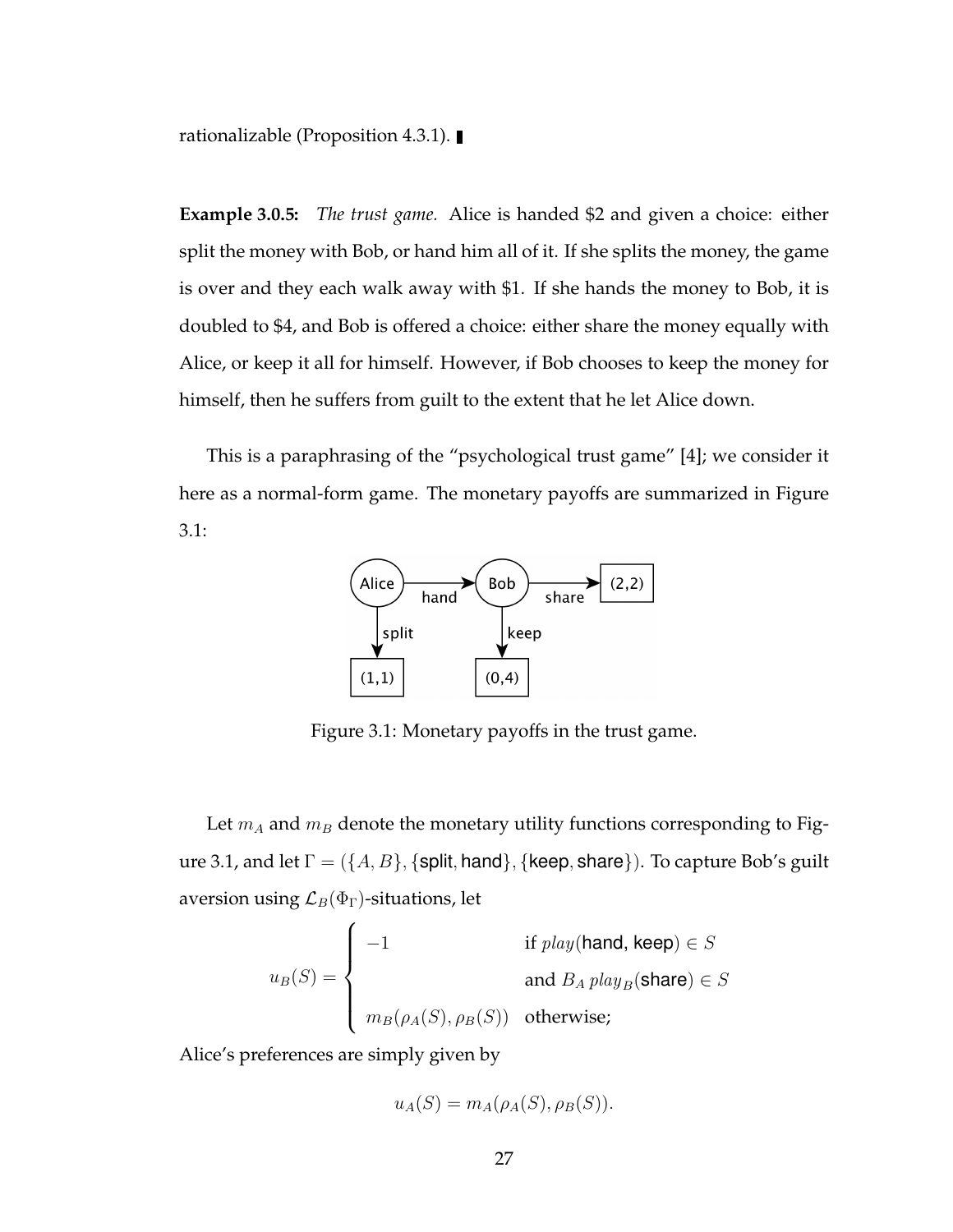In other words, Bob feels guilty in those situations where Alice hands him the money and is sure he will share it, but he doesn't.<sup>3</sup> On the other hand, even if Alice chooses to hand the money over,  $u_B$  tells us that Bob does not feel guilty betraying her provided she had some bit of doubt about his action. We show in Chapter 4.2 that the only Nash equilibrium in which Alice places any weight at all on her strategy hand is the *pure* equilibrium where she plays hand and Bob plays share (Proposition 4.2.2).

A more satisfying account of this game might involve a finer-grained representation of Alice's expectations. To model this, we must enrich the underlying language. Given a subset  $\Theta \subseteq [0,1]$ , let  ${\mathcal L}^\Theta_B(\Phi_\Gamma)$  be the language obtained by starting with the formulas  $play_i(\sigma_i) \in \Phi_{\Gamma}$  and closing off under  $\wedge$ ,  $\neg$ , and  $B_i^{\theta}$ , where  $\theta \in \Theta$ . We think of the elements of  $\Theta$  as indicating "thresholds" or "levels" of belief; the higher the number, the stronger the belief. Semantics for this language are given by augmenting the valuation function as follows:

$$
[\![B_i^{\theta}\varphi]\!]:=\{\omega\in\Omega\,:\,\mathcal{PR}_i(\omega)([\![\varphi]\!])\geq\theta\}.
$$

 $3A$  subtle issue arises here regarding the sense in which utility is actually "felt". Of course, in a situation where Alice expects Bob to share and he doesn't, he might not, in fact, feel guilty, because he might not realize that Alice expected him to share. In general, if Bob's utility in a given situation is conceptualized as how happy he *actually* feels in that situation, then defining it in terms of something he doesn't have epistemic access to (like Alice's beliefs) is problematic. In fact, this issue arises even in the classical setting: a player may never actually observe the strategy his opponent plays.

One natural reformulation runs as follows: the utility of an outcome for Bob is how happy Bob would feel if he *knew* that was indeed the outcome. While this story seems to do the job in the classical case, it encounters difficulty in the more general context of language-based games because there are situations that Bob can *never* know he is in. For example, any situation S such that  $p \land \neg B_B p \in S$  is, by construction, not a situation Bob can know he is in. Nonetheless, it makes perfect sense for Bob to prefer such a situation S to some other one S' with, say,  $\neg p \land p$  $B_B\neg p \in S$  (perhaps he prefers to live in world where unicorns in fact exist though he doesn't believe it, rather than discover definitive evidence that they are make-believe).

As is standard, we view utility as a numeric representation of preference, and thinking in terms of preference rather than happiness helps to clarify this issue. It seems to us perfectly reasonable that an agent can contemplate different conceivable situations, which are just descriptions of the world in the language he considers relevant, and assign to them utility values that reflect his preferences among them.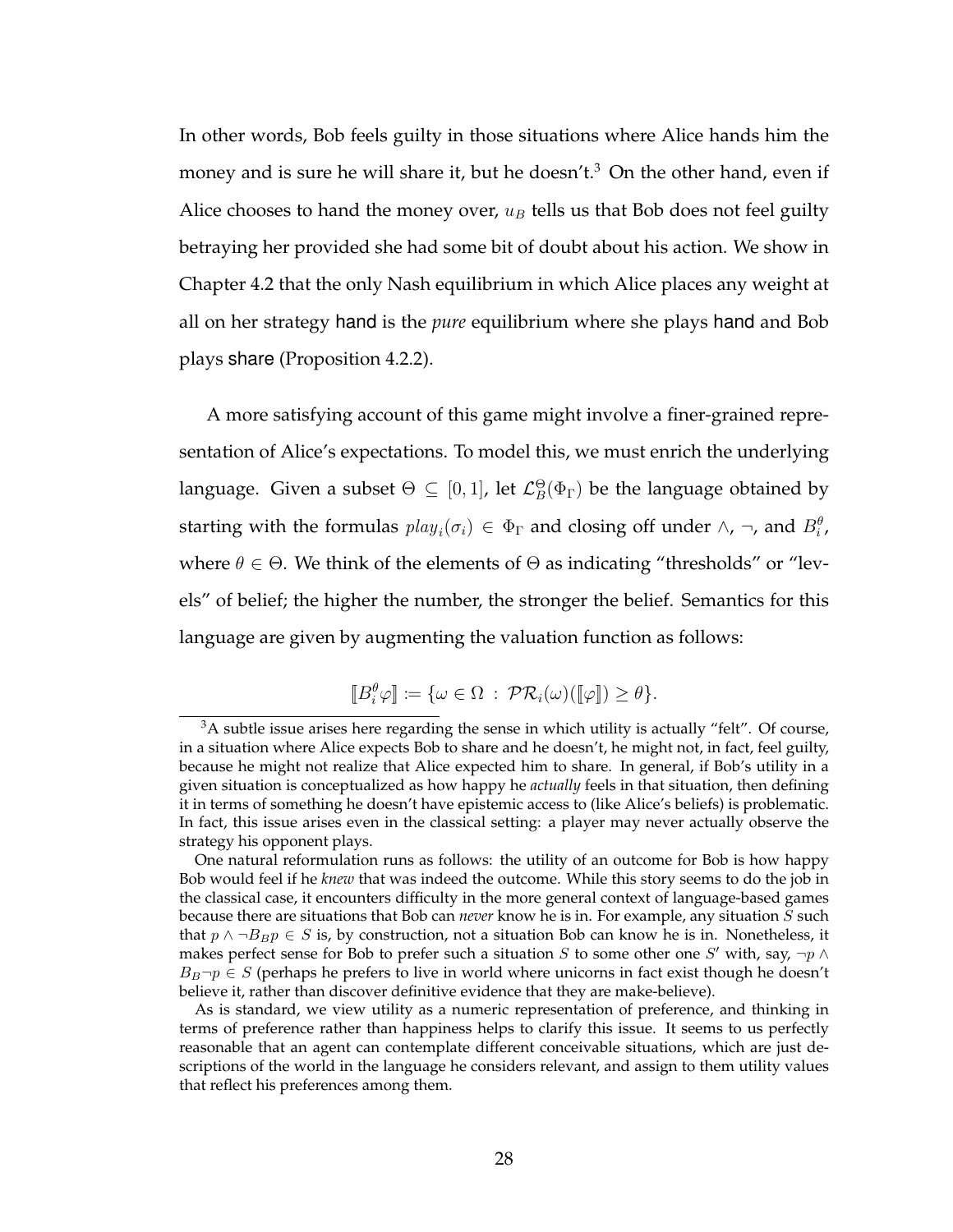Thus, the formula  $B_i^{\theta} \varphi$  is interpreted as saying "player  $i$  considers the likelihood of  $\varphi$  to be at least  $\theta''$ . The language  $\mathcal{L}_B(\Phi_{\Gamma})$  can be viewed as the special case where  $\Theta = \{1\}.$ 

Consider, for example, the language corresponding to the set of thresholds  $\Theta = \{1/5, 2/5, 3/5, 4/5, 1\}$ . A graded version of Bob's guilt aversion can then be captured in an  $\mathcal{L}_{B}^{\Theta}(\Phi_{\Gamma})$ -game by defining  $u'_{B}:\mathcal{S}(\mathcal{L}_{B}^{\Theta}(\Phi_{\Gamma}))\to \mathbb{R}$  by

$$
u'_{B}(S) = \begin{cases} 4 - k' & \text{if } play(\text{hand, keep}) \in S \\ & \text{and } B_A^{1/5} \text{ play}_B(\text{share}) \in S \\ m_B(\rho_A(S), \rho_B(S)) & \text{otherwise,} \end{cases}
$$

where

$$
k' := \max\{k \ : \ B_A^{k/5} \, play_B(\text{share}) \in S\}.
$$

As before, Bob feels guilty if he keeps the money that Alice handed to him provided she expected him to share it, but in this case "expected" means "thought there was at least a 20% chance of", and moreover, how guilty Bob feels increases in several discrete increments as Alice's expectations grow stronger.

When  $\Theta = [0, 1]$ , we can define a utility function to capture what might be thought of as "continuous" guilt; that is, guilt that depends in a continuous way on Alice's beliefs: define  $u_B''$  :  $\mathcal{S}({\mathcal L}_B^{[0,1]}$  $_{B}^{[0,1]}(\Phi_{\Gamma}))\rightarrow\mathbb{R}$  by

$$
u''_B(S) = \begin{cases} 4 - 5\theta' & \text{if } play(\text{hand, keep}) \in S \\ m_B(\rho_A(S), \rho_B(S)) & \text{otherwise,} \end{cases}
$$

where

$$
\theta' \coloneqq \sup \{ \theta \, : \, B_A^{\theta} \, play_B(\text{share}) \in S \}.
$$

In psychological game theory, utility functions depend on beliefs as represented in this continuous manner. We have seen, however, that there are conceptual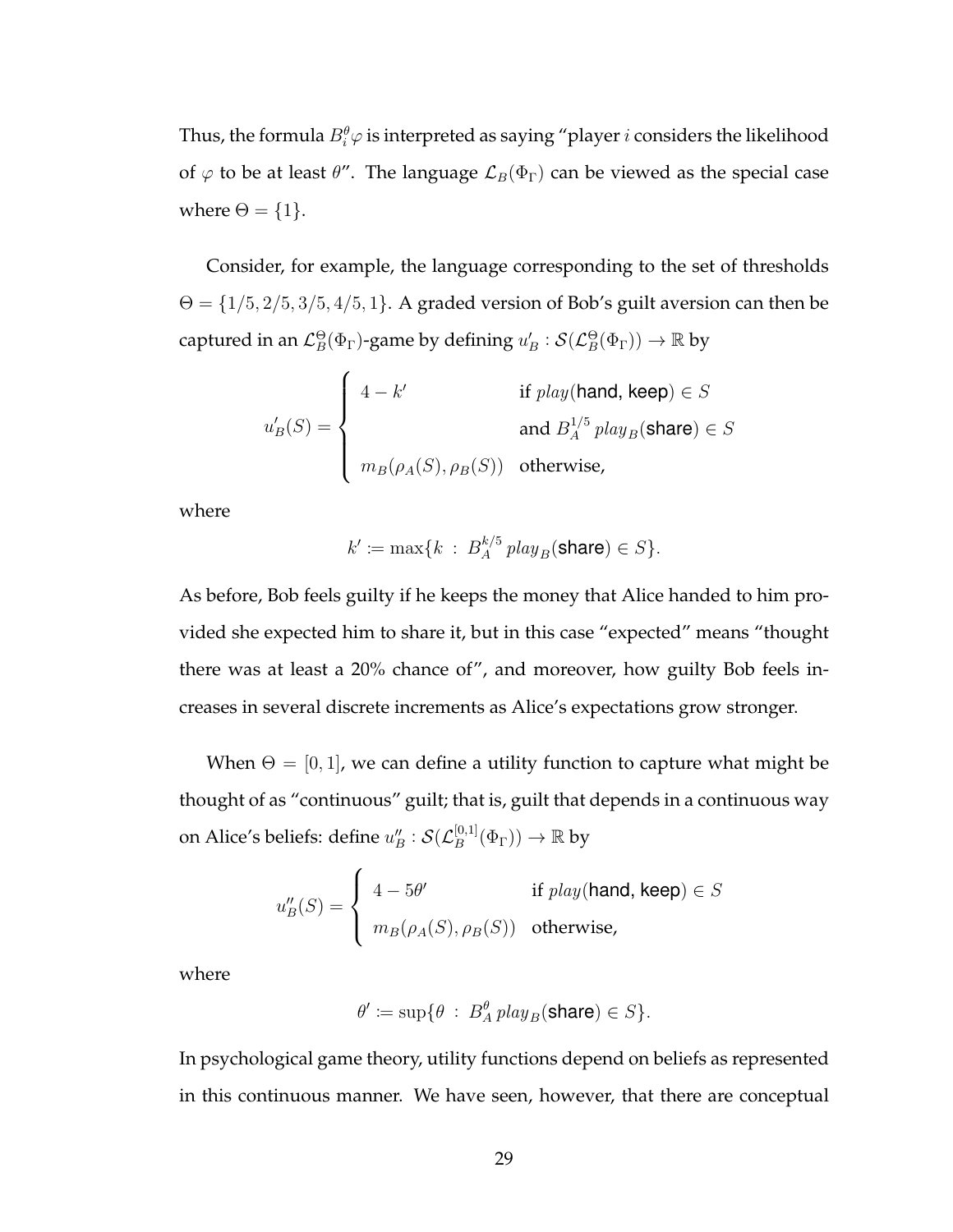and theoretical advantages to modeling *categorical* beliefs, where Θ is finite. While it is certainly possible to define a utility function in a psychological game that mimics such categoricity (a step function, for example), such a function is not continuous and therefore not subsumed by the equilibrium analyses that are provided in that literature. Language-based games offer new tools for equilibrium analyses that are able to handle such discontinuities naturally.  $\blacksquare$ 

**Example 3.0.6:** *Pay raise.* Bob has been voted employee of the month at his summer job, an honour that comes with a slight increase (up to \$1) in his perhour salary, at the discretion of his boss, Alice. Bob's happiness is determined in part by the raw value of the bump he receives in his wages, and in part by the sense of gain or loss he feels by comparing the increase Alice grants him with the minimum increase he expected to get. Alice, for her part, wants Bob to be happy, but this desire is balanced by a desire to save company money.

As usual, we first fix a game form that captures the players and their available strategies. Let  $\Gamma = (\{A, B\}, \Sigma_A, \{\cdot\})$ , where  $\Sigma_A = \{s_0, s_1, \ldots, s_{100}\}$  and  $s_k$ represents an increase of  $k$  cents to Bob's per-hour salary (Bob has no choice to make, so his strategy set is a singleton). Notice that in this game Bob's preferences depend on his *own* beliefs rather than the beliefs of his opponent. Broadly speaking, this is an example of *reference-dependent preferences*: Bob's utility is determined in part by comparing the actual outcome of the game to some "reference level"—in this case, the minimum expected raise. This game also has much in common with a scenario described by Battigalli and Duwfenberg [4], in which a player Abi wishes to tip her taxi driver exactly as much as he expects to be tipped, but no more.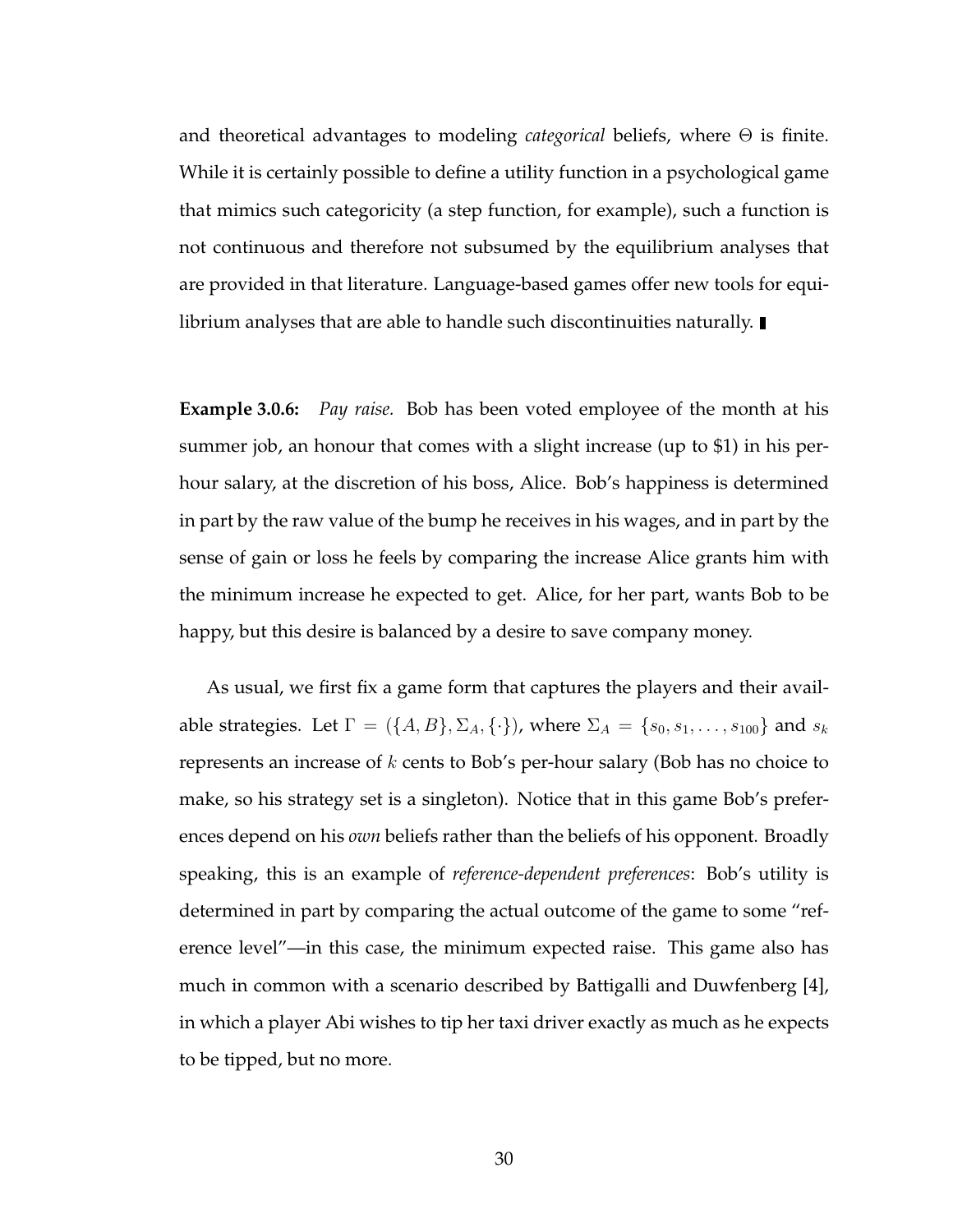Define  $u_B : \mathcal{S} \to \mathbb{R}$  by setting

$$
u_B(S) = k_S + (k_S - r_S),
$$

where  $k_S$  is the unique integer such that  $play_A(s_k) \in S$ , and

$$
r_S := \min\{r' \,:\, \widehat{B}_B \, play_A(s_{r'}) \in S\}.
$$

Observe that  $r<sub>S</sub>$  is completely determined by Bob's beliefs: it is the lowest raise he considers it possible that Alice will grant him. We think of the first summand  $k<sub>S</sub>$  as representing Bob's happiness on account of receiving a raise of  $k<sub>S</sub>$  cents per hour, while the second summand  $k_S - r_S$  represents his sense of gain or loss depending on how reality compares to his lowest expectations.

Note that the value of  $r<sub>S</sub>$  (and  $k<sub>S</sub>$ ) is encoded in S via a finite formula; in other words, we could have written the definition of  $u_B$  in a fully expanded form where each utility value is specified by the presence of a formula in S. For instance, the combination  $k_S = 5$ ,  $r_S = 2$  corresponds to the formula

$$
play_A(s_5) \land \widehat{B}_B \ play_A(s_2) \land \neg (\widehat{B}_B \ play_A(s_0) \lor \widehat{B}_B \ play_A(s_1))
$$

being in  $S$ ; this combination leads to  $S$  having a utility of 8.

Of course, it is just as easy to replace the minimum with the maximum in the above definition (perhaps Bob feels entitled to the most he considers it possible he might get), or even to define the reference level as some more complicated function of Bob's beliefs. The quantity  $k<sub>S</sub> - r<sub>S</sub>$  representing Bob's sense of gain or loss is also easy to manipulate. For instance, given  $\alpha, \beta \in \mathbb{R}$ , we might define a function  $f : \mathbb{R} \to \mathbb{R}$  by

$$
f(x) = \begin{cases} \alpha x & \text{if } x \ge 0 \\ \beta x & \text{if } x < 0, \end{cases}
$$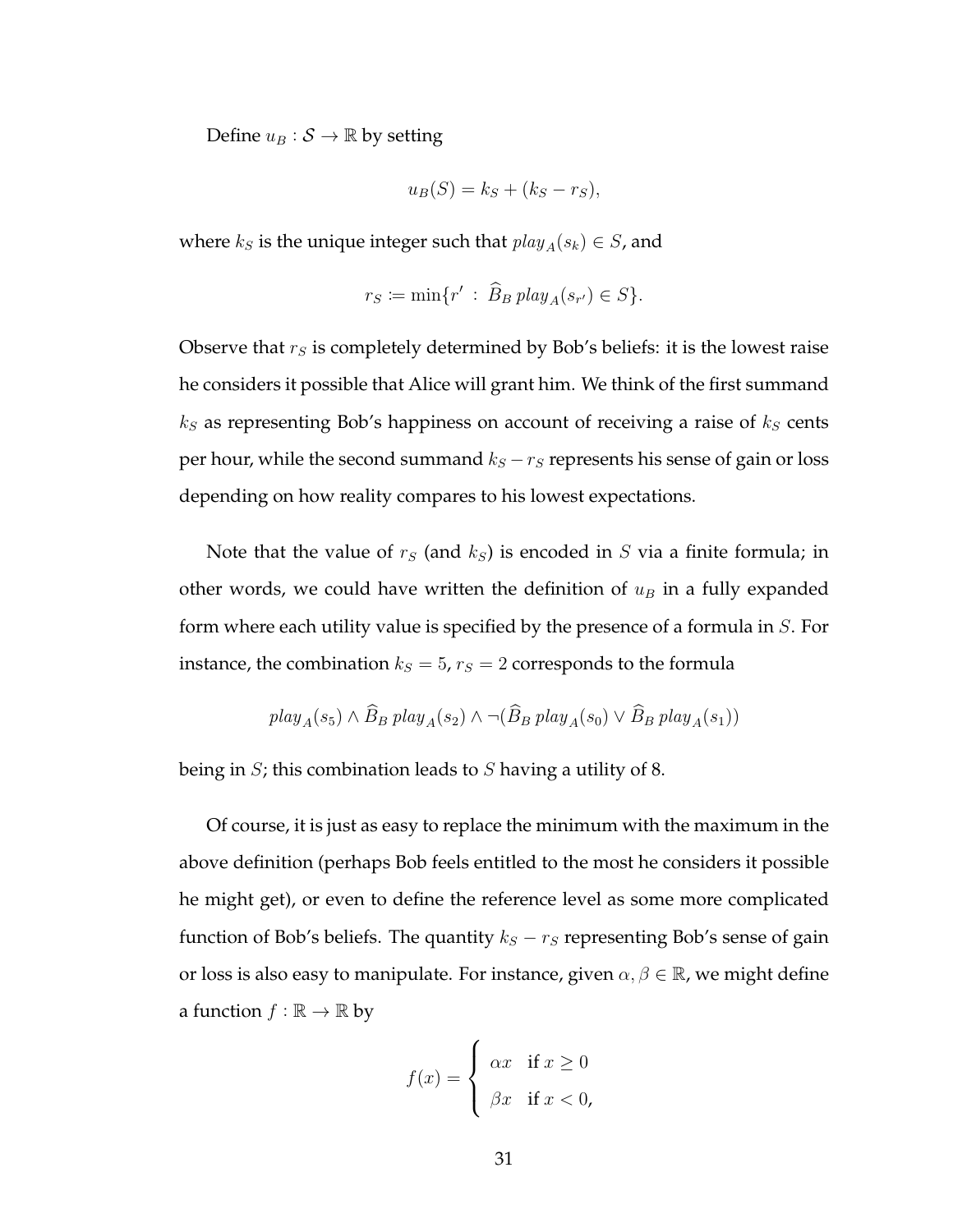and set

$$
u'_B(S) = k_S + f(k_S - r_S).
$$

Choosing, say,  $\alpha = 1$  and  $\beta > 1$  results in Bob's utility  $u'_B$  incorporating *loss aversion*: Bob is more upset by a relative loss than he is elated by a same-sized relative gain. These kinds of issues are discussed by Köszegi and Rabin [15]; in Chapter 5 we analyze a central example from this paper in detail.

Turning now to Alice's preferences, we are faced with a host of modeling choices. Perhaps Alice wishes to grant Bob the smallest salary increase he expects but nothing more. We can capture this by defining  $u_A : \mathcal{S} \to \mathbb{R}$  by setting

$$
u_A(S) = -|k_S - r_S|.
$$

Or perhaps we wish to represent Alice as feeling some fixed sense of guilt if she undershoots, while her disutility for overshooting depends on whether she merely exceeded Bob's lowest expectations, or in fact exceeded even his highest expectations:

$$
u'_{A}(S) = \begin{cases}\n-25 & \text{if } k_S < r_S \\
r_S - k_S & \text{if } r_S \le k_S < R \\
r_S - R_S + 2(R_S - k_S) & \text{if } k_S \ge R_S,\n\end{cases}
$$

where

$$
R_S := \max\{R' : \widehat{B}_B \, play_A(s_{R'}) \in S\}.
$$

Or perhaps Alice's model of Bob's happiness is sophisticated enough to include his sensations of gain and loss, so that, for example,

$$
u_A''(S) = u_B(S) - \delta k_S,
$$

where  $\delta$  is some scaling factor. The framework is rich enough to represent many possibilities.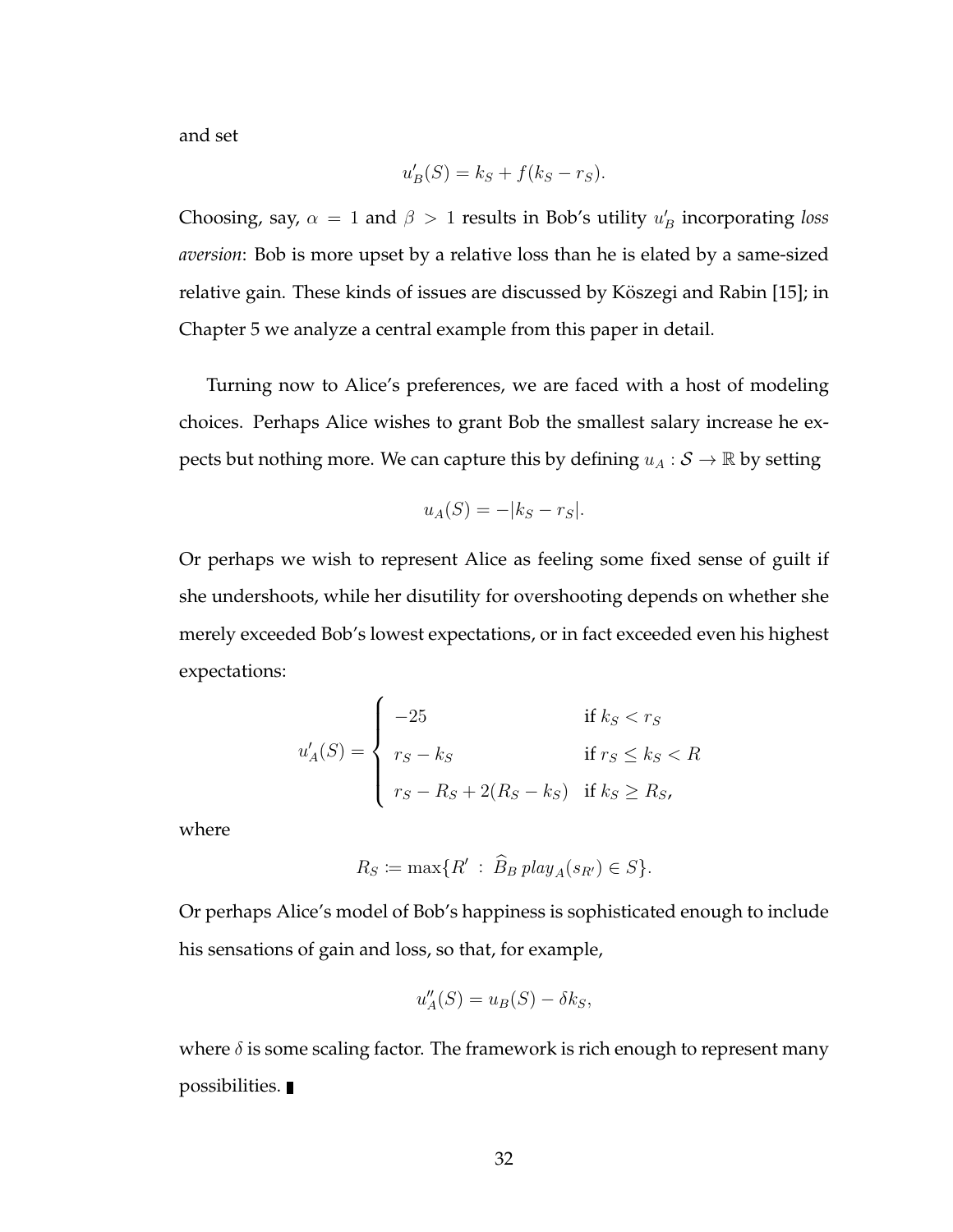**Example 3.0.7:** *A deeply surprising proposal.* Bob hopes to propose to Alice, but she wants it to be a surprise. He knows that she would be upset if it were not a surprise, so he would prefer not to propose if Alice so much as suspects it. Worse (for Bob), even if Alice does not suspect a proposal, if she suspects that Bob thinks she does, then she will also be upset, since in this case a proposal would indicate Bob's willingness to disappoint her. Of course, like the giant tortoise on whose back the world rests, this reasoning continues "all the way down"...

This example is adapted from a similar example given by Geanakoplos et al. [9]; in their story, the man is considering giving a gift of flowers, but rather than hoping to surprise the recipient, his goal is the exact opposite: to get her flowers just in case she *is* expecting them. Of course, the notion of "expectation" employed, both in their example and ours, is quite a bit more complicated than the usual sense of the word, involving arbitrarily deeply nested beliefs.

Nonetheless, it is relatively painless to represent Bob's preferences in the language  $\mathcal{L}_B(\Phi_{\Gamma})$ , where  $\Gamma = (\{A, B\}, \{\cdot\}, \{p, q\})$  and p and q stand for Bob's strategies of proposing and not proposing, respectively (Alice has no decision to make, so her strategy set is a singleton). We use  $\widehat{B}_{AP}$  as our gloss for Alice "so much as suspecting" a proposal. Define  $u_B : \mathcal{S} \to \mathbb{R}$  by

$$
u_B(S) = \begin{cases} 1 & \text{if } play_B(p) \in S \text{ and} \\ & (\forall k \in \mathbb{N})[\widehat{B}_A(\widehat{B}_B\widehat{B}_A)^k play_B(p) \notin S] \\ & 1 & \text{if } play_B(q) \in S \text{ and} \\ & (\exists k \in \mathbb{N})[\widehat{B}_A(\widehat{B}_B\widehat{B}_A)^k play_B(p) \in S] \\ 0 & \text{otherwise,} \end{cases}
$$

where  $(\widehat{B}_B \widehat{B}_A)^k$  is an abbreviation for  $\widehat{B}_B \widehat{B}_A \cdots \widehat{B}_B \widehat{B}_A$  (*k* times). In other words,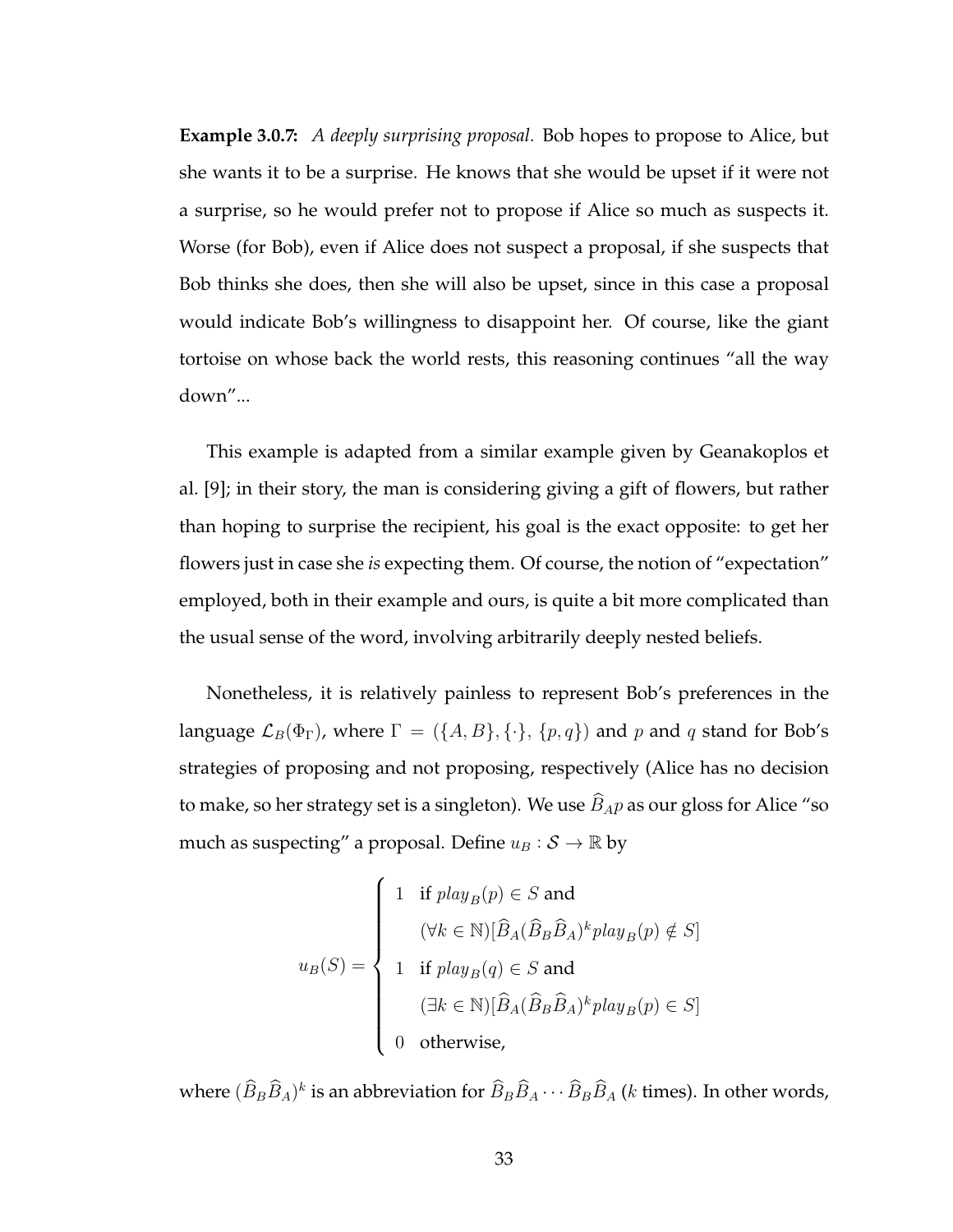proposing yields a higher utility for Bob in the situation S if and only if none of the formulas in the infinite family  $\{\widehat{B}_A(\widehat{B}_B\widehat{B}_A)^kplay_B(p) \; : \; k \in \mathbb{N}\}$  occur in  $S.$ 

As in Examples 1.0.1 and 3.0.4, and in general when a player desires to surprise an opponent, it is not difficult to convince oneself informally that this game admits no Nash equilibrium. But in this case the infinitary nature of Bob's desire to "surprise" Alice has an even stronger effect: as we show in Chapter 4.3, no strategy for Bob is even *rationalizable* (Proposition 4.3.3).

**Example 3.0.8:** *Returning a library book.* Alice has learned that a book she borrowed from the library is due back tomorrow. As long as she returns it by tomorrow, she'll avoid a late fee; returning it today, however, is mildly inconvenient.

Here we make use of an extremely simple example to illustrate how to model an ostensibly dynamic scenario in a static framework by employing a suitable underlying language. The idea is straightforward: Alice has a choice to make *today*, but how she feels about it depends on what she might do tomorrow. Specifically, if she returns the library book tomorrow, then she has no reason to feel bad about not returning it today. Since the future has yet to be determined, we model Alice's preferences as depending on what action she takes in the present together with what she *expects* to do in the future.

Let  $\Gamma = (A, \{$ return, wait $\})$  be a game form representing Alice's two current options, and set  $\Phi_{\Gamma}':=\Phi_{\Gamma}\cup\{\textsf{tomorrow}\}$ ; thus  $\Phi_{\Gamma}'$  is the usual set of primitive propositions (representing strategies) together with a single new addition, tomorrow, read "Alice will return the book tomorrow".

An  $\mathcal{L}_B(\Phi_\Gamma')$ -game allows us to specify Alice's utility in a manner consistent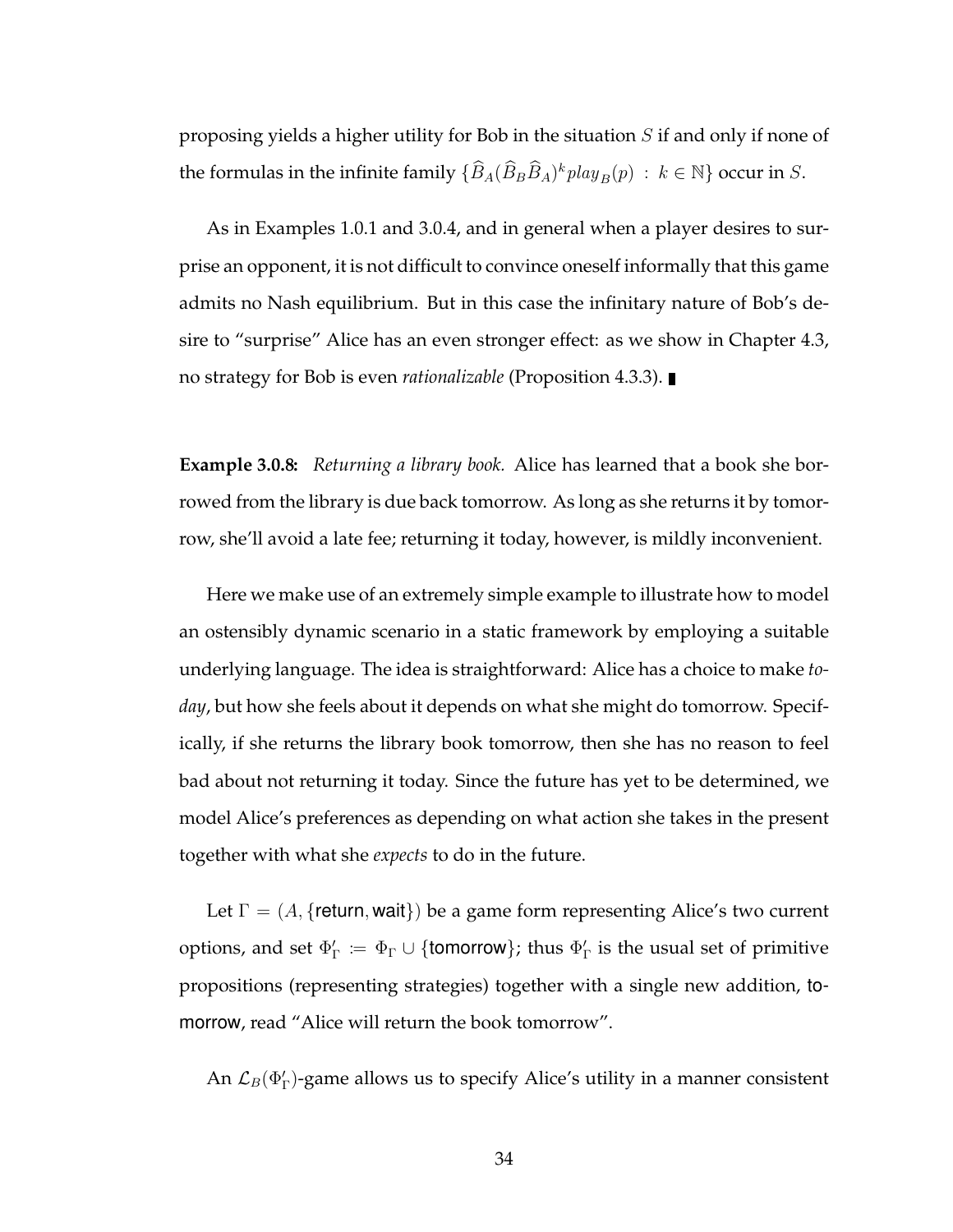with the intuition given above. In particular, we can define  $u_A:\mathcal{S}(\mathcal{L}_B(\Phi_\Gamma'))\to\mathbb{R}$ by

$$
u_A(S) = \begin{cases}\n-1 & \text{if } play_A(\text{return}) \in S \\
1 & \text{if } play_A(\text{wait}) \land B_A \text{tomorrow} \in S \\
-5 & \text{otherwise,} \n\end{cases}
$$

so Alice prefers to wait if she expects to return the book tomorrow, and to return the book today otherwise.

In this example, Alice's utility depends on her beliefs, as it does in psychological game theory. Unlike psychological game theory, however, her utility depends on her beliefs about features of the world aside from which strategies are being played. This is a natural extension of the psychological framework in a language-based setting.

We might want to expand the set of actions by providing Alice with ways to influence her beliefs about tomorrow. For example, perhaps a third strategy is available to her, remind, describing a state of affairs where she keeps the book but places it on top of her keys, thus decreasing the likelihood that she will forget to take it when she leaves the next day. More generally, this simple framework allows us to model *commitment devices* [7]: we can represent players who rationally choose to perform certain actions (like buying a year-long gym membership, or throwing away their "fat jeans") not because these actions benefit them immediately, but because they make it subjectively more likely that the player will perform certain other desirable actions in the future (like going to the gym regularly, or sticking with a diet) that might otherwise be neglected. In a similar manner, we can succinctly capture *procrastination*: if, for example, you believe that you will quit smoking tomorrow, then the health benefits of quitting today instead might seem negligible—so negligible, in fact, that quitting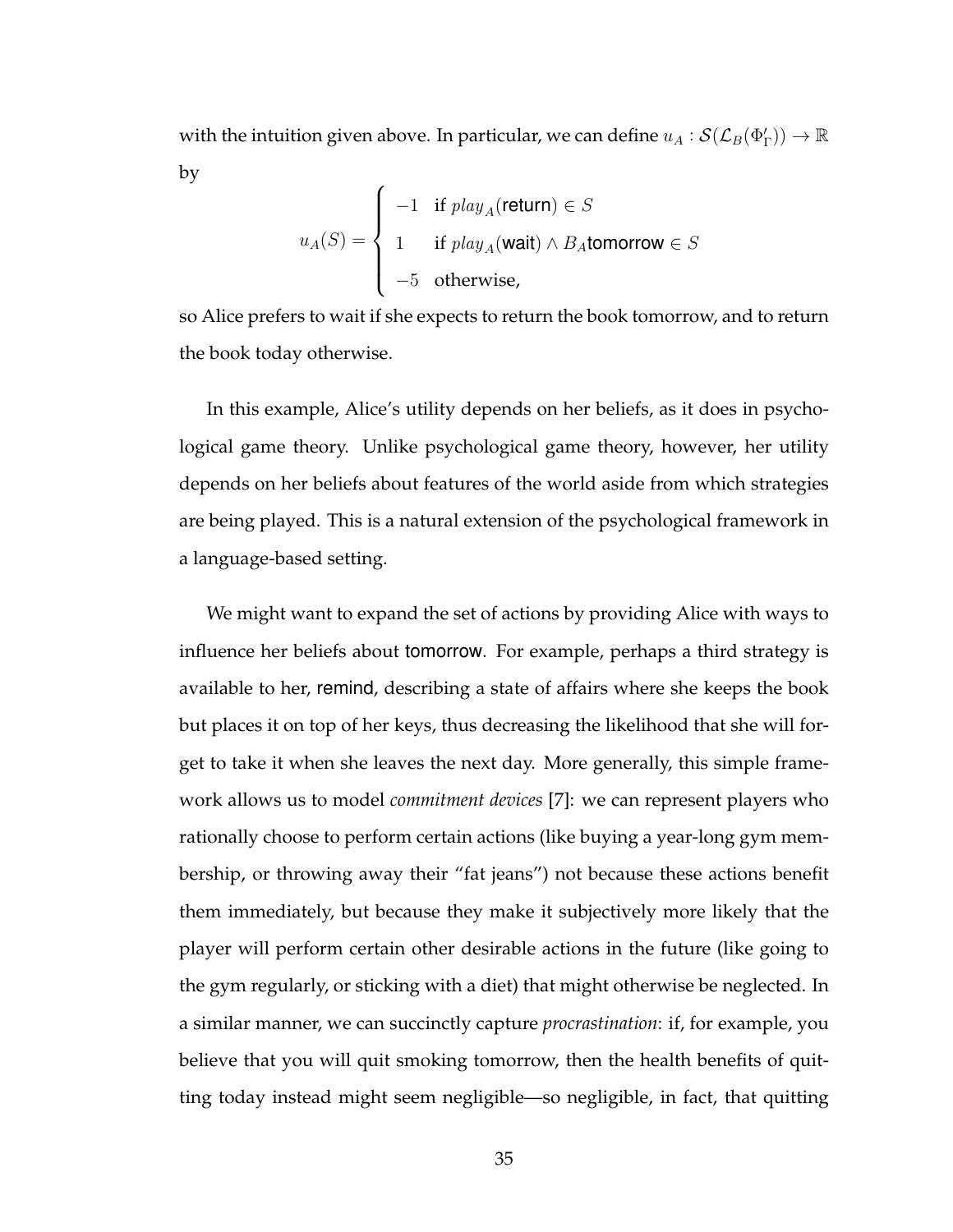immediately may seem pointless, even foolish. Of course, believing you will do something tomorrow is not the same thing as actually doing it when tomorrow comes, thus certain tasks may be delayed repeatedly.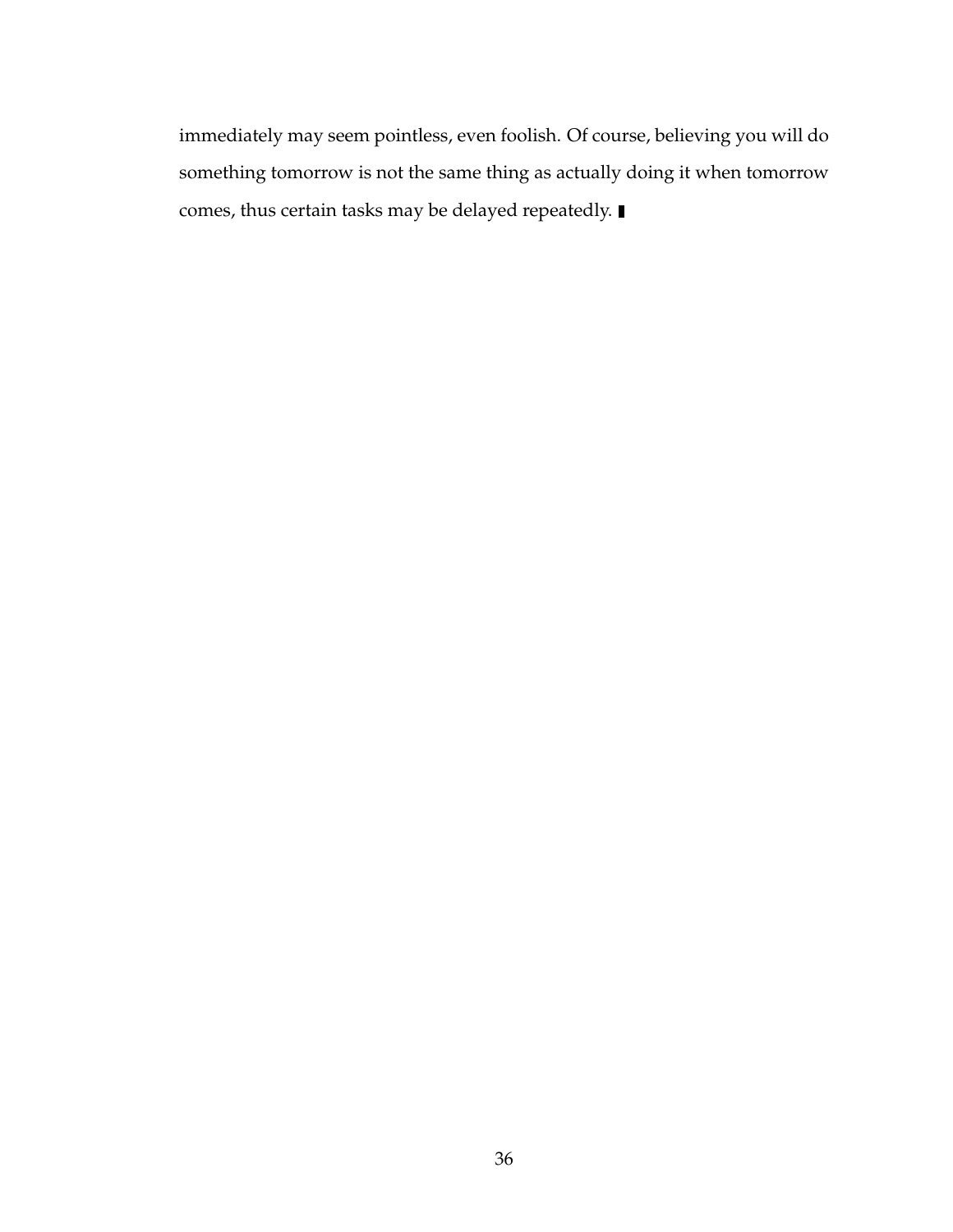# CHAPTER 4 **SOLUTION CONCEPTS**

A number of important concepts from classical game theory, such as *Nash equilibrium* and *rationalizability*, have been characterized epistemically, using Γ-structures. In  $\mathcal{L}_B(\Phi_\Gamma)$ -games (or, more generally, in language-based games where the language includes belief), we can use these epistemic characterizations to *define* the corresponding solution concepts. This yields natural definitions that generalize those of classical game theory.

### **4.1 Rationality**

A player i is called *rational* if he is best-responding to his beliefs: the strategy  $\sigma_i$  he is using must yield an expected utility that is at least as high as any other strategy  $\sigma'_i$  he could play. In classical game theory, the meaning of this statement is quite clear: player  $i$  has beliefs about the strategies his opponents are using in the form of a probability distribution  $\pi$  on  $\Sigma_{-i}$ , and the **expected utility** of  $\sigma'_i$  is defined to be

$$
\sum_{\sigma_{-i}\in\Sigma_{-i}} u_i(\sigma'_i,\sigma_{-i})\cdot\pi(\sigma_{-i}).
$$

This definition encodes an important assumption. In order to determine the strategy that maximizes expected utility, players must consider what their expected utility would be if they were to play a different strategy. This, in turn, requires them to have beliefs about what other players would do if they were to play a different strategy. The standard assumption is that a player's beliefs about what other players are doing do not change, regardless of which strategy he is considering. This assumption is easy to overlook, and has received rela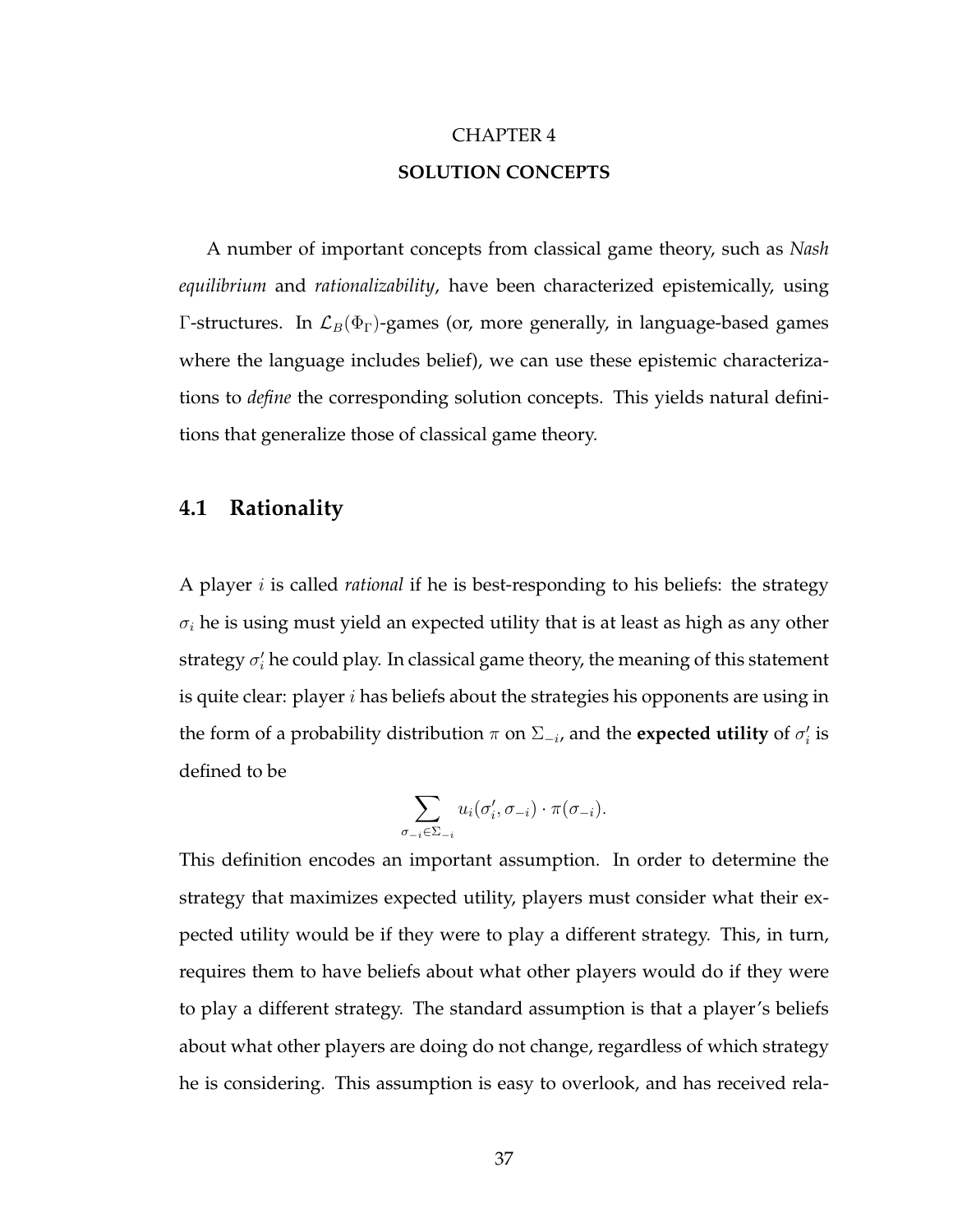tively little attention in the literature (but see [11, 25]); however, it is far from innocuous. It rules out, for example, the possibility that players can read each others' body language and thereby glean some information about their opponents' intended strategies.

These issues become much more significant in the context of language-based games. Even if we assume that a player's beliefs about other players' strategies do not change when she contemplates switching to a different strategy, what about her other beliefs? For instance, in Example 3.0.8, if  $S$  is a situation where Alice plays return, what would happen to her beliefs regarding tomorrow if she were to play wait? Should they stay the same? That is far from clear. It seems reasonable to expect that Alice's choice of action should affect her beliefs about when she will return the library book. But answering this question is critical in order to decide if playing wait has higher expected utility than playing return.

In general, it seems that determining what a player's expected utility would be if she were to switch strategies requires more information regarding counterfactuals than is given by a Γ-structure. However, when we restrict our attention to the language  $\mathcal{L}_B(\Phi_{\Gamma})$ , we can make precise the intuition that a player's beliefs about other players' beliefs and strategies remains constant when she contemplates switching strategies. This gives us a general procedure for defining rationality in  $\mathcal{L}_B(\Phi_{\Gamma})$ -games.

A formula  $\varphi \in \mathcal{L}_B(\Phi_{\Gamma})$  is *i***-independent** if every occurrence of a subformula of the form  $play_i(\sigma_i)$  in  $\varphi$  falls within the scope of some  $B_j$ ,  $j\neq i.$  Intuitively, an *i*-independent formula describes a proposition that is independent of player  $i$ 's choice of strategy, such as another player's strategy, another player's beliefs, or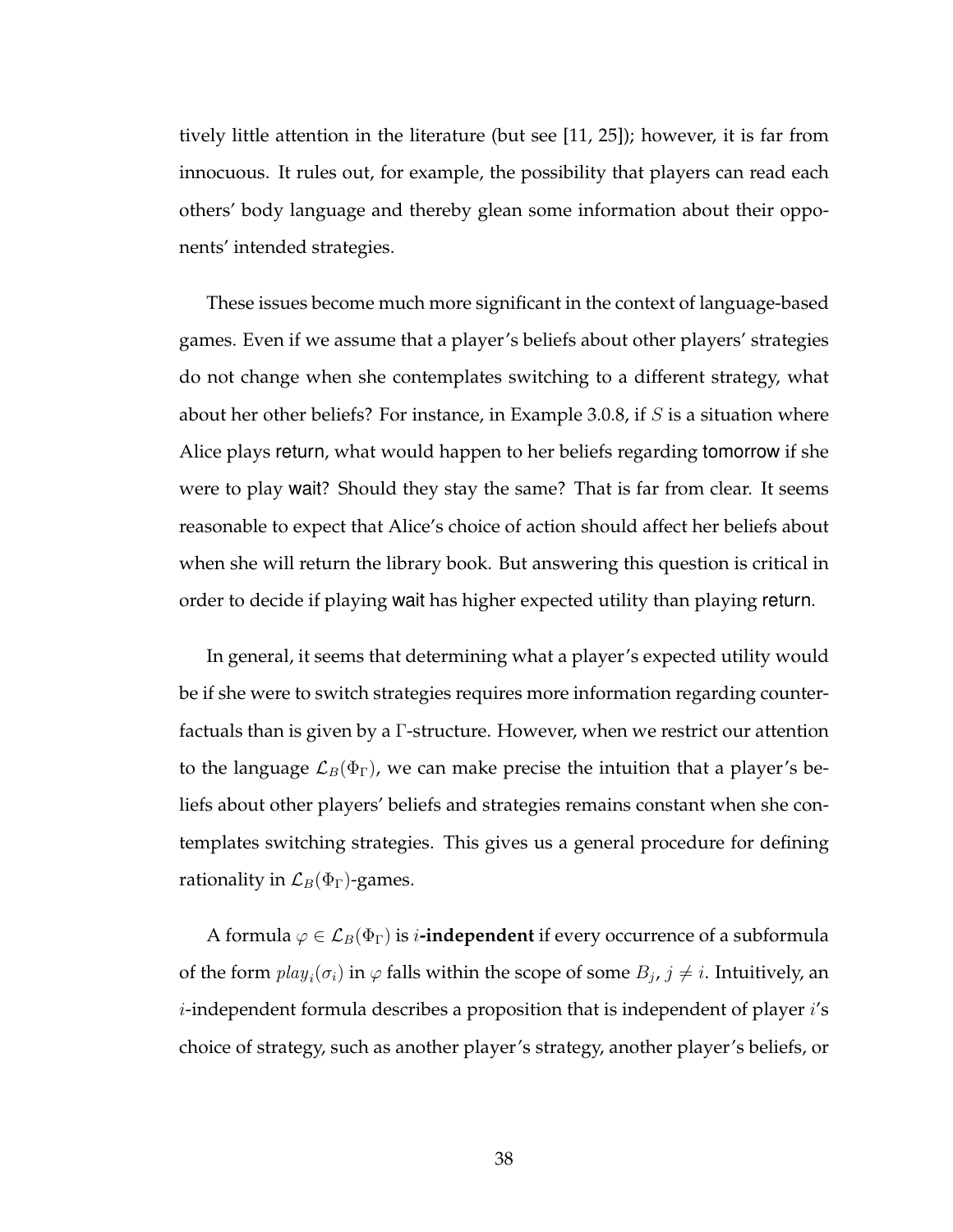even player *i*'s beliefs about the other players. Given  $S \in \mathcal{S}$ , set

$$
\rho_{-i}(S) = \{ \varphi \in S \; : \; \varphi \text{ is } i\text{-independent} \}.
$$

Let S<sup>−</sup><sup>i</sup> denote the image of S under ρ<sup>−</sup><sup>i</sup> . Elements of S<sup>−</sup><sup>i</sup> are called i**-situations**; intuitively, they are complete descriptions of states of affairs that are out of player i's control. Informally, an i-situation  $S_{-i} \in S_{-i}$  determines everything about the world (expressible in the language) except what strategy player  $i$  is employing. This is made precise in Proposition 4.1.1. Recall that  $\rho_i(S)$  denotes the (unique) strategy that *i* plays in *S*, so  $play_i(\rho_i(S)) \in S$ .

**Proposition 4.1.1:** For each  $i \in N$ , the map  $\vec{\rho}_i : \mathcal{S} \to \Sigma_i \times \mathcal{S}_{-i}$  defined by  $\vec{\rho}_i(S) =$  $(\rho_i(S), \rho_{-i}(S))$  *is a bijection.* 

This identification of S with the set of pairs  $\Sigma_i \times S_{-i}$  provides a well-defined notion of what it means to alter player  $i$ 's strategy in a situation  $S$  "without changing anything else". By an abuse of notation, we write  $u_i(\sigma_i, S_{-i})$  to denote  $u_i(S)$  where  $S$  is the unique situation satisfying  $\vec{\rho}_i(S) = (\sigma_i, S_{-i}).$  Observe that for each state  $\omega \in \Omega$  and each  $i \in N$ , there is a unique set  $S_{-i} \in S_{-i}$  such that  $\omega\models S_{-i}.$  We denote this set by  $S_{-i}(M,\omega)$ , or just  $S_{-i}(\omega)$  when the  $\Gamma$ -structure is clear from context. Then the utility functions  $u_i$  induce functions  $\hat{u}_i : \Sigma_i \times \overline{\Omega} \to \mathbb{R}$ defined by

$$
\hat{u}_i(\sigma_i, \omega) = u_i(\sigma_i, S_{-i}(\omega)).
$$

As in the classical case, we can view the quantity  $\hat{u}_i(\sigma_i,\omega)$  as the utility that player *i* would have if he were to play  $\sigma_i$  at state  $\omega$ . It is easy to see that this

 $<sup>1</sup>$ As (quite correctly) pointed out by an anonymous reviewer, this notation is not standard,</sup> since  $\rho_{-i}$  is not a profile of functions of the type  $\rho_i$ . Nonetheless, we feel it is appropriate in the sense that, while  $\rho_i$  extracts from a given situation player i's strategy,  $\rho_{-i}$  extracts "all the rest" (cf. Proposition 4.1.1), the crucial difference here being that this includes far more than just the strategies of the other players.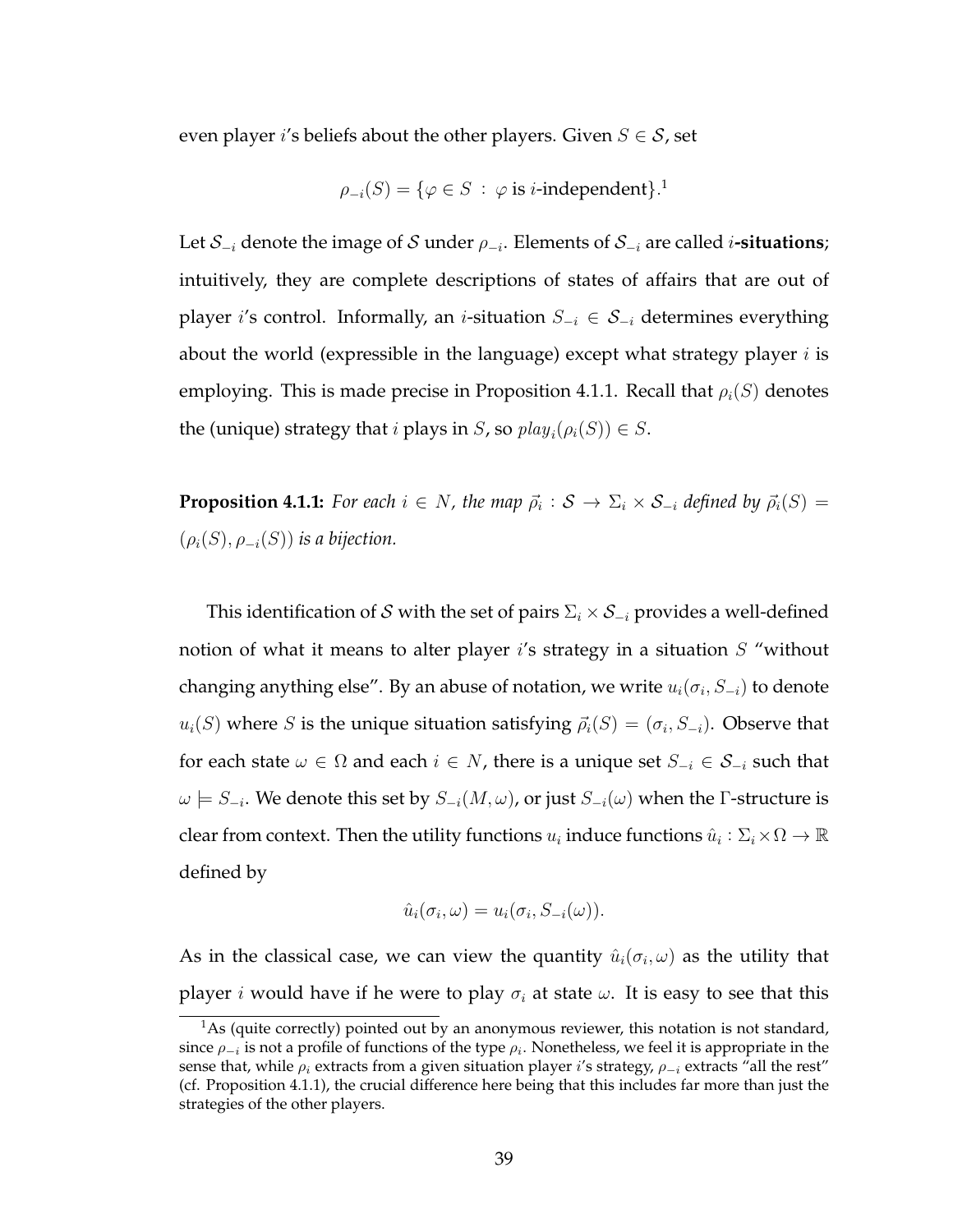generalizes the classical approach in the sense that it agrees with the classical definition when the utility functions  $u_i$  depend only on the outcome.

For each  $i \in N$  and  $\sigma_i \in \Sigma_i$ , provided that  $\hat{u}_i(\sigma_i, \cdot)$  is measurable, we can define the expected utility of playing  $\sigma_i$  at  $\omega$  by

$$
EU_i(\sigma_i, \omega) \coloneqq \int_{\Omega} \hat{u}_i(\sigma_i, \omega') \, d\mathcal{PR}_i(\omega);
$$

when  $\Omega$  is finite, this reduces to

$$
EU_i(\sigma_i, \omega) \coloneqq \sum_{\omega' \in \Omega} \hat{u}_i(\sigma_i, \omega') \cdot \mathcal{PR}_i(\omega)(\omega').
$$

We can then define  $BR_i:\Omega\to 2^{\Sigma_i}$  by

$$
BR_i(\omega) = \{ \sigma_i \in \Sigma_i : (\forall \sigma'_i \in \Sigma_i) [EU_i(\sigma_i, \omega) \geq EU_i(\sigma'_i, \omega)] \};
$$

thus  $BR_i(\omega)$  is the set of *best-reponses* of player *i* to his beliefs at  $\omega$ , that is, the set of strategies that maximize his expected utility.

With this apparatus in place, we expand the underlying language to incorporate *rationality* as a formal primitive. Note that we are *not* replacing  $\mathcal{L}_B(\Phi_{\Gamma})$ as the underlying language of the game over which the utility functions are defined, but simply defining a richer language that will be useful for analyzing the game. Let

$$
\Phi_{\Gamma}^{rat} \coloneqq \Phi_{\Gamma} \cup \{RAT_i \, : \, i \in N\},\
$$

where we read  $RAT_i$  as "player i is rational". We also employ the syntactic abbreviation  $RAT \equiv RAT_1 \wedge \cdots \wedge RAT_n.$  Intuitively,  $\mathcal{L}_B(\Phi^{rat}_\Gamma)$  allows us to reason about whether or not players are being rational with respect to their beliefs and preferences, in the sense of expected utility maximization. Formally, we extend the valuation function  $\llbracket \cdot \rrbracket_M$  to  $\mathcal{L}_B(\Phi^{nat}_\Gamma)$  by setting

$$
[\![RAT_i]\!]_M \; := \; \{\omega \in \Omega \, : \, s_i(\omega) \in BR_i(\omega) \}.
$$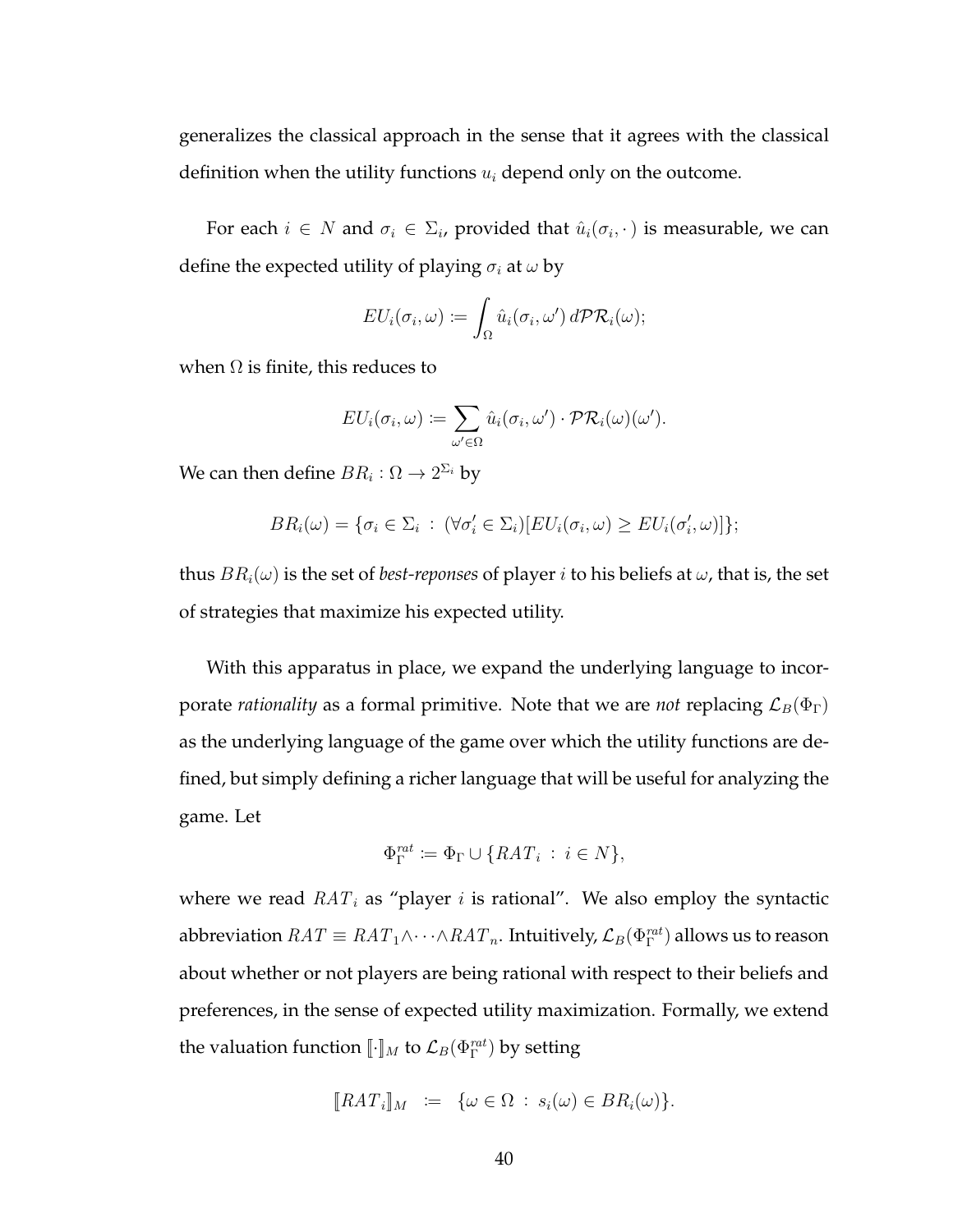Thus  $RAT_i$  holds at state  $\omega$  just in case the strategy that player *i* is playing at that state,  $s_i(\omega)$ , is a best-response to his beliefs.<sup>2</sup>

### **4.2 Nash equilibrium**

Having formalized rationality, we are in a position to draw on work that characterizes solutions concepts in terms of RAT.

Let  $\Gamma = (N, (\Sigma_i)_{i \in N})$  be a game form in which each set  $\Sigma_i$  is finite, and let  $\Delta(\Sigma_i)$  denote the set of all probability measures on  $\Sigma_i$ . Elements of  $\Delta(\Sigma_i)$  are the **mixed strategies** of player i. Given a *mixed strategy profile*

$$
\mu = (\mu_1, \ldots, \mu_n) \in \Delta(\Sigma_1) \times \cdots \times \Delta(\Sigma_n),
$$

we define a  $\Gamma$ -structure  $M_{\mu}$  that, in a sense made precise below, captures "equilibrium play" of  $\mu$  and can be used to determine whether or not  $\mu$  constitutes a Nash equilibrium.

Set

$$
\Omega_{\mu} = supp(\mu_1) \times \cdots \times supp(\mu_n) \subseteq \Sigma_1 \times \cdots \times \Sigma_n.
$$

<sup>&</sup>lt;sup>2</sup>There is a subtlety here. Normally, we define the valuation function  $\llbracket \varphi \rrbracket_M$  (or, equivalently,  $\models$ ) by induction on the structure of  $\varphi.$  But here it is important that we define  $\llbracket RAT_i \rrbracket_M$  *after* we have defined  $\llbracket \varphi \rrbracket_M$  for all formulas in  $\mathcal{L}_B(\Phi_\Gamma).$  The semantics of  $RAT_i$  implicitly assumes this, since it depends on the function  $\hat{u}_i$ , which in turn depends on the  $\mathcal{L}_B(\Phi_\Gamma)$ -formulas that are satisfied at each state. Moreover, had we added the formulas  $RAT_i$  to the underlying language there would have been circularity in the semantics: to define rationality, we would need to define best response, while to define best response, we would need to define the utility function on situations that included formulas that talk about rationality. Nevertheless, it does not seem so unreasonable to have preferences that depend on rationality. For example, a player might prefer to have others believe that he is irrational, and therefore might play an arguably incredible threat. We defer a discussion of these issues to future work.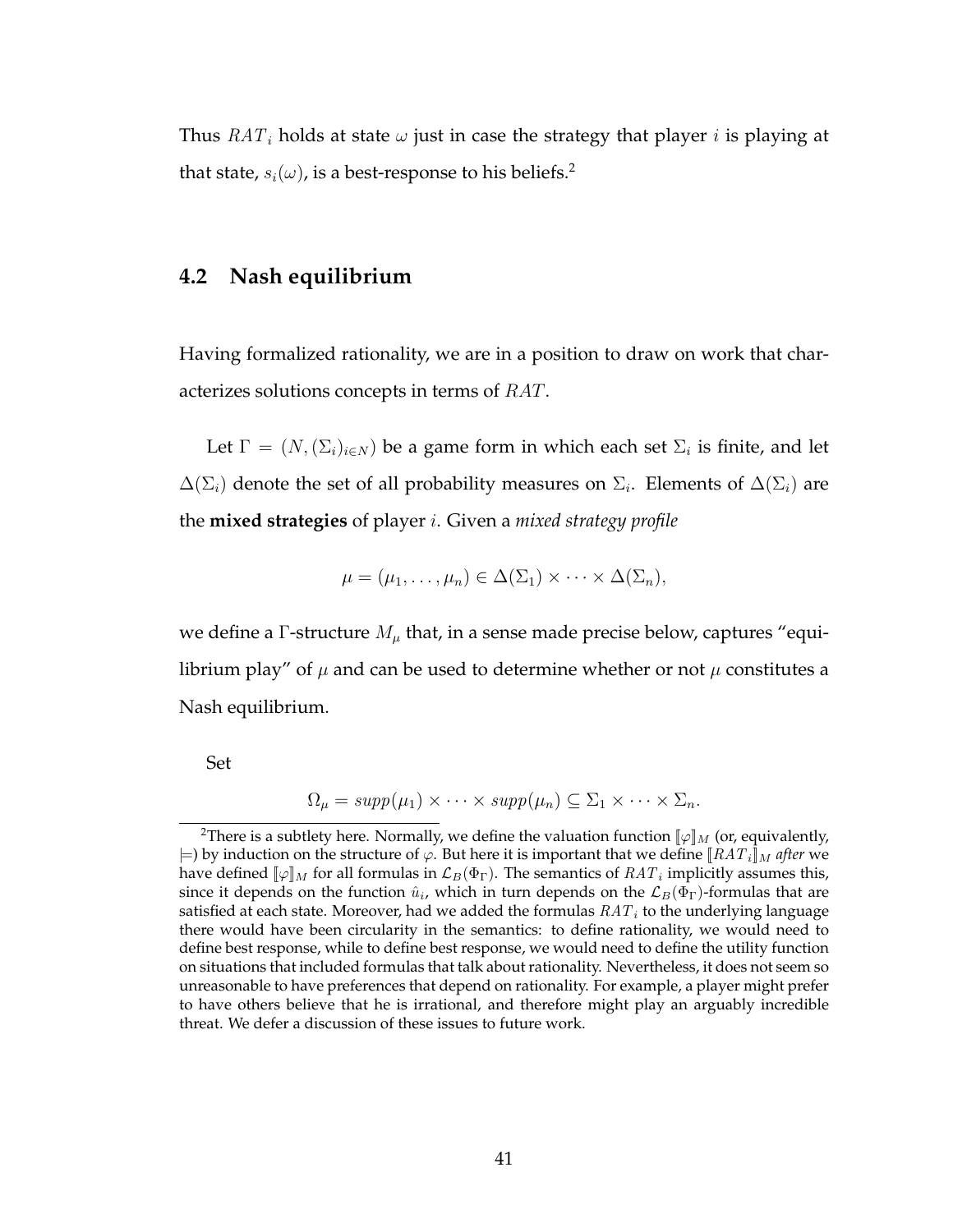For each  $\sigma, \sigma' \in \Omega_{\mu}$ , let

$$
\mathcal{PR}_{\mu,i}(\sigma)(\sigma') = \begin{cases} \prod_{j \neq i} \mu_j(\sigma_j) & \text{if } \sigma_i = \sigma'_i \\ 0 & \text{otherwise.} \end{cases}
$$

Let  $M_\mu\ =\ (\Omega_\mu, id_{\Omega_\mu}, \vec{\mathcal{PR}}_\mu).$  It is easy to check that  $M_\mu$  is a  $\Gamma$ -structure; call it the **characteristic** Γ-structure for  $\mu$ . At each state in  $M_{\mu}$ , each player *i* is sure of his own strategy and has uncertainty about the strategies of his opponents; however, this uncertainty takes the form of a probability distribution weighted according to  $\mu_{-i}$ , so in effect each player  $i$  correctly ascribes the mixed strategy  $\mu_j$  to each of his opponents  $j \neq i$ . It is well known (and easy to show) that a mixed strategy profile  $\mu$  is a Nash equilibrium in the classical sense if and only if each player is rational (i.e. maximizing expected utility) at every state in the characteristic Γ-structure for µ. Accordingly, we *define* a **Nash equilibrium** (in an  $\mathcal{L}_B(\Phi_{\Gamma})$ -game) to be a mixed strategy profile  $\mu$  such that  $M_{\mu} \models RAT$ . It is immediate that this definition generalizes the classical definition of Nash equilibrium.

We note that there are other epistemic characterizations of Nash equilibrium besides the one presented here (see, e.g., [3], which focuses on the role of a common prior and common knowledge of "conjectures"). While in the classical setting they all generate equivalent solution concepts, this may not be the case in our more general model. We believe that investigating the solution concepts that arise by teasing apart such classically equivalent notions is an interesting and promising direction for future research.

In contrast to the classical setting, Nash equilibria are not guaranteed to exist in general; indeed, this is the case for the indignant altruism game of Example 3.0.4.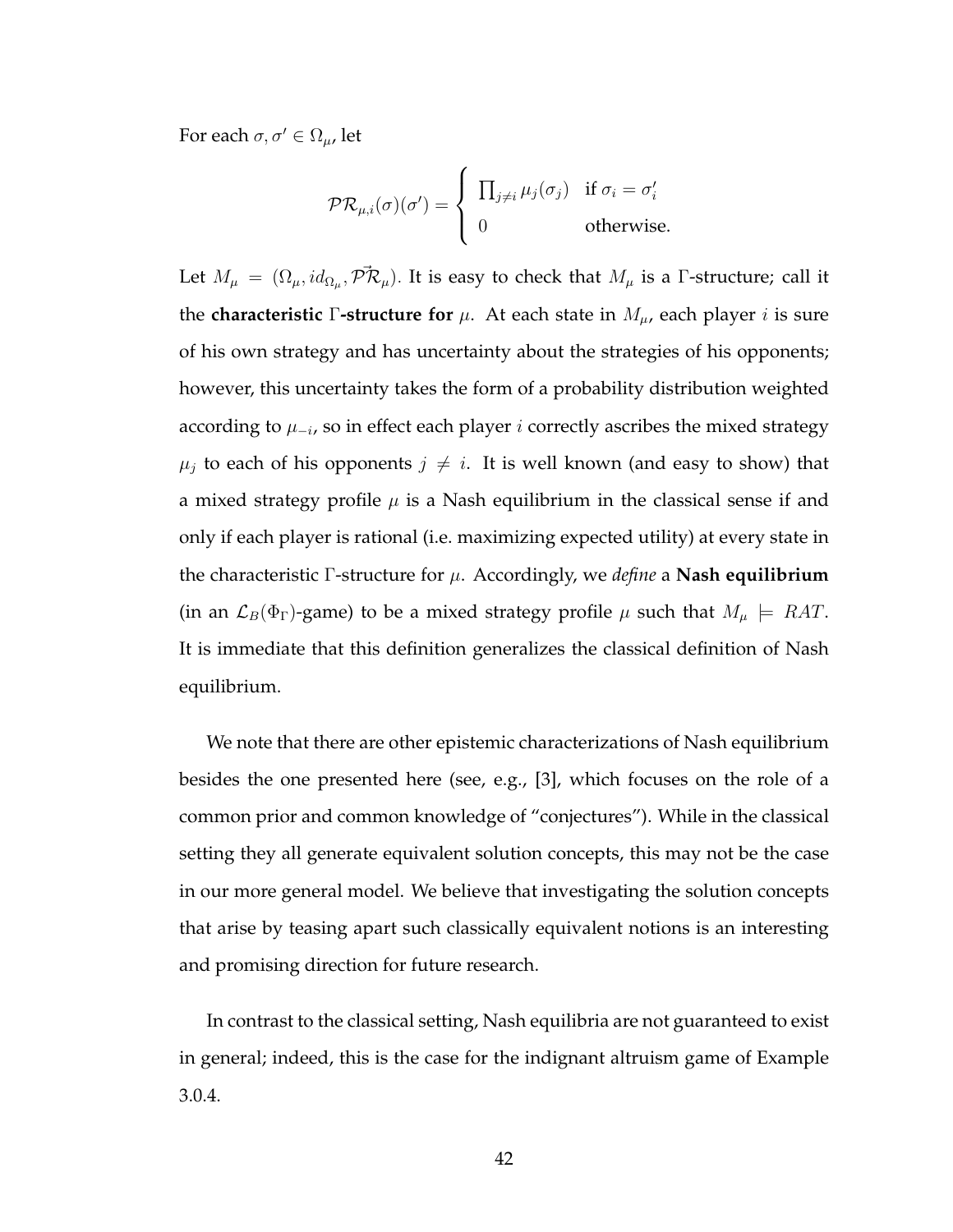**Proposition 4.2.1:** *There is no Nash equilibrium in the indignant altruism game.*

**Proof:** We must show that for every mixed strategy profile

$$
\mu = (\mu_A, \mu_B) \in \Delta(\{\mathbf{c}, \mathbf{d}\}) \times \Delta(\{\mathbf{c}, \mathbf{d}\}),
$$

the corresponding characteristic Γ-structure  $M_\mu \not\models RAT$ .

Suppose first that  $\mu_A(c) > 0$ . Then  $M_\mu \models \neg B_B \, play_A(d)$ , which implies that Alice's utility at every state in  $M<sub>\mu</sub>$  coincides with the classical prisoner's dilemma, so she is not rational at any state where she cooperates. Since, by definition,  $M_{\mu}$  contains a state where Alice cooperates, we conclude that  $M_{\mu} \not\models RAT_A$ , so  $\mu$  cannot be a Nash equilibrium.

Suppose instead that  $\mu_A(c) = 0$ . Then  $M_\mu \models B_B \, play_A(d)$ , and so Alice, being sure of this, is not rational at any state where she defects, since by definition she is guaranteed a utility of  $-1$  in that case. By definition,  $M_{\mu}$  contains a state where Alice defects (in fact, Alice defects in every state), so we can conclude as above that  $M_{\mu} \not\models RAT_A$ , which means that  $\mu$  cannot be a Nash equilibrium.

Why does Nash equilibrium not exist in this example? Roughly speaking, the utility functions in this game exhibit a kind of "discontinuity": the utility of defecting is −1 precisely when your opponent is 100% certain that you will defect. However, as soon as this probability dips below 100%, *no matter how small the drop*, the utility of defecting jumps up to at least 1.

Broadly speaking, this issue arises in  $\mathcal{L}$ -games whenever  $\mathcal{L}$  expresses a coarse-grained notion of belief, such as the underlying language in this example, which only contains belief modalities representing 100% certainty. However, since coarseness is a central feature we wish to model, the lack of existence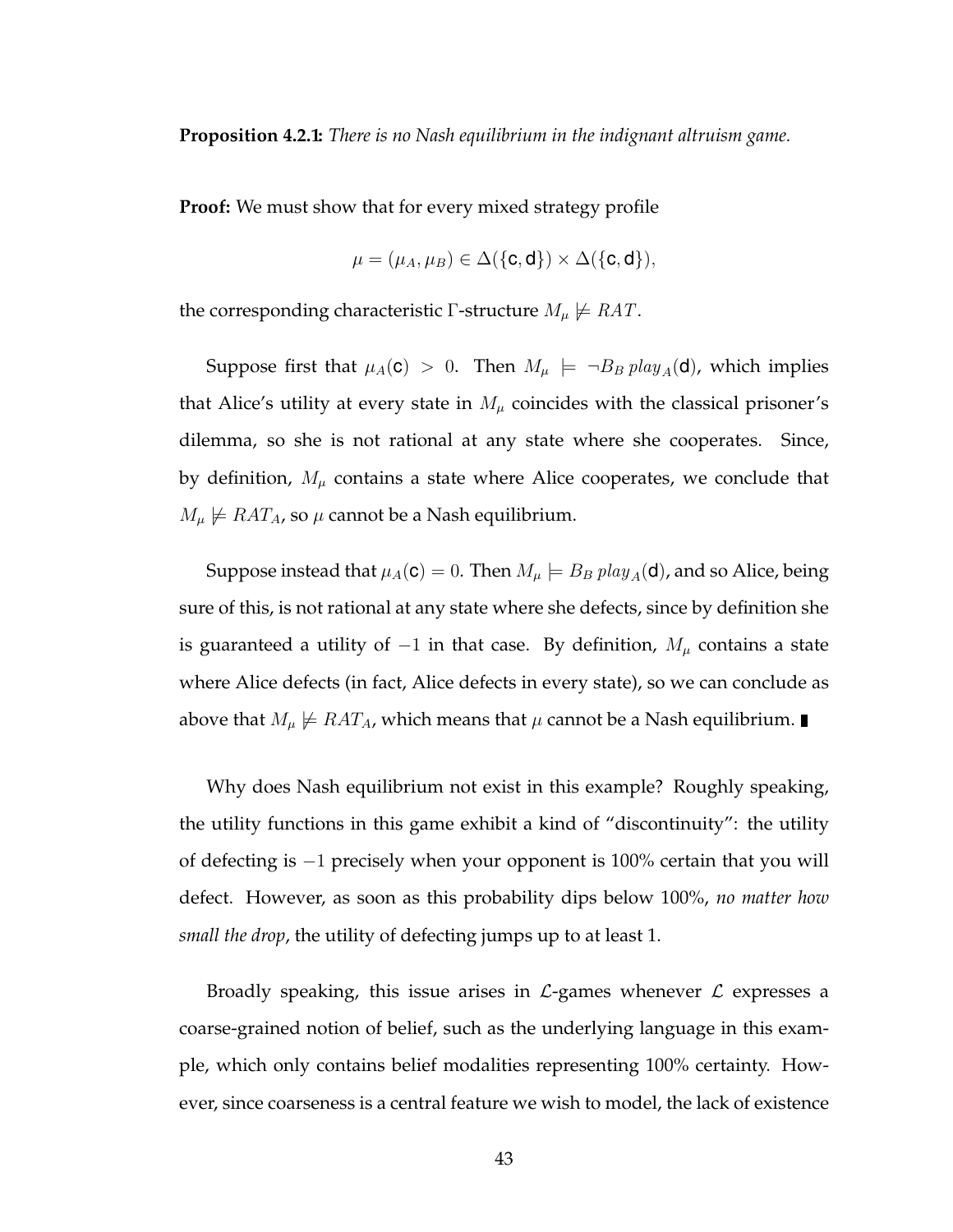of Nash equilibria in general might be viewed as a problem with the notion of *Nash equilibrium* itself, rather than a defect of the underlying language. Indeed, the requirements that a mixed strategy profile must satisfy in order to qualify as a Nash equilibrium are quite stringent: essentially, each player must evaluate his choice of strategy *subject to the condition that his choice is common knowledge*! As we have seen, this condition is not compatible with rationality when a player's preference is to do something unexpected.

More generally, this tension arises with any solution concept that requires players to have common knowledge of the mixed strategies being played (the "conjectures", in the terminology of Aumann and Brandenburger [3]). In fact, Proposition 4.2.1 relies only on second-order knowledge of the strategies: whenever Alice knows that Bob knows her play, she is unhappy. In particular, any alternative epistemic characterization of Nash equilibrium that requires such knowledge is subject to the same non-existence result. Furthermore, we can use the same ideas to show that there is no *correlated equilibrium* [2] in the indignant altruism game either (once we extend correlated equilibrium to our setting); this follows from the fact that in a correlated equilibrium players must still have *correct* beliefs about the strategies their opponents might play, and these beliefs are common knowledge.

All this is not to say that Nash equilibrium is a useless concept in this setting, but merely that we should not expect a general existence theorem in the context of belief-dependent preferences with coarse beliefs. For an example of an  $\mathcal{L}_B(\Phi_{\Gamma})$ -game in which Nash equilibria exist and are informative, we examine again the "trust game" of Example 3.0.5.

**Proposition 4.2.2:** *In the trust game, the only Nash equilibrium in which Alice places*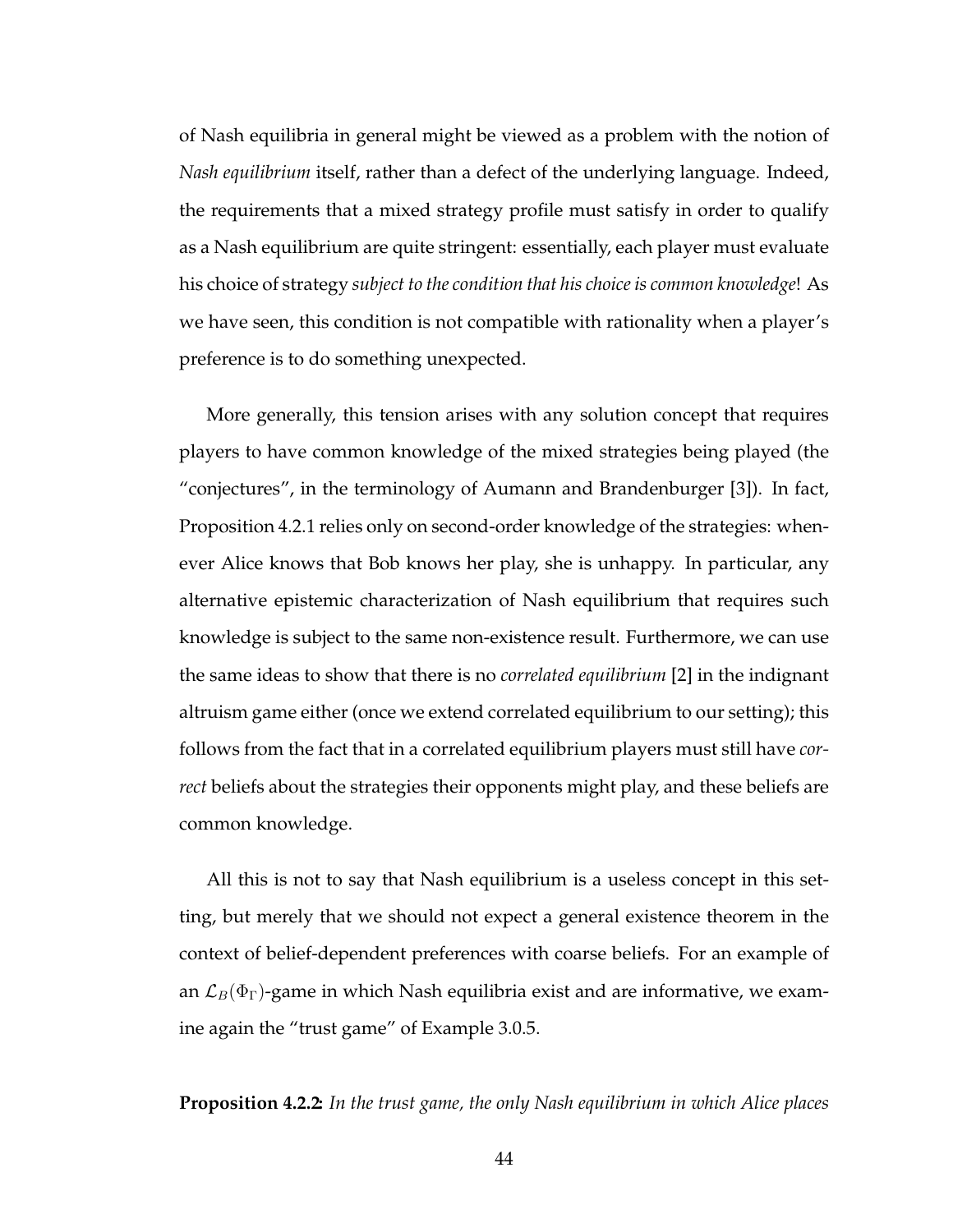*positive weight on hand is the pure equilibrium* (*hand*, *share*)*.*

**Proof:** Suppose that

$$
\mu = (\mu_A, \mu_B) \in \Delta({\text{split}, \text{hand}}) \times \Delta({\text{keep}, \text{share}})
$$

is a Nash equilibrium with  $\mu_A(\text{hand}) > 0$ . Then there is some state  $\omega \in M_\mu$ at which Alice is rationally playing hand. Since Alice can rationally play hand only if she believes with sufficient probability that Bob is playing share, there must be some state  $\omega' \in M_\mu$  at which Bob is playing share. Moreover, since by assumption  $M_\mu \models RAT$ , we know that at  $\omega'$  Bob is *rationally* playing share. But Bob can rationally play share only if he believes with sufficient probability that  $B_A$  play<sub>B</sub>(share) holds. However, by definition of  $M_\mu$ , if  $B_A$  play<sub>B</sub>(share) holds at *any* state, then it must hold at *every* state because in this case  $\mu_B(\text{share})$  = 1, on account of the fact that in a Nash equilibrium players' beliefs about the strategies of their opponents are always correct.

It is easy to see that when  $\mu_B(\text{share}) = 1$ , the only rational play for Alice in  $M_{\mu}$  is hand, and that when  $\mu_A(\text{hand}) = \mu_B(\text{share}) = 1$ , we have  $M_{\mu} \models RAT$ . This establishes the desired result.

### **4.3 Rationalizability**

Here we define rationalizability in language-based games in the same spirit as we defined Nash equilibrium in Chapter 4.2: epistemically. As shown by Tan and Werlang [26] and Brandenburger and Dekel [6], common belief of rationality characterizes rationalizable strategies. Thus, we define rationalizability that way here.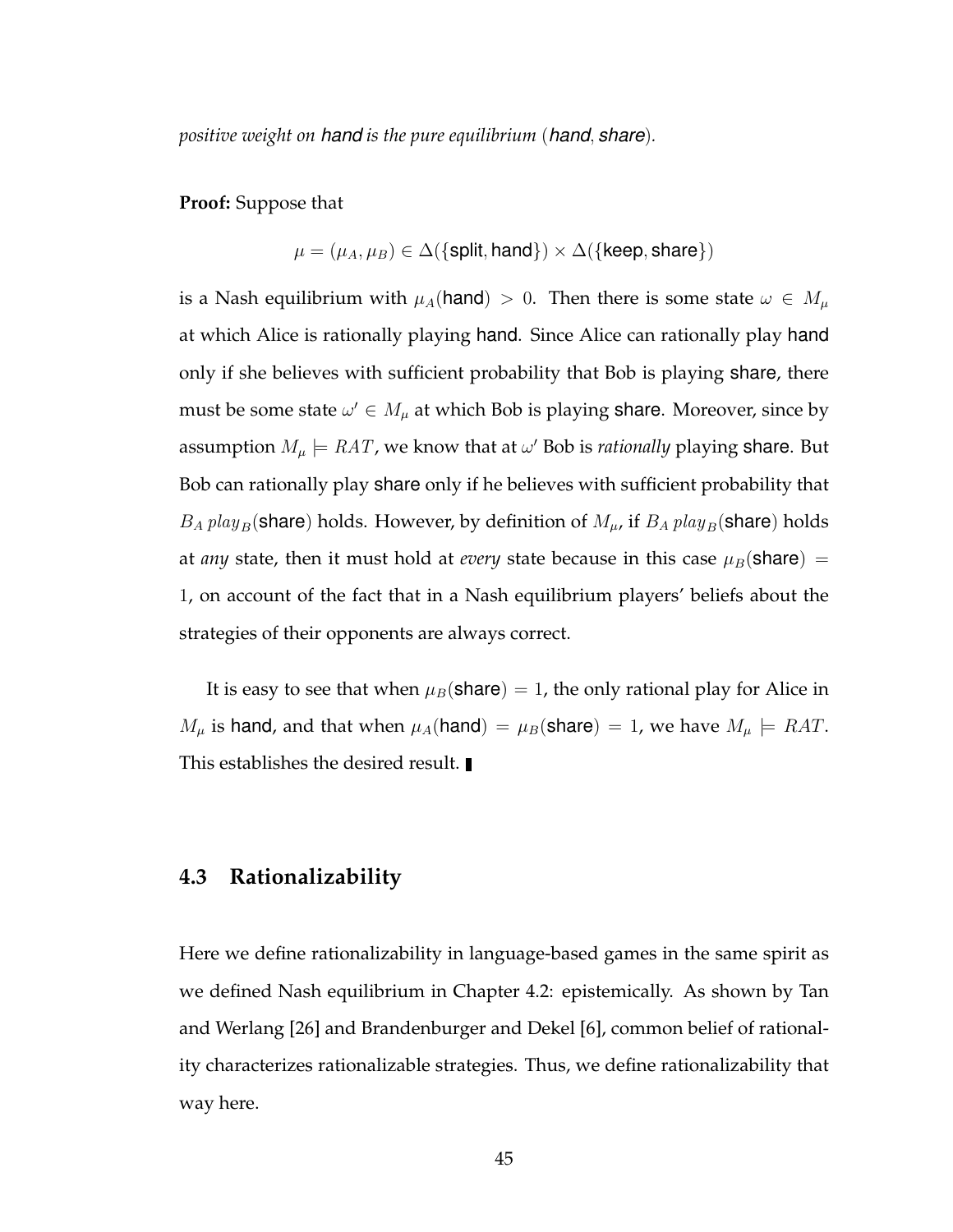Let  $\mathcal{L}_{CB}(\Phi^{rat}_{\Gamma})$  be the language generated by starting with the formulas in  $\Phi_{\Gamma}$ and closing off under  $\wedge$ ,  $\neg$ , the unary operators  $B_i$ ,  $i = 1, \ldots, n$ , and  $CB$ . We read  $CB\varphi$  as "there is common belief of  $\varphi$ ". Extend  $\llbracket\cdot\rrbracket_M$  to  $\mathcal{L}_{CB}(\Phi^{rat}_{\Gamma})$  by setting

$$
[\![CB\varphi]\!]_M \ \coloneqq \ \bigcap_{k=1}^\infty [\![EB^k\varphi]\!]_M,
$$

where

$$
EB\varphi \equiv B_1\varphi \wedge \cdots \wedge B_n\varphi, \text{ and}
$$
  

$$
EB^k\varphi \equiv EB(EB^{k-1}\varphi).
$$

For convenience, we stipulate that  $EB^0\varphi \equiv \varphi$ . We read  $EB\varphi$  as "everyone" believes  $\varphi''$ . Thus, intuitively,  $CB\varphi$  holds precisely when everyone believes  $\varphi$ , everyone believes that everyone believes  $\varphi$ , and so on. We define a strategy  $\sigma_i \in$  $\Sigma_i$  to be **rationalizable** (in an  $\mathcal{L}_B(\Phi_\Gamma)$ -game) if the formula  $play_i(\sigma_i) \land CB(RAT)$ is satisfiable in some Γ-structure.

Although there are no Nash equilibria in the indignant altruism game, as we now show, every strategy is rationalizable.

**Proposition 4.3.1:** *Every strategy in the indignant altruism game is rationalizable.*

**Proof:** Consider the Γ-structure in Figure 4.1.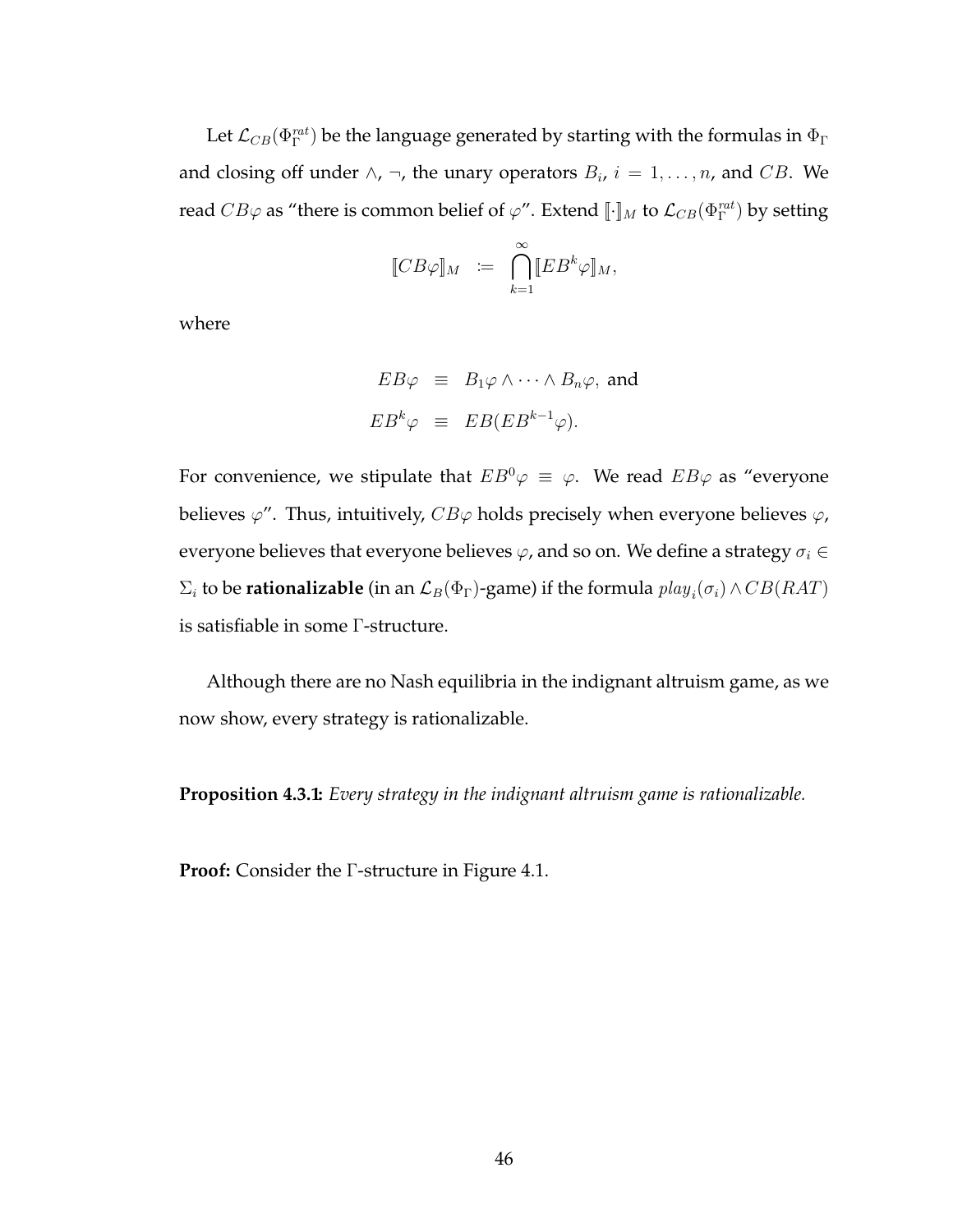

Figure 4.1: A Γ-structure for indignant altruism.

The valuations of the primitive propositions at each of the four states are labeled in the obvious way. Arrows labeled *i* based at state  $\omega$  should be interpreted as pointing to all and only those states  $\omega'$  such that  $\mathcal{PR}_i(\omega)(\omega') > 0$  (in particular, in this example, every probability measure assigns probability 1 to some single state).

As discussed in Example 3.0.4, it is rational to cooperate in this game if you believe that your opponent believes that you will defect, and it is rational to defect if you believe that your opponent believes you will cooperate. Given this, it is not difficult to check that  $RAT$  holds at each state of this  $\Gamma$ -structure; therefore, so does  $CB(RAT)$ . Thus, by definition, every strategy is rationalizable. П

Does every language-based game admit a rationalizable strategy? Every classical game does. This follows from the fact that every strategy in a Nash equilibrium is rationalizable, together with Nash's theorem that every (finite) game has a Nash equilibrium (cf. [22]). In the language-based setting, while it is immediate that every strategy in a Nash equilibrium is rationalizable, since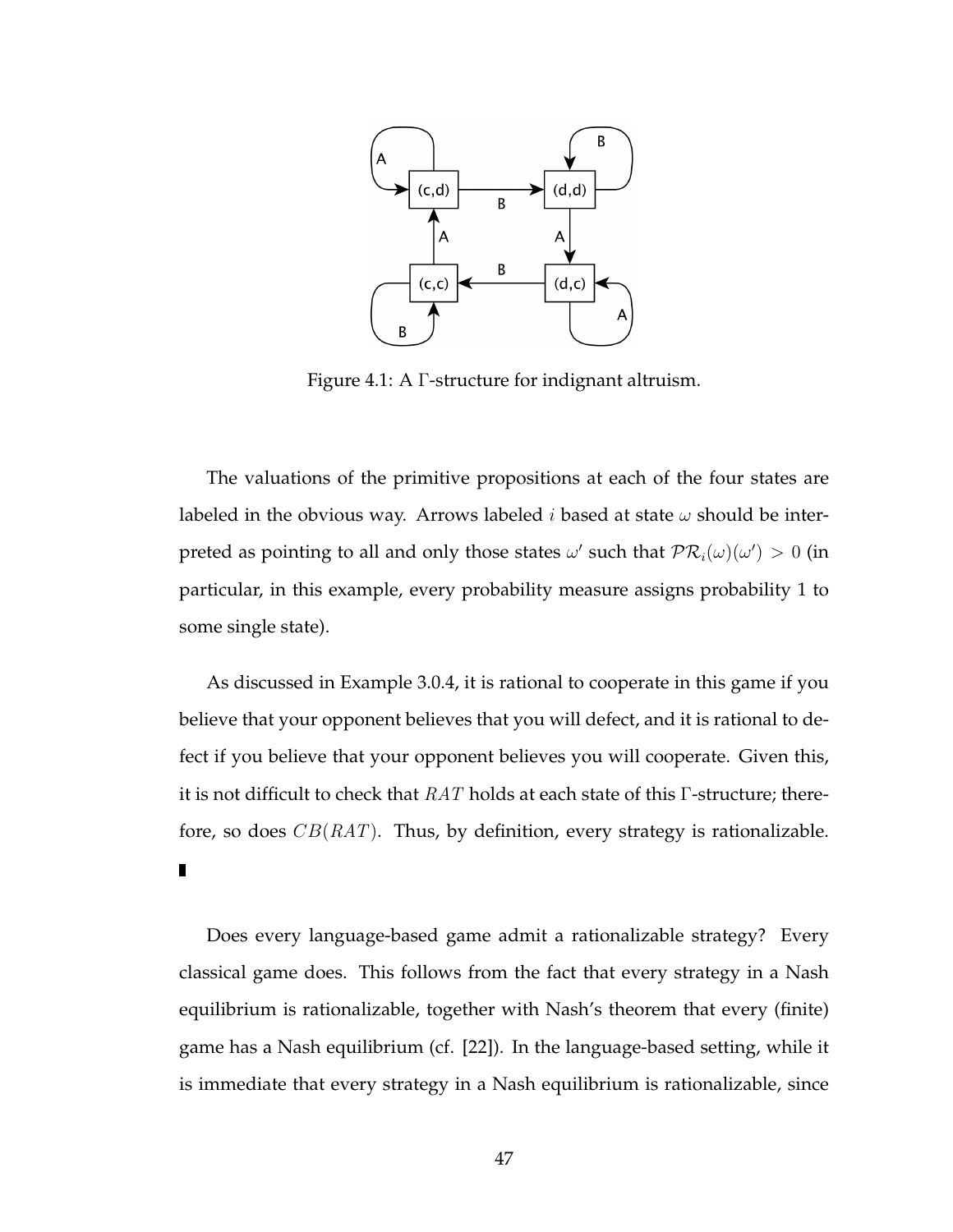Nash equilibria do not always exist, we cannot appeal to this argument.

In the classical setting, the existence of rationalizable strategies can also be proved by defining a certain iterative deletion procedure and showing that it always terminates in a nonempty set of strategy profiles, and that these profiles are precisely the rationalizable ones. We provide a natural condition that guarantees that this type of approach also works for language-based games. Moreover, we show by example that when this condition does not hold, the existence of rationalizable strategies is not guaranteed.

Perhaps the most straightforward kind of deletion procedure one might propose in our setting works roughly as follows: consider the set of all states in all Γ-structures. Mark those states that fail to satisfy RAT. Next, mark those states  $\omega$  that include an already-marked state in the support of one of the player's probability measures  $PR_i(\omega)$ . These are the states that fail to satisfy  $EB(RAT)$ . Iterating this process, it is not difficult to see that the states marked at the kth step are those that fail to satisfy  $EB^k(RAT).$  Thus, the only states that are never marked are those that satisfy  $CB(RAT)$ . Moreover, the following lemma (which will play an important role later) implies that at each *finite* stage of this procedure, we are left with a nonempty set of unmarked states.

**Lemma 4.3.2**  $EB^k(RAT)$  *is satisfiable for all*  $k \in \mathbb{N}$ *.* 

Unfortunately, it is not true in general that this procedure always terminates after a finite number of iterations, nor is it clear how to go about showing that any states remain unmarked in the limit, without already knowing that  $CB(RAT)$  is satisfiable. The problem here seems to be the unwieldy nature of "the set of all states in all Γ-structures". We therefore work with what is essen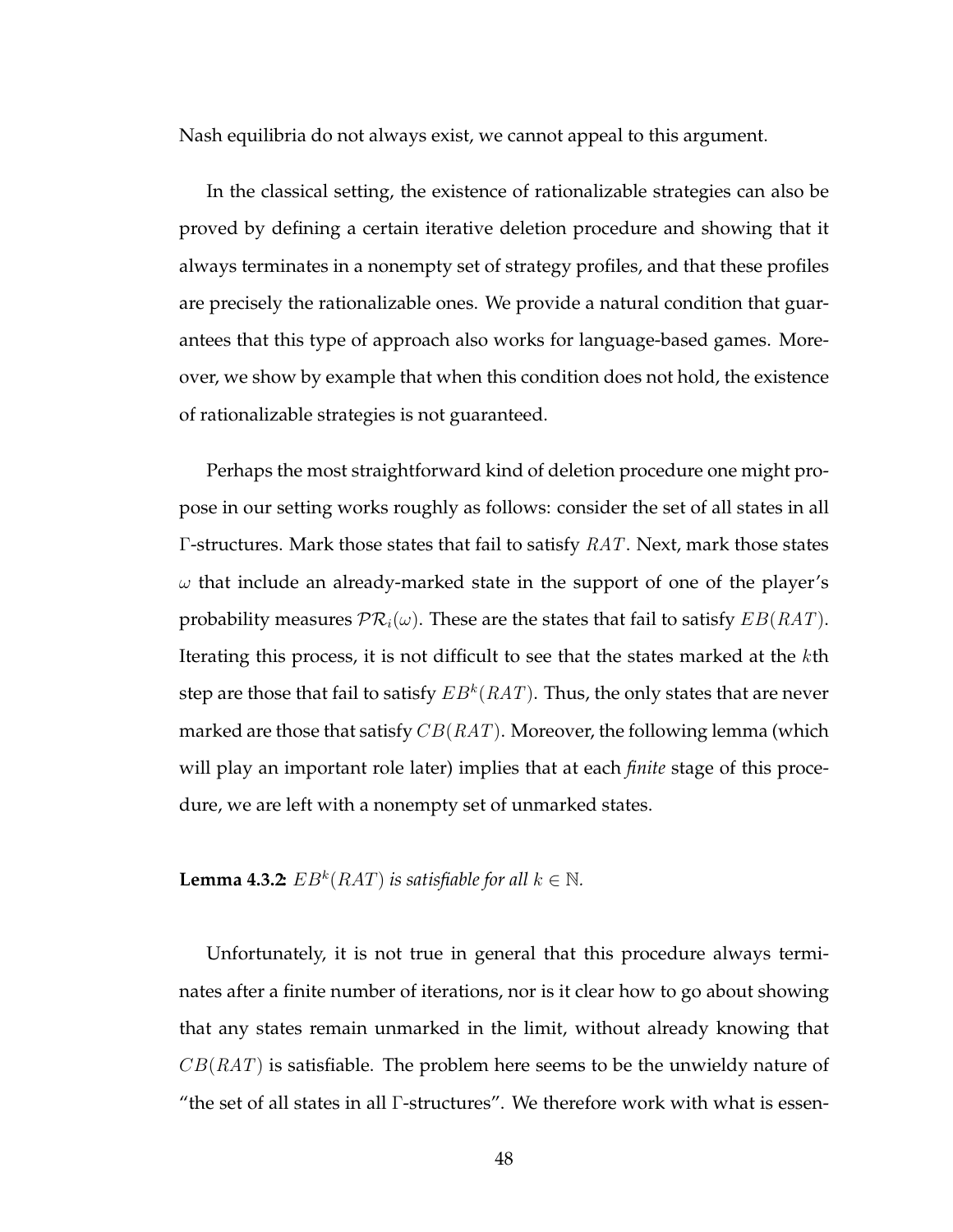tially a projection of this set: the set of all situations.

Given any language  $\mathcal{L}$ , we can topologize  $\mathcal{S}(\mathcal{L})$  by taking as basic open sets the collection  $\{U_{\varphi} : \varphi \in \mathcal{L}\}\)$ , where  $U_{\varphi} := \{S \in \mathcal{S}(\mathcal{L}) : \varphi \in S\}$ . Thus, two situations are in the same open set  $U_{\varphi}$  just in case they both contain the formula  $\varphi$ ; intuitively, two situations are "close" if they have many formulas in common.

Given a set of formulas F and a formula  $\varphi$ , we write  $F \models \varphi$ , and say that F **entails**  $\varphi$ , if every state that satisfies F also satisfies  $\varphi$ ; in other words, F entails  $\varphi$  when  $F \cup \{\neg \varphi\}$  is not satisfiable. A logic is said to be **compact** if, whenever  $F \models \varphi$ , there is some finite subset  $F' \subseteq F$  such that  $F' \models \varphi$ .<sup>3</sup>

It is straightforward to check that  $S(\mathcal{L})$  is compact (as a topological space) just in case  $\mathcal L$  is compact (as a logic). Furthermore, it is well-known that the KD45 belief logic is compact [5]. Unfortunately, compactness is not necessarily preserved when we augment the logic with primitive propositions  $RAT_i$  as in Chapter 4.1—a player may fail to be rational for an "infinitary" reason. Take, for instance, the deeply surprising proposal of Example 3.0.7. It is not hard to see that

$$
\{play_B(q)\} \cup \{B_B \neg \widehat{B}_A(\widehat{B}_B \widehat{B}_A)^k play_B(p) : k \in \mathbb{N}\} \models \neg RAT_B.
$$

However, no finite subset of this collection is sufficient to entail Bob's irrationality: there will always be some  $k$  so high that, should Alice "expect" a proposal at this kth order of "expectation", Bob is indeed rational not to propose. Games with this type of infinitary structure can fail to have rationalizable strategies.

**Proposition 4.3.3:** *The deeply surprising proposal game has no rationalizable strategies.*

<sup>&</sup>lt;sup>3</sup>Equivalently, for every set of formulas  $F$ ,  $F$  is satisfiable if and only if every finite subset of  $F$  is satisfiable.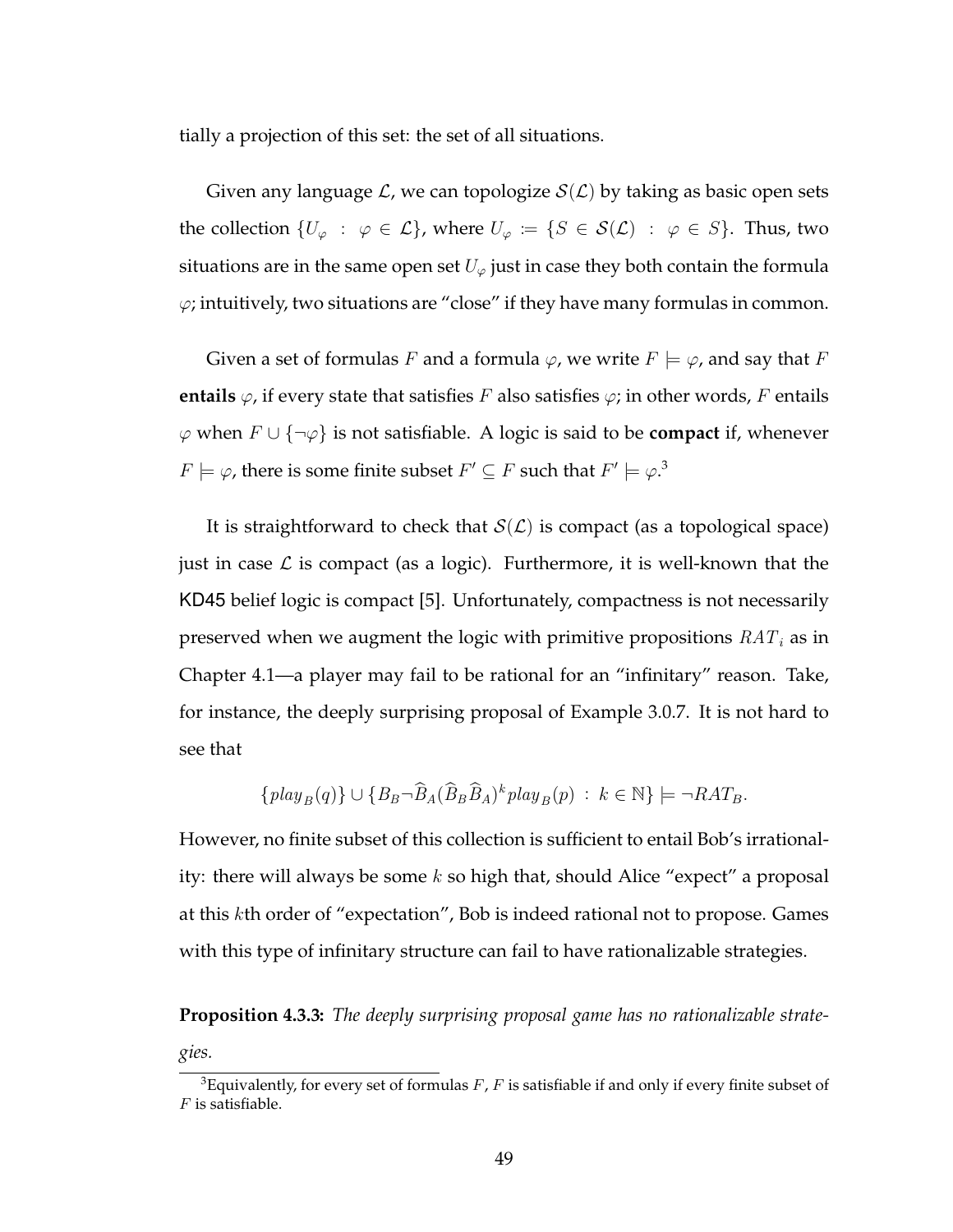**Proof:** Fix a Γ-structure  $M = (\Omega, (s_i)_{i \in N}, (\mathcal{PR}_i)_{i \in N})$  and suppose for contradiction that  $\omega \in \Omega$  is such that  $\omega \models CB(RAT)$ . Let "expect\*" denote the infinitary notion of expectation at play in this example, and consider first the case where Alice does not *expect*<sup>\*</sup> a proposal at state  $\omega$ : that is, for all  $k \in \mathbb{N}$ ,  $\omega \models \neg \widehat{B}_A(\widehat{B}_B\widehat{B}_A)^k$ play<sub>B</sub>(p). Then, for all  $k \in \mathbb{N}$ ,  $\omega \models B_A(B_BB_A)^k \neg \text{play}_B(p)$ ; taking  $k = 0$ , it follows that  $PR_A(\omega)([\neg play_B(p)]_M) = 1$ . Moreover, since  $CB(RAT)$  holds at  $\omega$ , we know in fact that  $PR_A(\omega)([\neg play_B(p) \land RAT_B]]_M) = 1$ . But if Bob is rationally *not* proposing at a state  $\omega'$ , then he must at least consider it possible that Alice expects<sup>\*</sup> a proposal. That is, for each  $\omega' \in$  $[\neg play_B(p) \wedge RAT_B]_M$ , there is a k such that  $\omega' \models \hat{B}_B(\hat{B}_A(\hat{B}_B\hat{B}_A)^k play_B(p)).$ Thus,  $\mathcal{PR}_A(\omega)(\cup_{k=0}^{\infty}[(\widehat{B}_B\widehat{B}_A)^{k+1}]_M)=1$ . Since  $\mathcal{PR}_A(\omega)$  is countably additive, it follows that there is a k such that  $\mathcal{PR}_A(\omega)(\llbracket (\hat{B}_B\hat{B}_A)^{k+1}play_B(p)\rrbracket_M)>0.$  Hence,  $\omega \models \hat{B}_A(\hat{B}_B\hat{B}_A)^{k+1}$  play<sub>B</sub> $(p)$ , contradicting our original assumption. Thus we have shown that any state where  $CB(RAT)$  holds is a state where Alice expects<sup>\*</sup> a proposal.

So suppose now that Alice expects<sup>\*</sup> a proposal at  $\omega$ . It follows that there exists some  $\omega' \in \Omega$  with  $\omega' \models \text{play}_B(p) \land \text{CB}(RAT)$ . But if Bob is rationally playing p at  $\omega'$ , he must consider it possible that Alice doesn't expect\* it; from this it follows that there exists a state  $\omega'' \in \Omega$  with  $\omega'' \models CB(RAT)$  but where Alice doesn't expect<sup>∗</sup> a proposal, which we have seen is impossible.

This completes the argument:  $CB(RAT)$  is not satisfiable. It is worth noting that this argument fails if we replace "expects<sup>\*"</sup> with "expects<sup> $\leq K''$ </sup>, where this latter term is interpreted to mean  $(\forall k \leq K) [\neg \widehat{B}_A (\widehat{B}_B \widehat{B}_A)^k play_B(p)].$ 

We now provide a condition that guarantees the existence of rationalizable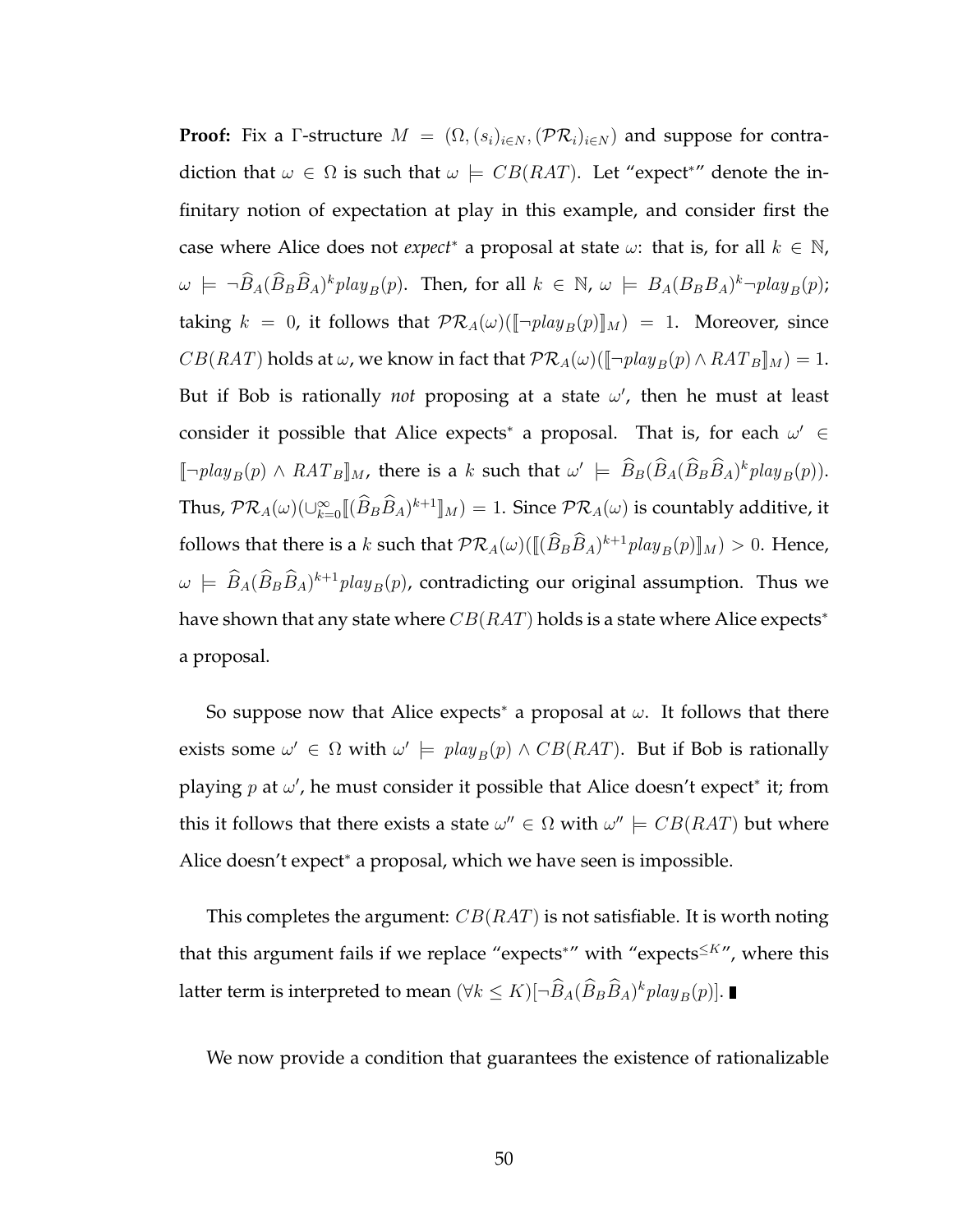strategies:

(CR) For all *S* ∈ *S*, if *S* |= 
$$
\neg
$$
 *RAT* then there is a  
finite subset *F* ⊂ *S* such that *F* |=  $\neg$ *RAT*.

**Theorem 4.3.4:** *(CR) implies that rationalizable strategies exist.*

We think of  $S \models \neg RAT$  as saying that the situation S is not *compatible with rationality*: there is no state satisfying  $S$  at which  $RAT_i$  holds for each player *i*. Property (CR) then guarantees that there is some "finite witness"  $F \subset S$  to this fact. In other words, given any situation not compatible with rationality, there is a finite description of that situation that ensures this incompatibility. Note that the deeply surprising proposal game fails to satisfy (CR).

How stringent of a requirement is the condition (CR)? A partial answer to this question is given by the following proposition.

**Proposition 4.3.5:** *Every finitely-specified*  $\mathcal{L}_B(\Phi_{\Gamma})$ -game satisfies (CR).

**Corollary 4.3.6:** *Every finitely-specified*  $\mathcal{L}_B(\Phi_{\Gamma})$ -game has a rationalizable strategy.

Since we expect to encounter finitely-specified games most often in practice, this suggests that the games we are likely to encounter will indeed have rationalizable strategies.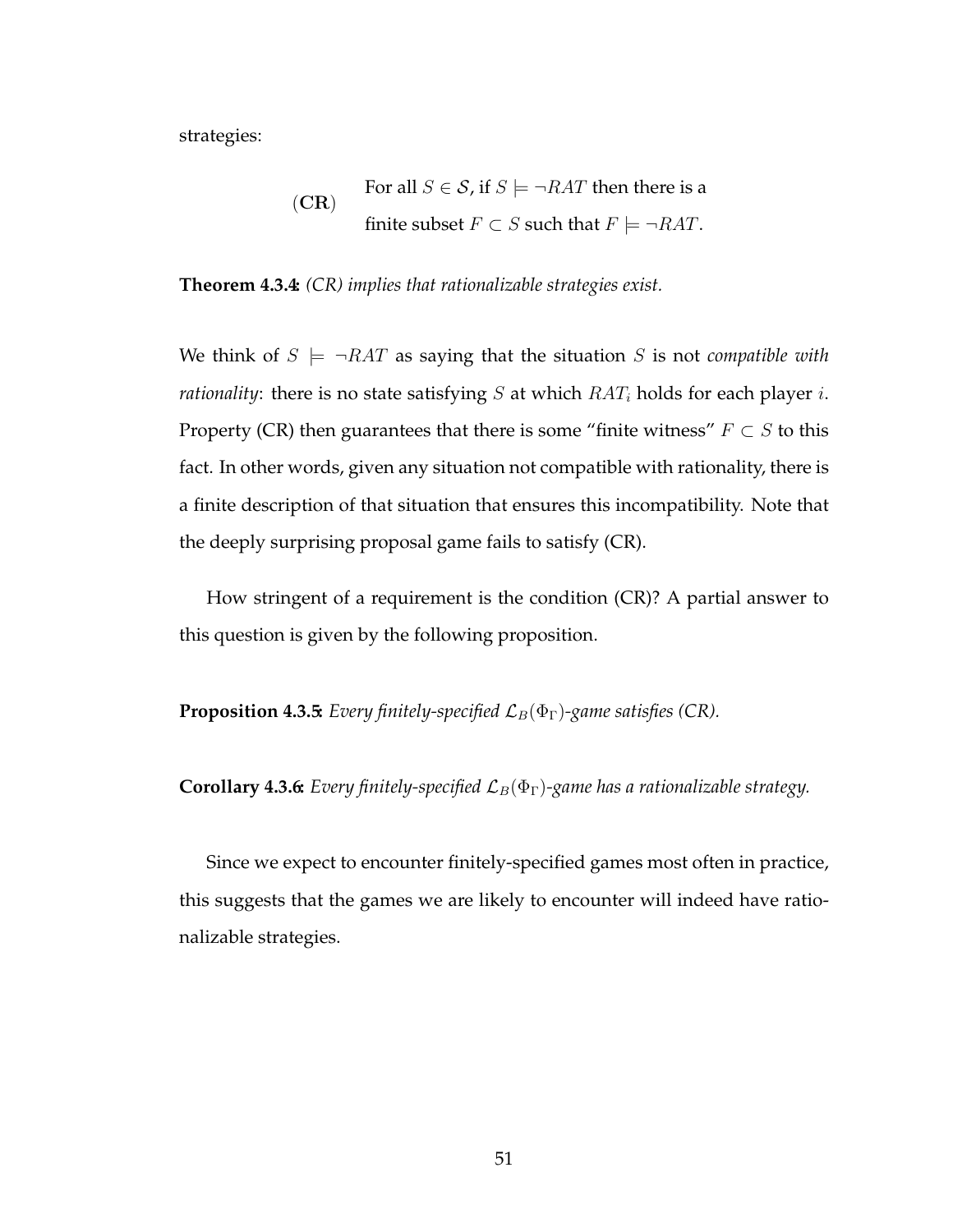#### CHAPTER 5

#### **CASE STUDY: SHOPPING FOR SHOES**

In this chapter we take an in-depth look at an example that Kőszegi and Rabin [15] (henceforth KR) analyze in detail: shopping for shoes. KR apply their theory of reference-dependent preferences to study a typical consumer's decision-making process, illustrating several insights and predictions of their formalism along the way. We do the same, modeling the interaction as an  $\mathcal{L}_B(\Phi_{\Gamma})$ -game and comparing this approach to that of KR. The development in this chapter can easily be generalized to more a refined language such as  $\mathcal{L}^\Theta_B(\Phi_\Gamma)$ ; however, we choose to work with a minimal language in order to make clear the surprising richness that even the coarsest representation of belief can exhibit.

### **5.1 Setup**

The game form  $\Gamma = (\{C, R\}, \Sigma_C, \Sigma_R)$  consists of two players: a consumer C and a retailer R. As we are interested only in the consumer's decisions and motivations, we model the retailer's preferences with a constant utility function; in essence,  $R$  plays the role of "the environment".

Let  $\Sigma_R$  be a set of non-negative real numbers, the *prices*;  $p \in \Sigma_R$  represents the retailer setting the price of a pair shoes to be  $p$  units. The consumer's choice is essentially whether or not to buy the given pair of shoes. However, since we model play as simultaneous, and whether or not  $C$  decides to buy might depend on what  $R$  sets the price at, the strategies available to  $C$  should reflect this. Let  $\Sigma_C$  be a set of real numbers, the *thresholds*;  $t \in \Sigma_C$  represents the threshold cost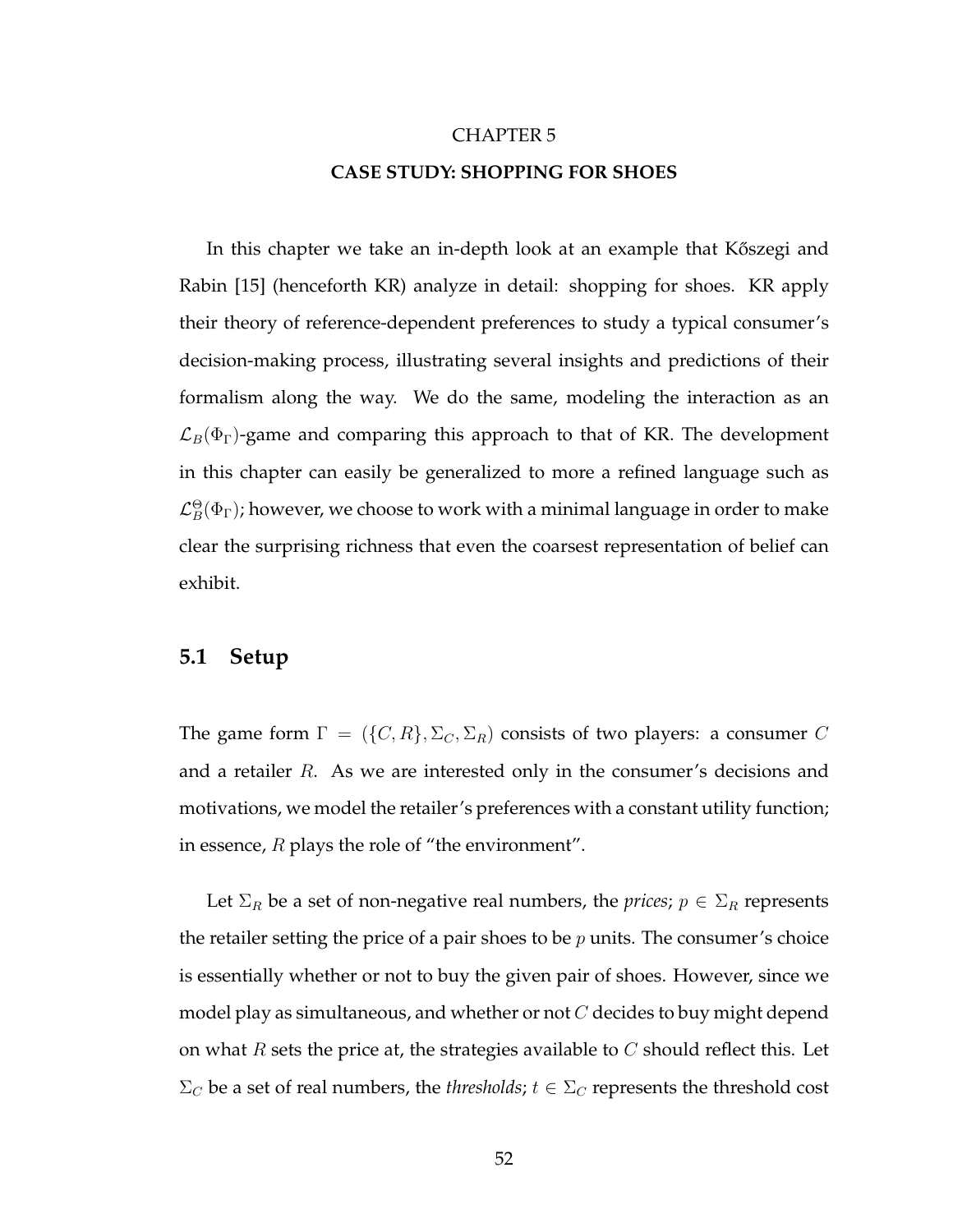at which  $C$  is no longer willing to buy the shoes. An outcome of this game is therefore a threshold-price pair  $(t, p) \in \Sigma$ ; intuitively, the shoes are purchased for price *p* if and only if  $t > p$ .

The consumer's utility depends on the outcome of the game together with a "reference level". A reference level is like an imaginary outcome that the actual outcome of the game is compared to, thereby generating sensations of gain or loss. Roughly speaking, KR interpret the reference level as being determined by a player's expectations, that is, her (probabilistic) beliefs about outcomes. Formally, they allow for stochastic reference levels given by probability measures on the set of outcomes; sensations of gain or loss with respect to stochastic reference levels are calculated by integrating with respect to these probability measures. By contrast, in our framework, beliefs can affect utility only insofar as they can be expressed in the underlying language. The coarseness of the language  $\mathcal{L}_B(\Phi_{\Gamma})$  is therefore a departure from KR's approach; nonetheless, we will see that many of their insights also arise in our framework in a coarse setting (and, of course, we can reproduce their results with a richer language).

To clarify our definition of utility as well as to conform to the exposition given by KR as closely as possible, we begin by defining some auxiliary functions. Following KR, we think of the outcome of the game as far as utility is concerned as being divided into two dimensions, the first tracking the money spent, and the second tracking the product obtained. As a separate matter, we also think of utility itself as coming in two components: *consumption utility*, which is akin to the usual notion in classical game theory depending solely on the outcome, and *gain-loss utility*, the component that depends on the reference level.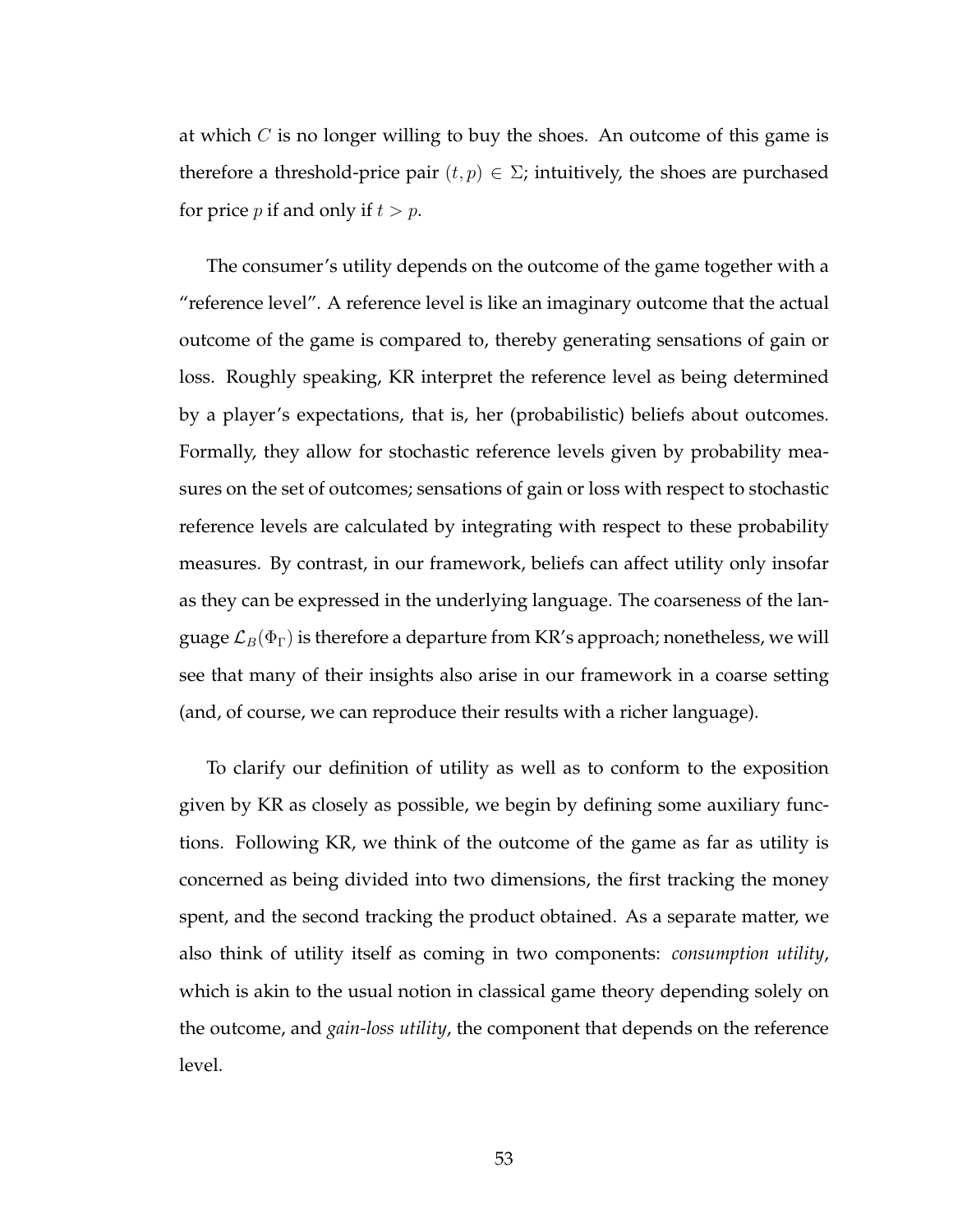The two dimensions of consumption utility are given by functions  $m_i: \Sigma \to$ R defined by

$$
m_1(t, p) = \begin{cases} -p & \text{if } p < t \\ 0 & \text{if } p \ge t \end{cases}
$$

and

$$
m_2(t,p) = \begin{cases} 1 & \text{if } p < t \\ 0 & \text{if } p \ge t. \end{cases}
$$

As KR do, we assume *additive separability* of consumption utility, so the function  $m = m_1 + m_2$  gives C's total consumption utility. This function captures the intuition that, when the price of the shoes is below the threshold for purchase, C buys the shoes and therefore gets a total consumption utility of  $1 - p$ : a sum of the "intrinsic" value of the shoes to her (normalized to 1), and the loss of the money she paid for them  $(-p)$ . Otherwise, C neither spends any money nor gets any shoes, so her utility is 0.

Next we define functions representing the two corresponding dimensions of gain-loss utility,  $n_i: \Sigma^2 \to \mathbb{R}$ , by

$$
n_i(t, p | s, q) = \mu(m_i(t, p) - m_i(s, q)),
$$

where  $\mu : \mathbb{R} \to \mathbb{R}$  is a fixed function that we discuss shortly. The value  $n_i(t, p | s, q)$  should be thought of as the gain-loss utility (in dimension *i*) of the outcome  $(t, p)$  given the reference level  $(s, q)$ . Furthermore, as KR do, we assume that gain-loss utility is a function of the difference between the consumption utility of the actual outcome,  $m_i(t, p)$ , and the consumption utility of the reference level,  $m_i(s, q)$ . Following KR, for the purposes of this example we let

$$
\mu(x) = \begin{cases} \eta x & \text{if } x > 0 \\ \lambda \eta x & \text{if } x \le 0, \end{cases}
$$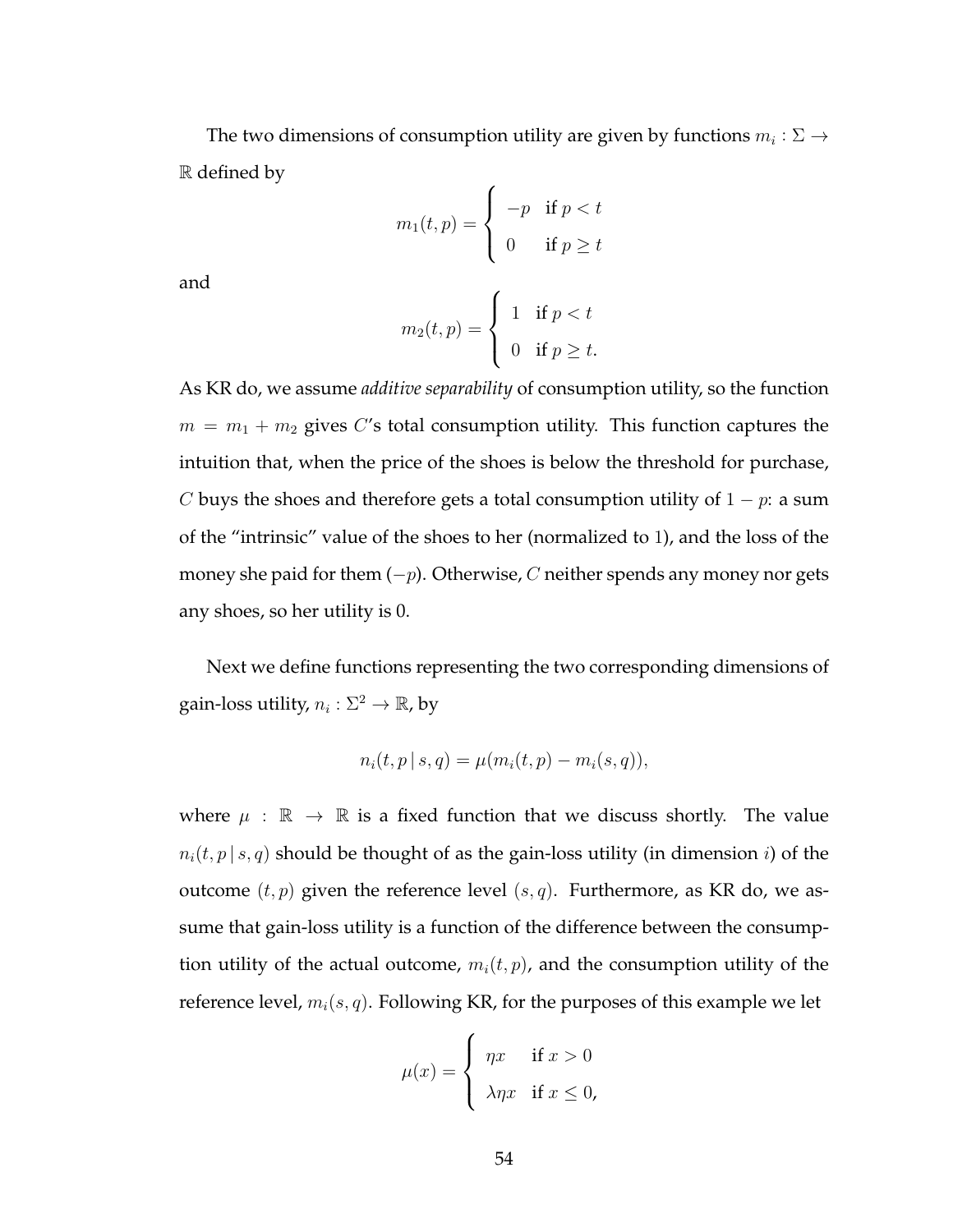where  $\eta$  < 0 and  $\lambda$  > 1. Thus,  $\lambda$  implements loss-aversion by ensuring that any sense of loss is  $\lambda$ -times greater than the positive feeling associated with a corresponding gain.

As with consumption utility, we assume that gain-loss utility is additively separable, so the function  $n = n_1 + n_2$  gives the total gain-loss utility. Finally, C's total utility  $u : \Sigma^2 \to \mathbb{R}$  is given by

$$
u(t, p | s, q) = m(t, p) + n(t, p | s, q),
$$

the sum of her total consumption utility and her total gain-loss utility.

As mentioned, KR interpret the reference level as being determined by beliefs; indeed, this is the foundation of one of the main contributions of their paper. We might therefore model  $C$ 's reference level as being entirely determined by her first-order beliefs about outcomes; for the time being, we adopt this modeling assumption, although we explore a different option in Chapter 5.3. Note that under this assumption, in our framework a reference level  $(s, q)$ must satisfy  $s = t$ , where t is the actual threshold chosen by C; this follows from the fact that players are always sure of their own strategies. Thus, C's reference level is completely captured by the value q, namely, what she thinks the price will be set at.

Having formalized a notion of utility comparing an outcome to a single reference level, we must extend this to account for uncertainty on the part of the consumer. In other words, if a reference level is conceptualized as an expected outcome, we must specify  $C'$ s utility when she considers more than one outcome possible.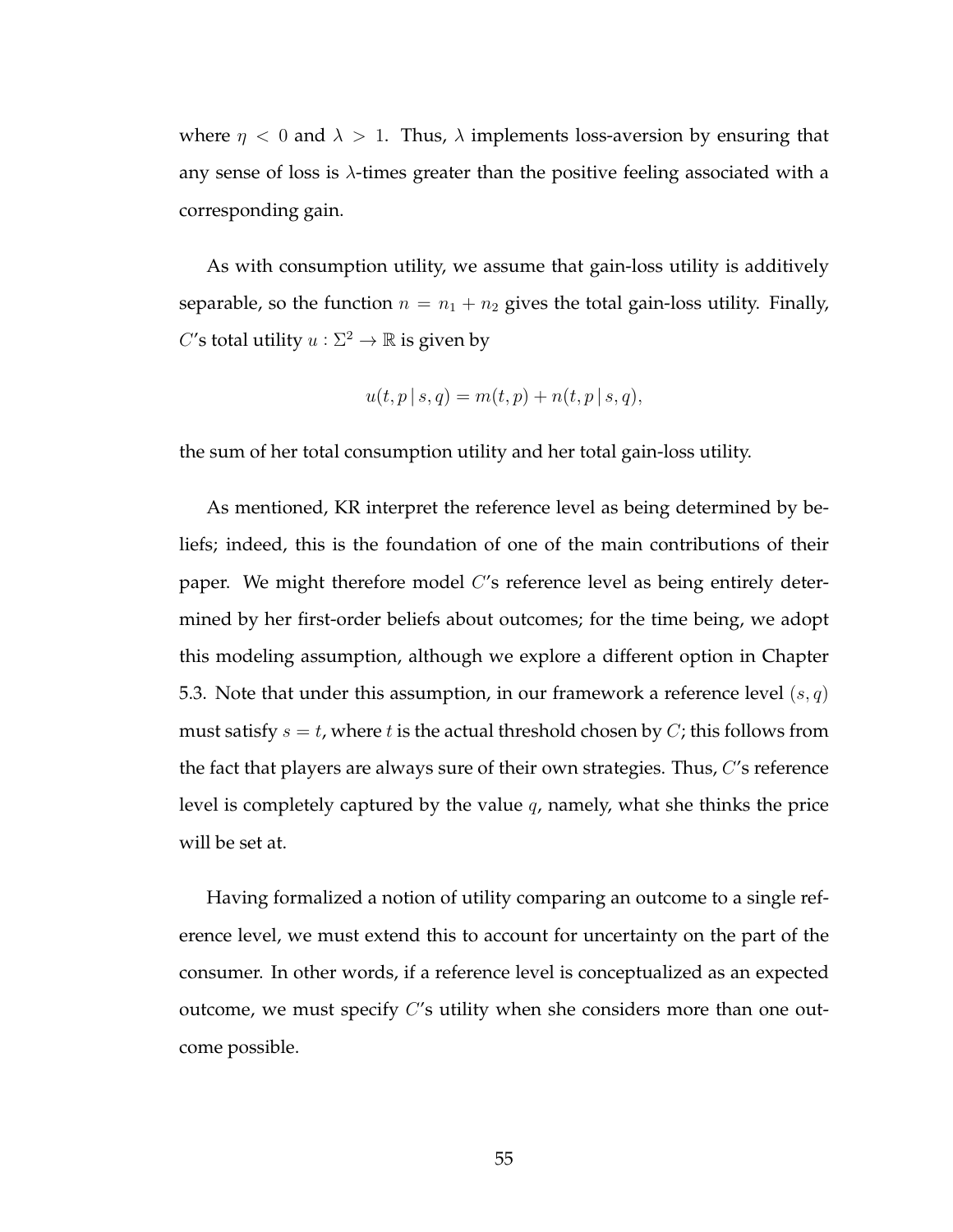Let  $\mathit{ref}_C : \mathcal{S}(\mathcal{L}_B(\Phi_\Gamma)) \to 2^{\Sigma_R}$  be defined by

$$
ref_C(S) = \{q \in \Sigma_R : \widehat{B}_C \, play_R(q) \in S\}.
$$

This function extracts from a given  $\mathcal{L}_B(\Phi_{\Gamma})$ -situation S the set of all prices  $q \in$  $\Sigma_R$  such that C considers it possible that R might play q. This set plays the same role for us that a stochastic reference level G plays for KR; in a sense,  $ref_C(S)$  is the support of a distribution like  $G$ .

To incorporate the uncertainty expressed by the stochastic beliefs  $G$  into a measure of utility, KR integrate  $u$  against  $G$ , yielding in essence a weighted average. We can bypass the calculus and just take the average, defining  $u<sub>C</sub>$ :  $\mathcal{S}(\mathcal{L}_B(\Phi_{\Gamma})) \to \mathbb{R}$  by

$$
u_C(S) = |ref_C(S)|^{-1} \sum_{q \in ref_C(S)} u(t, p | t, q),
$$

where  $t = \rho_C(S)$  and  $p = \rho_R(S)$  are the strategies actually played by C and R in the situation  $S$ , respectively.

Of course, this is far from the only way in which we might massage the set  $ref_C(S)$  into a utility function for C; for instance, analogously to the "pay raise" of Example 3.0.6, we might stipulate that C's reference level is given by her highest price expectation:

$$
u_C'(S) = u(t, p \mid t, \max(\mathit{ref}_C(S))).
$$

In order to parellel the definitions of KR as closely as possible, however, we focus on utility as given by averaging reference levels.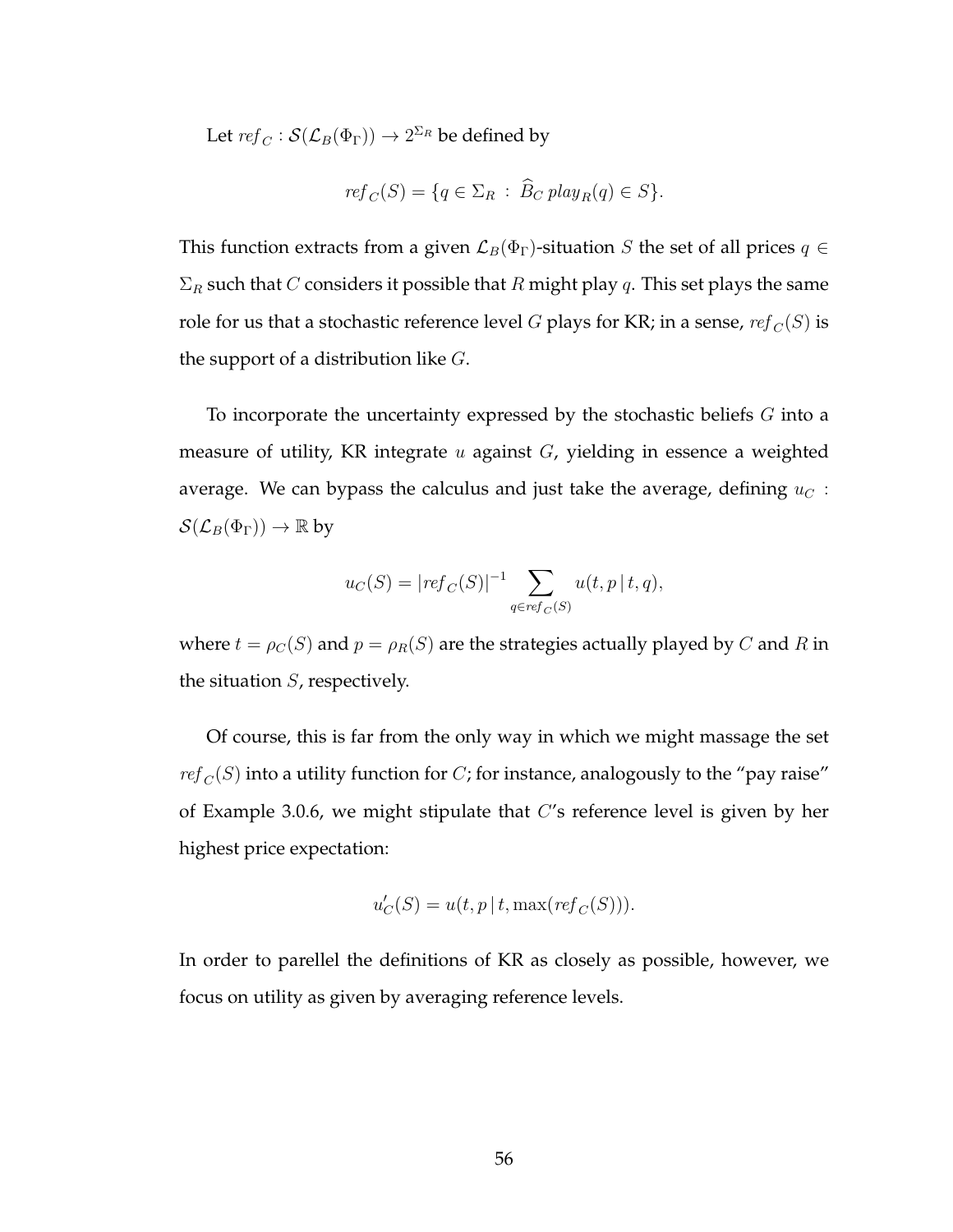## **5.2 Predictions**

The game form Γ, equipped with the utility function  $u<sub>C</sub>$  (as well as a constant utility function  $u_R$ ), forms an  $\mathcal{L}_B(\Phi_{\Gamma})$ -game. We now demonstrate that, despite the coarseness of the underlying language, important predictions from KR's framework persist. Notably, we accomplish this without making use of the solution concepts that they define, but instead with a basic assumption of rationality on the part of the consumer (as in Chapter 4.1). In Chapter 5.3, we explore KR's solution concepts of *personal equilibrium* and *preferred personal equilibrium* in some detail.

We begin by considering the consumer's behaviour under price certainty. KR show that, in this case, the consumer's preferred personal equilibrium is to buy the shoes if the cost is below their intrisic value,  $p < 1$ , and not to buy the shoes when  $p > 1$ .

Fix a Γ-structure M and suppose that  $\omega$  is a state at which C is certain that the shoes will be offered for price  $p$ :

$$
\mathcal{PR}_C(\omega)([\![play_R(p)]\!]_M) = 1.
$$

A rational consumer, by definition, seeks to maximize expected utility; in this case, as she has no doubt about the price of the shoes, her expected utility on playing  $t \in T$  is simply  $u(t, p | t, p)$ . This is because in every state she considers possible both the actual price and the expected price are  $p$ . More formally, for every  $\omega' \in \mathcal{PR}_C[\omega]$  we know that  $\mathit{ref}_C(S(\omega')) = \{p\}$ , and therefore

$$
\hat{u}_C(t,\omega') = u(t,p\,|\,t,p) = \begin{cases} 1-p & \text{if } p < t \\ 0 & \text{if } p \ge t. \end{cases}
$$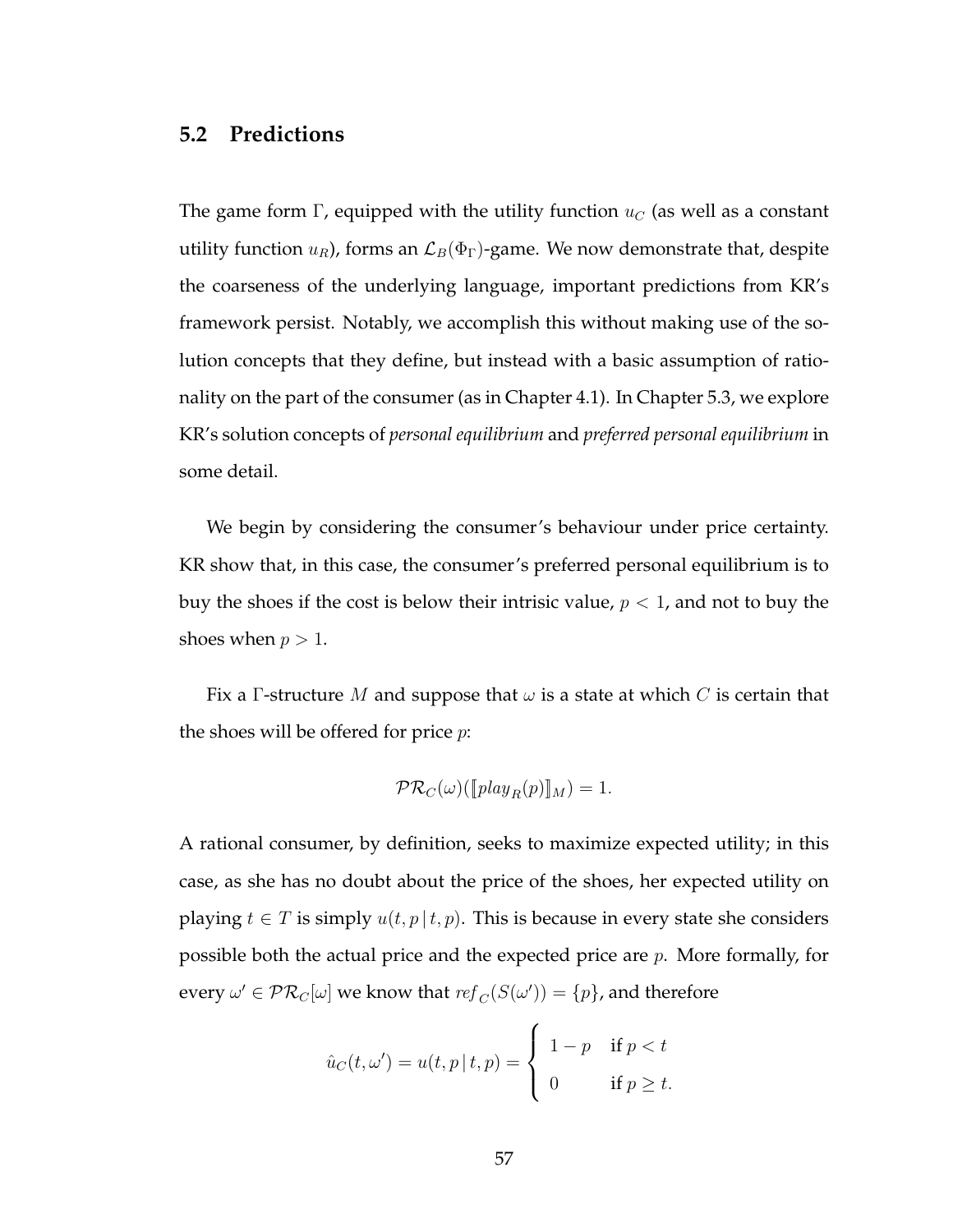It follows that in the absence of price uncertainty, a rational consumer chooses a threshold  $t > p$  (that is, chooses to buy the shoes at the expected price) whenever  $p < 1$ , and chooses a threshold  $t \leq p$  whenever  $p > 1$ ; for instance, choosing  $t = 1$  accomodates both of these restrictions at once. Thus, in this model, when a rational consumer is certain of the price, sensations of gain or loss do not enter into the picture.

Next we consider a case of price uncertainty. Fix a  $\Gamma$ -structure M and suppose that  $\omega$  is a state at which C is considers it possible that the shoes will be offered at one of two prices:  $p_L$  and  $p_M$ , where  $p_L < p_M$ . In other words,  $ref_C(S(\omega)) = \{p_L, p_M\}$ . Suppose also that  $T = \{t_L, t_H\}$ , where  $p_L < t_L < p_M <$  $t_H$ . Thus, the two strategies available to C constitute a choice between buying at price  $p_M$  or not, while buying at price  $p_L$  is a foregone conclusion. As we saw, if the consumer were certain that the price would be  $p_M$ , she could rationally play  $t_H$  just in case  $p_M \leq 1$ . Under uncertainty, however, the rational threshold for buying can change.

By definition, C's expected utility is some convex combination of her utility in case R plays  $p_M$  and her utility in case R plays  $p_L$ . We analyze each case in turn.

First consider the case where R plays  $p_M$ . Then C's utility for playing  $t_L$  is equal to

$$
m(t_L, p_M) + \frac{1}{2} [n(t_L, p_M | t_L, p_L) + n(t_L, p_M | t_L, p_M)],
$$

her consumption utility m plus the average gain-loss utility for the two reference levels she considers possible. This evaluates to

$$
0 + \frac{1}{2}[\mu(0 - (-p_L)) + \mu(0 - 1) + 0] = \frac{\eta p_L - \lambda \eta}{2}.
$$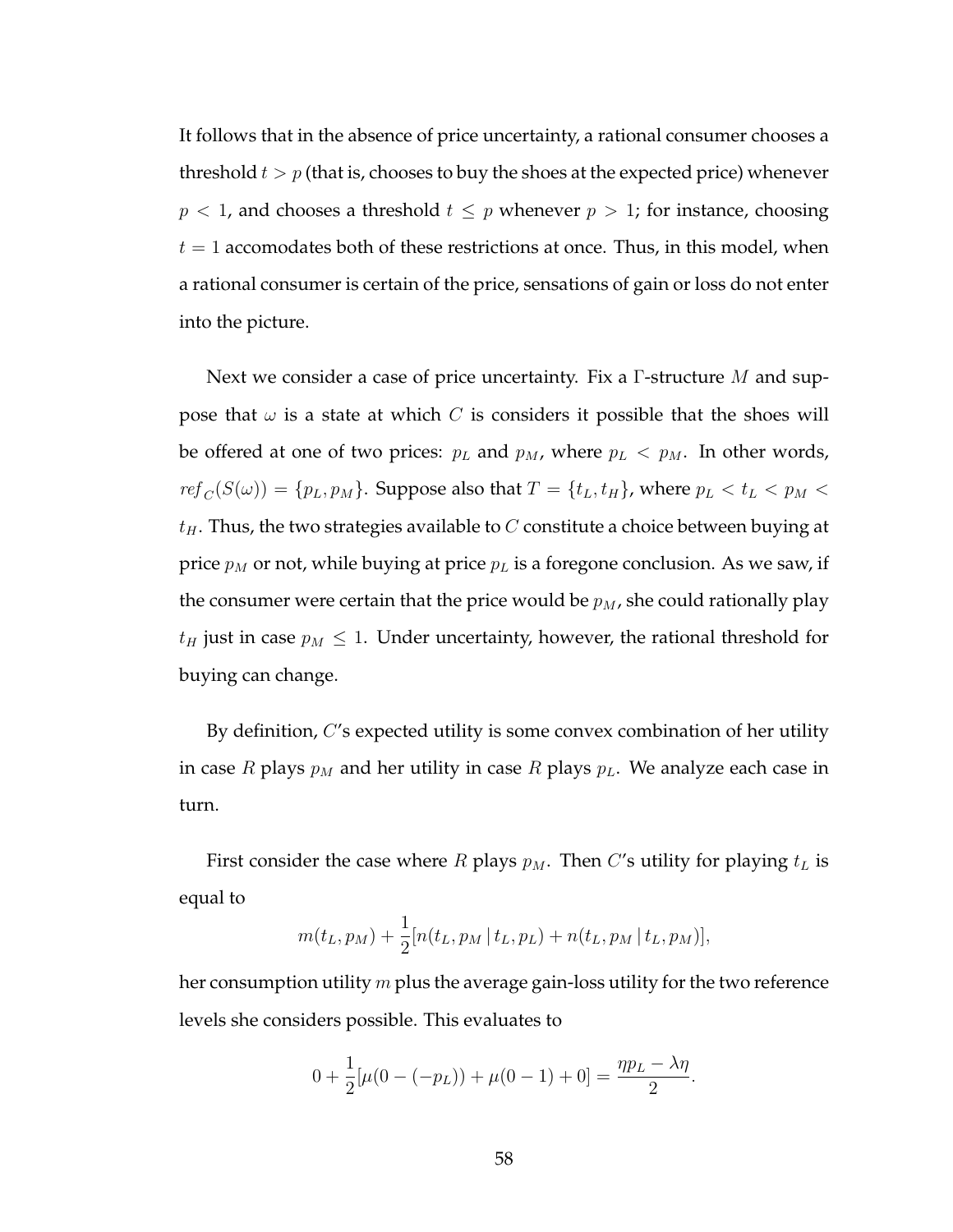Similarly, C's utility for playing  $t_H$  is

$$
m(t_H, p_M) + \frac{1}{2} [n(t_H, p_M | t_H, p_L) + n(t_H, p_M | t_H, p_M)],
$$

which evaluates to

$$
1-p_M+\frac{-\lambda\eta(p_M-p_L)}{2}.
$$

It follows that playing  $t_H$  yields a higher payoff than playing  $t_L$  precisely when

$$
p_M < 1 + p_L \cdot \frac{\eta(\lambda - 1)}{2 + \lambda \eta}.
$$

In the case where  $R$  plays  $p<sub>L</sub>$ , analogous calculations show that  $t<sub>H</sub>$  is preferred to  $t_L$  precisely when

$$
p_M > 1 - p_L(\lambda - 1).
$$

Since, as noted above, C's expected utility at  $\omega$  is some convex combination of her utility in the two cases just analysed, we can see that whenever

$$
1 - p_L(\lambda - 1) < p_M < 1 + p_L \cdot \frac{\eta(\lambda - 1)}{2 + \lambda \eta},\tag{5.1}
$$

expected utility is maximized by choosing  $t_H$ . In particular, buying the shoes for a price  $p_M > 1$  can be rational; moreover, the extra amount  $p_M - 1$  that it is always rational to pay is determined by the upper bound of the inequality (5.1), which is increasing in  $p<sub>L</sub>$ . Intuitively, the higher the price  $p<sub>L</sub>$  the consumer was willing to buy the shoes at no matter what, the less of a loss it feels like to pay a little bit extra. Equivalently, the lower the price  $p_L$ , the more of a loss it feels like by comparison to pay the higher price  $p_M$ . This is the "comparison effect" found by KR.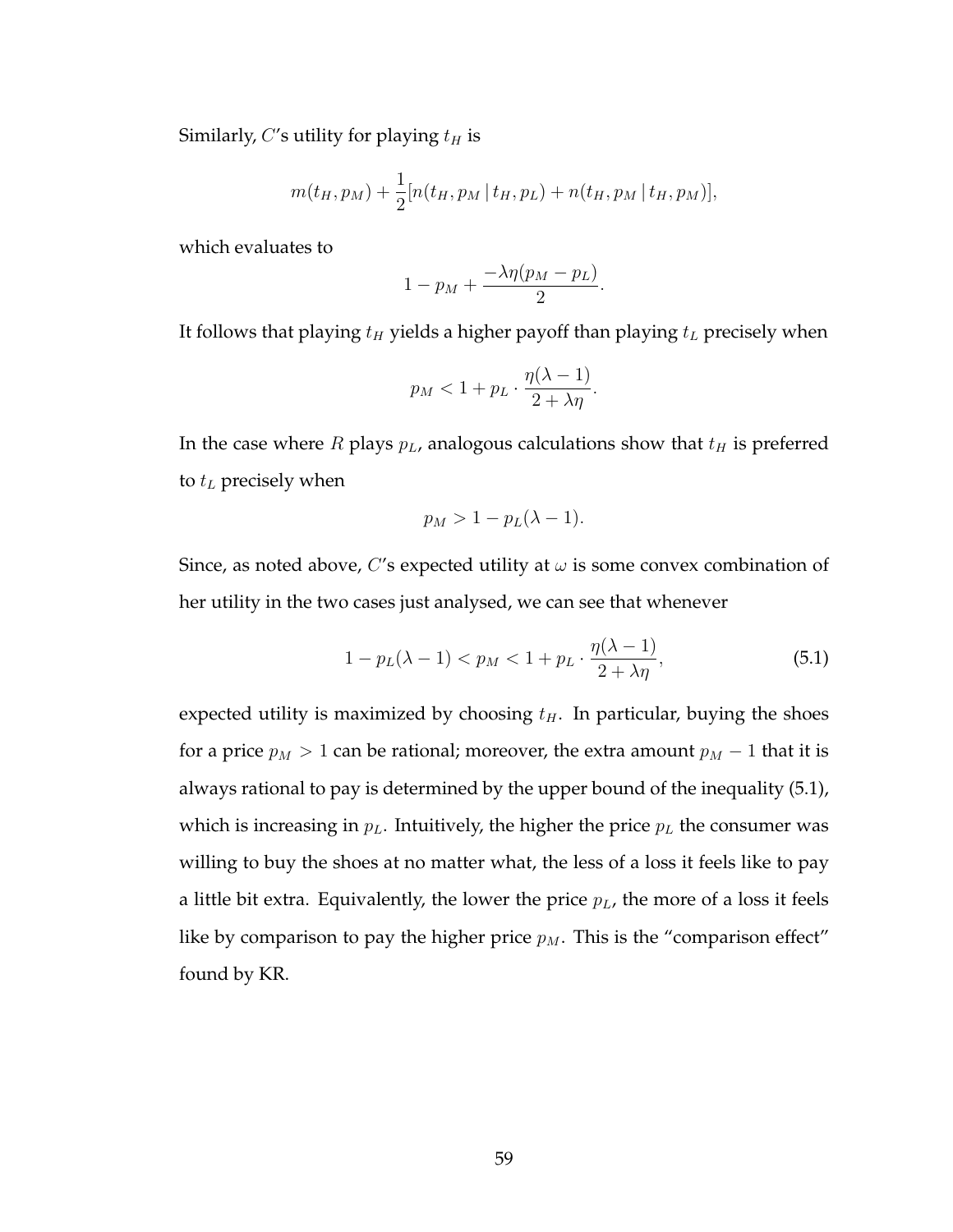### **5.3 Intention**

As we have seen, under price certainty, the consumer cannot rationally purchase the shoes if they are being offered at a price  $p > 1$ . This corresponds to a prediction of KR: in their terminology, buying if  $p < 1$  and only if  $p \le 1$  is the unique *preferred personal equilibrium* under price certainty. However, the weaker of the two solution concepts they propose tells a different story. Still assuming price certainty, KR show that both buying for sure and not buying for sure (provided the price is not *too* high or low) are personal equilibria for the consumer.

The idea has a certain appeal: if the consumer is somehow set on a purchase, then a failure to follow through might generate a sense of loss that can overcome a certain amount of overcharging. In essence, people will pay extra to avoid disappointment. Similarly, according to KR, people will pass up a good deal if they had their mind set in advance on saving their money.

KR work in a dynamic setting where this intuition can be cashed out temporally. First, the consumer forms an expectation that she will buy the shoes before she even gets to the store. Upon arrival, she realizes (say) that they are more expensive than she had thought, and updates her beliefs accordingly. However, crucially, she *does not update her reference level* vis-a-vis her intention to buy. Intuitively, as far as being disappointed goes, her reference level is determined by her *old* expectation to buy. Indeed, when unexpected calamity or fortune befalls someone, they typically do not update their expectations immediately and proceed as if the status quo has merely been maintained.

In what follows, we sketch a formalism within which we can tell this type of story; in keeping with the theme of this work, the idea boils down to the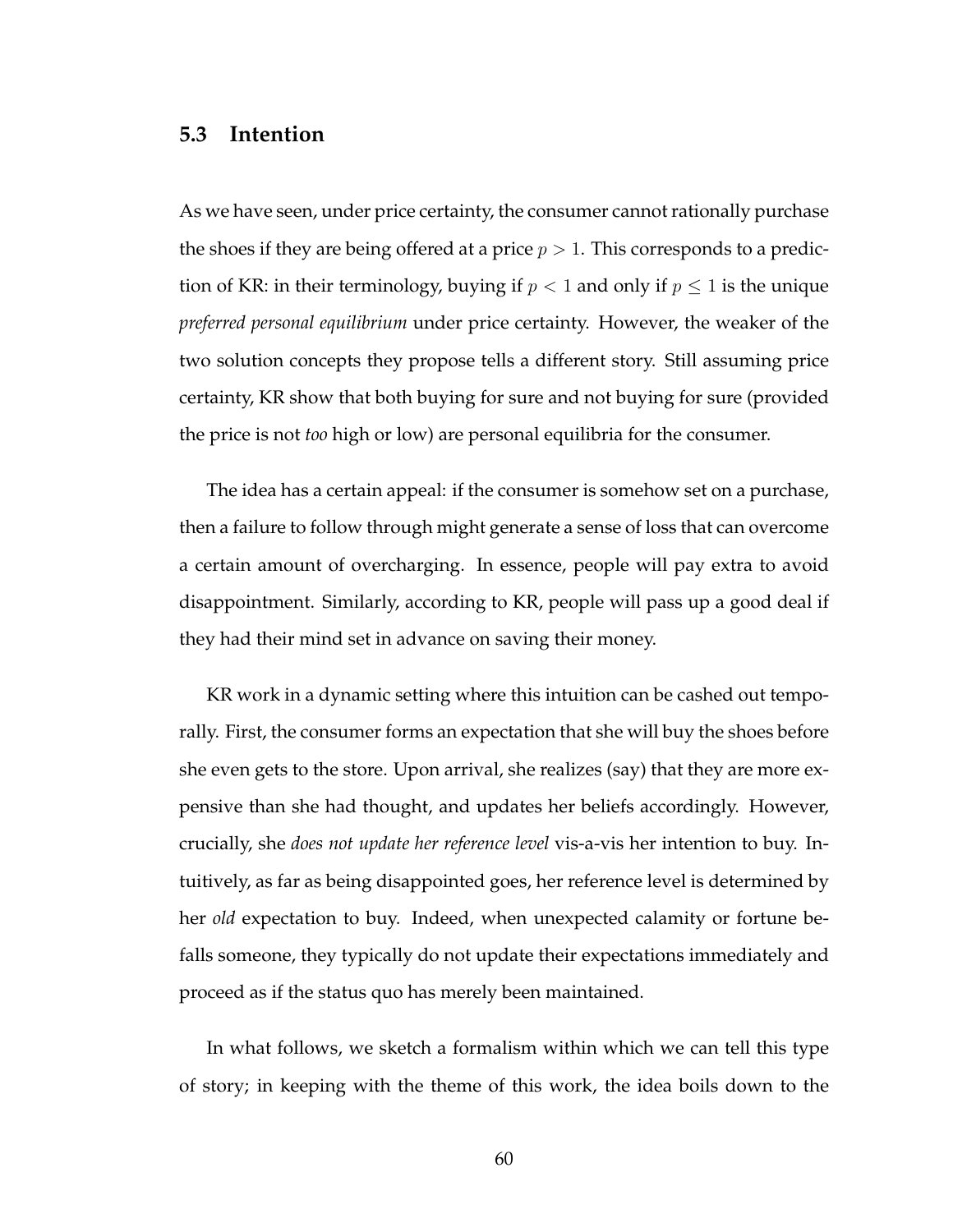right choice of underlying language. Notably, however, the language we employ is not fundamentally temporal in nature. This suggests, we feel, that the corresponding notion at play in KR's work, although presented in a dynamic setting, is better viewed as an instance of a more general construction. We call it *intention*.

Let

$$
\Phi_{\Gamma}^{int} = \Phi_{\Gamma} \cup \{int_i(\sigma_i) : i \in N, \sigma_i \in \Sigma_i \},
$$

and consider the language  $\mathcal{L}_B(\Phi_\Gamma^{int}).$  We read  $int_i(\sigma_i)$  as "player  $i$  intends to play σi". An *intentional* Γ*-structure* is a Γ-structure M equipped with additional functions  $\iota_i$  :  $\Omega \to \Sigma_i$  called the *intention functions* such that whenever  $\omega' \in$  $\mathcal{PR}_i[\omega]$ , we have  $\iota_i(\omega') = \iota_i(\omega)$ . This condition ensures that each player is sure of his own intentions. A valuation function  $[\![\cdot]\!]_M$  is defined recursively on  $\mathcal{L}_B(\Phi_\Gamma^{int})$ as before, with the additional clause

$$
[int_i(\sigma_i)]_M := {\omega \in \Omega : \iota_i(\omega) = \sigma_i}.
$$

This is a modest extension of the langauge  $\mathcal{L}_B(\Phi_{\Gamma})$ ; all we have done is add a second batch of primitive propositions behaving very much the same way that the original formulas  $play_i(\sigma_i)$  behave. One important difference between the two lies in how players consider them counterfactually, namely, in comparing expected utilities. Informally, players can evaluate what their utility would be if they were to play a different strategy, but *not* what their utility would be if they were to *intend* to play a different strategy.

In Chapter 5.2, we noted that our interpretation of gain-loss utility  $n(t, p | s, q)$  entailed that  $t = s$ . Here we alter this interpretation: we assume instead that the reference level  $s$  is determined at a state  $\omega$  by the player's *inten*-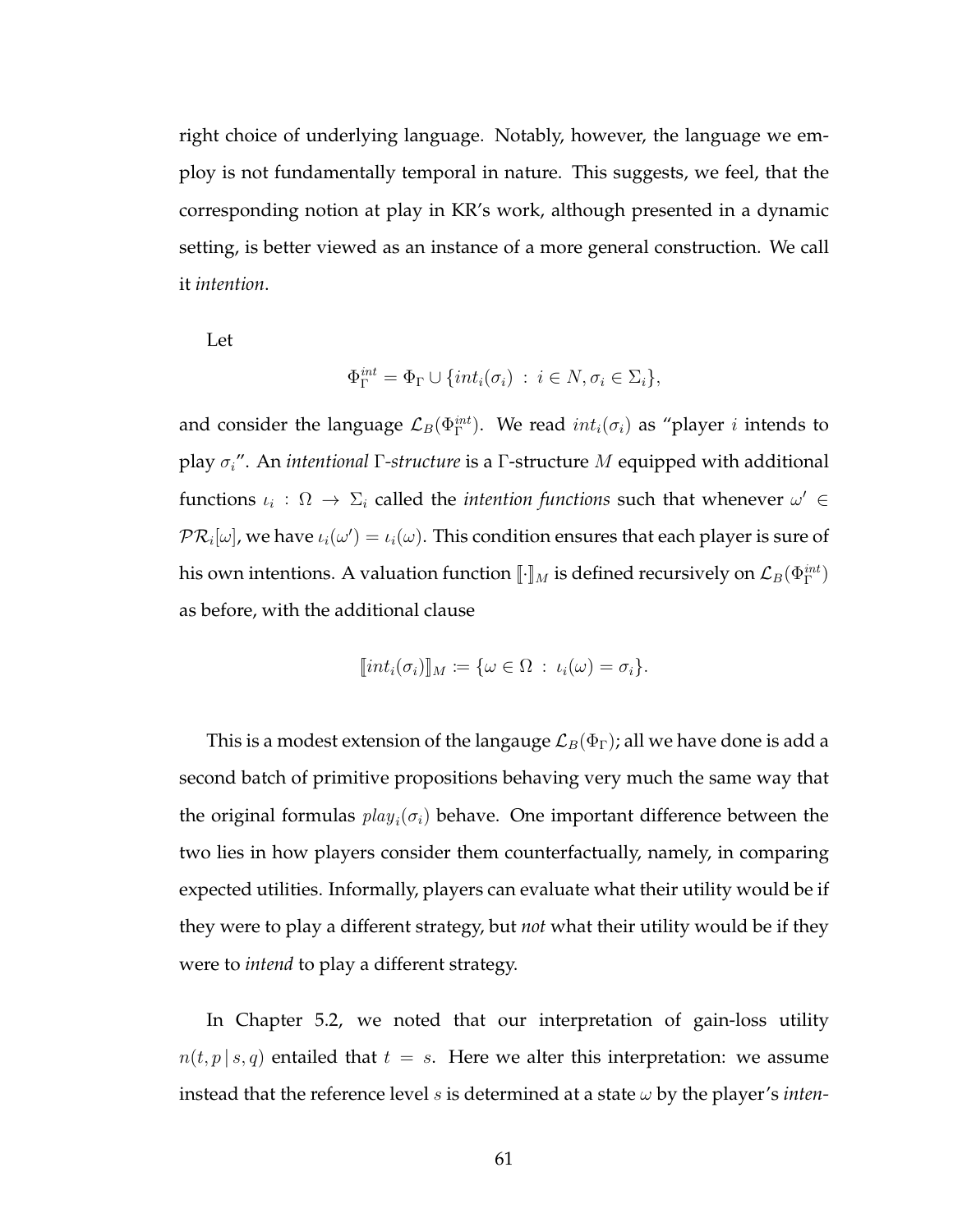*tion* at that state, rather than the actual strategy being played (which determines t). Accordingly, we define  $u_C : \mathcal{S}(\mathcal{L}_B(\Phi^{int}_{\Gamma})) \to \mathbb{R}$  by

$$
u_C(S) = |ref_C(S)|^{-1} \sum_{q \in ref_C(S)} u(t, p \mid s, q),
$$

where  $t = \rho_C(S)$ ,  $p = \rho_R(S)$ , and s is the unique element of  $\Sigma_C$  satisfying  $int_C(s) \in S$ .

We now consider a scenario where there is price certainty. Fix an intentional Γ-structure *M* and suppose that  $ω$  is a state at which *C* is certain that the shoes will be offered for price p. Suppose also that  $\iota_C(\omega) = s$  and  $s > p$ . In other words, at state  $\omega$ , C intends to buy the shoes.

A rational consumer, as always, seeks to maximize expected utility. Since she is uncertain about neither the price of the shoes nor her intention to buy them, her expected utility on playing  $t \in T$  is given by  $u(t, p | s, p)$ . Let  $t_L, t_H \in T$  be such that  $t_L < p < t_H$ . It is easy to calculate

$$
u(t_L, p \mid s, p) = \eta p - \lambda \eta
$$

and

$$
u(t_H, p \mid s, p) = 1 - p;
$$

therefore, a rational consumer will choose  $t_H$  rather than  $t_L$  just in case

$$
p < \frac{1 + \lambda \eta}{1 + \eta}.
$$

Thus, intending to buy makes it rational to buy even for some prices  $p > 1$ . In a situation where  $s < p$ , on the other hand, a similar calculation shows that a rational consumer will choose  $t_H$  over  $t_L$  only when

$$
p < \frac{1+\eta}{1+\lambda\eta},
$$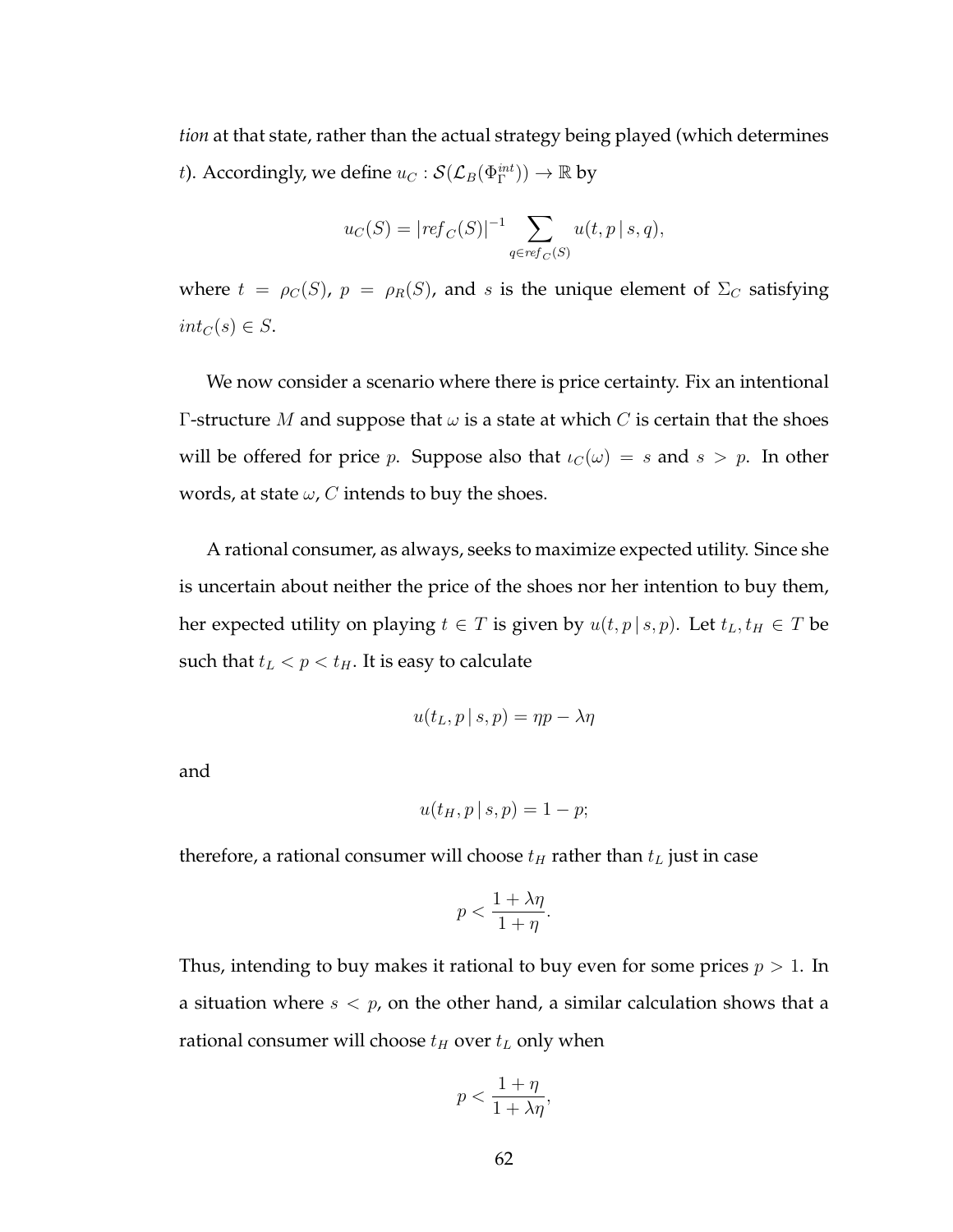so intending not to buy makes is rational not to buy even for some prices  $p < 1.$ These findings duplicate those of KR.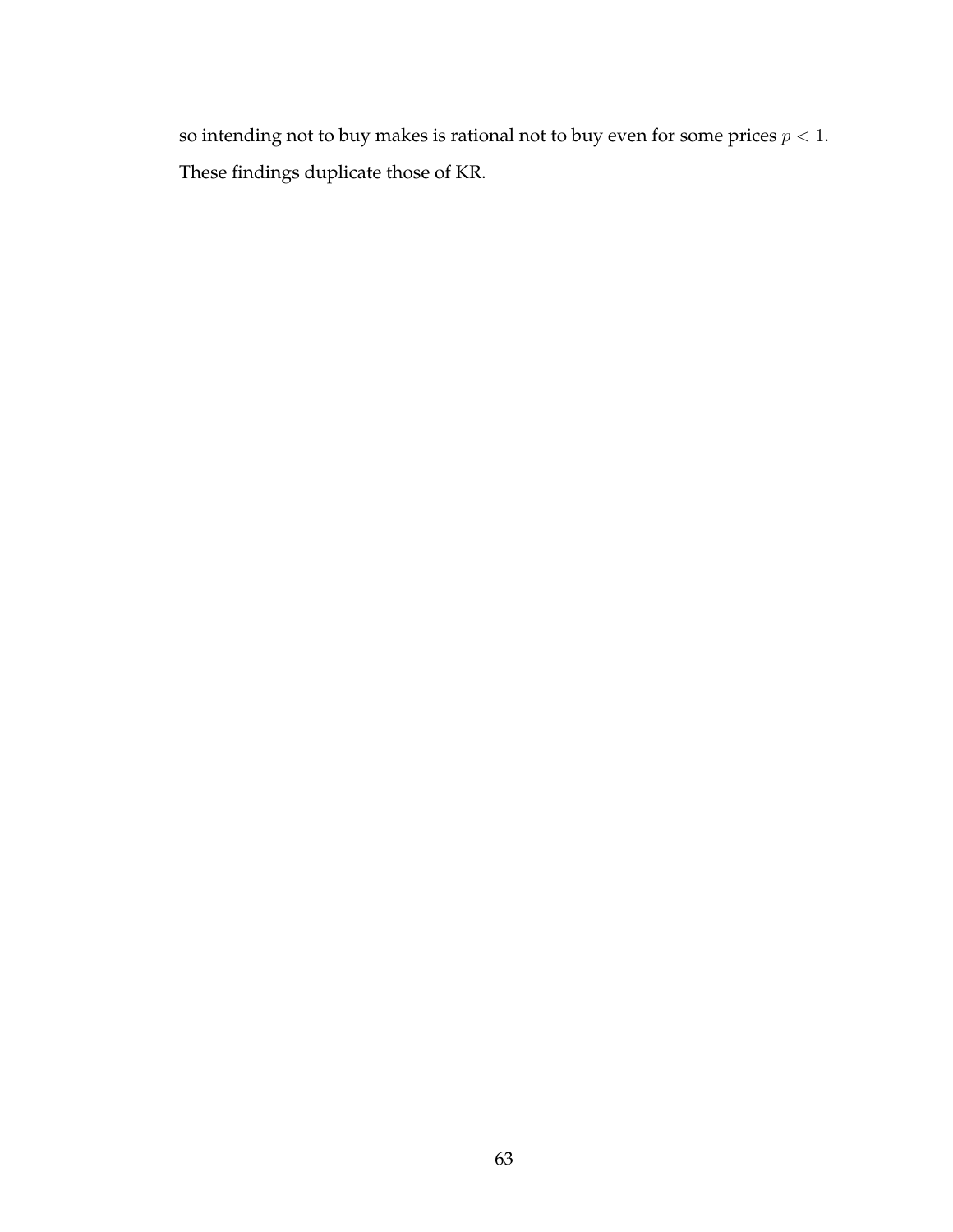# CHAPTER 6 **BAYESIAN GAMES**

A *Bayesian game* is a model of strategic interaction among players whose preferences can depend on factors beyond the strategies they choose to play. These factors are often taken to be characteristics of the players themselves, such as whether they are industrious or lazy, how strong they are, or how they value certain objects. Such characteristics can be relevant in a variety of contexts: a job interview, a fight, an auction, etc.

To capture the factors beyond strategies, a Bayesian game associates with each player a set of possible *types* of that player. These types can be thought of as encoding private information about the players. At a high level, we might imagine translating an  $\mathcal{L}_B(\Phi_{\Gamma})$ -game into a Bayesian game by specifying, for each player *i* and situation *S*, player *i's type in S* to be the collection  $t_i(S) = \{\varphi : S\}$  $B_i\varphi \in S$ ; in other words, player i's type is identified with the set of descriptions she is sure of. In a Bayesian game, utility depends on type, and in principle this kind of translation might allow one to transform situation-dependence into type-dependence, thereby capturing  $\mathcal{L}_B(\Phi_{\Gamma})$ -games in the Bayesian framework. Are situations just a logical rendering of types?<sup>1</sup>

The situation is not quite so simple. There are standard notions of Nash equilibrium in Bayesian games. There are standard conditions that guarantee the existence of a Bayesian Nash equilibrium for a general class of Bayesian games. By contrast, Proposition 4.2.1 shows that some quite simple languagebased games do not have a Nash equilibrium. So, however we translate these language-based games to Bayseian games, the resulting Bayesian game must

<sup>&</sup>lt;sup>1</sup>We are indebted to Aviad Heifetz for suggesting this line of inquiry.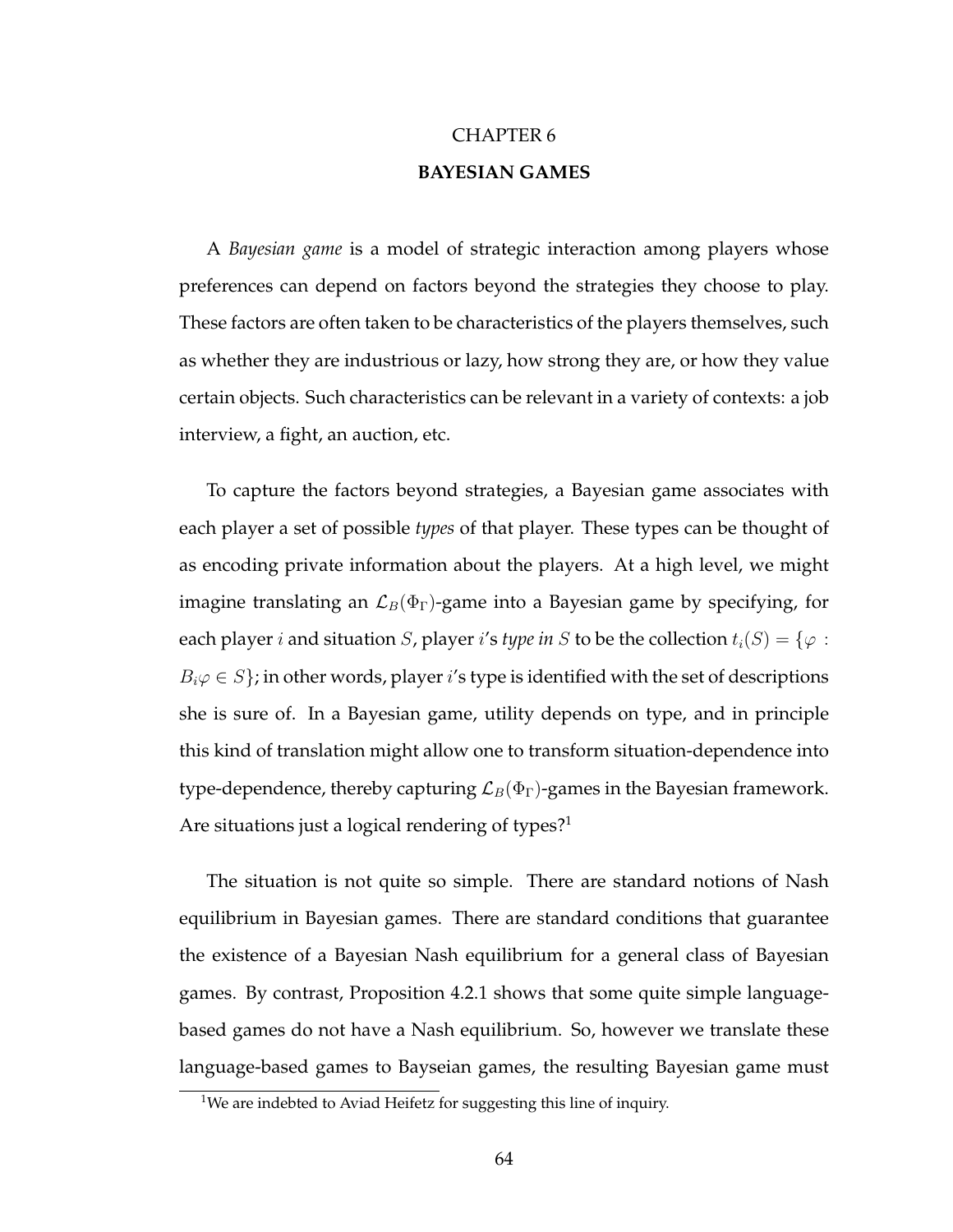violate the conditions that guarantee the existence of an equilibrium.

This raises the obvious question of where exactly the intuition above goes wrong (or, at least, how it might result in a Bayesian game that does not satisfy the conditions needed for existence of an equilibrium). It turns out that the real issue is whether or not types encode strategies. If they do not, we find the Bayesian formalism is simply not rich enough to accommodate languagebased games. This is because any language that can express players' beliefs about strategies (like  $\mathcal{L}_B(\Phi_{\Gamma})$ ) yields a game in which preferences can depend on such beliefs; by contrast, in a Bayesian game preferences depend on types, but if types do not encode strategies then they also fail to encode beliefs about strategies. On the other hand, if we do allow types to encode strategies, then the standard arguments proving the existence of an equilibrium break down. Roughly speaking, the strategy that a player  $i$  should play at a type  $t_i$  in equilibrium might not be the one that is encoded in  $t_i.$ 

These considerations lead us to associate two strategies with each player, an "intended" and an "actual" strategy. We can think of the intended strategy of player *i* at type  $t_i$  as being the one encoded in his type, while the actual strategy is the one that he plays say in a given situation. As we show by example, this distinction between actual and intended strategies is quite useful.

In this chapter, we formalize some of the intuitions above, and do a preliminary investigation into these issues.

### **6.1 Definitions**

A **Bayesian game** is a tuple  $\mathcal{B} = (N, (\Sigma_i, T_i, p_i, u_i)_{i \in N})$  where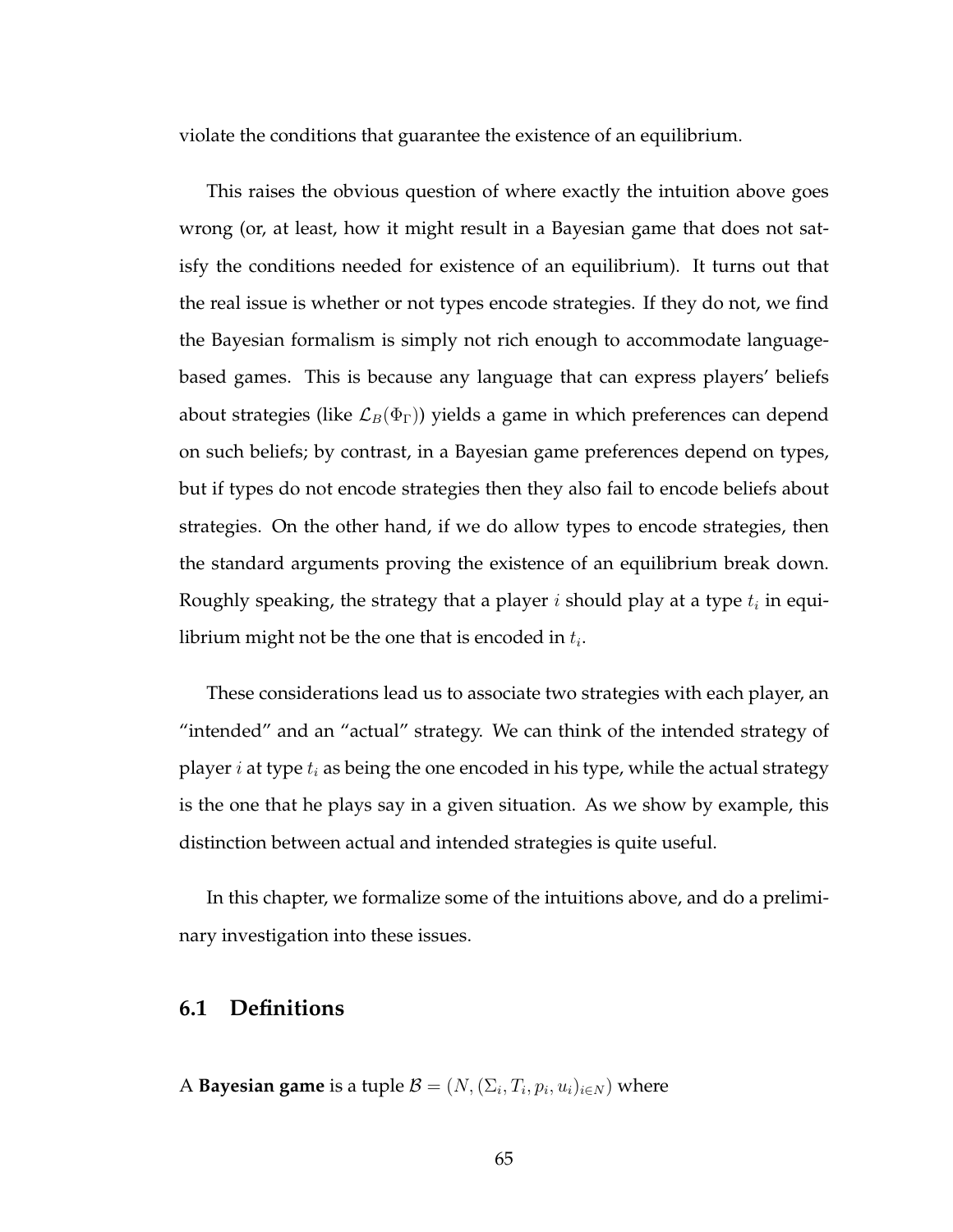- $N = \{1, \ldots, n\}$  is the set of *players*;
- $\Sigma_i$  is the set of *strategies available to player i*;
- $T_i$  is the measurable space of *types of player i*;
- $p_i: T_i \to \Delta(T_{-i})$  associates with each type  $t_i$  of player i a probability measure  $p_i(t_i)$  on  $T_{-i}$  representing *player i's beliefs* about the types of her opponents;
- $u_i : \Sigma \times T \to \mathbb{R}$  is player *i's utility function*.

As we said, types can be thought of as encoding private information about the players.<sup>2</sup> This information is payoff-relevant in the sense that the utility functions depend on it as well as the actual strategies that are played. For example, the resolution of a battle between two armies may depend not only on what maneuvers they each perform (i.e. the strategies they employ), but also on how large or well-trained they were to begin with (i.e. their types). For a different kind of example: how happy one is with the results of an auction depends not only on who got what (determined by the bids that were placed, i.e. the strategies), but also on how the objects up for auction are valued (participants may value the same objects differently, which can be encoded by their types).

It is sometimes helpful to view a type  $t_i \in T_i$  as determining the function  $u_i(\cdot, t_i, \cdot) : \Sigma \times T_{-i} \to \mathbb{R}$ , representing player *i*'s preferences over the outcomes and types of her opponents. In other words, although  $t_i$  affects player i's utility, instead of thinking of player  $i$  as preferring to be one type rather than another, we think of her type as determining her preferences. However, this is a conceptual difference that plays little role in the formal developement.

<sup>&</sup>lt;sup>2</sup>One can also introduce an extra player, "nature", whose type encodes information about "the world".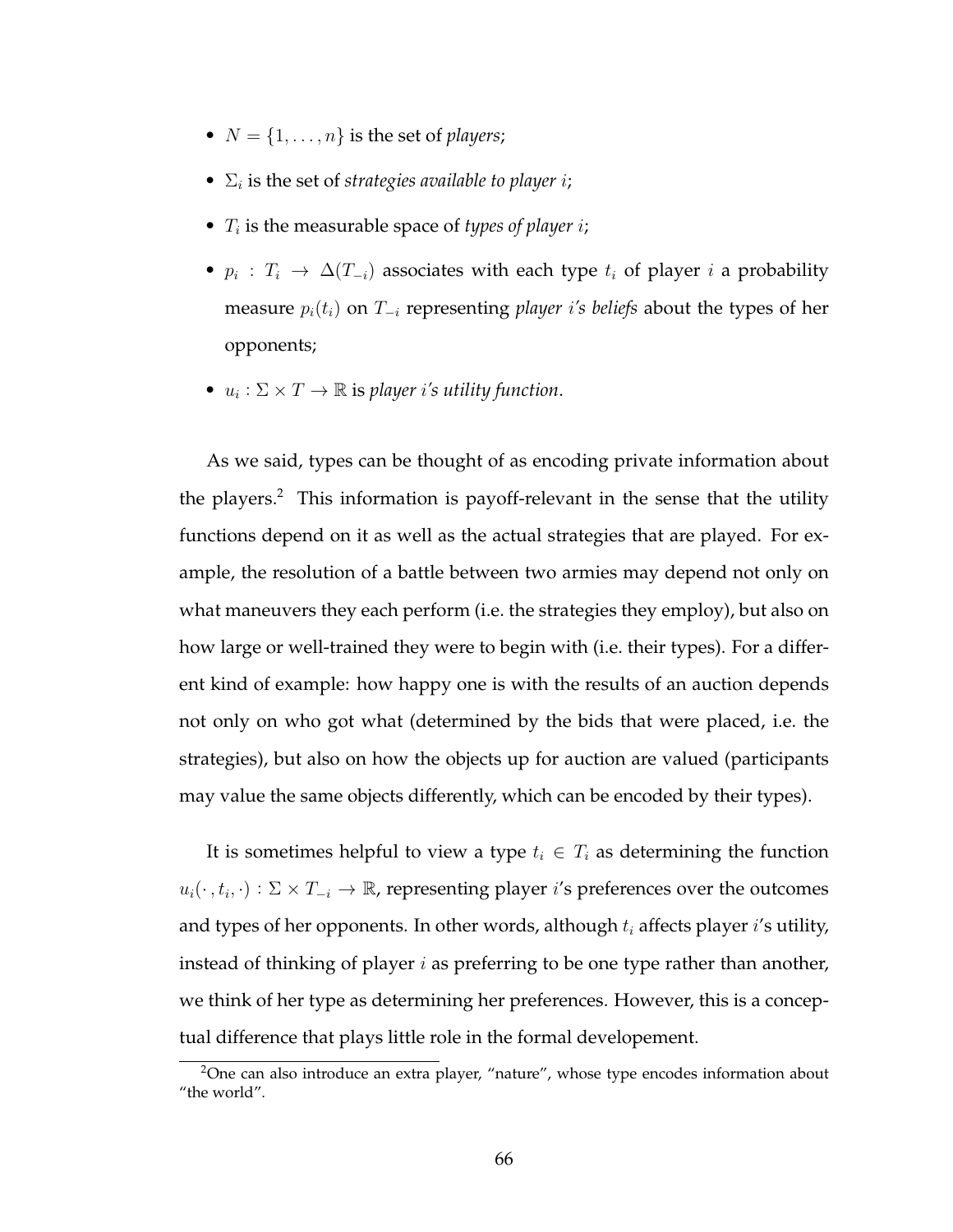Another key feature of the types formalism is that *types encode beliefs* via the functions  $p_i.$  It is often assumed that for all  $t_i \in T_i$ , the measure  $p_i(t_i)$  is obtained from some fixed probability measure  $\pi_i \in \Delta(T)$  by conditioning on  $t_i$ ; in other words, each player's beliefs are obtained by conditioning her "prior beliefs"  $\pi_i$ on her own private information. When  $\pi_1 = \pi_2 = \cdots = \pi_n$ , we say that the players have a *common prior*; this condition is also frequently assumed in the literature.

Of course, a player's beliefs may not depend on her type in any essential way; for example, there is no reason why a commander's beliefs about the size of her opponent's army should depend on the size of her own army. But such a dependency *can* be encoded if desired: perhaps the commander of a very well-trained army tends to overestimate the discipline of her opponent's forces. Modeling beliefs about types is crucial for the analysis of many games. Consider once again an auction: several players place bids on several items, and a strategy for player  $i$  is identified with the collection of bids she places. As noted, different players may value the items up for auction differently; classically, we could simply encode this in the utility functions of the players. However, this leaves out an important aspect of the auction: the players may be uncertain about how their opponents value the items, and this information may be quite relevant to their own bidding strategies. Such a scenario, where the players are uncertain about the utility functions of their opponents, is a canonical example of the kind of strategic interaction that Bayesian games are designed to model. The types formalism captures this aspect of an auction simply and cleanly by encoding the players' valuations of the items in their types.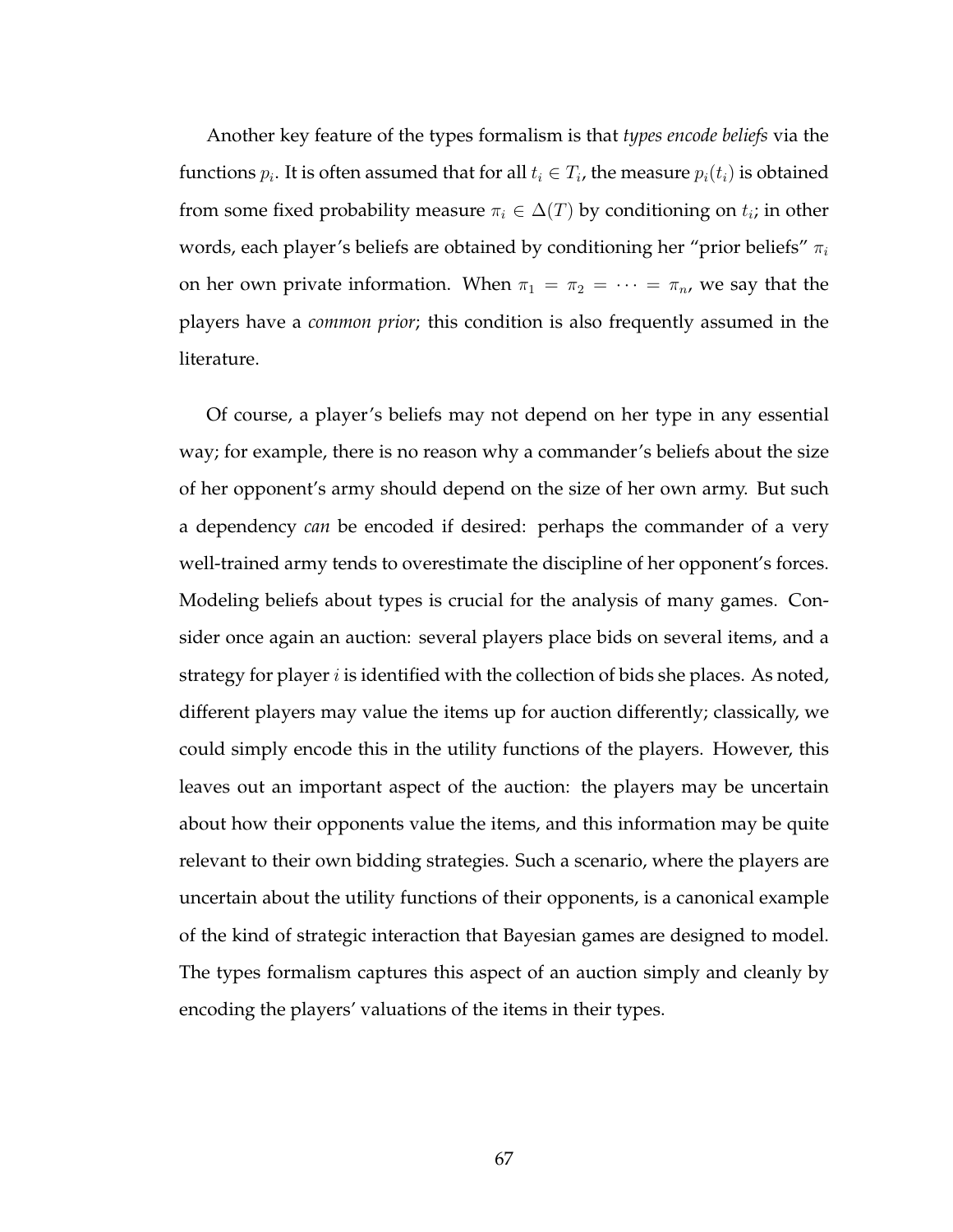Of special interest for our purposes, the expressive power of the types formalism extends even further than this: because types encode beliefs, and utility depends on types, in principle Bayesian games can capture "psychological" effects in preferences, namely, preferences that depend on beliefs. For instance, one can define a Bayesian game in which a player's preferred strategy depends on whether or not her opponent is certain of her type. Given these considerations, it is natural to wonder to what extent language-based games are subsumed by the Bayesian framework.

### **6.2 Equilibrium and surprise**

Part of the value of Bayesian games lies in the fact that a generalized notion of Nash equilibrium can be defined in this framework. A **Bayesian Nash equilibrium** of the Bayesian game  $\mathcal B$  is a profile of *behaviour rules*  $\beta_i : T_i \to \Delta(\Sigma_i)$ such that for each player  $i$  and each type  $t_i$ , the mixed strategy  $\beta_i(t_i)$  maximizes player *i's* expected utility given the beliefs  $p_i(t_i)$  and the behaviour rules  $\beta_{-i}$  of the other players. Note that the beliefs  $p_i(t_i)$  that player i has about the *types* of her opponents yield beliefs about the *strategies* of her opponents via the behaviour rules  $\beta_{-i}$ . If we think of mixed strategies as representing conscious randomizations, we can think of this analogously to a classical Nash equilibrium, except here players choose mixtures that depend on their types, and rather than everyone knowing the mixture their opponents will use, everyone knows the mixtures that *each type* of their opponents will use. On the other hand, if we view a mixed strategy of player  $i$  as representing the common conjecture of her opponents about which (pure) strategy she will choose, then in a Bayesian Nash equilibrium, although the players may not have a common conjecture about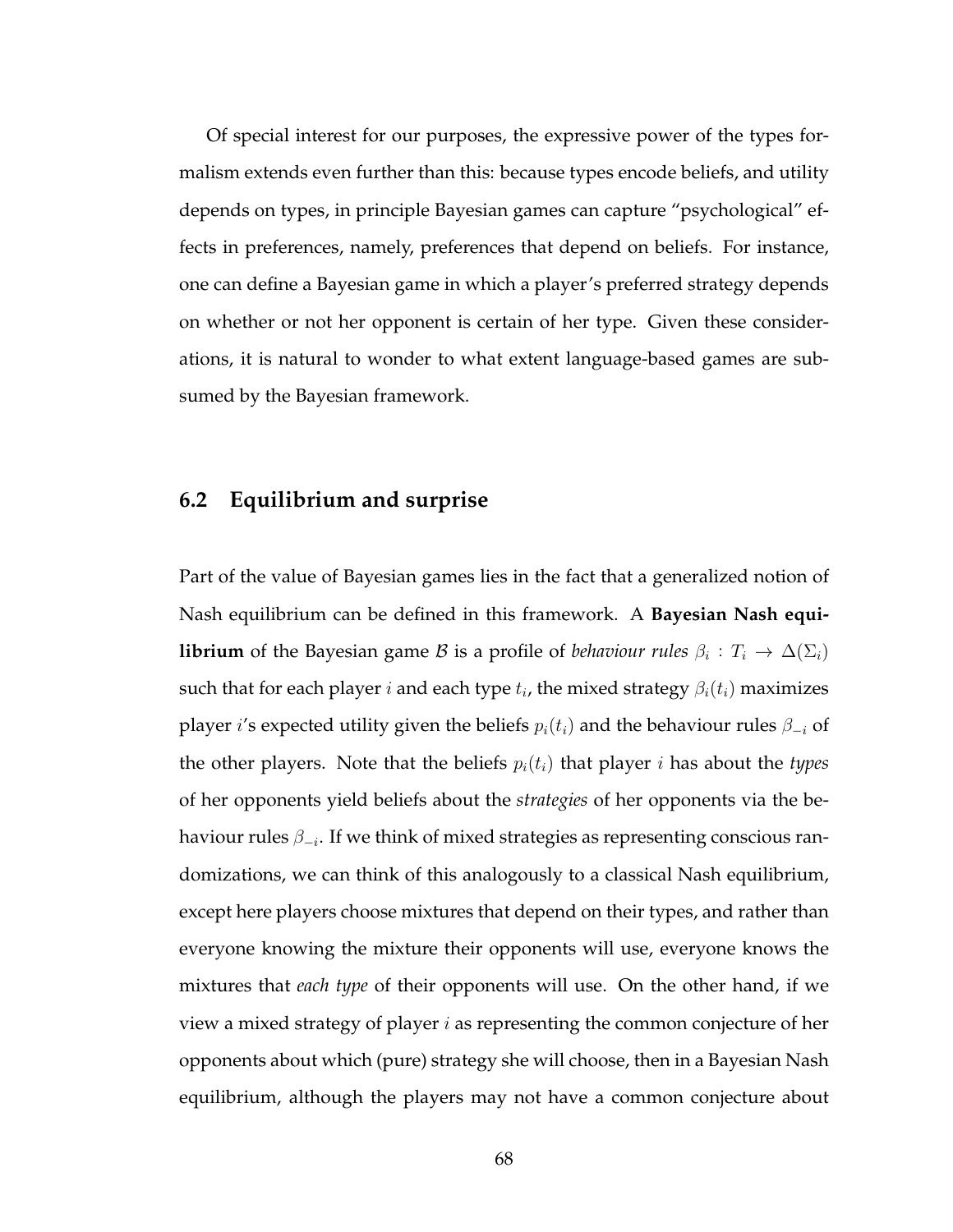their opponents' strategies, they *do* have a common conjecture about their opponents' strategies *given their types* (about which their beliefs may differ).

Every Bayesian game with finite strategy and type spaces admits a Bayesian Nash equilibrium [13]. By contrast, not every language-based game has a Nash equilibrium (Proposition 4.2.1). What explains this discrepancy?

The key impediment to the existence of a Nash equilibrium in the indignant altrusim game is the players' desire to surprise their opponents. Consider an arbitrary two-player game between Alice and Bob in which Bob prefers to play a strategy that Alice does not believe he will play (the exact interpretation of "does not believe" here—that is, whether it means "assigns low probability to", "assigns 0 probability to", or something else—is not important at the moment). Can a Bayesian game capture such a preference?

Speaking at a high level, Bob's utility function must be defined so that it assigns higher values to precisely those strategy-type profile pairs in which Bob's own strategy is unexpected with respect to the beliefs encoded by Alice's type. But this is easier said than done: types encodes beliefs *about types*, not about strategies, so Alice's type does not inherently specify her degree of belief about any of Bob's particular strategies. Though it is true that in the context of a Bayesian Nash equilibrium types induce beliefs about strategies (via the behaviour rules), this is far from sufficient for our purposes: we should be able to represent Bob's preference for surprise independently of any equilibrium constraints.

Thus, the discrepancy between equilibrium existence results in languagebased versus Bayesian games is simply due to the fact that the latter is not ex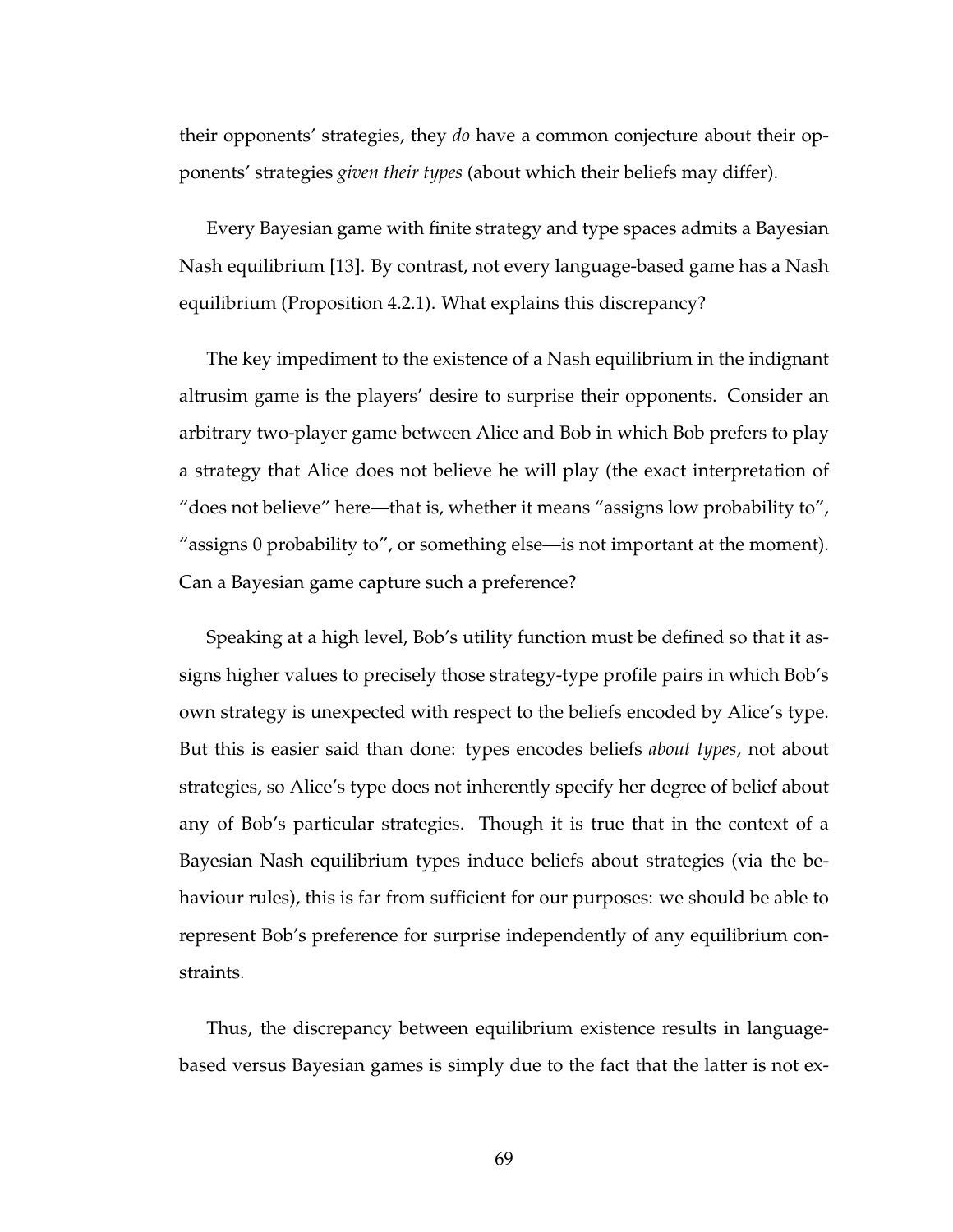pressive enough to represent the kinds of preferences that block equilibria in the former. Of course, this immediately begs the question: can we correct this deficiency? Types, in virtue of their abstract nature, are often conceived of as "catch-all" objects capable of encoding essentially anything that might be relevant to player preferences. However, while faith in the expressive power of the types formalism itself is not necessarily misplaced, in a Bayesian game enriching the type space can change the analysis in a fundamental way.

A natural enrichment is to encode strategies in types, so that each type  $t_i$ determines not only the preferences and beliefs of player  $i$  but also the strategy  $s_i(t_i)$  that she is employing. In this case, of course, beliefs about types yield beliefs about strategies, circumventing the obstacle raised above and allowing us to model players who wish to surprise their opponents. But now the definition of Bayesian Nash equilibrium is muddied, since a behaviour rule also associates a strategy with a type. What is the relationship between  $s_i(t_i)$  and  $\beta_i(t_i)$ ?

### **6.3 Intended strategies**

A **Bayesian game with intentions**  $\mathcal I$  is a Bayesian game  $\mathcal B$  equipped with additional functions  $s_i: T_i \to \Sigma_i$  associating with each type  $t_i$  of player  $i$  an *intended strategy*  $s_i(t_i)$ . Intuitively, we might think of  $s_i(t_i)$  as the strategy that a player of type  $t_i$  is *planning* to play (though may ultimately decide not to), or perhaps as the "default" strategy for that type. Regardless, as observed above, the functions  $s_i$  allow us to derive beliefs about strategies from beliefs about types, *even out of equilibrium*. In particular, we can represent Bob's preference to surprise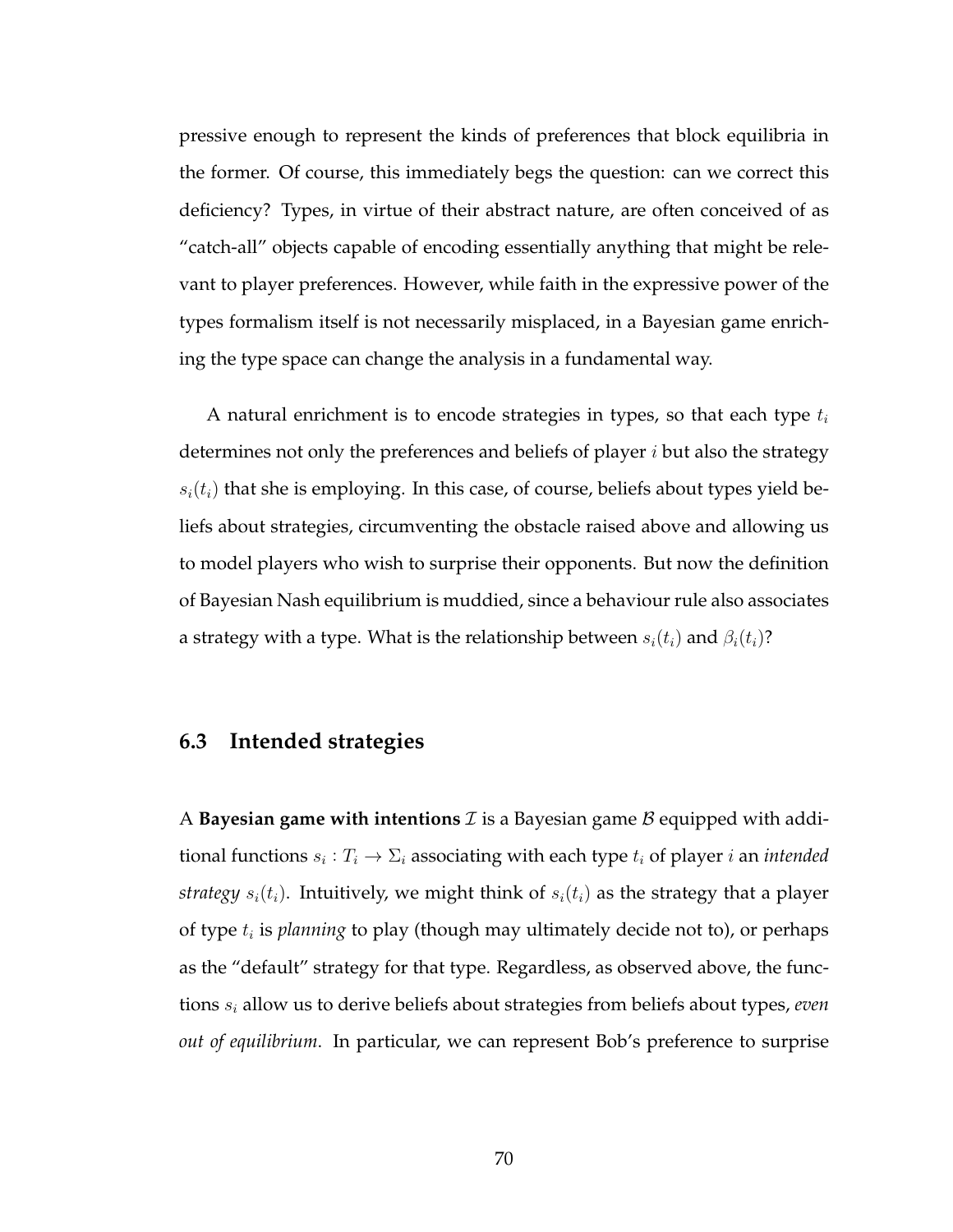Alice by defining Bob's utility function as follows:

$$
u_B(\sigma, t) = \begin{cases} 1 & \text{if } p_A(t_A)(s_B^{-1}(\sigma_B)) = 0\\ 0 & \text{otherwise.} \end{cases}
$$

In other words, Bob is happiest when the strategy  $\sigma_B$  that he is *actually* playing is such that Alice's type  $t_A$  considers it to be probability zero (remember that  $p_A(t_A)$  is a measure on types, which is why we apply it to  $s_B^{-1}$  $B^{-1}(\sigma_B)$ , i.e. the set of types for Bob whose intended strategy is  $\sigma_B$ ).

A **Nash equilibrium of**  $\mathcal I$  is a profile of behaviour rules  $\beta_i:T_i\to \Delta(\Sigma_i)$  that is a Bayesian Nash equilibrium of  ${\mathcal{B}}$  and such that, for each  $i\in N$  and  $t_i\in T_i$ ,  $s_i(t_i) \in supp(\beta_i(t_i))$ , where supp denotes the support of the measure (i.e. the set of all strategies of positive probability). Said differently, a Nash equilibrium of  $\mathcal I$  is just a Bayesian Nash equilibrium in which the common conjecture about what strategy a given type  $t_i$  is playing assigns positive probability to that type's intended strategy  $s_i(t_i)$ .

Not every Bayesian game with intentions admits a Nash equilibrium. For instance, let  $\mathcal I$  be such that  $\Sigma_A = \{ * \}, \Sigma_B = \{ \sigma_B, \sigma'_B \}, T_A = \{ t_A, t'_A \}, T_B = \{ t_B, t'_B \},$  $p_A(t_A)$  is the point-mass measure concentrated on  $t_B$ ,  $p_A(t'_A)$  is the point-mass measure concentrated on  $t_B'$ ,  $p_B(t_B)$  is the point-mass measure concentrated on  $t_A$ ,  $p_B(t'_B)$  is the point-mass measure concentrated on  $t'_A$ ,  $s_B(t_B) = \sigma_B$ ,  $s_B(t'_B) = \sigma'_B$ , and  $u_B$  is defined as above. Then we have

$$
u_B(*, \sigma_B, t_A, t_B) = 0 < 1 = u_B(*, \sigma'_B, t_A, t_B),
$$

and it follows that if  $\beta_B$  is part of a Bayesian Nash equilibrium, then  $\beta_B(t_B)$ must be the pure strategy  $\sigma_B'$  (or else Bob's type  $t_B$  is not maximizing expected utility). On the other hand, since  $s_B(t_B) = \sigma_B$ , such a behaviour rule  $\beta_B$  cannot be part of a Nash equilibrium for  $I$ . Thus,  $I$  has no Nash equilibrium.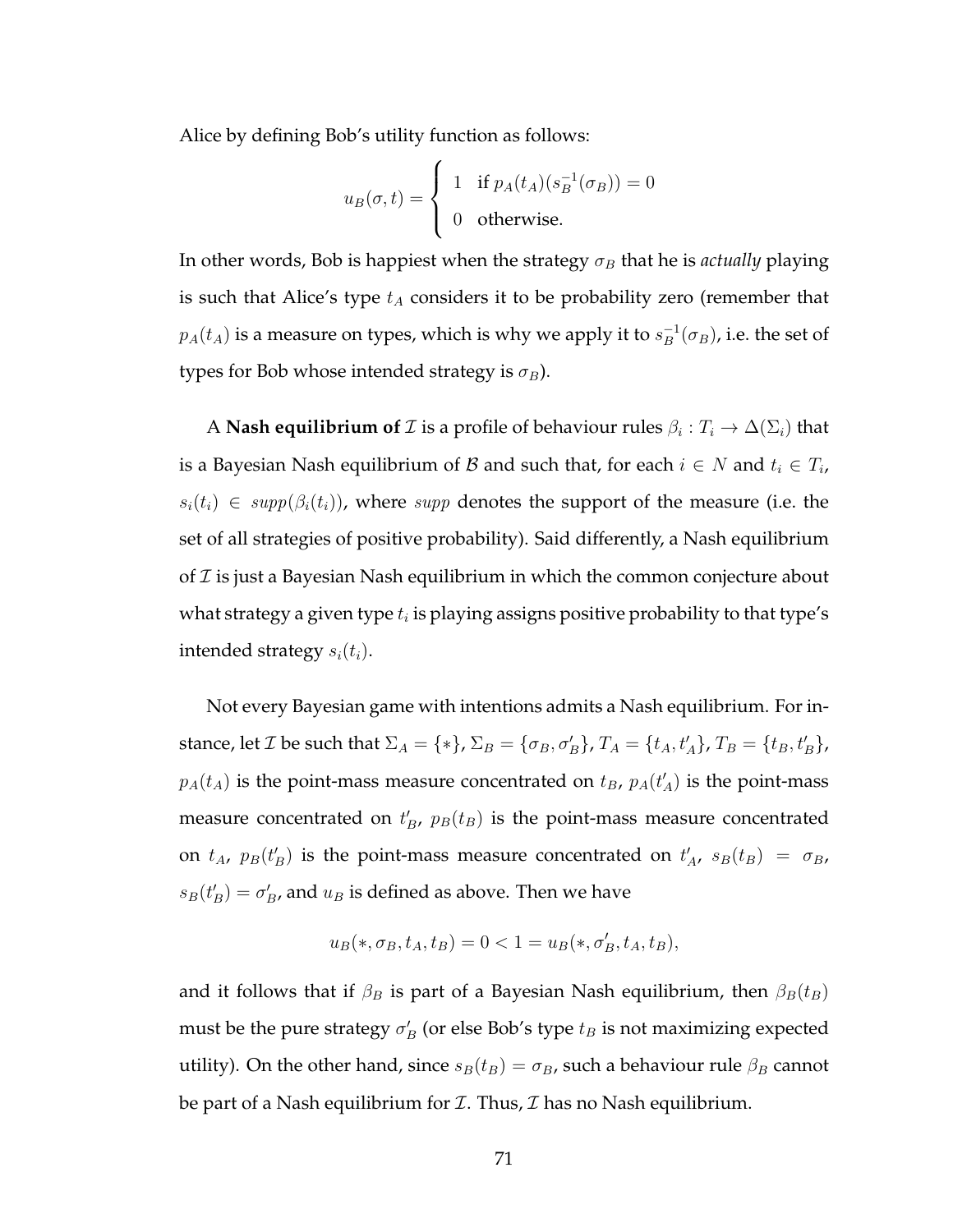It should not be terribly surprising that Bayesian games with intentions do not always have Nash equilibria: such a framework can capture the desire to surprise, and we have seen (Example 3.0.4 and Chapter 4.2) that this kind of preference is intuitively at odds with the notion of Nash equilibrium. But aside from modeling the desire to surprise, incorporating "intention" into games is of interest in its own right. In some cases a player may have a "default" course of action, a strategy that is distinguised from the others—perhaps deviating from it incurs a small cost . We also saw in Chapter 5.3 that a notion of intention is useful for capturing KR's *personal equilibrium* solution concept. More generally, representing intention can be important in contexts where the distinction between present plans and future actions is of import. Example 3.0.8, for instance, might be viewed as analyzing certain kinds of procrastination as the overvaluing of intended actions. Further research in this area seems promising.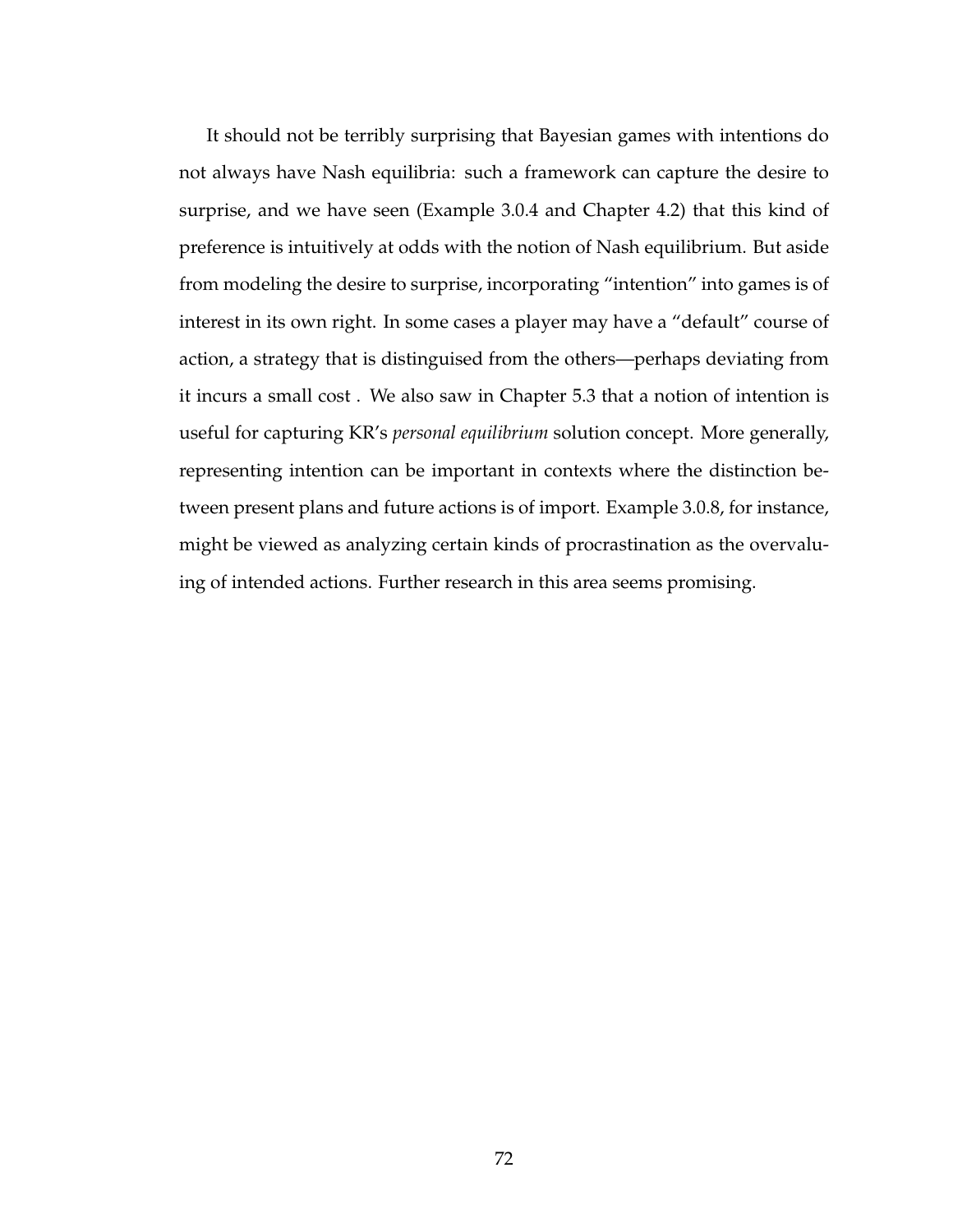# CHAPTER 7 **CONCLUSION**

Language-based games generalize classical games by replacing outcomes with situations as the objects of preference. The underlying language determines the extent of this generalization. We saw, for example, that situations correspond exactly to outcomes with the right choice of underlying language.

Language-based games also generalize psychological games. Broadly speaking, psychological game theory is concerned with cases where the beliefs of the players are relevant to their preferences; in this informal sense, any languagebased game where the underlying language expresses the beliefs of the players in some way is an instance of a psychological game. More formally, however, psychological games allow the players' utility functions to depend on beliefs in a continuous way, so to fully subsume this theory requires an underlying language rich enough to do the same, such as the language  ${\cal L}_B^{[0,1]}$  $B^{\scriptscriptstyle{[0,1]}}(\Phi_{\Gamma})$  defined in Example 3.0.5.

In this paper, we have focussed primarily on the language  $\mathcal{L}_B(\Phi_{\Gamma})$ , with occasional forays into richer representations of belief (Example 3.0.5) and notions of "intention" (Example 3.0.8, Chapter 5.3, Chapter 6.3). Further investigation into the role of intention in decision making, and particularly its connection to procrastination, seems promising. Moreover, there are several other natural extensions of the underlying language worthy of study. Temporal logics [16], for example, offer an appealing avenue for extending language-based games to a dynamic setting. Logics of awareness [12], on the other hand, offer a potential route by which to incorporate uncertainty *about the underlying language* into the game. By a slight generalization of the current framework, we can assign dif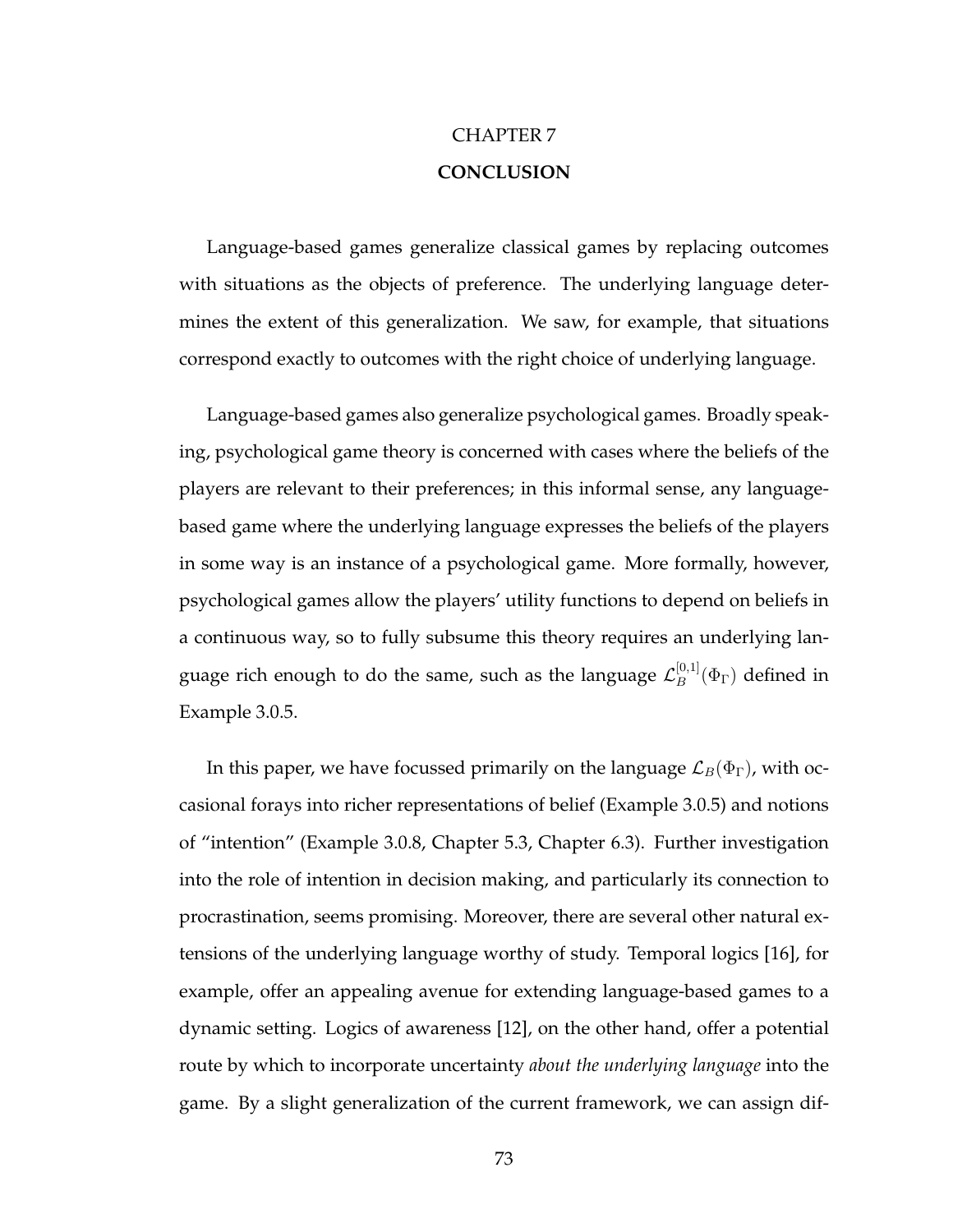ferent players distinct underlying languages at each state, which allows each player i to be uncertain about what language his opponents' preferences are defined over. Indeed, reasoning about how opponents conceptualize the world insofar as their preferences are concerned is quite relevant to a variety of strategic interactions; it is, for instance, presumably what is at play when retailers set prices like \$2.99 rather than \$3, exploiting the "rounding error" consumers typically make (Example 3.0.1).

Finally, as we have emphasized (Examples 3.0.1, 3.0.2, and 3.0.3), coarseness can be a powerful tool in the resolution of apparent paradoxes of human decision making. Coarseness in this sense can be viewed as an implementation of *bounded rationality*: players do not represent the world in all its gory detail, but rather, they systematically collapse certain distinctions by subsuming them under the same description. While the notion of bounded rationality is certainly not new, studying it through the lens of language provides an intuitive and simple mechanism with which a wide variety of decision problems can be analyzed. Moreover, the technical advantages of this implementation are apparent in, for example, equilibrium analyses that do not depend on continuity of the utility functions, such as Corollary 4.3.6.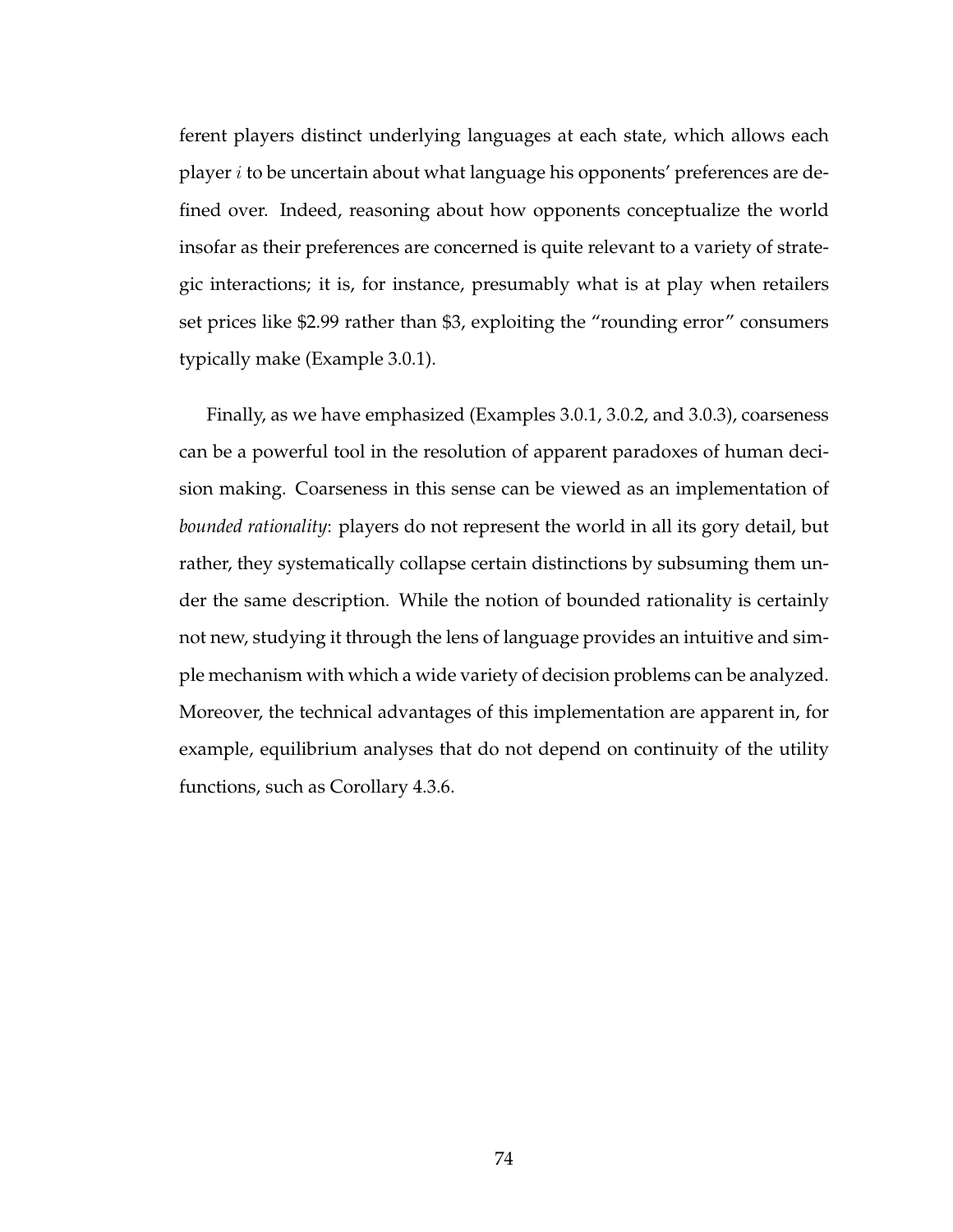## APPENDIX A **PROOFS**

**Proposition 4.1.1:** For each  $i \in N$ , the map  $\vec{\rho}_i : \mathcal{S} \to \Sigma_i \times \mathcal{S}_{-i}$  defined by  $\vec{\rho_i}(S) = (\rho_i(S), \rho_{-i}(S))$  is a bijection.

#### **Proof:**

Fix  $i \in N$ . To show that  $\vec{\rho}_i$  is surjective, it suffices to show that given a situation S and a strategy  $\sigma_i \in \Sigma_i$ , there exists a situation S' such that  $\rho_{-i}(S') =$  $\rho_{-i}(S)$ , and  $\rho_i(S') = \sigma_i$ . Let  $M$  be a  $\Gamma$ -structure with a state  $\omega$  such that  $(M, \omega) \models$ S; we will find the desired S' by constructing a new  $\Gamma$ -structure  $M'$  in which, intuitively, there is a state that is just like  $\omega$  except that player  $i$  is playing  $\sigma_i.$ 

Define  $\tilde{\Omega} = \Omega \times \{1,2\}$ . For each  $\omega' \in \Omega$ , set  $\tilde{s}_i(\omega',2) = \sigma_i$ ; for  $(j,k) \neq (i,2)$ , define  $\tilde{s}_j(\omega',k)=s_j(\omega').$  Similarly, for each  $\omega'\in \Omega$ , let  $\tilde{\mathcal{PR}}_i(\omega',2)$  be the measure on  $\Omega \times \{2\}$  induced by  $\mathcal{PR}_i(\omega')$  by the natural correspondence; for  $(j,k) \neq (i, 2)$ , let  $\mathcal{\tilde{PR}}_j(\omega',k)$  be the measure on  $\Omega\times\{1\}$  induced by  $\mathcal{PR}_j(\omega')$  by the natural correspondence.

It is not hard to check that  $\tilde{M}=(\tilde{\Omega},(\tilde{s}_i)_{i\in N},(\tilde{\mathcal{PR}}_i)_{i\in N})$  is a  $\Gamma$ -structure. Intuitively, it contains a "copy" of M in the component corresponding to  $\Omega \times \{1\}$ , while the component corresponding to  $\Omega \times \{2\}$  is just like M except that player *i* is playing  $\sigma_i$  at all states. It is now easy to show by induction on the structure of formulas that if  $\varphi$  is *i*-independent, then  $(M,\omega')\models \varphi$  iff  $(\tilde{M}, (\omega', 2))\models \varphi$  and that, for all formulas  $\varphi$ ,  $(M, \omega') \models \varphi$  iff  $(\tilde{M}, (\omega', 1)) \models \varphi$ . Taking  $S' = S(\omega, 2)$ therefore yields the desired result.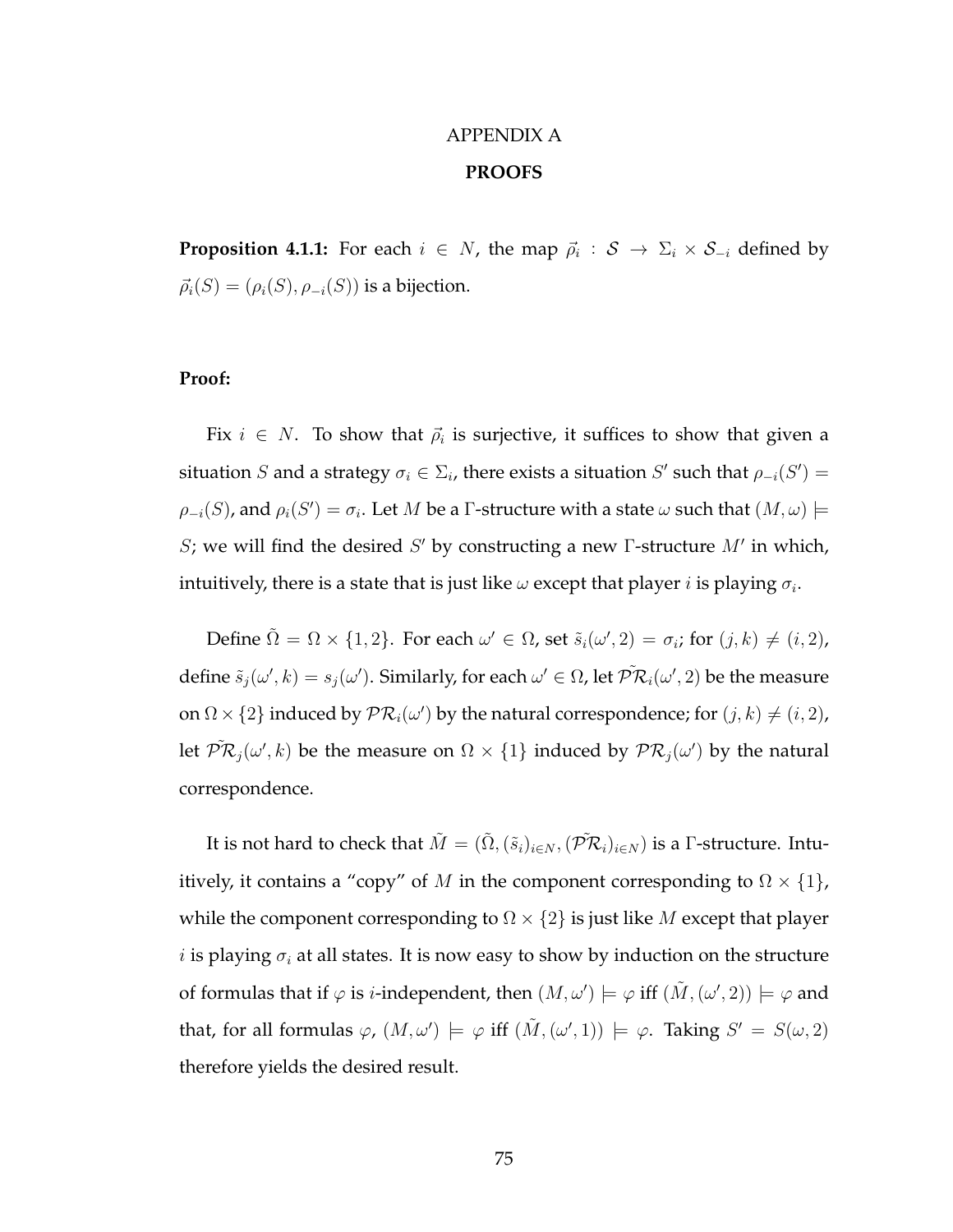Now we show that  $\vec{\rho}_i$  is injective; for this it suffices to show that if  $S, S' \in \mathcal{S}$ are distinct situations with  $\rho_{-i}(S) = \rho_{-i}(S')$ , then  $\rho_i(S) \neq \rho_i(S')$ . This follows easily from the following claim, which we prove by structural induction: for all formulas  $\varphi$ , if  $\varphi$  is not *i*-independent, then the subsets  $X_{\varphi}, Y_{\varphi} \subseteq \Sigma_i$  defined by

$$
X_{\varphi} := \{ \sigma_i : \varphi \not\models \neg play_i(\sigma_i) \}
$$
  

$$
Y_{\varphi} := \{ \sigma_i : \neg \varphi \not\models \neg play_i(\sigma_i) \}
$$

are disjoint. In other words, whenever  $\varphi$  is not *i*-independent, the set of strategies for player *i* compatible with  $\varphi$  is disjoint from the set of strategies compatible with  $\neg \varphi$ . Now if S and S' are distinct situations with  $\rho_{-i}(S) = \rho_{-i}(S')$ , then they must differ on some formula  $\varphi$  that is not *i*-independent. Therefore, by the above, we can conclude that  $\rho_i(S) \neq \rho_i(S')$ , proving injectivity.

For the base case, suppose  $\varphi = \text{play}_j(\sigma_j)$ . If  $j \neq i$  then this formula is *i*independent and we are done; otherwise, it is easy to see that  $X_{play_i(\sigma_i)} = \{\sigma_i\}$ and  $Y_{play_i(\sigma_i)} = \Sigma_i \setminus {\sigma_i}$ , which are certainly disjoint. The inductive step for negation follows easily from the observation that  $X_{\neg \varphi} = Y_{\varphi}$  and  $Y_{\neg \varphi} = X_{\varphi}$ . If the result holds for  $\varphi$  and  $\psi$ , then since

$$
X_{\varphi \wedge \psi} \subseteq X_{\varphi} \cap X_{\psi}
$$

and

$$
Y_{\varphi \wedge \psi} = X_{\neg \varphi \vee \neg \psi} = X_{\neg \varphi} \cup X_{\neg \psi} = Y_{\varphi} \cup Y_{\psi},
$$

it follows that  $X_{\varphi \land \psi}$  and  $Y_{\varphi \land \psi}$  are disjoint, which establishes the inductive step for conjunction. The inductive step for  $B_j$ ,  $j \neq i$ , is trivial since the resulting formula is *i*-independent. Finally, note that whenever  $\varphi \models \neg \textit{play}_i(\sigma_i)$ , we also have  $B_i\varphi\models B_i\neg play_i(\sigma_i)$ , and so  $B_i\varphi\models \neg play_i(\sigma_i).$  It follows that  $X_{B_i\varphi}\subseteq X_\varphi$ , and similarly  $Y_{B_i\varphi} \subseteq Y_{\varphi}$ , from which disjointness follows. ■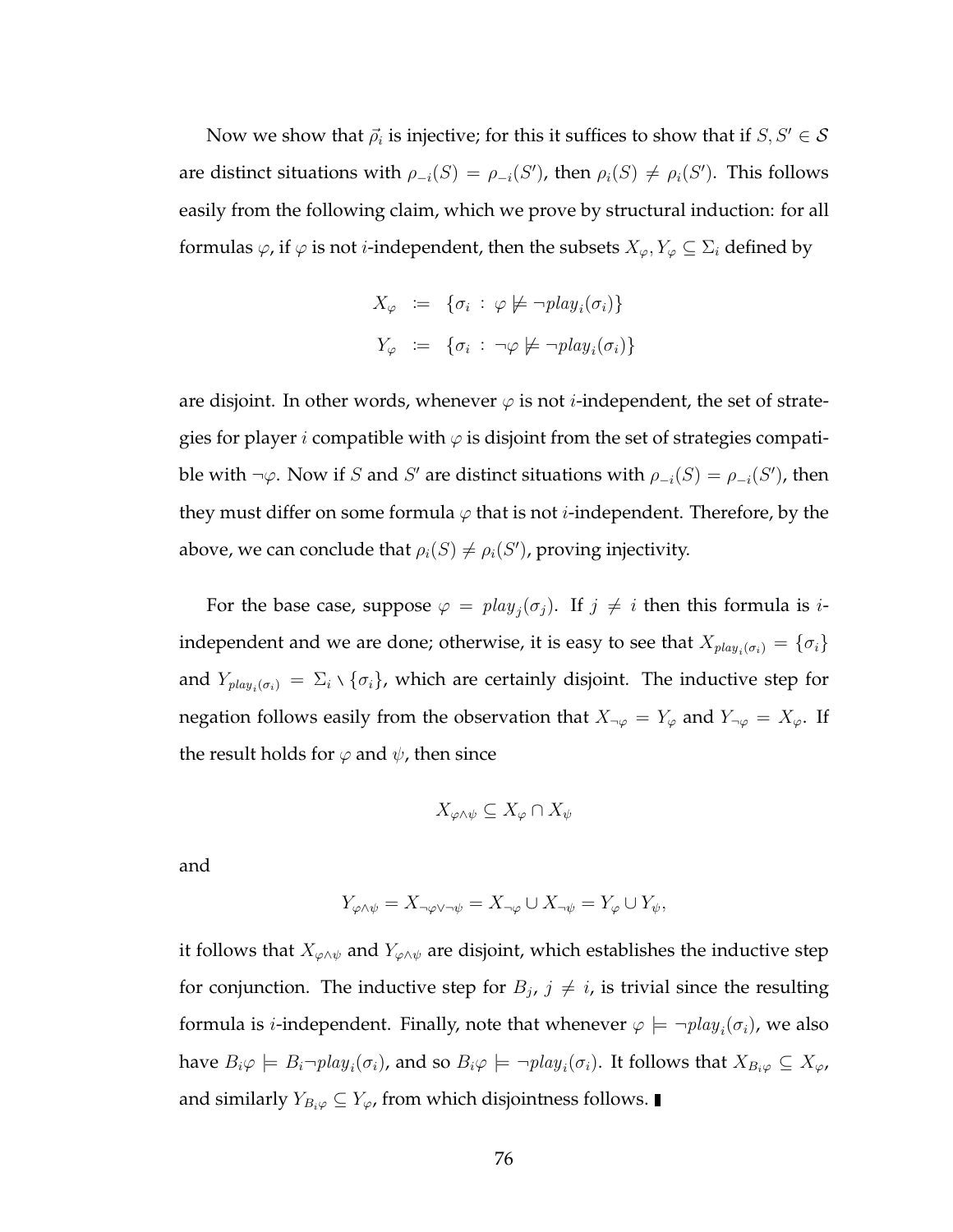**Lemma 4.3.2:**  $EB^k(RAT)$  *is satisfiable for all*  $k \in \mathbb{N}$ *.* 

**Proof:** The idea is to construct a Γ-structure that is particularly well-behaved with respect to alterations of its strategy function; this will allow us to modify a given strategy function in such a way as to ensure that the players are rational at certain states.

Let  $T$  be the set of all finite words on the alphabet  $N$  (the set of players), excluding those words in which any letter appears consecutively:

$$
T := \{ w \in N^* \, : \, (\forall i < |w| - 1)[w(i) \neq w(i+1)] \}.
$$

Thus T can be viewed as a tree whose root node  $\lambda$  (the empty word) has  $n = |N|$ children, while every other node has  $n-1$  children (one for each letter in N aside from the last letter of the current node). This will be our state space.

Given any nonempty word w, let  $\ell(w) := w(|w| - 1)$ , the last letter in w. Define  $\mathcal{PR}_i(w) \coloneqq \delta_{succ_i(w)}$ , the point-mass probability measure concentrated on  $succ_i(w) \in T$ , where (taking  $w \cdot i$  to be the result of appending i the end of w)

$$
succ_i(w) := \begin{cases} i & \text{if } w = \lambda \\ w \cdot i & \text{if } \ell(w) \neq i \\ w & \text{otherwise.} \end{cases}
$$

It is easy to see that the *frame* (i.e., Γ-structure without the strategy function  $s = (s_i)_{i \in N}$ )  $F = (T, \mathcal{PR}_1, \ldots, \mathcal{PR}_n)$  satisfies conditions (P1) through (P3); in particular, (P3) follows from the observation that  $succ_i$  is idempotent.

Note that, given strategy functions s,  $(F, s)$  is a  $\Gamma$ -structure. Our goal is to define strategy functions s on T in such a way as to ensure that  $((F, s), \lambda) \models$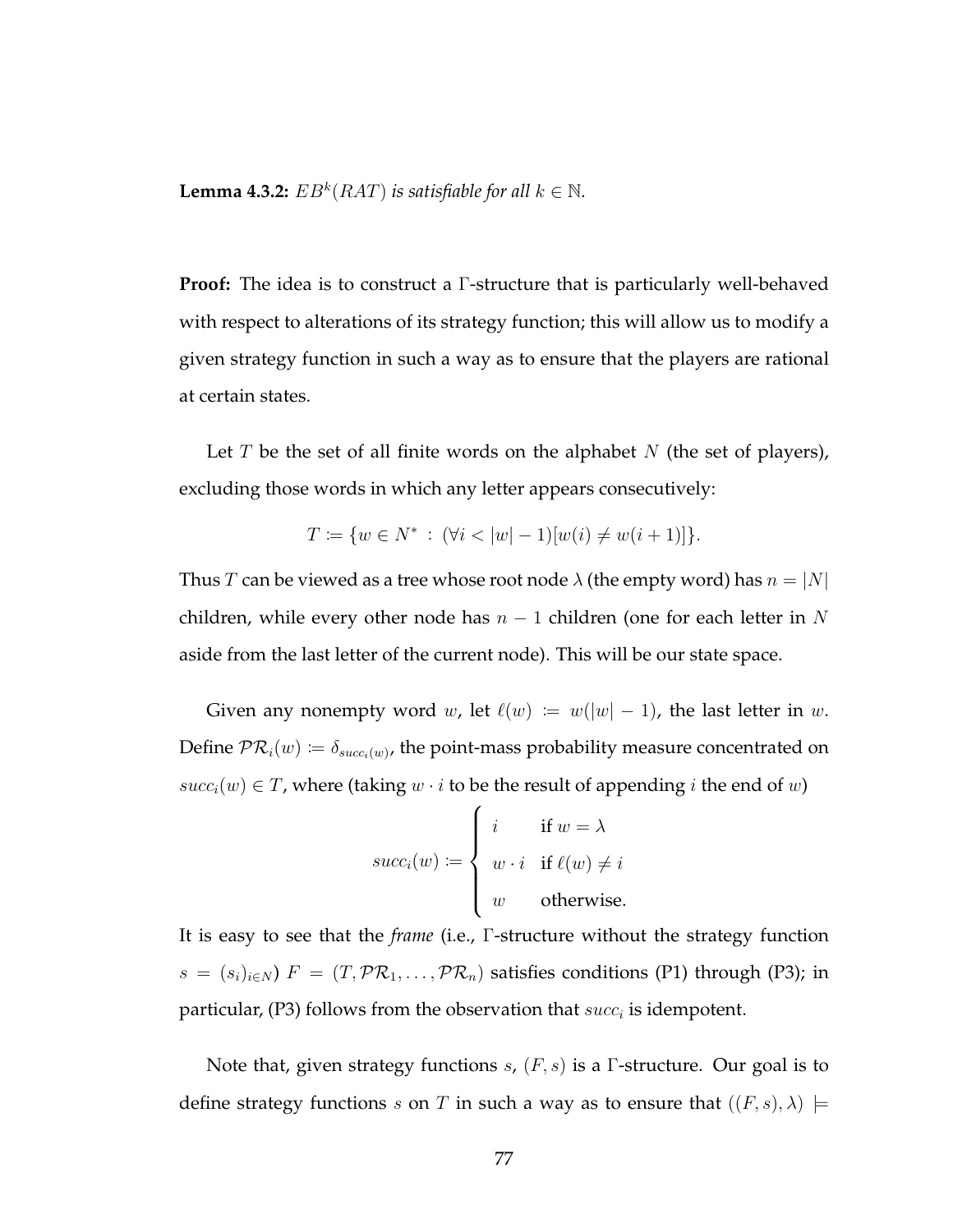$EB^k(RAT)$ . Note that  $((F, s), \lambda) \models EB^k(RAT)$  just in case  $((F, s), w) \models RAT$  for every word w with  $|w| \leq k$ . We prove that this can be arranged by induction on  $k$ . More precisely, we prove the following statement by induction on  $k$ :

*For all*  $k \in \mathbb{N}$  *and*  $s: T \to \Sigma$ , there exists an  $s': T \to \Sigma$  such that

- (*i*) for all w with  $|w| > k + 1$ ,  $s'(w) = s(w)$ ;
- *(ii) for all*  $w$  *with*  $|w| = k + 1$  *and all*  $i \neq \ell(w)$ *,*  $s'_i(w) = s_i(w)$ *;*
- *(iii) for all* w with  $|w| \leq k$ ,  $((F, s'), w) \models RAT$ .

The additional assumptions (i) and (ii) in this statement allow us to apply the inductive hypothesis without fear of causing  $RAT$  to fail at nodes where we previously established that it held.

For the base case  $k = 0$ , let s be a given strategy function. For each  $i \in N$ , let  $\sigma_i \in BR_i(\lambda)$  (recall that the best response function depends on the state). Define  $s'(\lambda) \coloneqq (\sigma_1, \ldots, \sigma_n)$ . In order to satisfy (P4), we must also insist that for each  $j \in N$ ,  $s'_j(\lambda \cdot j) = \sigma_j$ . Otherwise, let s' agree with s. Then it is easy to see that  $((F, s'), \lambda) \models RAT$ , since we have altered each player's strategy at  $\lambda$  so as to ensure its rationality. It is also clear from construction that condition (i) is satisfied, and moreover for each  $j \in N$  and each  $i \neq j$  we have  $s_i'(\lambda \cdot j) = s_i(\lambda \cdot j)$ , so condition (ii) is satisfied as well. This completes the proof for the base case.

For the inductive step, assume the statement holds for  $k$ , and let  $s$  be a given strategy function. Roughly speaking, we first modify s so that RAT holds at all words of length  $k + 1$ , and then appeal to the inductive hypothesis to further modify the strategy function so that  $RAT$  holds at all words of length  $\leq k$ . For each word w of length  $k + 1$ , and for each  $i \neq \ell(w)$ , choose  $\sigma_i \in BR_i(w)$  and redefine s so that player i is playing  $\sigma_i$  at w and at  $w \cdot i$ . Call the resulting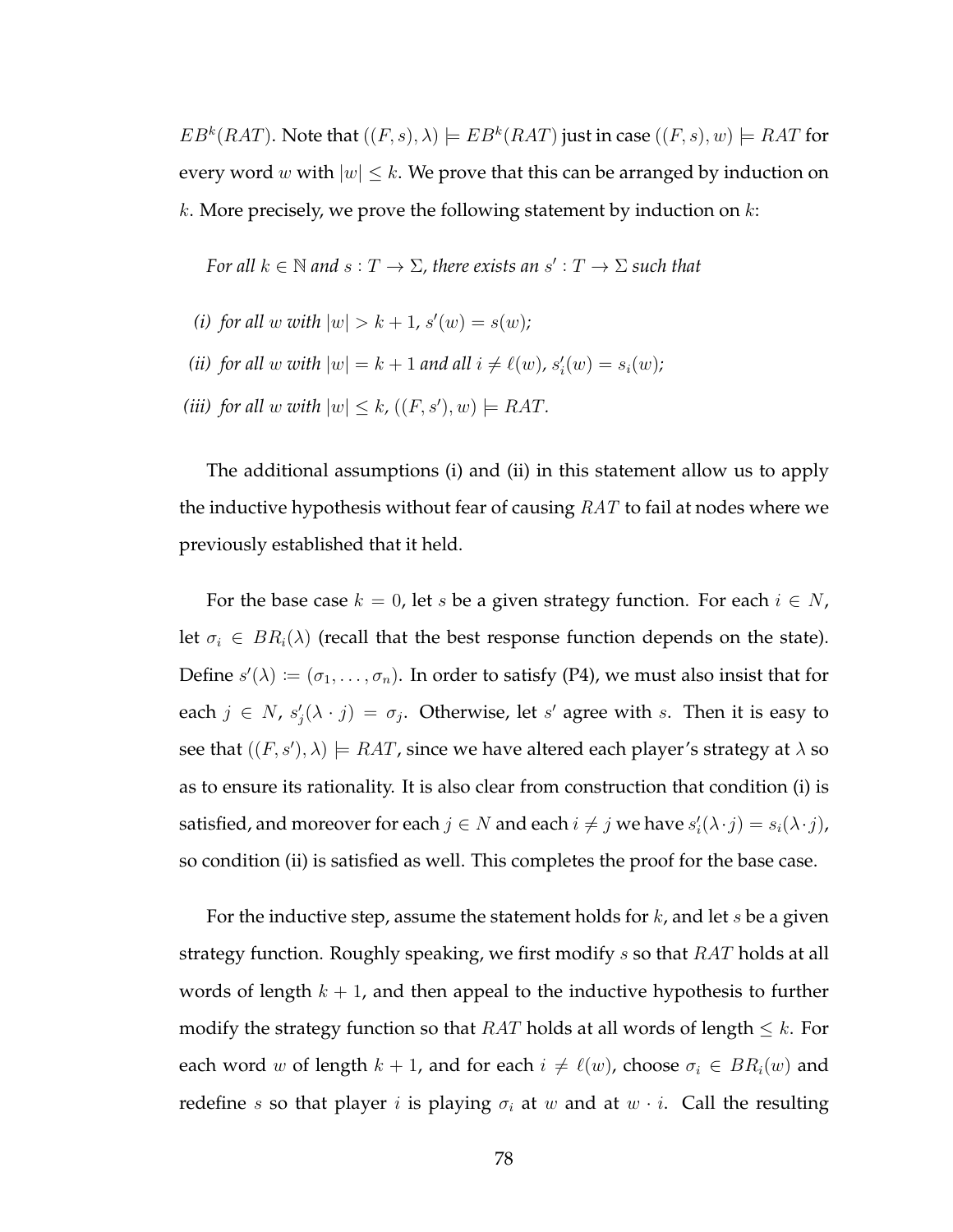strategy function  $s'$ . Similarly to the base case, it is easy to see that for each  $w$  of length  $k + 1$  and  $i \neq \ell(w)$ , we have  $((F, s'), w) \models RAT_i$ .

Applying the inductive hypothesis to  $s'$ , we obtain a new strategy function s'' such that for all w with  $|w| \leq k$ ,  $((F, s''), w) \models RAT$ . It follows that for each word w of length k and each  $i \in N$ ,  $((F, s''), succ_i(w)) \models RAT_i$ , since  $PR_i(w) = PR_i(succ_i(w))$ . Moreover, from conditions (i) and (ii) we can deduce that the property we arranged above for words w of length  $k + 1$ , namely that  $((F, s'), w) \models RAT_i$  for each  $i \neq \ell(w)$ , is preserved when we switch to the strategy function  $s''$ . Moreover, if w has length  $k + 1$  and  $i = \ell(w)$ , so that  $w = w' \cdot i$ , then  $((F, s''), w) \models RAT_i$  since  $((F, s''), w') \models RAT_i$  by the inductive hypothesis. Putting these facts together, we see that for each word w of length  $k+1$ , we have  $((F, s''), w) \models RAT$ . Thus for all w with  $|w| \leq k+1$  we have  $((F, s''), w) \models RAT$ ; conditions (i) and (ii) are straightforward to verify. This completes the induction.

**Theorem 4.3.4** *(CR) implies that rationalizable strategies exist.*

**Proof:** Assuming (CR), we define an iterative deletion procedure on situations. First, let

$$
\mathcal{R} = \{ S \in \mathcal{S} \, : \, S \not\models \neg RAT \}.
$$

Thus,  $S \in \mathcal{R}$  precisely when S is compatible with rationality; that is, when  $S \cup \{RAT\}$  is satisfiable. Condition (CR) has a particularly nice topological formulation in terms of R.

**Lemma A.0.1:** *(CR) holds if and only if* R *is closed in* S*.*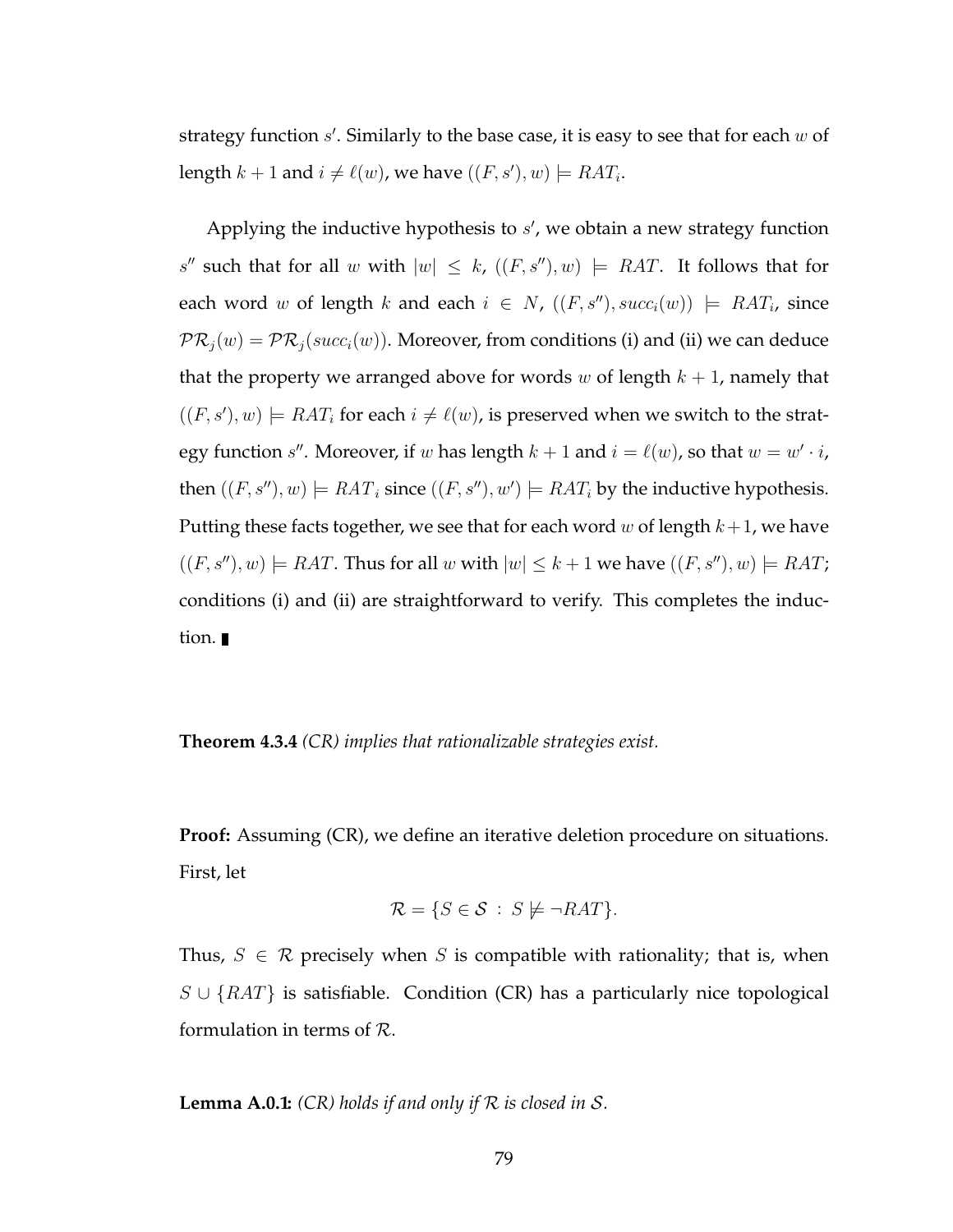**Proof:** Suppose  $S \notin \mathcal{R}$ . Then, by definition,  $S \models \neg RAT$ , so (CR) guarantees that there is some finite subset  $F \subset S$  such that  $F \models \neg RAT$ . In fact, since S is maximal, it easy to see that the formula

$$
\varphi_S\coloneqq\bigwedge_{\psi\in F}\psi
$$

is itself an element of  $S$ , so without loss of generality we can replace the set  $F$ with the single formula  $\varphi_S.$   $U_{\varphi_S}$  is open, by definition. Moreover,  $U_{\varphi_S} \cap \mathcal{R} = \emptyset$ , since any set  $S' \in U_{\varphi_S}$  contains  $\varphi_S$ , and therefore entails  $\neg RAT$ . Since  $S \in U_{\varphi_S}$ , this establishes that  $R$  is closed.

Conversely, suppose that R is closed in S, and let  $S \in S$  be such that  $S \models$  $\neg RAT$ . Then  $S \notin \mathcal{R}$ , so there is some basic open set  $U_{\varphi}$  such that  $S \in U_{\varphi}$  and  $U_{\varphi} \cap \mathcal{R} = \emptyset$ . Thus  $\varphi \in S$ , and any situation that contains  $\varphi$  must entail  $\neg RAT$ , from which it follows that  $\varphi \models \neg RAT$ .

Having defined those situations not compatible with rationality, we next define the iterative portion of the deletion procedure, designed to yield all and only those situations compatible with common belief of rationality.

By Lemma A.0.1,  $R$  is closed, so we can express its complement as a union of basic open sets: let  $I \subset \mathcal{L}_B(\Phi_{\Gamma})$  be such that

$$
\mathcal{R} = \mathcal{S} - \bigcup_{\varphi \in I} U_\varphi.
$$

Note that, by definition, S is not compatible with rationality just in case  $S$  contains some formula in  $I$ . Roughly speaking, we can think of  $I$  as an exhaustive list of the ways in which rationality might fail. We therefore define

$$
\mathcal{R}^{(1)} = \{ S \in \mathcal{R} : (\forall i \in N)(\forall \varphi \in I)[B_i \neg \varphi \in S] \}.
$$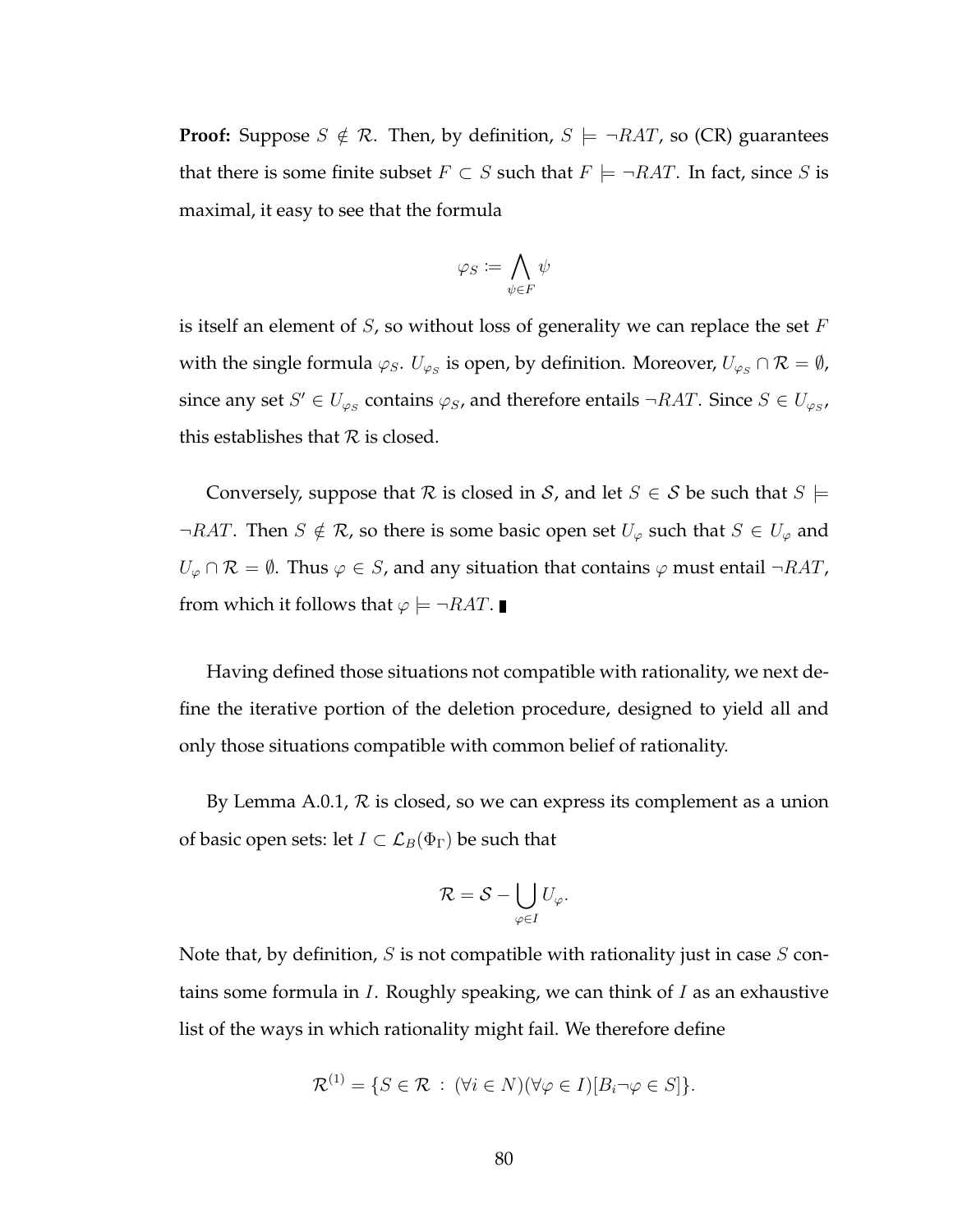Intuitively,  $\mathcal{R}^{(1)}$  is the set of situations that are not only compatible with rationality, but in which each player *believes* that the situation is compatible with rationality (remember that "rationality" is being used here as a shorthand for "everyone is rational"). If we set

$$
I^{(1)} = \{ \widehat{B}_i \varphi \, : \, i \in N \text{ and } \varphi \in I \},
$$

then we can express  $\mathcal{R}^{(1)}$  more succintly as

$$
\mathcal{R}^{(1)} = \mathcal{R} - \bigcup_{\psi \in I^{(1)}} U_{\psi}.
$$

This also makes it clear that  $\mathcal{R}^{(1)}$  is closed in S. More generally, let  $I^{(0)}=I$  and  $\mathcal{R}^{(0)}=\mathcal{R}$  ; for each  $k\geq 1$  , set

$$
I^{(k)} = \{ \widehat{B}_i \varphi : i \in N \text{ and } \varphi \in I^{(k-1)} \},
$$

and define

$$
\mathcal{R}^{(k)} = \mathcal{R}^{(k-1)} - \bigcup_{\psi \in I^{(k)}} U_{\psi}.
$$

It is straightforward to check that this definition agrees with our original definition of  $\mathcal{R}^{(1)}$  and  $I^{(1)}$ . Moreover, observe that

$$
\mathcal{R}^{(0)} \supseteq \mathcal{R}^{(1)} \supseteq \mathcal{R}^{(2)} \supseteq \cdots
$$

is a nested, decreasing sequence of closed subsets of  $S$ . Since  $S$  is compact, a collection of closed sets with the finite intersection property<sup>1</sup> has nonempty intersection.

**Lemma A.0.2:** *For all*  $k \in \mathbb{N}$  *and*  $S \in S$ , *if*  $S \cup \{EB^k(RAT)\}$  *is satisfiable, then*  $S \in \mathcal{R}^{(k)}$ .

<sup>1</sup>Recall that a collection of sets has the *finite intersection property* just in case every finite subcollection has nonempty intersection.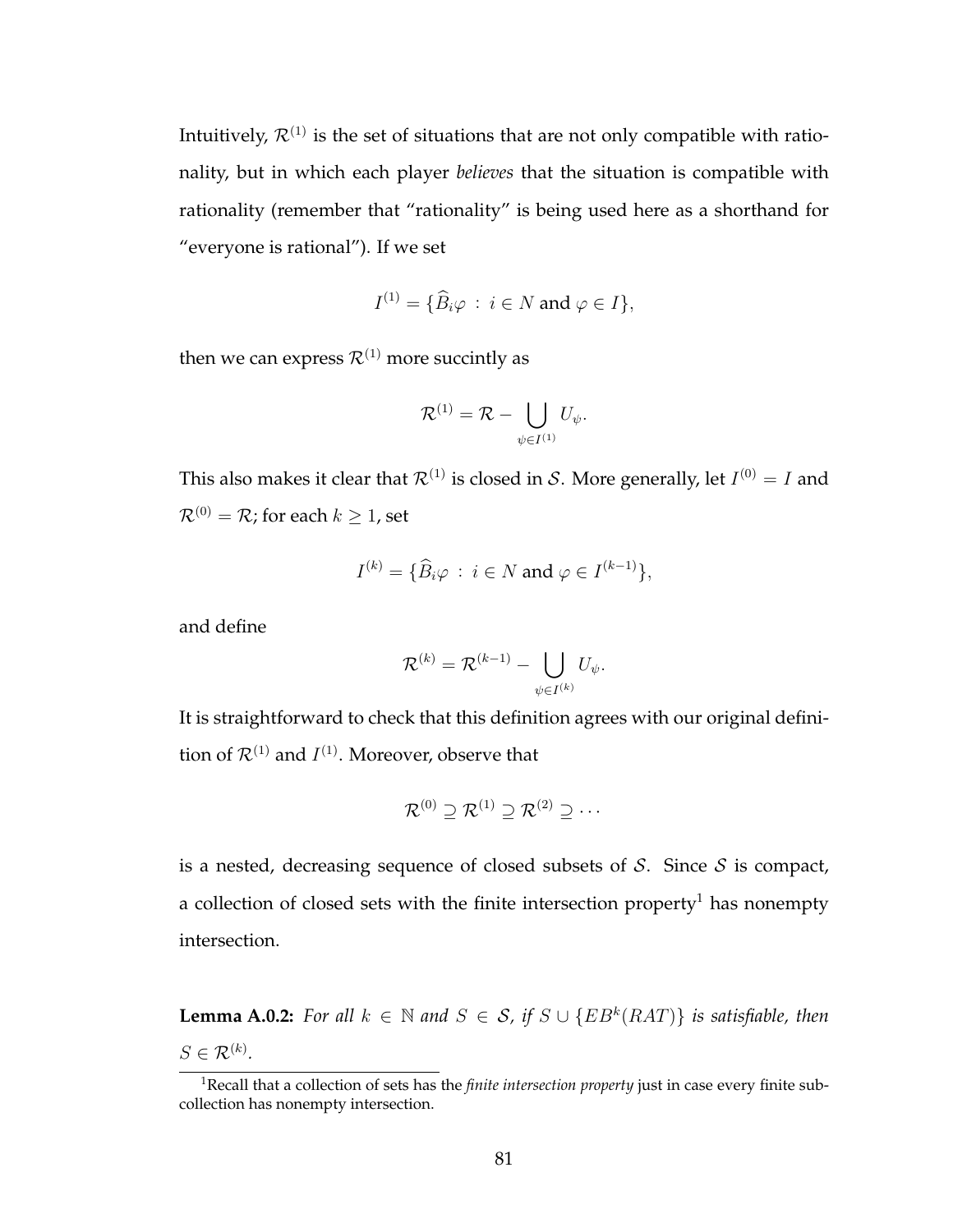**Proof:** The proof proceeds by induction on k. For the base case  $k = 0$ , we must show that if  $S \cup \{RAT\}$  is satisfiable, then  $S \in \mathcal{R}$ , which is precisely the definition of R.

Now suppose inductively that the statement holds for  $k - 1$ , and let  $S \in$  $\mathcal{S}(\mathcal{L}_B(\Phi_\Gamma))$  be such that  $S\cup\{EB^k(RAT)\}$  is satisfiable. Then  $S\cup\{EB^{k-1}(RAT)\}$ is also satisfiable, so by the inductive hypothesis we know that  $S \in \mathcal{R}^{(k-1)}$ . Therefore, by definition of  $\mathcal{R}^{(k)}$ , the only way we could have  $S \notin \mathcal{R}^{(k)}$  is if  $\widehat{B}_i\varphi \in S$  for some  $i \in N$  and  $\varphi \in I^{(k-1)}$ . Suppose for contradiction that this is so.

By assumption, there is some Γ-structure  $M = (\Omega, (s_i)_{i \in N}, (\mathcal{PR}_i)_{i \in N})$  and some  $\omega \in \Omega$  such that  $\omega \models S \cup \{EB^k(RAT)\}$ . Furthermore, since  $\widehat{B}_i\varphi \in S$ , we must have  $\mathcal{PR}_i(\omega)(\llbracket \varphi \rrbracket_M) > 0$ . However, for a state  $\omega' \in [\varphi]_M$ , by definition,  $S(\omega') \notin \mathcal{R}^{(k-1)}$  (since  $\varphi \in I^{(k-1)}$ ). By the inductive hypothesis, it follows that  $S(\omega') \cup \{EB^{k-1}RAT\}$  is not satisfiable, so in particular  $\omega' \not\models EB^{k-1}RAT$ . We have therefore shown that  $[\varphi]_M \cap [EB^{k-1}RAT]_M = \emptyset$ , from which we can conclude that  $PR_i(\omega)([EB^{k-1}RAT]_M)$  < 1, contradicting the fact that  $\omega \models EB^kRAT.$ 

In light of Lemma 4.3.2, Lemma A.0.2 implies that for each  $k \in \mathbb{N}$ ,  $\mathcal{R}^{(k)} \neq \emptyset$ . Therefore the collection  $\{\mathcal{R}^{(k)} : k \in \mathbb{N}\}$  does indeed have the finite intersection property, hence

$$
\mathcal{R}^{\infty} \coloneqq \bigcap_{k=0}^{\infty} \mathcal{R}^{(k)} \neq \emptyset.
$$

The following lemma therefore clinches the main result.

**Lemma A.0.3:**  $S \in \mathbb{R}^{\infty}$  *if and only if*  $S \cup \{CB(RAT)\}\$  *is satisfiable.* 

**Proof:** One direction is easy: if  $S \cup \{CB(RAT)\}\$ is satisfiable, then for every  $k \in$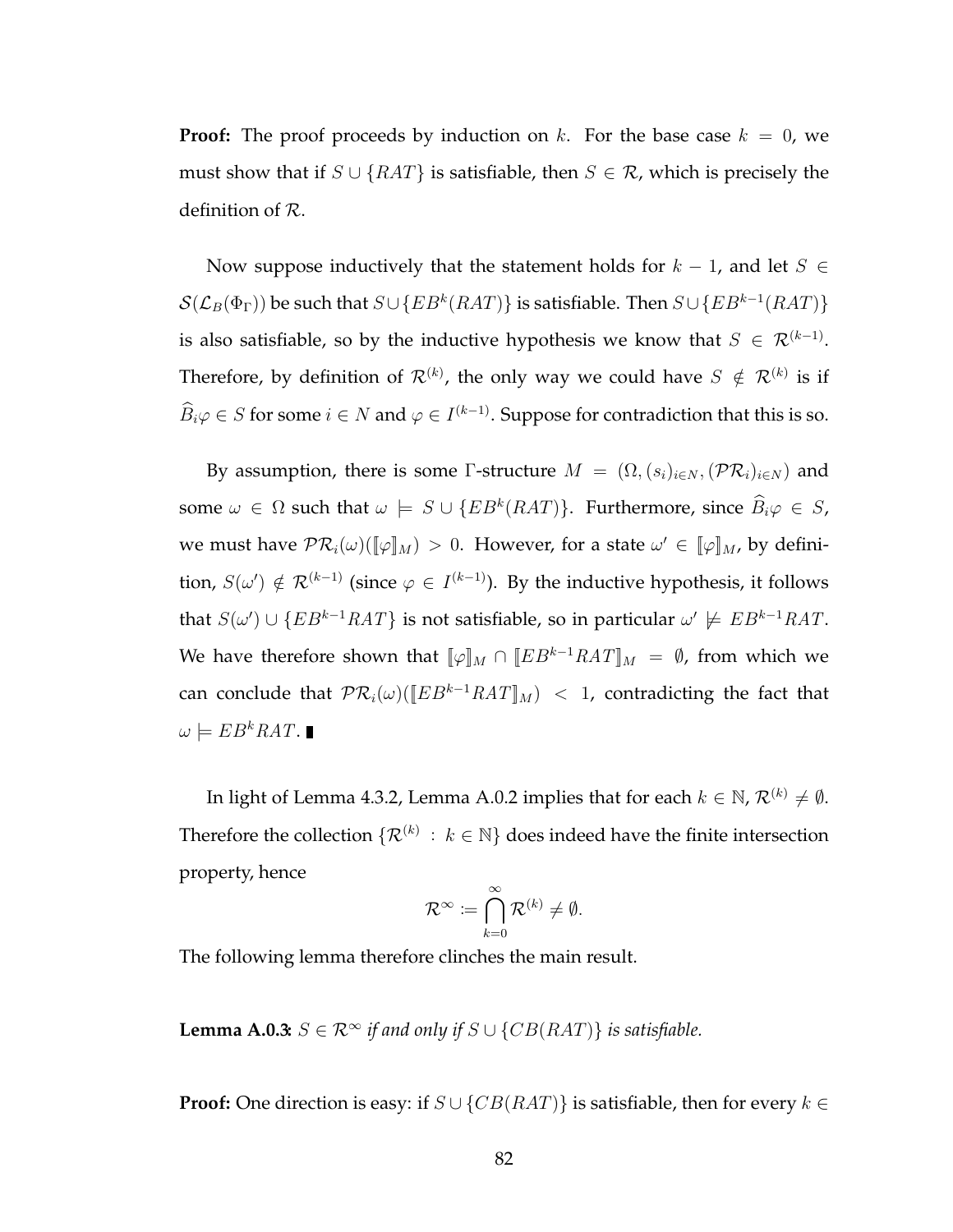N we know that  $S ∪ {EB<sup>k</sup>(RAT)}$  is satisfiable. Lemma A.0.2 then guarantees that

$$
S\in \bigcap_{k\in\mathbb{N}}\mathcal{R}^{(k)}=\mathcal{R}^\infty,
$$

as desired.

Now we prove the converse. Suppose that  $\mathcal{R}^{\infty} \neq \emptyset$ ; for each  $S \in \mathcal{R}^{\infty}$ , let  $M^S=(\Omega^S, (s^S_i)_{i\in N}, (\mathcal{PR}^S)_{i\in N})$  be a  $\Gamma$  structure with a distinguished state  $\omega^S\in$  $\Omega^S$  such that  $\omega^S \models S \cup \{RAT\}.$  This is always possible because  $S \in \mathcal{R}^\infty \subseteq \mathcal{R}.$ Let

$$
\tilde{\Omega} = \bigsqcup_{S \in \mathcal{R}^{\infty}} (\Omega^S \times N),
$$

and equip this set with the  $\sigma$ -algebra of measurable sets generated by all sets of the form

$$
\bigsqcup_{S \in \mathcal{R}^{\infty}, i \in N} E_{S,i},
$$

where  $E_{S,i}$  is a measurable subset of  $\Omega^S\times\{i\}$ . For  $i\in N$  and  $(\omega,k)\in\Omega^S\times N$ , set  $\tilde{s}_i(\omega,k) = s_i^S(\omega)$  and define

$$
\tilde{\mathcal{PR}}_i(\omega, k) = \begin{cases} \mathcal{PR}_i^{S'}(\omega^{S'}) \upharpoonright \Omega^{S'} \times \{i\} & \text{if } i \neq k \text{ and } S' \coloneqq S(M^S, \omega) \in \mathcal{R}^{\infty} \\ \mathcal{PR}_i^{S}(\omega) \upharpoonright \Omega^S \times \{i\} & \text{otherwise,} \end{cases}
$$

where the symbol  $\upharpoonright$  in the above is simply used to indicate that the probability measure given on the left is to be interpreted in the set given on the right via the natural correspondence (so, for example, though  $\mathcal{PR}_i^S(\omega)$  is technically defined over  $\Omega^S$ , we can interpret it instead as being defined over  $\Omega^S \times \{i\}$  since this space is isomorphic to  $\Omega^S$ ).

It is straightforward (if tedious) to show that  $\tilde{M}\coloneqq(\tilde{\Omega},(\tilde{s}_i)_{i\in N},(\tilde{\mathcal{PR}}_i)_{i\in N})$  is a Γ-structure, and moreover that it has the following property: for all formulas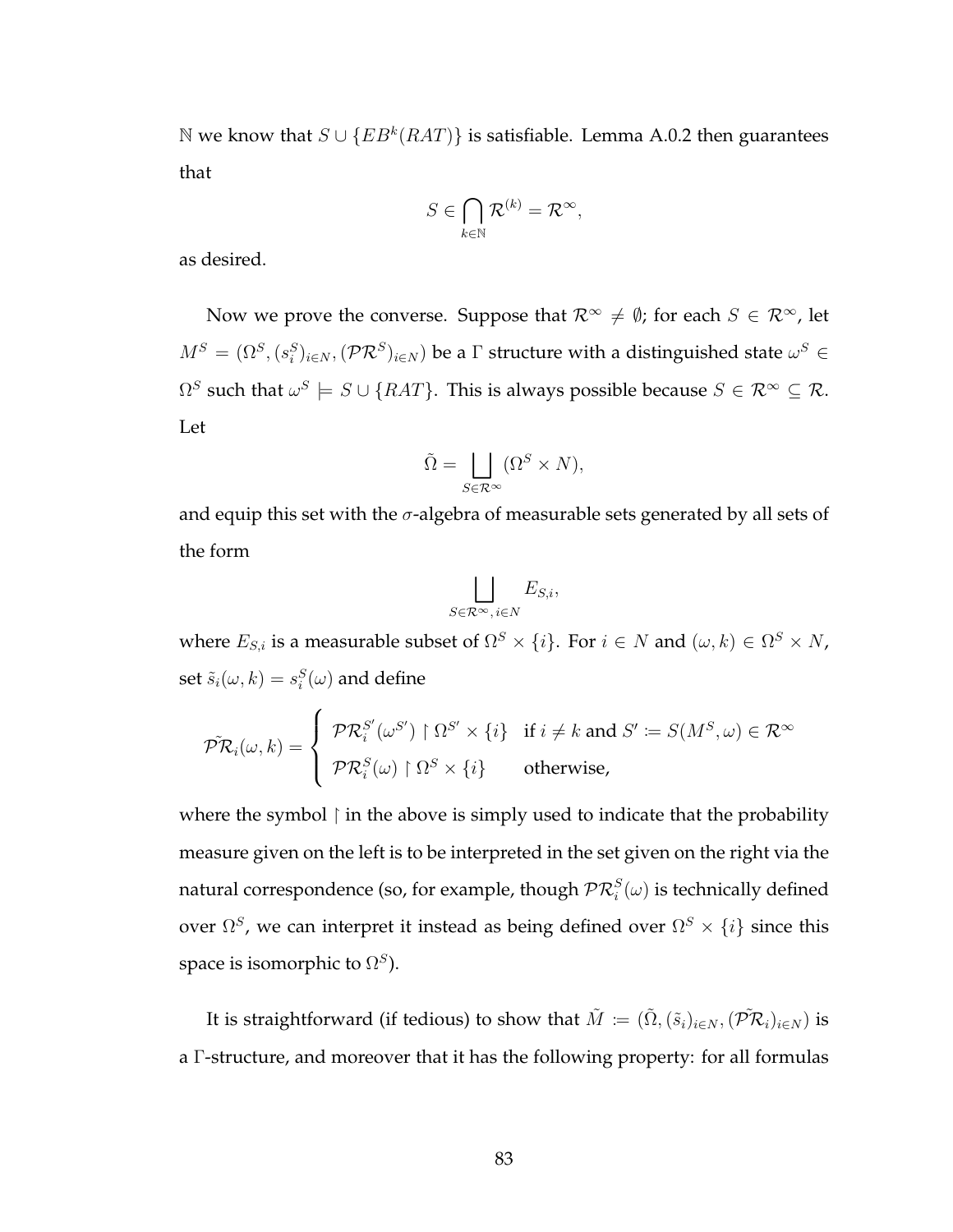$\varphi \in \mathcal{L}_B(\Phi_\Gamma)$  and every  $(\omega, k) \in \Omega^S \times N$ ,

$$
(\tilde{M}, (\omega, k)) \models \varphi \text{ iff } (M^S, \omega) \models \varphi.
$$

In particular, for all  $k \in N$  and  $S \in \mathcal{R}^{\infty}$ ,  $(\tilde{M}, (\omega^S, k)) \models S$ . Thus, if we show that  $(\tilde{M}, (\omega^{S}, k)) \models CB(RAT)$  we will be done. For this it suffices to prove that  $(\tilde{M}, (\omega^S, k)) \models EB^m(RAT)$  for all  $m \in \mathbb{N}$ , which follows by induction, employing the following crucial fact about  $\tilde{M}$ : for every  $S \in \mathcal{R}^{\infty}$ ,  $k \in N$ , and  $i \in N$ ,

$$
\tilde{\mathcal{PR}}_i(\omega^S, k) (\{(\omega', k') \in \tilde{\Omega} : S(\tilde{M}, (\omega', k')) \in \mathcal{R}^{\infty})\}) = 1.
$$

This, in turn, is a consequence of the fact that  $S(\tilde M, (\omega^S, k)) \in \mathcal{R}^\infty$ , and therefore  $\tilde{\mathcal{PR}}_i(\omega^S,k)$  assigns probability 0 to each of the (countably many) formulas in  $I^\infty \coloneqq \bigcup I^{(m)}$  which witness a situation not being in  $\mathcal{R}^\infty.$ 

Since  $\mathcal{R}^{\infty}$  is nonempty, by Lemma A.0.3 there is some situation  $S \in \mathcal{S}$  such that  $S \cup \{CB(RAT)\}\$ is satisfiable. Thus, the strategy profile  $(\rho_1(S), \ldots, \rho_n(S)) \in$  $\Sigma$  is rationalizable, as desired.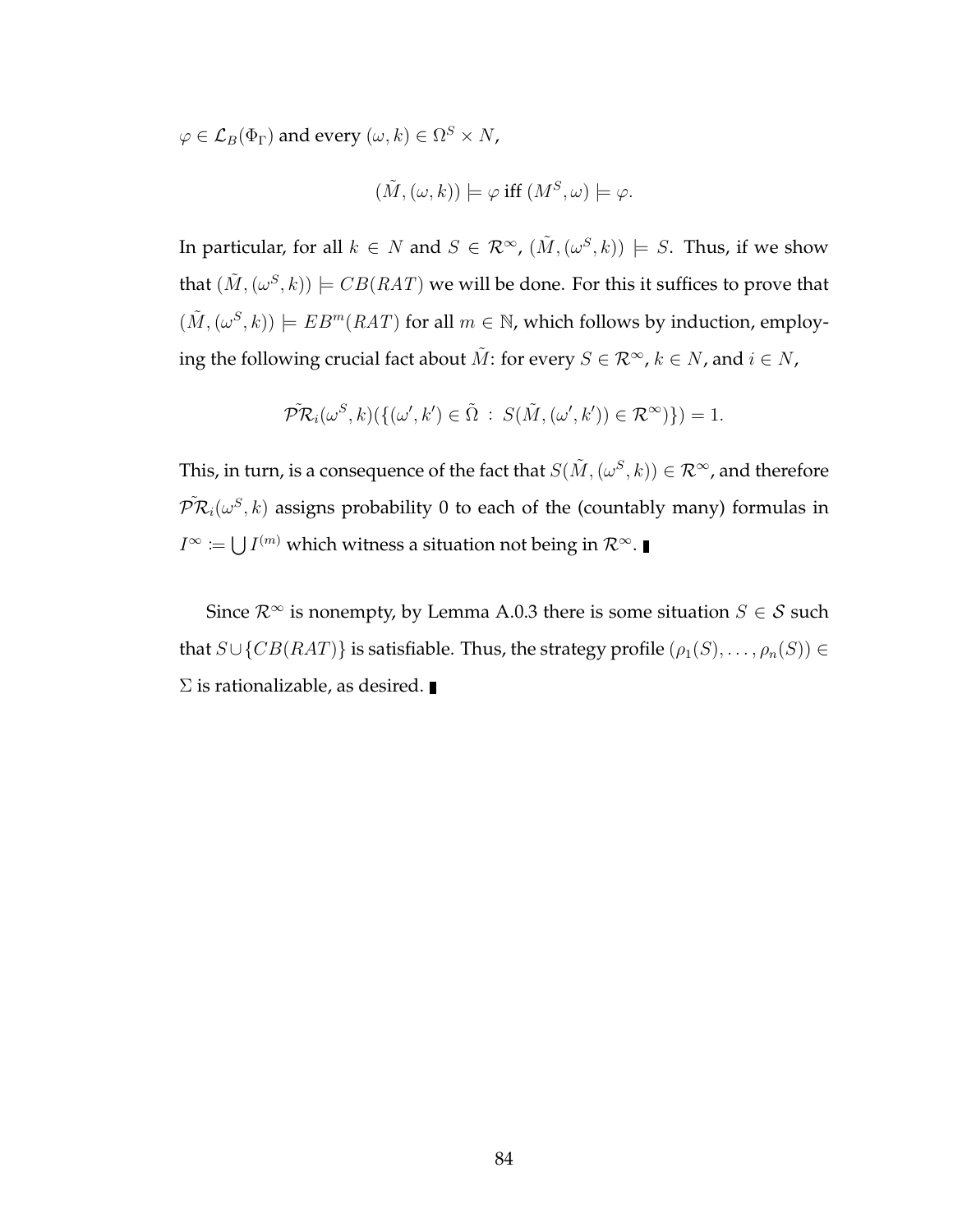#### **BIBLIOGRAPHY**

- [1] M. Allais. Le comportement de l'homme rationel devant le risque: critique de l'école Americaine. *Econometrica*, 21:503–546, 1953.
- [2] R. J. Aumann. Correlated equilibrium as an expression of Bayesian rationality. *Econometrica*, 55:1–18, 1987.
- [3] R. J. Aumann and A. Brandenburger. Epistemic conditions for Nash equilibrium. *Econometrica*, 63(5):1161–1180, 1995.
- [4] P. Battigalli and M. Dufwenberg. Dynamic psychological games. *Journal of Economic Theory*, 144:1–35, 2009.
- [5] P. Blackburn, M. de Rijke, and Y. Venema. *Modal Logic*. Cambridge Tracts in Theoretical Computer Science, No. 53. Cambridge University Press, Cambridge, U.K., 2001.
- [6] A. Brandenburger and E. Dekel. Rationalizability and correlated equilibria. *Econometrica*, 55:1391–1402, 1987.
- [7] I. Brocas, J. D. Carrillo, and M Dwatripont. Commitment devices under self-control problems: an overview. In I. Brocas and J. D. Carrillo, editors, *The Psychology of Economic Decisions: Volume II: Reasons and Choices*, pages 49–67. Oxford University Press, Oxford, UK, 2004.
- [8] R. Fagin, J. Y. Halpern, Y. Moses, and M. Y. Vardi. *Reasoning About Knowledge*. MIT Press, Cambridge, Mass., 1995. A slightly revised paperback version was published in 2003.
- [9] J. Geanakoplos, D. Pearce, and E. Stacchetti. Psychological games and sequential rationality. *Games and Economic Behavior*, 1(1):60–80, 1989.
- [10] J. Y. Halpern. *Reasoning About Uncertainty*. MIT Press, Cambridge, Mass., 2003.
- [11] J. Y. Halpern and R. Pass. Game theory with translucent players. In *Proceedings of the Fourteenth Conference on Theoretical Aspects of Rationality and Knowledge (TARK)*, pages 216–221, 2013.
- [12] J. Y. Halpern and L. C. Rêgo. Reasoning about knowledge of unawareness revisited. *Mathematical Social Sciences*, 66(2):73–84, 2013.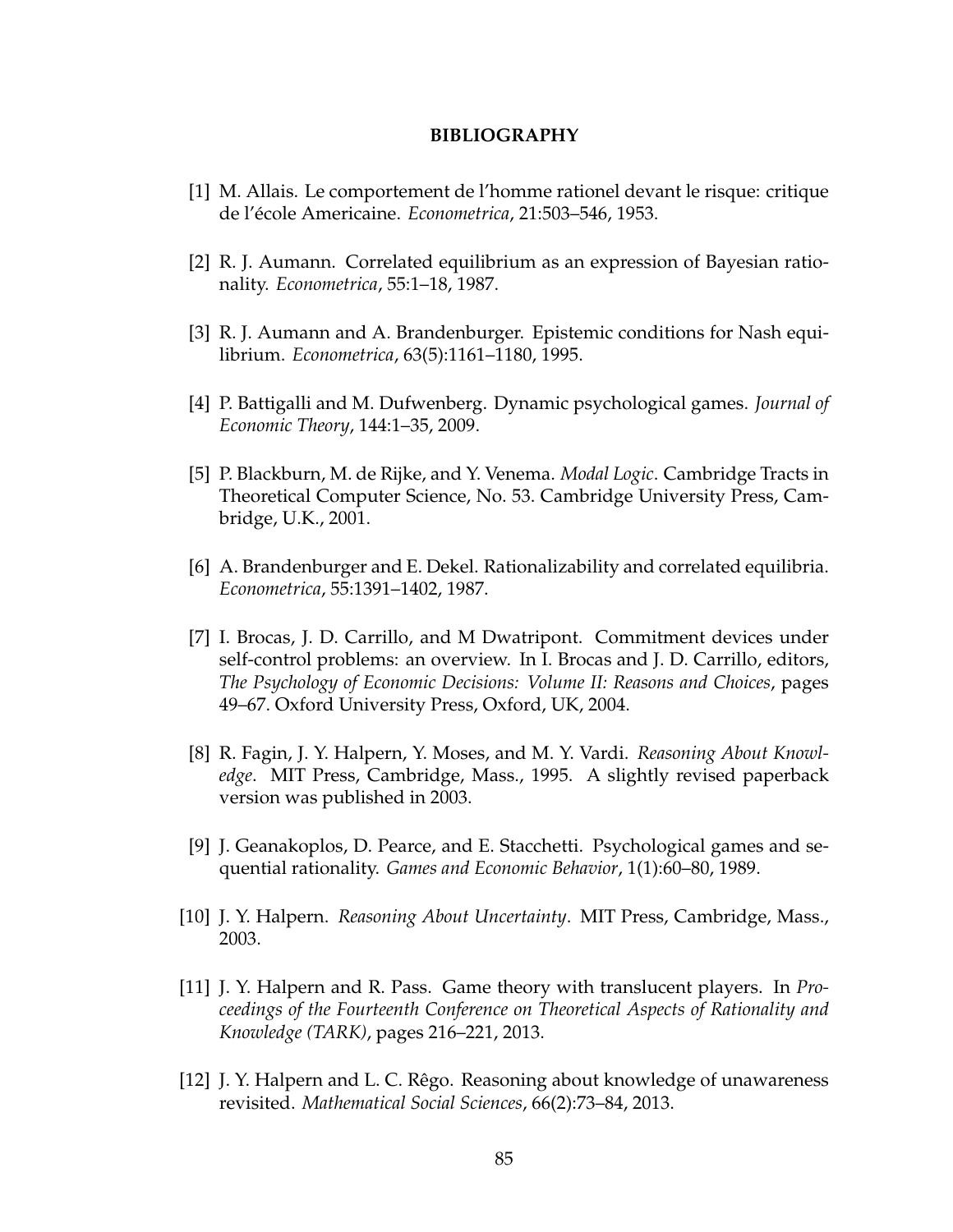- [13] J. Harsanyi. Games with incomplete information played by 'Bayesian' players, parts I–III. *Management Science*, 14:159–182, 320–334, 486–502, 1968.
- [14] D. Kahneman and A. Tversky. Prospect theory, an analysis of decision under risk. *Econometrica*, 47(2):263–292, 1979.
- [15] B. Koszegi and M. Rabin. A model of reference-dependent preferences. ˝ *The Quarterly Journal of Economics*, CXXI:1133–1165, 2006.
- [16] Z. Manna and A. Pnueli. *The Temporal Logic of Reactive and Concurrent Systems: Specification*. Springer-Verlag, Berlin/New York, 1992.
- [17] C. F. Manski and F. Molinari. Rounding probabilistic expectations in surveys. *Journal of Business and Economic Statistics*, 28(4):219–231, 2010.
- [18] B. J. McNeil, S. J. Pauker, H. C. Sox Jr., and A. Tversky. On the elicitation of preferences for alternative therapies. *New England Journal of Medicine*, 306:1259–1262, 1982.
- [19] G. A. Miller. The magical number seven, plus or minus two: Some limits on our capacity for processing information. *Psychological Review*, 63(2):81–97, 1956.
- [20] R. S. Moyer and T. K. Landauer. Time required for judgements of numerical inequality. *Nature*, 215:1519–1520, 1967.
- [21] S. Mullainathan. Thinking through categories. Unpublished manuscript; available at www.haas.berkeley.edu/groups/finance/cat3.pdf, 2002.
- [22] M. J. Osborne and A. Rubinstein. *A Course in Game Theory*. MIT Press, Cambridge, Mass., 1994.
- [23] F. Restle. Speed of adding and comparing numbers. *Journal of Experimental Psychology*, 83:274–278, 1978.
- [24] A. Rubinstein. *Modeling Bounded Rationality*. MIT Press, Cambridge, Mass., 1998.
- [25] B. Salcedo. Implementation without commitment in moral hazard environments. Working paper, 2013.